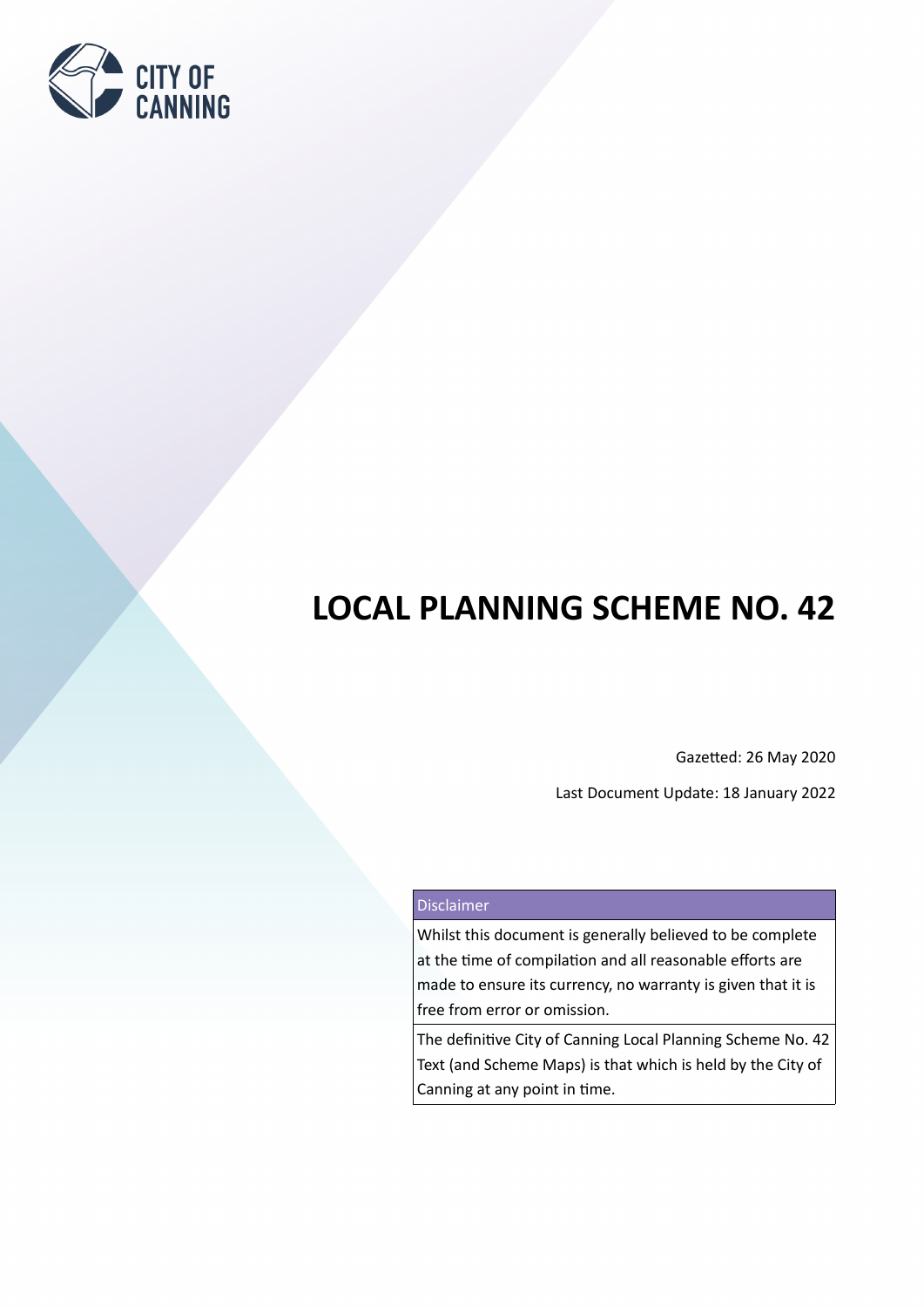# **CITY OF CANNING LPS 42 – TEXT AMENDMENTS**

| Amendment<br>No. | <b>Gazettal Date</b> | <b>Details</b>                                                                                                                                                                             |
|------------------|----------------------|--------------------------------------------------------------------------------------------------------------------------------------------------------------------------------------------|
|                  | 18/01/2022           | Amend date under clause 1.3.<br>Table 10:<br>Amend Additional Provisions.<br>Amend holiday house under clause 6.2.<br>Amend Additional Use No. 4 by inserting Shop 'A' use.<br>Schedule B: |
|                  |                      |                                                                                                                                                                                            |
|                  |                      |                                                                                                                                                                                            |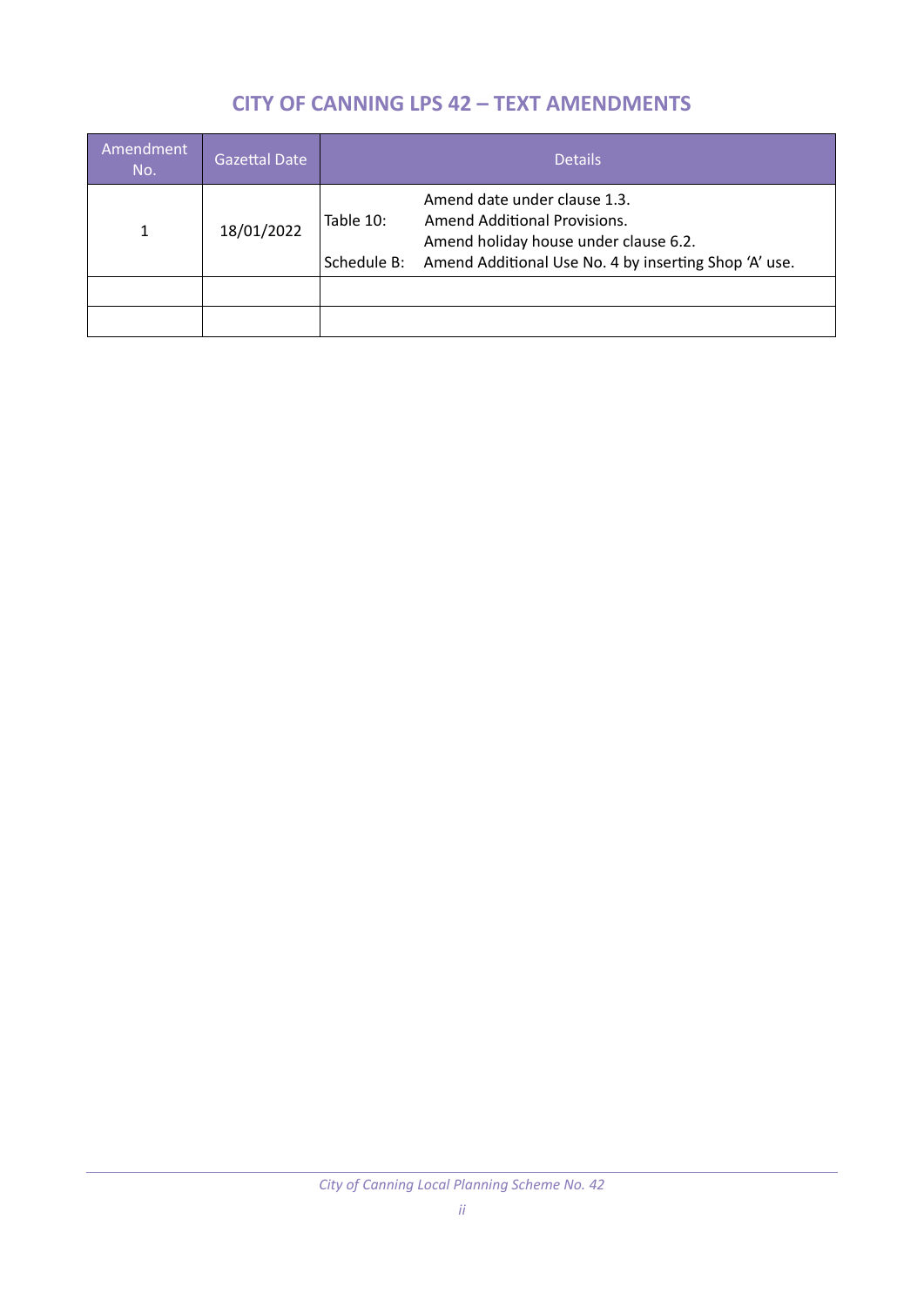# **Table of Contents**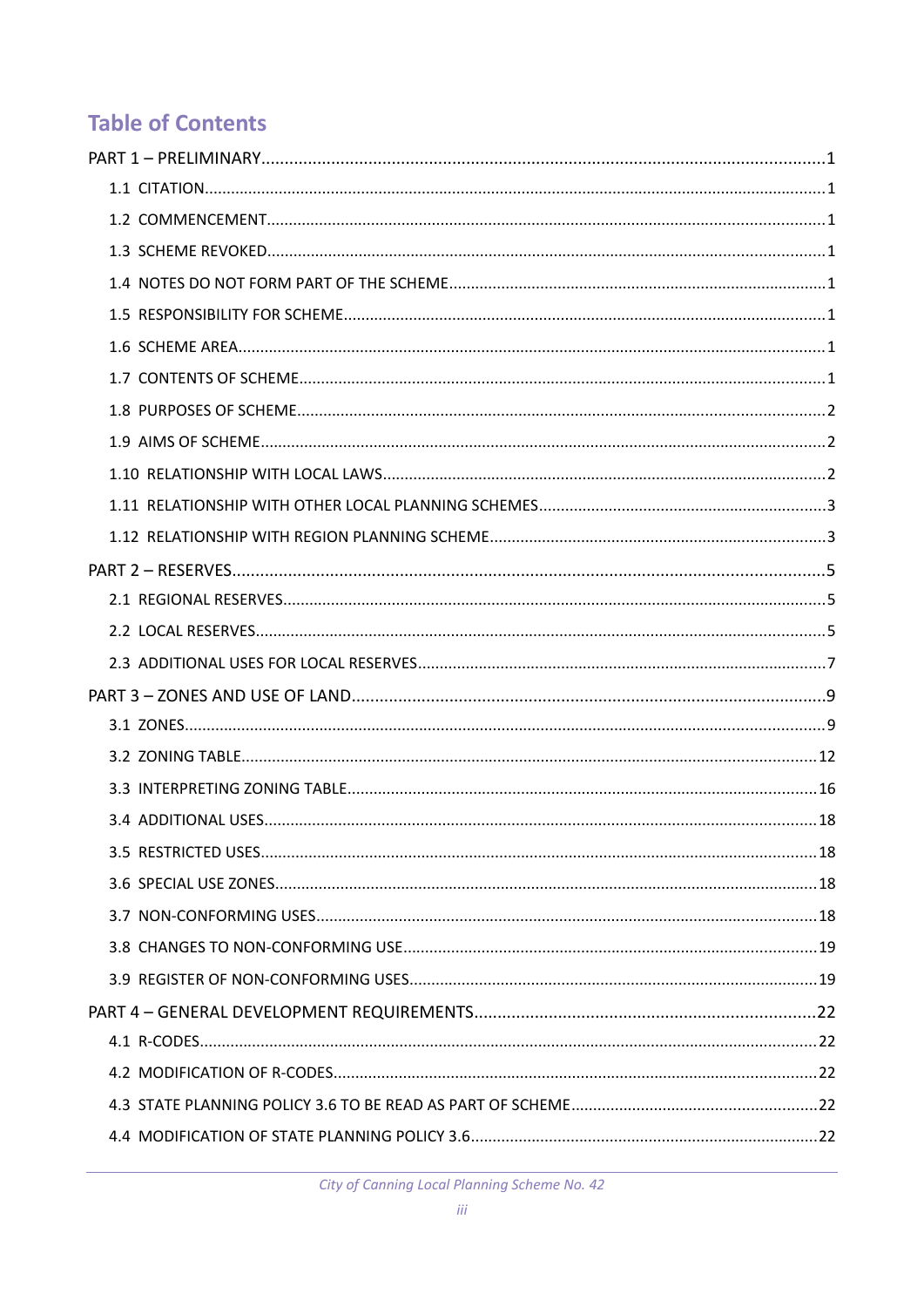| 43. COMMERCIAL AND SERVICE COMMERCIAL ZONES DEVELOPMENT REQUIREMENTS43 |
|------------------------------------------------------------------------|
|                                                                        |
|                                                                        |
|                                                                        |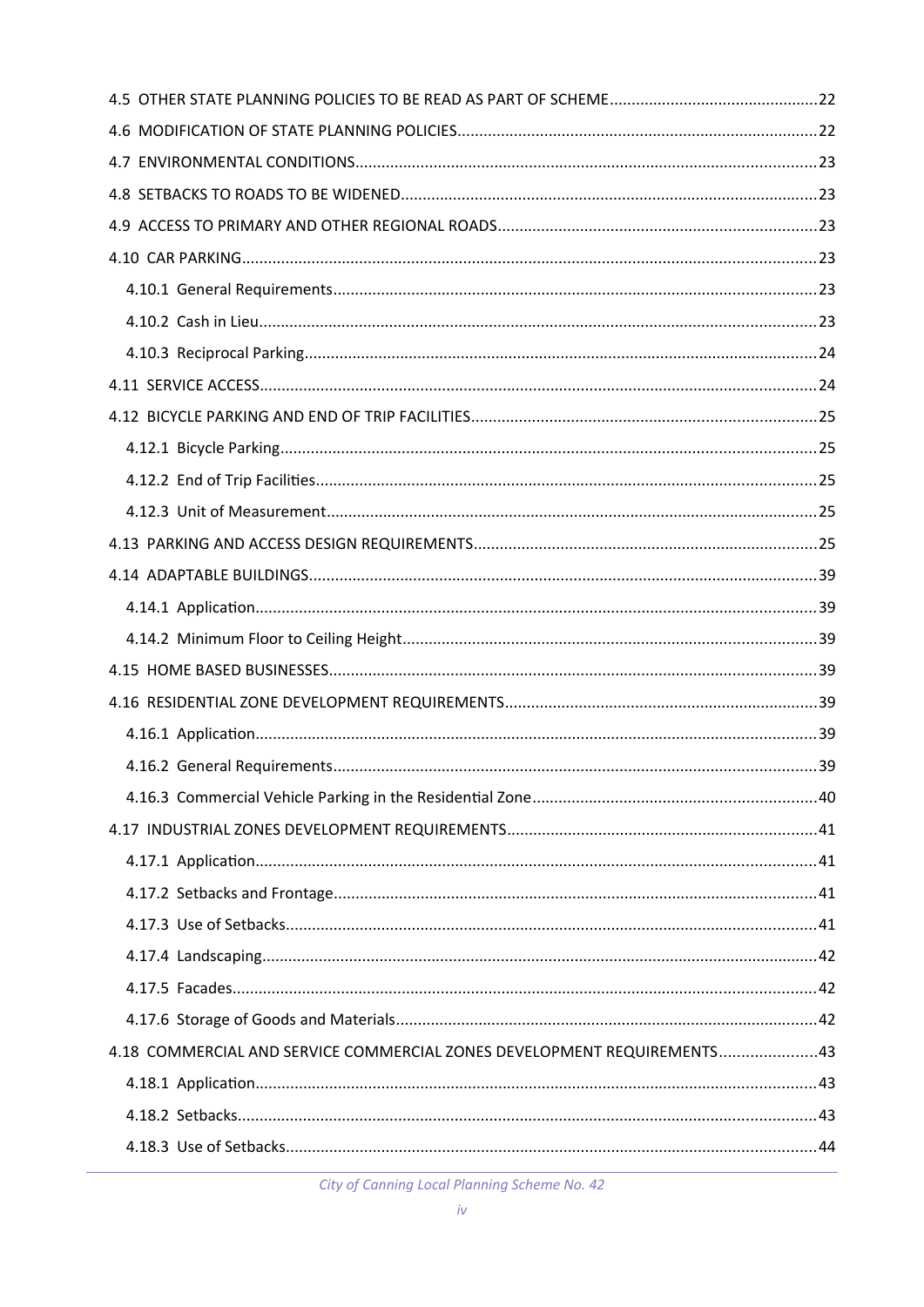| 4.22 DISTRICT CENTRE AND LOCAL CENTRE ZONES DEVELOPMENT REQUIREMENTS50 |  |
|------------------------------------------------------------------------|--|
|                                                                        |  |
|                                                                        |  |
|                                                                        |  |
|                                                                        |  |
|                                                                        |  |
|                                                                        |  |
|                                                                        |  |
|                                                                        |  |
|                                                                        |  |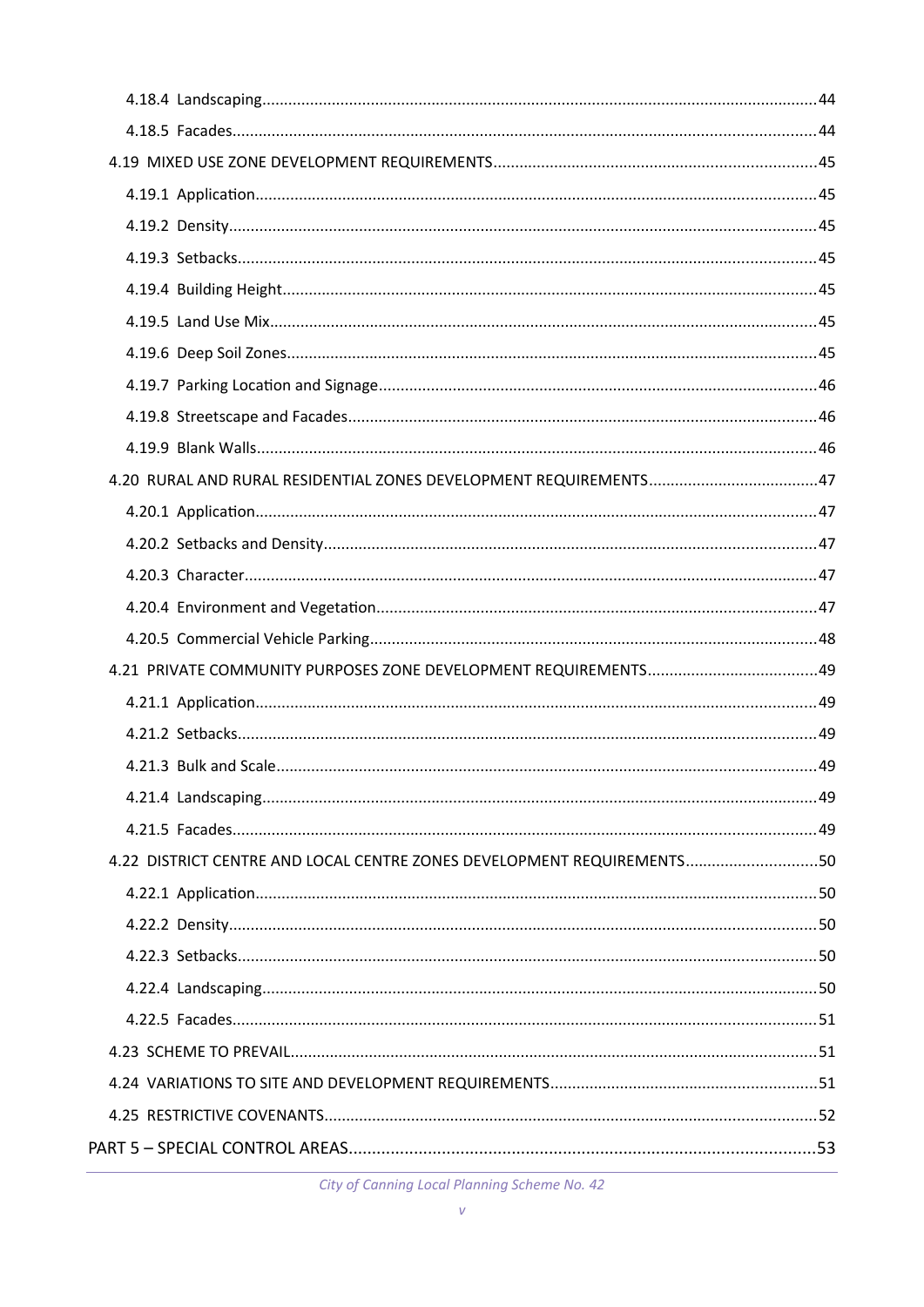# **Schedules**

| Schedule D - Former Town Planning Scheme No. 29 Contribution Requirements80 |  |
|-----------------------------------------------------------------------------|--|

# **Tables**

| Table 6 - Commercial and Service Commercial Zones Setback Requirements43       |  |
|--------------------------------------------------------------------------------|--|
|                                                                                |  |
| Table 8 - Rural and Rural Residential Zones Setback and Density Requirements47 |  |
|                                                                                |  |
|                                                                                |  |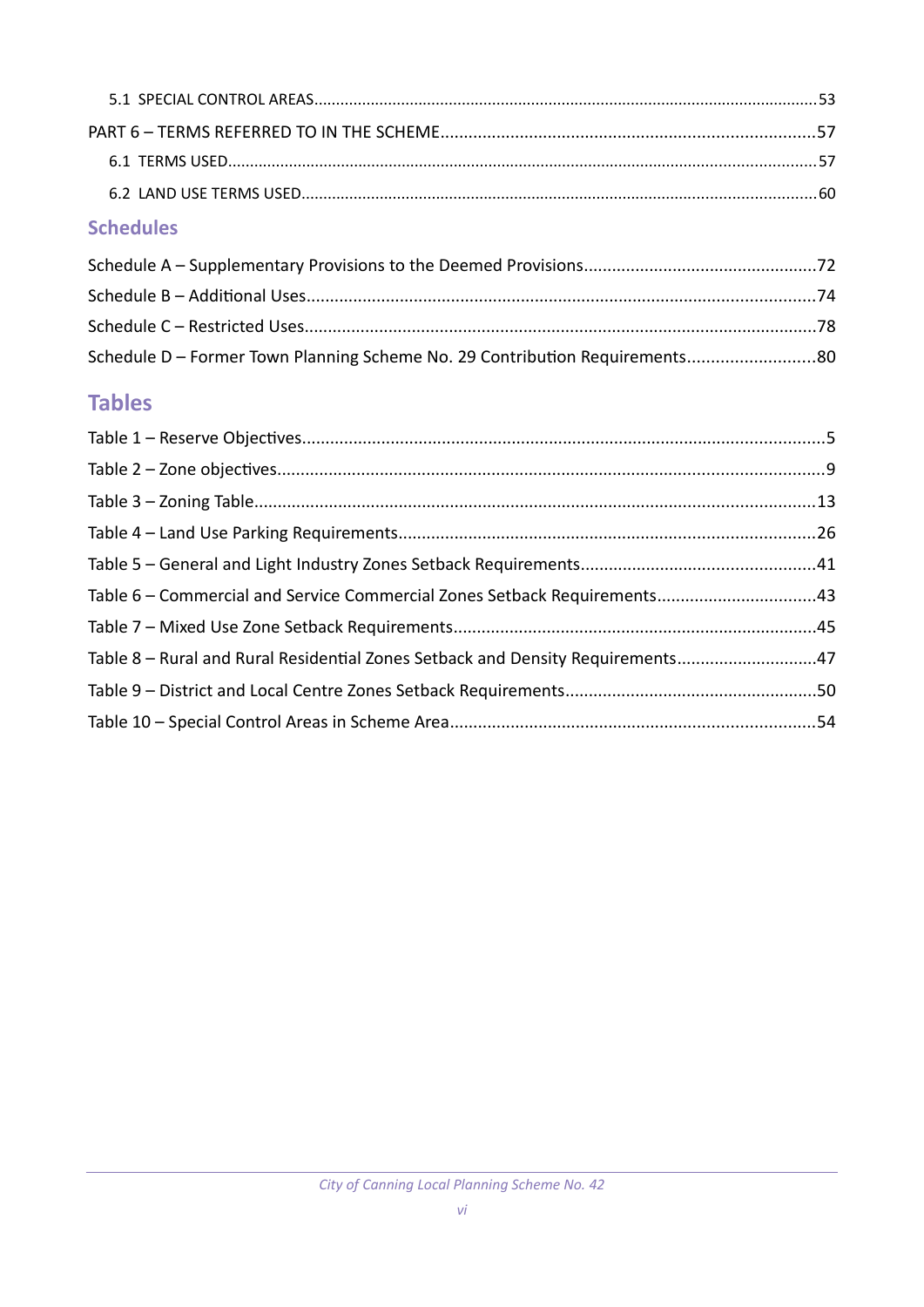*Page left blank intentionally.*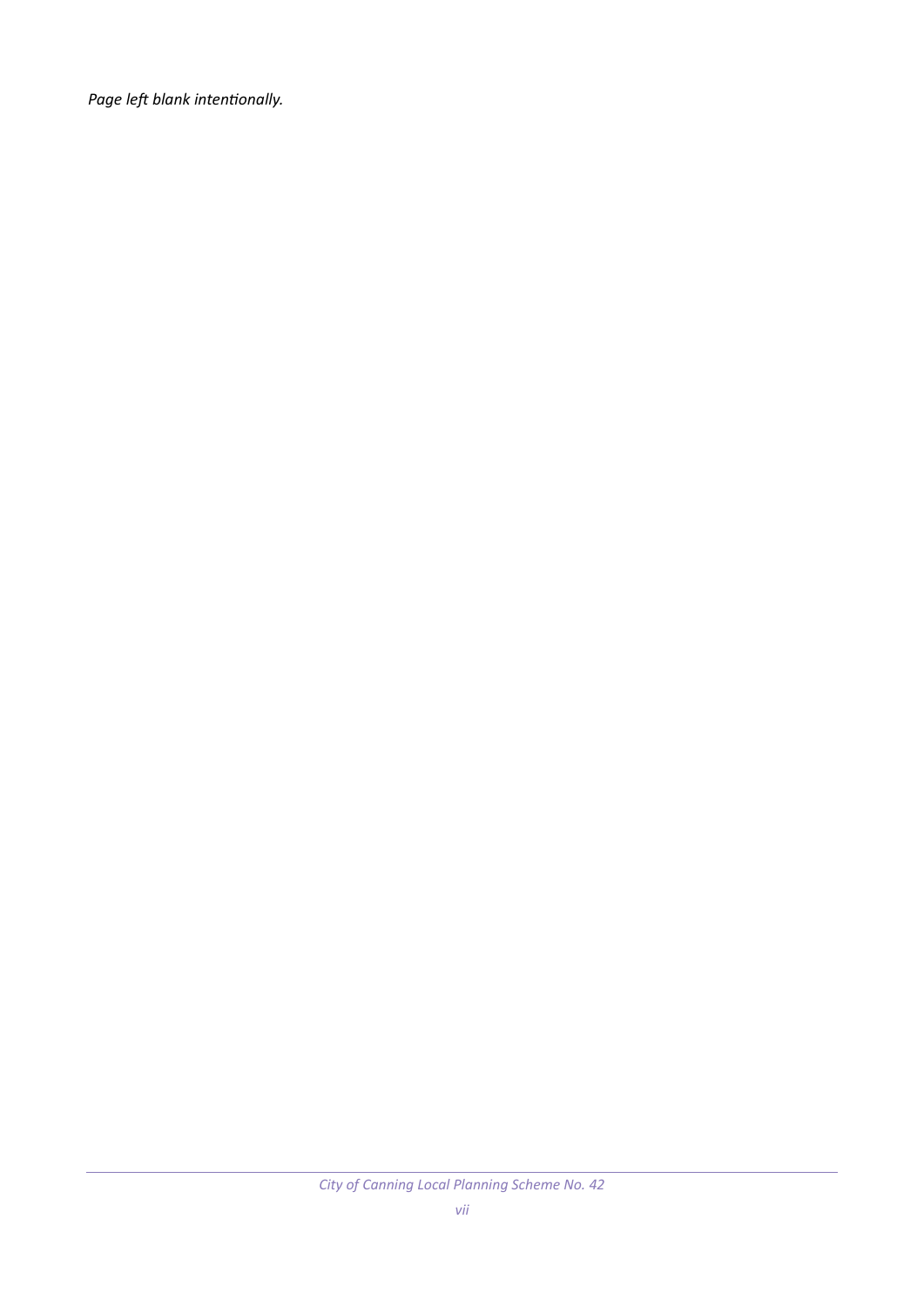#### <span id="page-7-7"></span>**PART 1 – PRELIMINARY**

#### **1.1 CITATION**

<span id="page-7-6"></span>This local planning scheme is the City of Canning Scheme No. 42.

#### **1.2 COMMENCEMENT**

<span id="page-7-5"></span>Under section 87(4) of the Act, this local planning scheme comes into operation on the day on which it is published in the *Gazette*.

#### **1.3 SCHEME REVOKED**

<span id="page-7-4"></span>The following local planning schemes are revoked –

| <b>Name</b>                                 | Gazettal date    |
|---------------------------------------------|------------------|
| City of Canning Town Planning Scheme No. 40 | 18 February 1994 |
| City of Canning Town Planning Scheme No. 29 | 15 April 1977    |
| City of Canning Town Planning Scheme No. 38 | 30 March 1990    |

#### **1.4 NOTES DO NOT FORM PART OF THE SCHEME**

<span id="page-7-3"></span>Notes, and instructions printed in italics, do not form part of this Scheme.

*Note: The Interpretation Act 1984 section 32 makes provision in relation to whether headings form part of the written law.*

#### **1.5 RESPONSIBILITY FOR SCHEME**

<span id="page-7-2"></span>The City of Canning (herein referred to as "the local government") is the local government responsible for the enforcement and implementation of this Scheme and the execution of any works required to be executed under this Scheme.

#### **1.6 SCHEME AREA**

<span id="page-7-1"></span>This Scheme applies to the whole of the district of the City of Canning, comprising the area identified and contained within the inner edge of a broken black line on the Scheme map.

*Note: The Scheme area (or part) is also subject to the Metropolitan Region planning scheme (see clause 1.12) and other local planning schemes (see clause 1.11).*

#### **1.7 CONTENTS OF SCHEME**

- <span id="page-7-0"></span>1.7.1 In addition to the provisions set out in this document (the scheme text), this Scheme includes the following –
	- (a) the deemed provisions (set out in the *Planning and Development (Local Planning Schemes) Regulations 2015* Schedule 2); and
	- (b) the Scheme Map.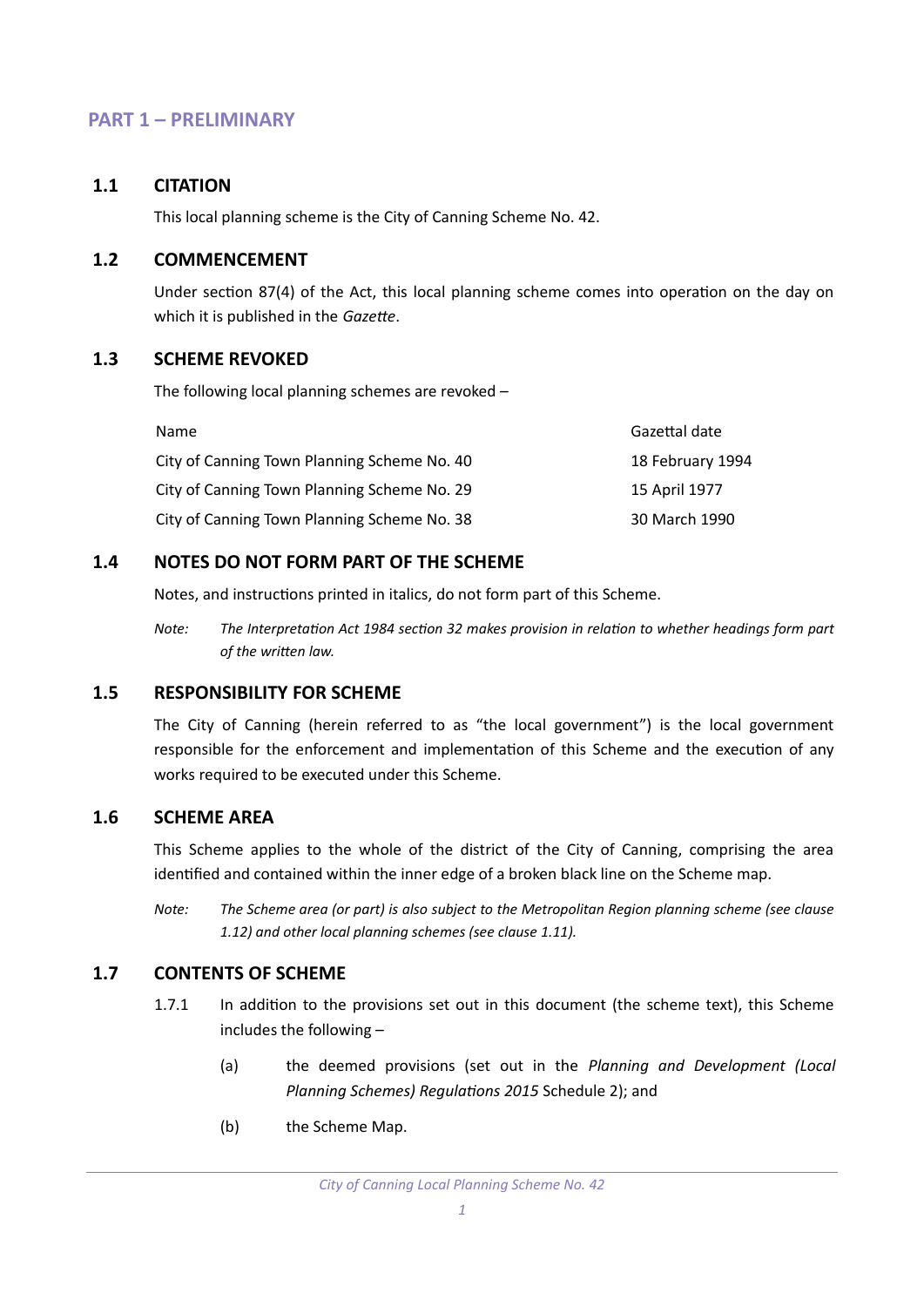1.7.2 This Scheme is to be read in conjunction with any local planning strategy for the Scheme area.

# **1.8 PURPOSES OF SCHEME**

<span id="page-8-2"></span>The purposes of this Scheme are to  $-$ 

- (a) set out the local government's planning aims and intentions for the Scheme area; and
- (b) set aside land as local reserves for public purposes; and
- (c) zone land within the Scheme area for the purposes defined in this Scheme; and
- (d) control and guide development including processes for the preparation of structure plans, activity centre plans and local development plans; and
- (e) set out procedures for the assessment and determination of development applications; and
- (f) set out procedures for contributions to be made for the costs of providing infrastructure in connection with development through development contribution plans; and
- (g) make provision for the administration and enforcement of this Scheme; and
- (h) address other matters referred to in Schedule 7 of the Act.

# **1.9 AIMS OF SCHEME**

<span id="page-8-1"></span>The aims of this Scheme are –

- (a) to zone and classify the land within the local government for the purposes described in the Scheme so as to promote the orderly and proper development of land, and make suitable provisions for the use of land within the local government; and
- (b) to secure the amenity, health and convenience of the local government and the inhabitants thereof; and
- (c) to set aside land used or to be secured for use as reserves for public purposes; and
- (d) to make provision for the conservation and enhancement of places of cultural heritage significance; and
- (e) to make provision for other matters incidental to town planning and land use.

# **1.10 RELATIONSHIP WITH LOCAL LAWS**

<span id="page-8-0"></span>Where a provision of this Scheme is inconsistent with a local law, the provision of this Scheme prevails to the extent of the inconsistency.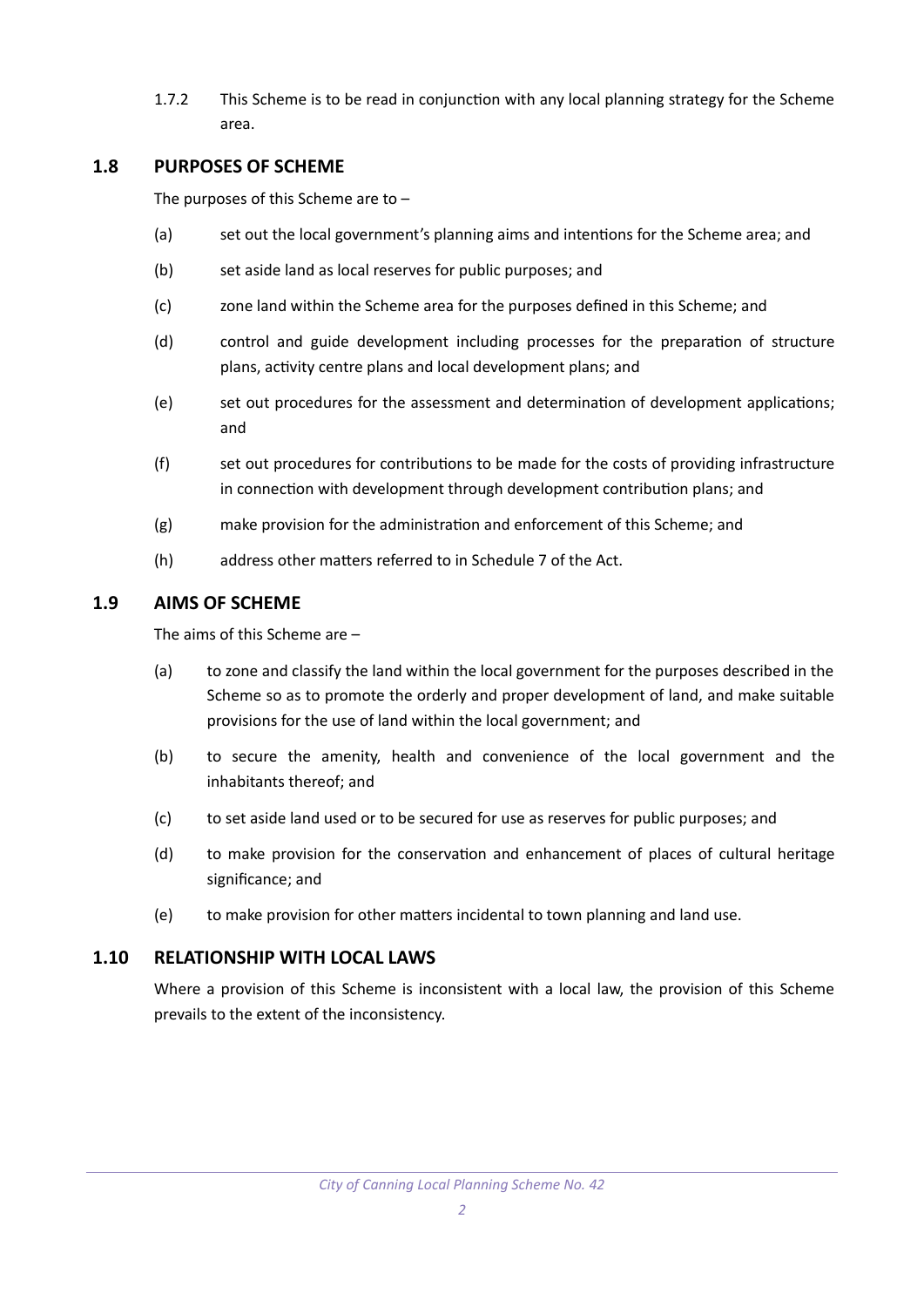# **1.11 RELATIONSHIP WITH OTHER LOCAL PLANNING SCHEMES**

<span id="page-9-1"></span>The following local planning schemes of the City of Canning also apply in the Scheme area –

| Scheme No. 17A | Gazettal date 20 March 1998    |
|----------------|--------------------------------|
| Scheme No. 21  | Gazettal date 13 August 1982   |
| Scheme No. 39  | Gazettal date 18 November 1994 |

#### **1.12 RELATIONSHIP WITH REGION PLANNING SCHEME**

<span id="page-9-0"></span>The Metropolitan Region Scheme continued under Part 4 of the Act applies in respect of all of the Scheme area.

*Note: The authority responsible for implementing the Metropolitan Region Scheme is the Western Australian Planning Commission.*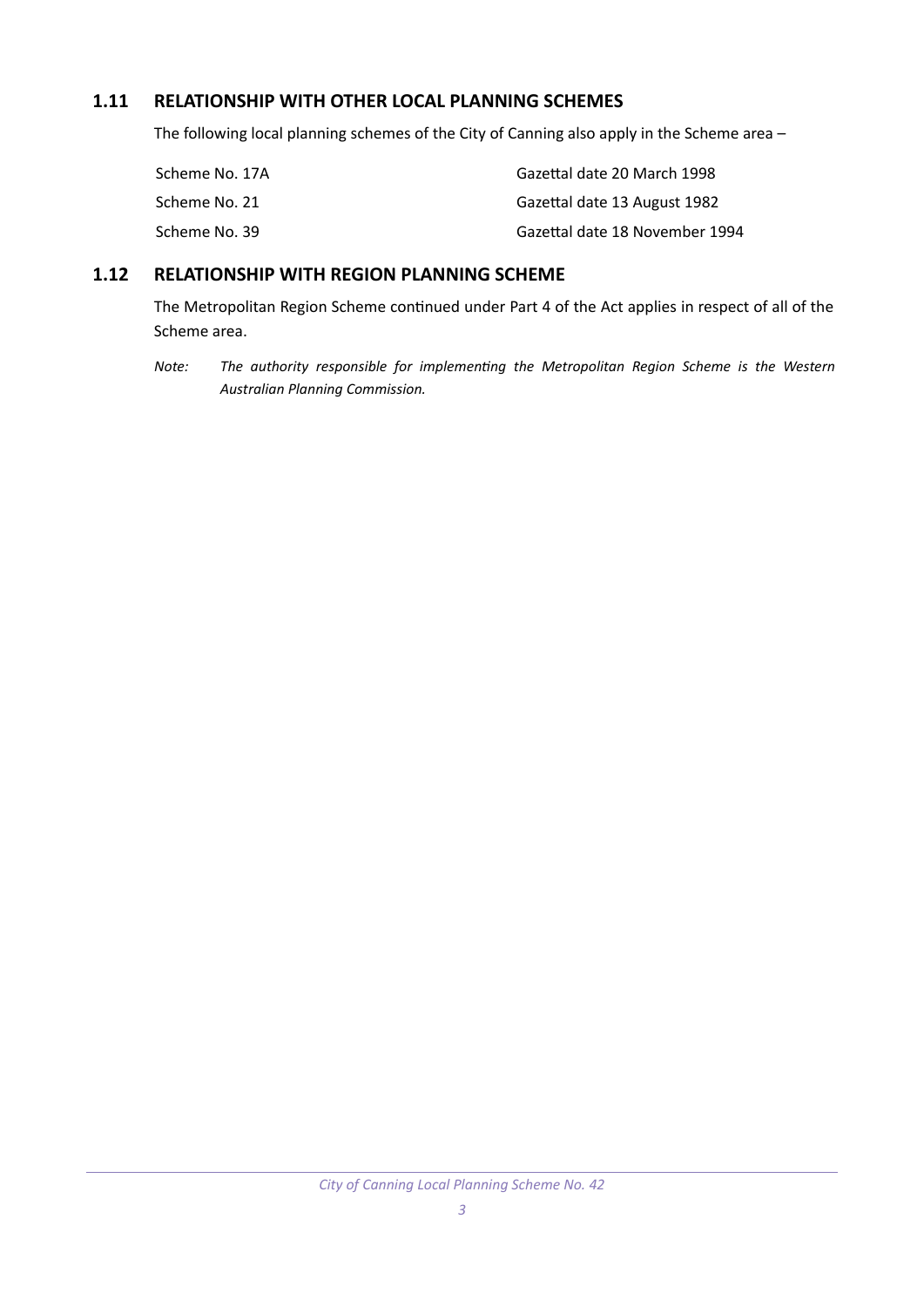*Page left blank intentionally.*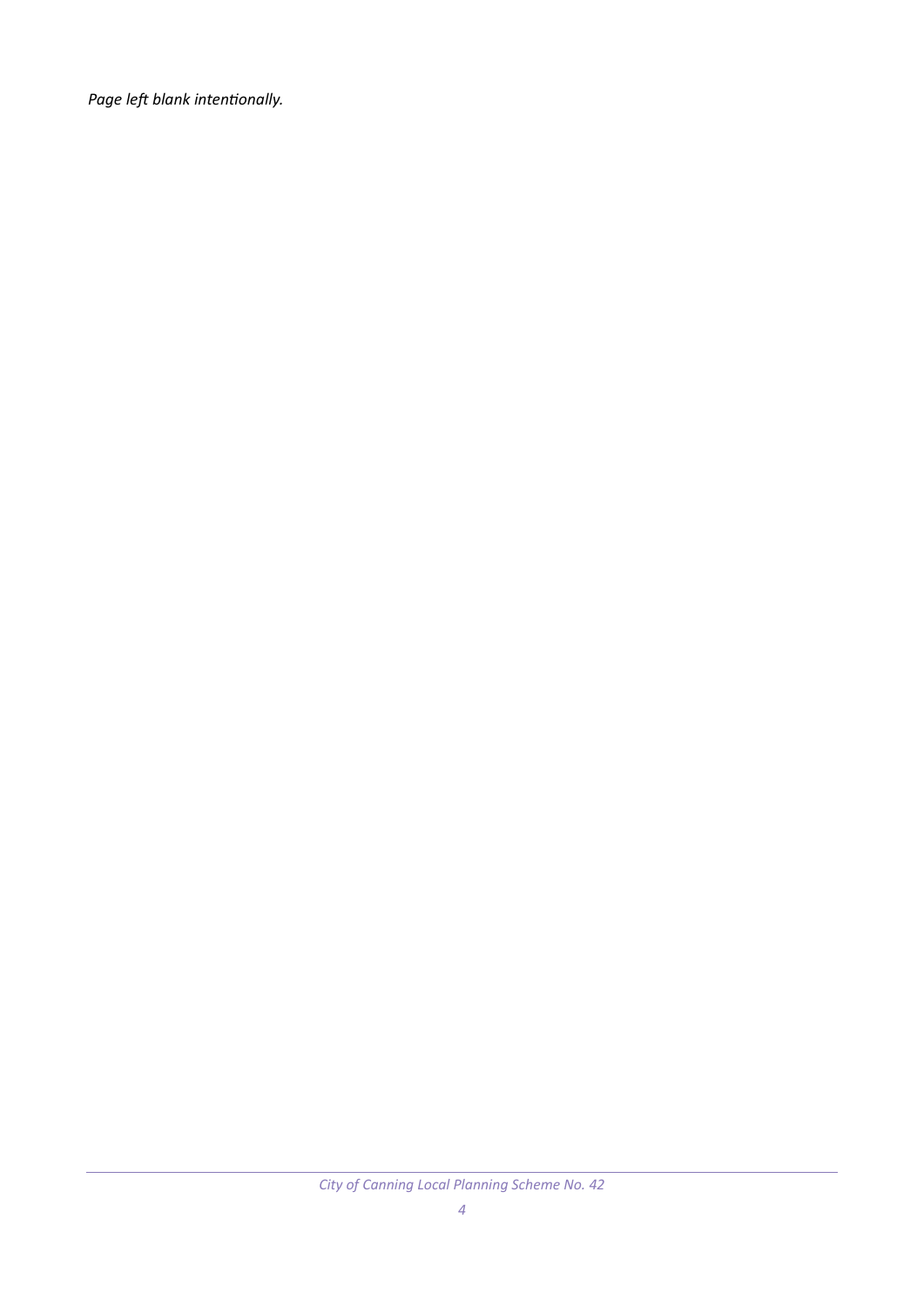#### <span id="page-11-2"></span>**PART 2 – RESERVES**

#### **2.1 REGIONAL RESERVES**

- <span id="page-11-1"></span>2.1.1 Regional reserves are marked on the Scheme Map according to the legend on the Scheme Map.
- 2.1.2 The lands marked as regional reserves are lands reserved for a public purpose under the Metropolitan Region Scheme.
- *Note: The process of reserving land under a regional planning scheme is separate from the process of reserving land under the Land Administration Act 1997 section 41.*

#### **2.2 LOCAL RESERVES**

<span id="page-11-0"></span>2.2.1 In this clause –

*Department of Main Roads* means the department principally assisting in the administration of the *Main Roads Act 1930*;

*Western Australian Road Hierarchy* means the document of that name available on the website maintained by the Department of Main Roads.

- 2.2.2 Local reserves are shown on the Scheme Map according to the legend on the Scheme Map.
- 2.2.3 The objectives of each local reserve are as follows –

#### **Table 1 – Reserve Objectives**

| Reserve name                      | Objectives                                                                                                                                          |
|-----------------------------------|-----------------------------------------------------------------------------------------------------------------------------------------------------|
| Public Open Space                 | To set aside areas for public open space, particularly those<br>established under the Planning and Development Act 2005<br>s. 152.                  |
|                                   | To provide for a range of active and passive recreation<br>uses such as recreation buildings and courts and<br>associated car parking and drainage. |
|                                   | To identify areas with biodiversity and conservation value,<br>and to protect those areas from development and<br>subdivision.                      |
| <b>Environmental Conservation</b> | To identify and protect areas of biodiversity conservation<br>significance within National Parks and State and other<br>conservation reserves.      |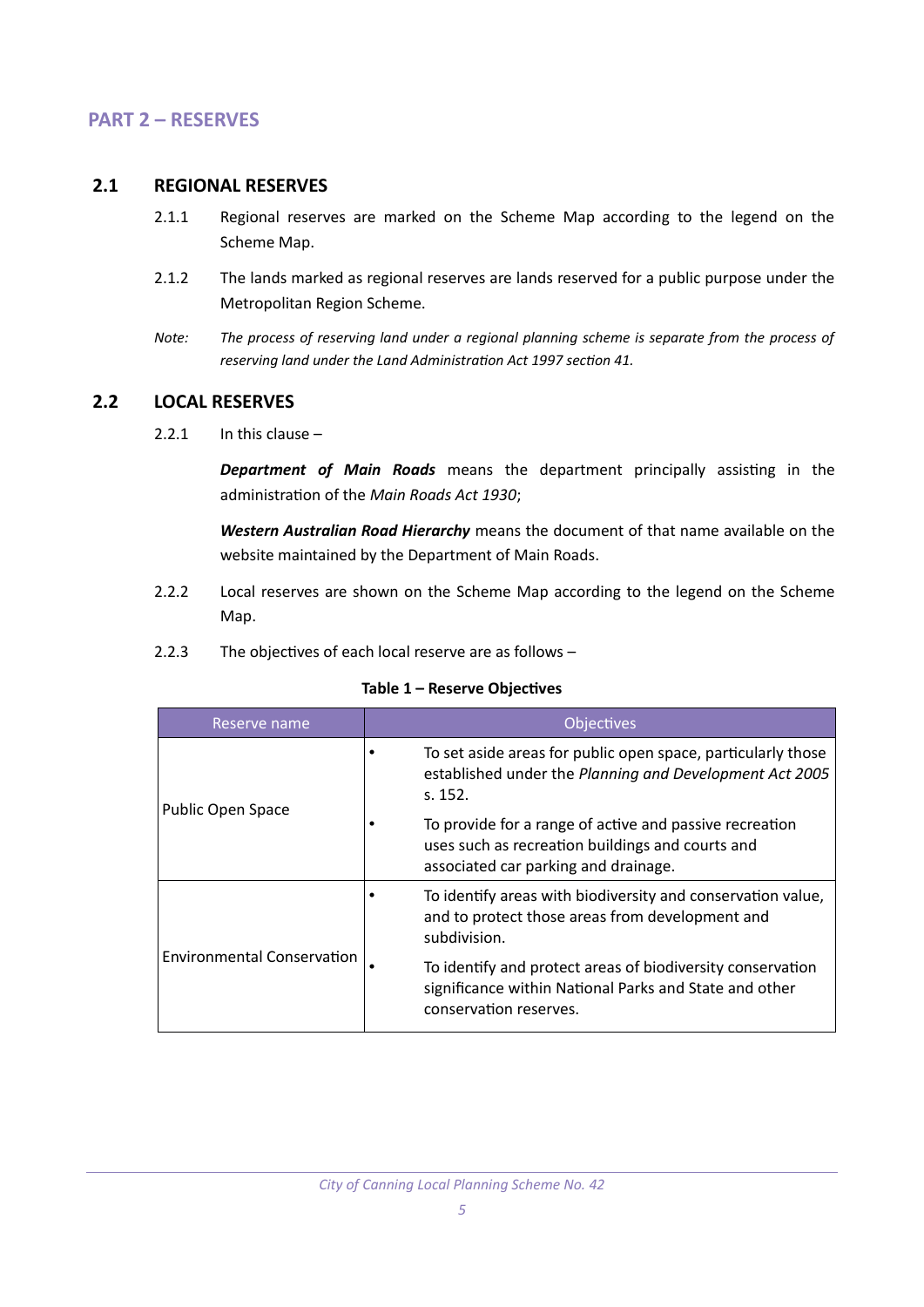| Reserve name                   | Objectives                                                                                                                                                                                                                                      |
|--------------------------------|-------------------------------------------------------------------------------------------------------------------------------------------------------------------------------------------------------------------------------------------------|
|                                | To provide for a range of community facilities which are<br>٠<br>compatible with surrounding development.                                                                                                                                       |
| <b>Civic and Community</b>     | To provide for public facilities such as halls, theatres, art<br>galleries, educational, health and social care facilities,<br>accommodation for the aged, and other services by<br>organisations involved in activities for community benefit. |
| Social Care Facilities         | Civic and Community which specifically provide for a range<br>$\bullet$<br>of essential social care facilities.                                                                                                                                 |
| <b>Cultural Facilities</b>     | Civic and Community which specifically provide for a range<br>$\bullet$<br>of essential cultural facilities.                                                                                                                                    |
| <b>Public Purposes</b>         | To provide for a range of essential physical and community<br>٠<br>infrastructure.                                                                                                                                                              |
| <b>Medical Services</b>        | Public Purposes which specifically provide for a range of<br>٠<br>essential medical services.                                                                                                                                                   |
| <b>Infrastructure Services</b> | Public Purposes which specifically provide for a range of<br>٠<br>essential infrastructure services.                                                                                                                                            |
| Education                      | Public Purposes which specifically provide for a range of<br>٠<br>essential education services.                                                                                                                                                 |
| <b>Emergency Services</b>      | Public Purposes which specifically provide for a range of<br>٠<br>essential emergency services.                                                                                                                                                 |
| Heritage                       | Public Purposes which specifically provide for a range of<br>٠<br>heritage purposes.                                                                                                                                                            |
| <b>Government Services</b>     | Public Purposes which specifically provide for a range of<br>$\bullet$<br>government services.                                                                                                                                                  |
| Recreational                   | Public Purposes which specifically provide for a range of<br>٠<br>public recreational facilities.                                                                                                                                               |
| Cemetery                       | To set aside land required for a cemetery.<br>$\bullet$                                                                                                                                                                                         |
| Car Park                       | To set aside land required for a car park.<br>$\bullet$                                                                                                                                                                                         |
| Drainage / Waterway            | To set aside land required for significant waterways and<br>٠<br>drainage.                                                                                                                                                                      |
| Railways                       | To set aside land required for passenger rail and rail freight<br>٠<br>services.                                                                                                                                                                |
| Primary Distributor Road       | To set aside land required for a primary distributor road<br>٠<br>being a road classified as a Regional Distributor or Primary<br>Distributor under the Western Australian Road Hierarchy.                                                      |
| District Distributor Road      | To set aside land required for a District Distributor road<br>$\bullet$<br>being a road classified as a Distributor A or Distributor B<br>under the Western Australian Road Hierarchy.                                                          |
| <b>Local Distributor Road</b>  | To set aside land required for a local distributor road being<br>a road classified as a Local Distributor under the Western<br>Australian Road Hierarchy.                                                                                       |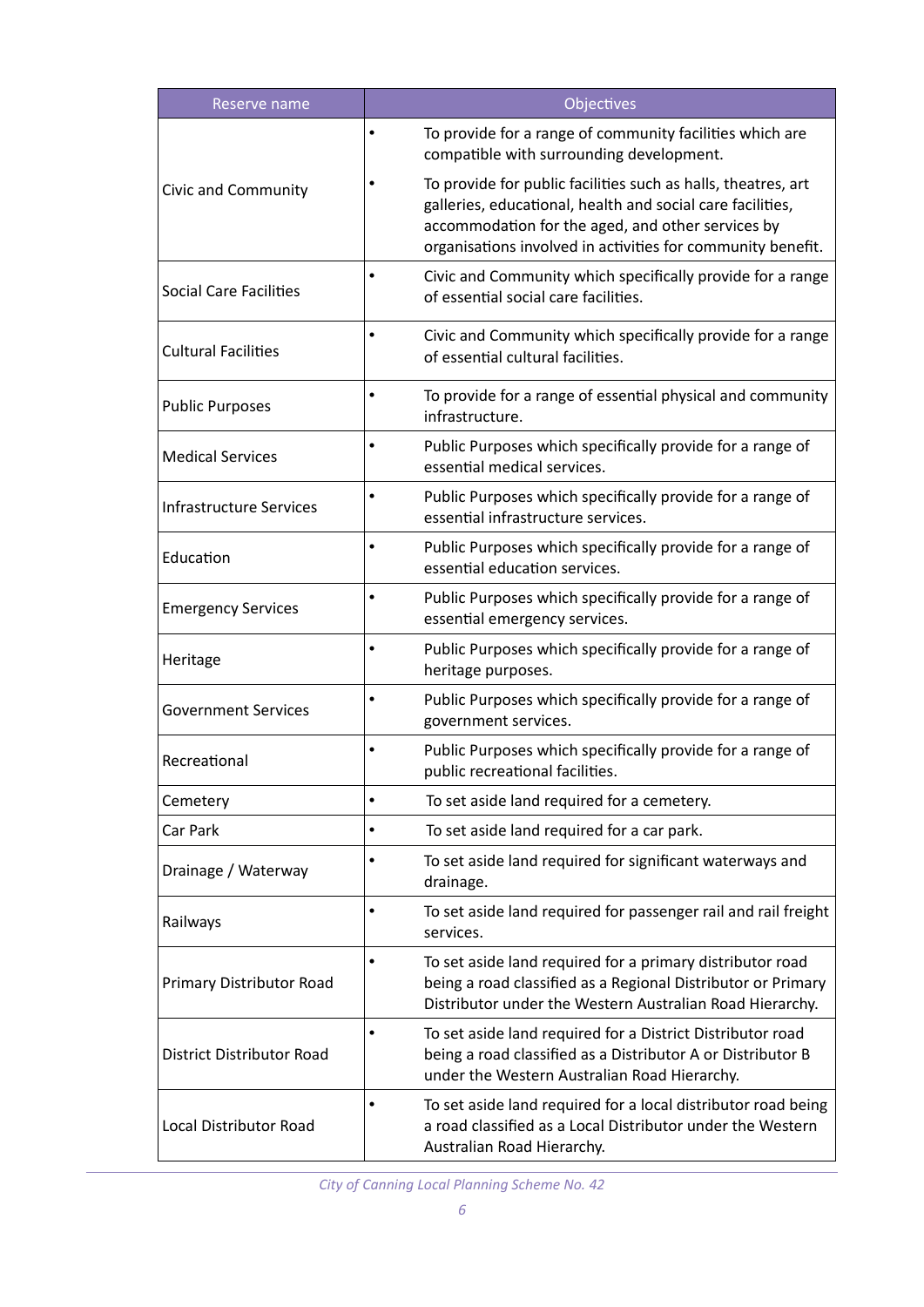| Reserve name      | <b>Objectives</b>                                                                                                                                                                                                                                                                                    |
|-------------------|------------------------------------------------------------------------------------------------------------------------------------------------------------------------------------------------------------------------------------------------------------------------------------------------------|
| Local Road        | To set aside land required for a local road being a road<br>classified as an Access Road under the Western Australian<br>Road Hierarchy.                                                                                                                                                             |
|                   | To set aside areas for foreshore reserved abutting a body<br>of water or water course, particularly those required<br>pursuant to State Planning Policy 2.6 State Coastal<br>Planning Policy and any other Commission policy.                                                                        |
| Foreshore Reserve | To provide for the protection of natural values, a range of<br>active and passive recreational uses, cultural and<br>community activities, activities promoting community<br>education of the environment and/or uses that are<br>compatible with and/ or support the amenity of the<br>reservation. |

# **2.3 ADDITIONAL USES FOR LOCAL RESERVES**

<span id="page-13-0"></span>There are no additional uses for land in local reserves that apply to this Scheme.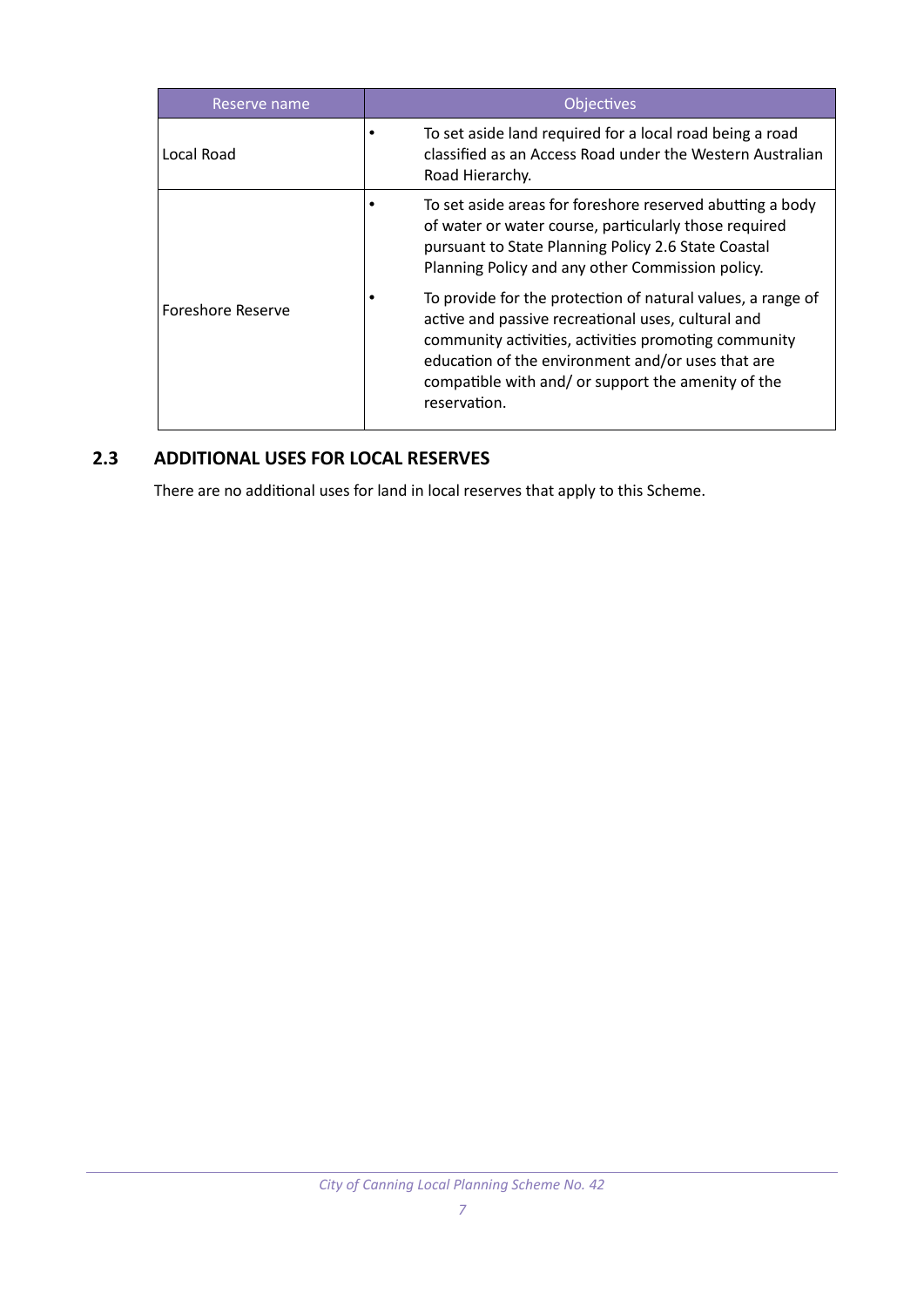*Page left blank intentionally.*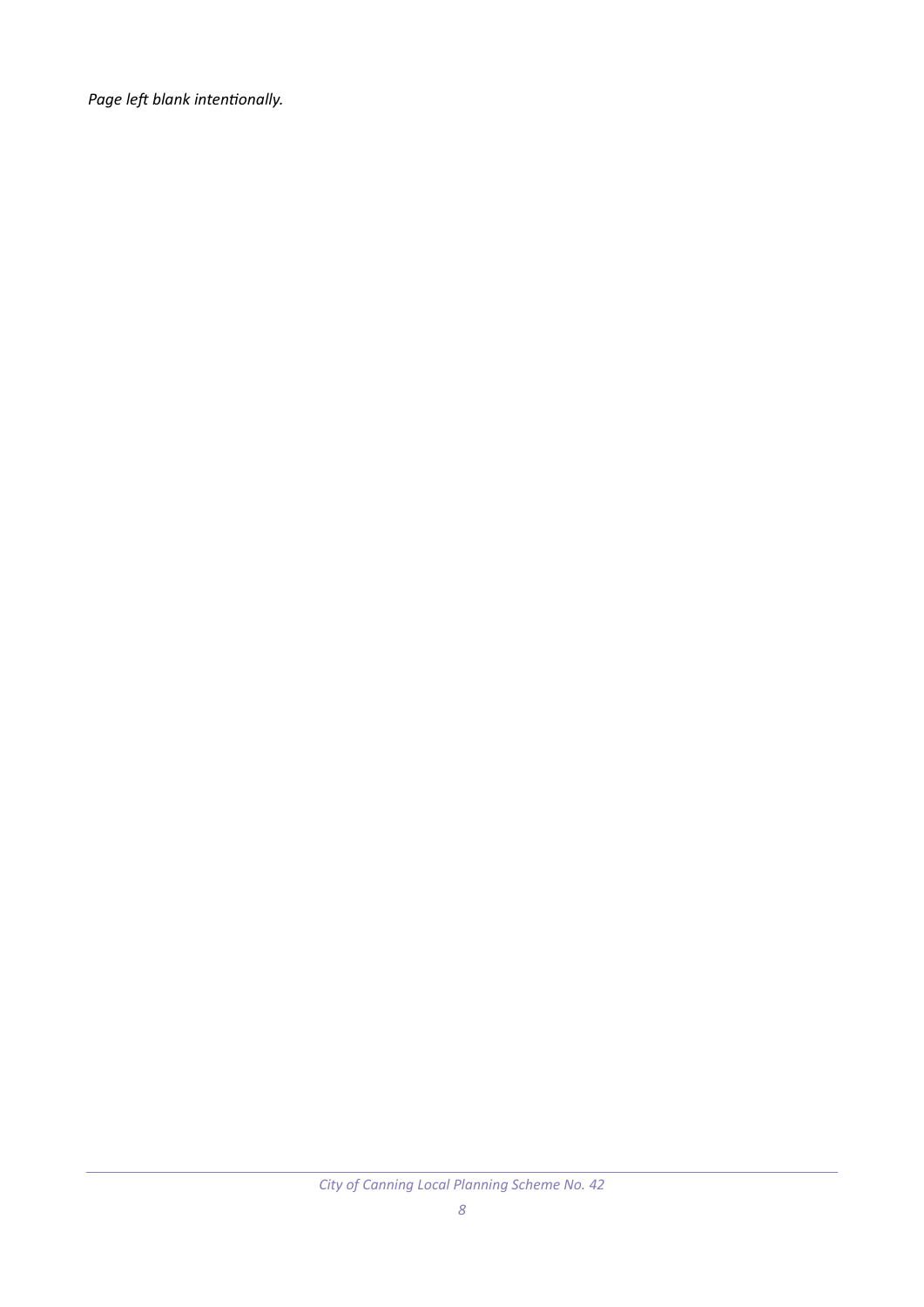# <span id="page-15-1"></span>**PART 3 – ZONES AND USE OF LAND**

#### **3.1 ZONES**

- <span id="page-15-0"></span>3.1.1 Zones are shown on the Scheme Map according to the legend on the Scheme Map.
- 3.1.2 The objectives of each zone are as follows –

| Zone name              | Objectives                                                                                                                                                                                                 |
|------------------------|------------------------------------------------------------------------------------------------------------------------------------------------------------------------------------------------------------|
|                        | To designate land for future development as a town centre or<br>activity centre.                                                                                                                           |
| Centre                 | To provide a basis for future detailed planning in accordance<br>with the structure planning provisions of this Scheme or the<br>Activity Centres State Planning Policy.                                   |
| Commercial             | To provide for a range of shops, offices, restaurants and other<br>commercial outlets in defined townsites or activity centres.                                                                            |
|                        | To maintain the compatibility with the general streetscape, for<br>all new buildings in terms of scale, height, style, materials,<br>street alignment and design of facades.                               |
|                        | To ensure that development is not detrimental to the amenity<br>of adjoining owners or residential properties in the locality.                                                                             |
|                        | Provide a community focal point for people, services,<br>employment and leisure that are highly accessible and do not<br>adversely impact on adjoining residential areas.                                  |
|                        | Provide for district centres, to focus on weekly needs and<br>services for a wider district catchment.                                                                                                     |
|                        | Provide a broad range of employment opportunities to<br>encourage diversity within the Centre.                                                                                                             |
| <b>District Centre</b> | Ensure a mix of commercial and residential development,<br>which provides for activity and accessibility at the street level<br>and supports the provision of public transport and pedestrian<br>links.    |
|                        | Provide for a wide range of different types of residential<br>accommodation, including high density residential, to meet the<br>diverse needs of the community.                                            |
|                        | To provide for a broad range of industrial, service and storage<br>$\bullet$<br>activities which, by the nature of their operations, should be<br>isolated from residential and other sensitive land uses. |
| General Industry       | To accommodate industry that would not otherwise comply<br>with the performance standards of light industry.                                                                                               |
|                        | Seek to manage impacts such as noise, dust and odour within<br>$\bullet$<br>the zone.                                                                                                                      |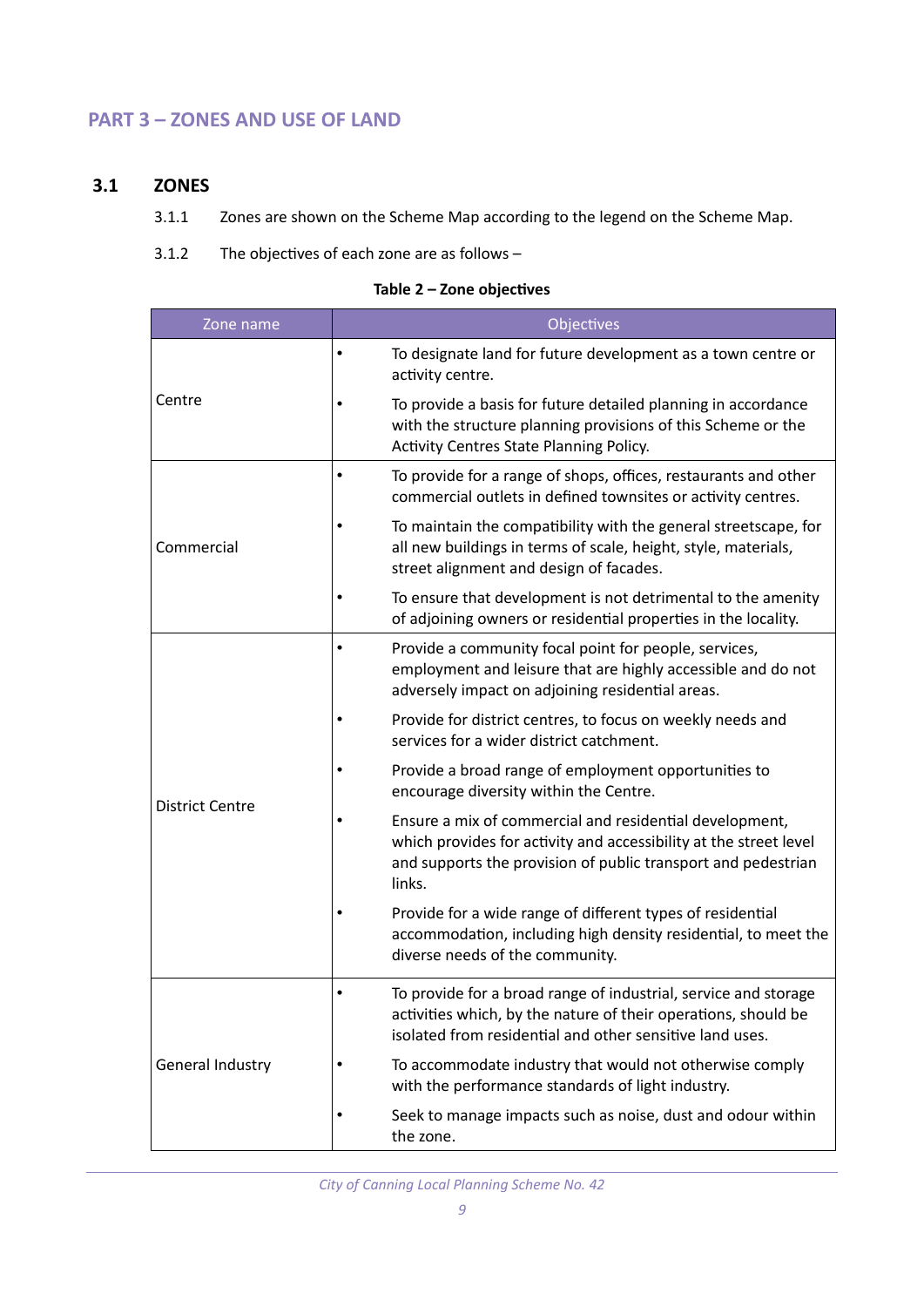| Zone name                            | Objectives                                                                                                                                                                                                                                                                                                                                    |
|--------------------------------------|-----------------------------------------------------------------------------------------------------------------------------------------------------------------------------------------------------------------------------------------------------------------------------------------------------------------------------------------------|
|                                      | To provide for a range of industrial uses and service industries<br>generally compatible with urban areas, that cannot be located<br>in commercial zones.                                                                                                                                                                                     |
| Light Industry                       | To ensure that where any development adjoins zoned or<br>developed residential properties, the development is suitably<br>set back, screened or otherwise treated so as not to detract<br>from the residential amenity.                                                                                                                       |
|                                      | Provide services for the immediate neighbourhoods, that are<br>easily accessible, which do not adversely impact on adjoining<br>areas.                                                                                                                                                                                                        |
|                                      | Provide for neighbourhood and local centres to focus on the<br>main daily household shopping and community needs.                                                                                                                                                                                                                             |
| Local Centre                         | Encourage high quality, pedestrian-friendly, street-orientated<br>development.                                                                                                                                                                                                                                                                |
|                                      | Provide a focus for medium density housing.                                                                                                                                                                                                                                                                                                   |
|                                      | Ensure the design and landscaping of development provides a<br>high standard of safety, convenience and amenity and<br>contributes towards a sense of place and community.                                                                                                                                                                    |
|                                      | To provide for a wide variety of active uses on street level<br>which are compatible with residential and other non-active<br>uses on upper levels.                                                                                                                                                                                           |
| Mixed Use                            | To allow for the development of a mix of varied but compatible<br>land uses such as housing, offices, showrooms, amusement<br>centres, eating establishments and appropriate industrial<br>activities which do not generate nuisances detrimental to the<br>amenity of the district or to the health, welfare and safety of its<br>residents. |
|                                      | To provide sites for privately owned and operated recreation,<br>institutions and places of worship.                                                                                                                                                                                                                                          |
|                                      | To integrate private recreation areas with public recreation<br>areas wherever possible.                                                                                                                                                                                                                                                      |
|                                      | To separate potentially noisy engine sports from incompatible<br>uses.                                                                                                                                                                                                                                                                        |
| <b>Private Community</b><br>Purposes | To provide for a range of privately owned community facilities,<br>and uses that are incidental and ancillary to the provision of<br>those facilities, which are compatible with surrounding<br>development.                                                                                                                                  |
|                                      | To ensure that the standard of development is in keeping with<br>surrounding development and protects the amenity of the<br>area.                                                                                                                                                                                                             |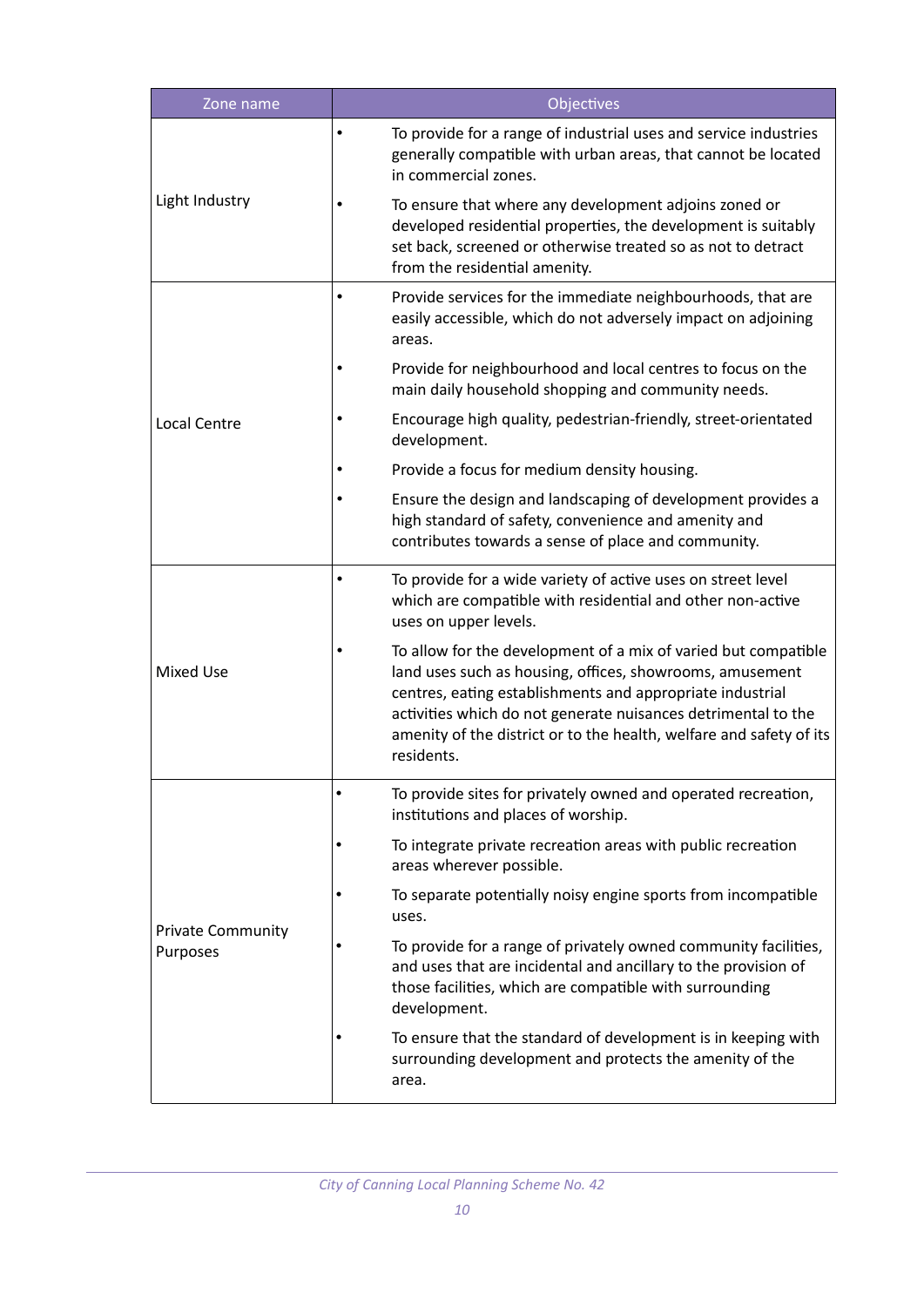| Zone name          | Objectives                                                                                                                                                                                                                                                                                                                  |
|--------------------|-----------------------------------------------------------------------------------------------------------------------------------------------------------------------------------------------------------------------------------------------------------------------------------------------------------------------------|
| Residential        | To provide for a range of housing and a choice of residential<br>densities to meet the needs of the community.                                                                                                                                                                                                              |
|                    | To facilitate and encourage high quality design, built form and<br>streetscapes throughout residential areas.                                                                                                                                                                                                               |
|                    | To provide for a range of non-residential uses, which are<br>compatible with and complimentary to residential<br>development.                                                                                                                                                                                               |
|                    | To provide for the maintenance and enhancement of specific<br>local rural character.                                                                                                                                                                                                                                        |
|                    | To protect broad acre agricultural activities such as cropping<br>and grazing and intensive uses such as horticulture as primary<br>uses, with other rural pursuits and rural industries as secondary<br>uses in circumstances where they demonstrate compatibility<br>with the primary use.                                |
| Rural              | To maintain and enhance the environmental qualities of the<br>landscape, vegetation, soils and water bodies, to protect<br>sensitive areas especially the natural valley and watercourse<br>systems from damage.                                                                                                            |
|                    | To provide for the operation and development of existing,<br>future and potential rural land uses by limiting the introduction<br>of sensitive land uses in the Rural zone.                                                                                                                                                 |
|                    | To provide for a range of non-rural land uses where they have<br>demonstrated benefit and are compatible with surrounding<br>rural uses.                                                                                                                                                                                    |
|                    | To provide for lot sizes in the range of 1 ha to 4 ha.                                                                                                                                                                                                                                                                      |
| Rural Residential  | To provide opportunities for a range of limited rural and related<br>ancillary pursuits on rural-residential lots where those activities<br>will be consistent with the amenity of the locality and the<br>conservation and landscape attributes of the land.                                                               |
|                    | To set aside areas for the retention of vegetation and landform<br>or other features which distinguish the land.                                                                                                                                                                                                            |
|                    | To accommodate commercial activities which, because of the<br>nature of the business, require good vehicular access and/or<br>large sites.                                                                                                                                                                                  |
| Service Commercial | To provide for a range of wholesale sales, showrooms, trade<br>and services which, by reason of their scale, character,<br>operational or land requirements, are not generally<br>appropriate in, or cannot conveniently or economically be<br>accommodated in, the central area, shops and offices or<br>industrial zones. |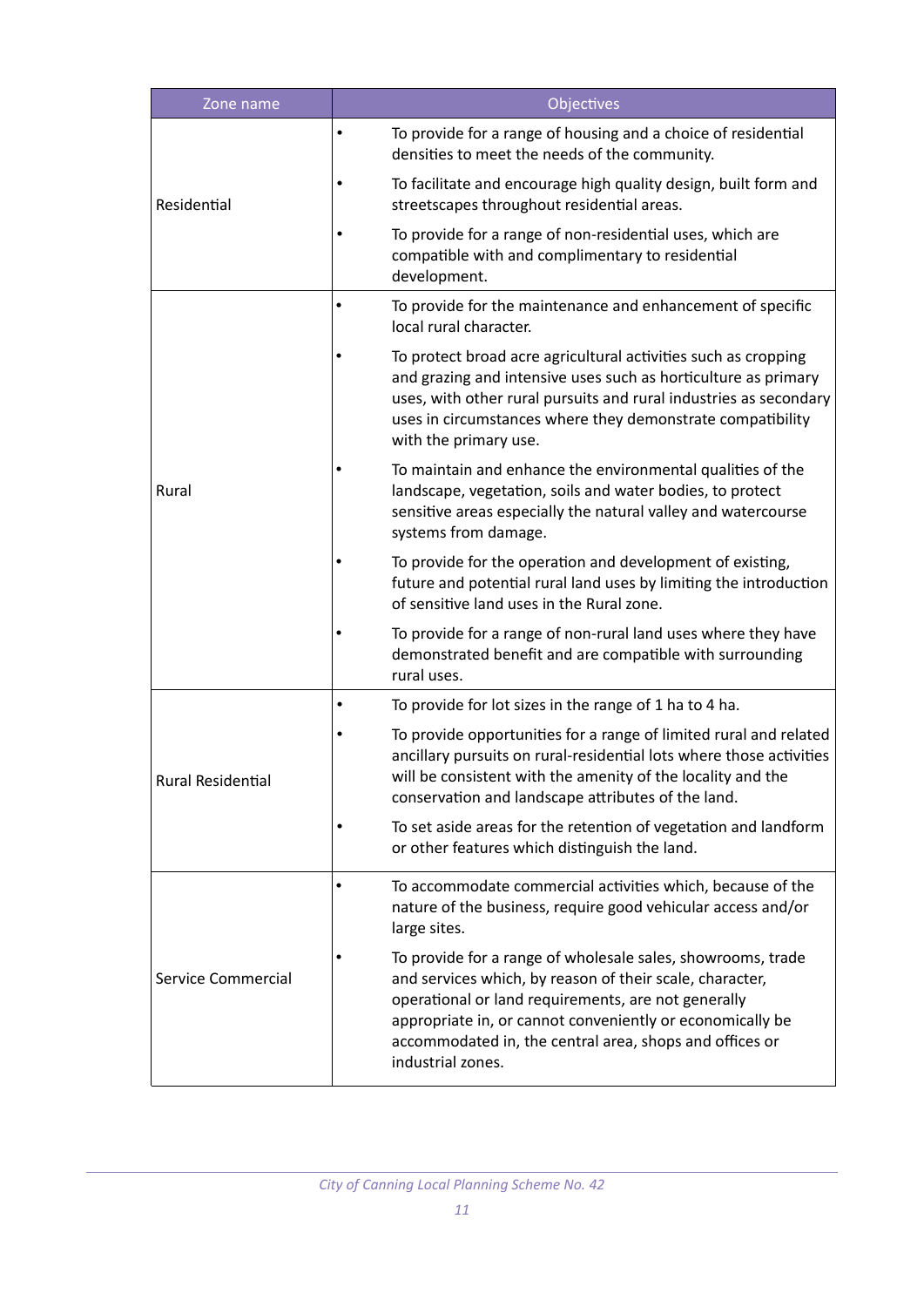| Zone name         | <b>Objectives</b>                                                                                                                                                                                  |
|-------------------|----------------------------------------------------------------------------------------------------------------------------------------------------------------------------------------------------|
|                   | To provide an intention of future land use and a basis for more<br>detailed structure planning in accordance with the provisions<br>of this Scheme.                                                |
|                   | To provide for a range of residential densities to encourage a<br>variety of residential accommodation.                                                                                            |
| Urban Development | To provide for the progressive and planned development of<br>future urban areas for residential purposes and for commercial<br>and other uses normally associated with residential<br>development. |
|                   | To provide an intermediate transitional zone following the<br>lifting of an urban deferred zoning within a region planning<br>scheme.                                                              |

# **3.2 ZONING TABLE**

<span id="page-18-0"></span>3.2.1 The zoning table for this Scheme is as follows –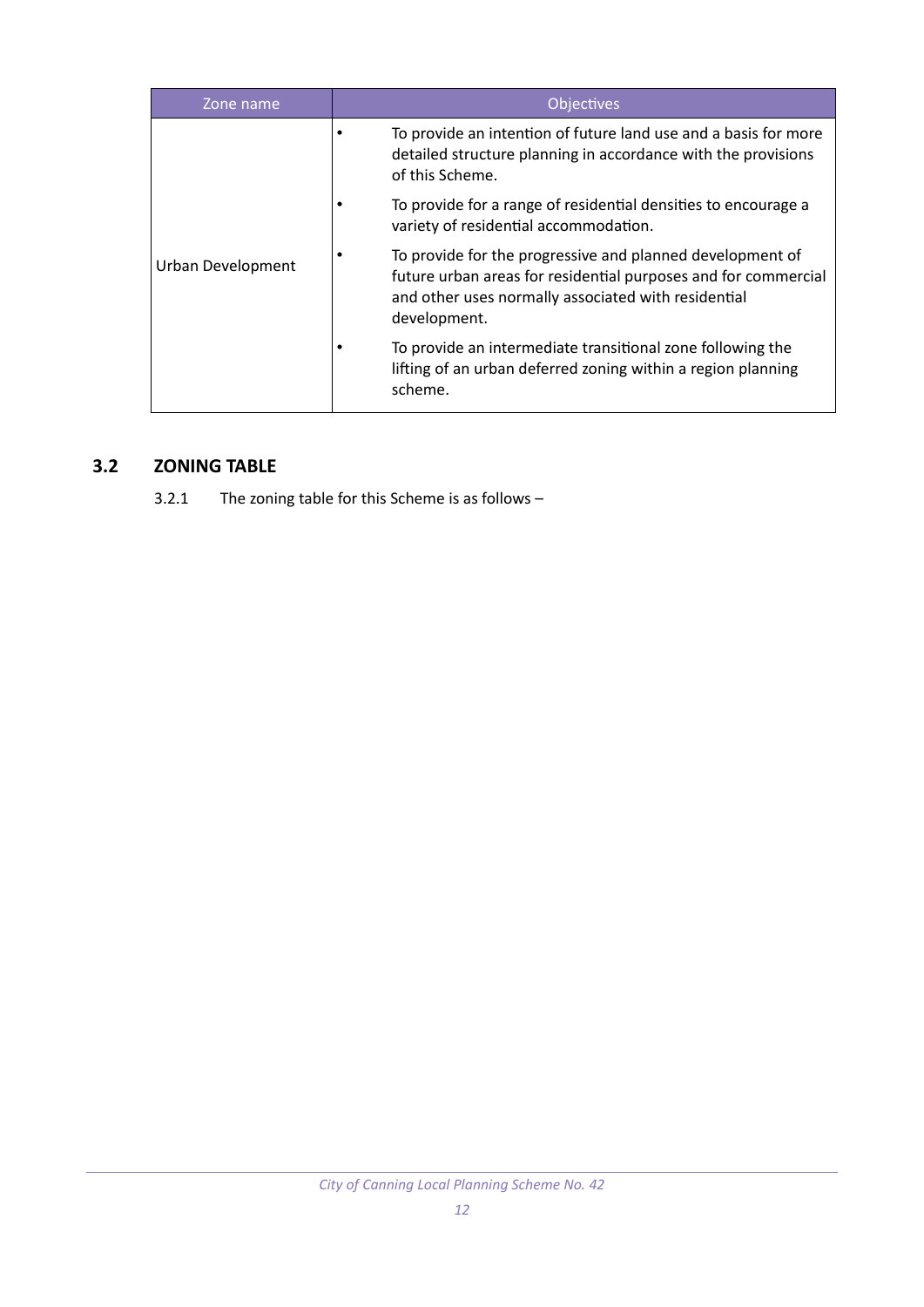**Table 3 – Zoning Table**

| <b>Use Classes</b>                   | ۳.<br>Centre       | Ņ.<br>Commercial   | ب<br>District Centre | 4.<br>General Industry | ņ.<br>Light Industry | <u>ღ</u><br>Local Centre | Ν.<br>Mixed Use    | $\infty$<br>Private Community Purposes | 9.<br>Residential         | 10.<br>Rural              | 11.<br><b>Rural Residentia</b> | 12.<br>Service Commercial | 13. Urban Development |
|--------------------------------------|--------------------|--------------------|----------------------|------------------------|----------------------|--------------------------|--------------------|----------------------------------------|---------------------------|---------------------------|--------------------------------|---------------------------|-----------------------|
| Abattoir                             | $\pmb{\mathsf{X}}$ | X                  | $\mathsf{X}$         | $\overline{A}$         | $\pmb{\mathsf{X}}$   | $\pmb{\mathsf{X}}$       | X                  | $\pmb{\mathsf{X}}$                     | X                         | $\mathsf{X}$              | $\mathsf{X}$                   | $\pmb{\mathsf{X}}$        | $\pmb{\mathsf{X}}$    |
| <b>Aged Care Facility</b>            | D                  | Χ                  | D                    | Χ                      | Χ                    | X                        | D                  | D                                      | D                         | X                         | X                              | Χ                         | D                     |
| <b>Amusement Parlour</b>             | D                  | D                  | D                    | Χ                      | A                    | D                        | D                  | D                                      | X                         | X                         | X                              | $\mathsf A$               | D                     |
| Animal<br>Establishment              | X                  | Χ                  | X                    | X                      | X                    | X                        | X                  | Χ                                      | X                         | D                         | D                              | X                         | X                     |
| <b>Art Gallery</b>                   | D                  | D                  | D                    | $\mathsf X$            | D                    | D                        | D                  | D                                      | $\pmb{\chi}$              | $\mathsf{X}$              | $\mathsf{X}$                   | D                         | D                     |
| <b>Bed and Breakfast</b>             | A                  | Χ                  | Χ                    | Χ                      | X                    | X                        | X                  | Χ                                      | D                         | D                         | D                              | Χ                         | A                     |
| <b>Betting Agency</b>                | D                  | D                  | D                    | Χ                      | X                    | D                        | D                  | Χ                                      | X                         | $\pmb{\mathsf{X}}$        | X                              | Χ                         | $\pmb{\mathsf{X}}$    |
| <b>Brewery</b>                       | Α                  | Χ                  | X                    | D                      | D                    | X                        | X                  | Χ                                      | Χ                         | X                         | X                              | Χ                         | X                     |
| <b>Bulky Goods</b><br>Showroom       | A                  | I                  | $\pmb{\mathsf{X}}$   | A                      | P                    | $\pmb{\times}$           | $\pmb{\mathsf{X}}$ | $\pmb{\mathsf{X}}$                     | Χ                         | $\pmb{\mathsf{X}}$        | X                              | P                         | $\pmb{\mathsf{X}}$    |
| Caravan Park                         | X                  | Χ                  | Χ                    | X                      | Χ                    | Χ                        | X                  | X                                      | Χ                         | D                         | X                              | Χ                         | Χ                     |
| Caretaker's Dwelling                 | $\mathsf{I}$       | I                  | I                    | $\mathsf{I}$           | I                    | $\mathsf{I}$             | X                  | $\mathsf{I}$                           | X                         | X                         | X                              | T                         | $\mathsf{I}$          |
| Car Park                             | D                  | D                  | D                    | D                      | D                    | D                        | D                  | Χ                                      | X                         | X                         | X                              | D                         | D                     |
| <b>Child Care Premises</b>           | D                  | D                  | D                    | $\pmb{\mathsf{X}}$     | $\pmb{\mathsf{X}}$   | D                        | D                  | $\boldsymbol{\mathsf{A}}$              | $\boldsymbol{\mathsf{A}}$ | $\pmb{\mathsf{X}}$        | $\mathsf{X}$                   | X                         | D                     |
| Cinema/Theatre                       | D                  | P                  | P                    | Χ                      | Χ                    | A                        | D                  | D                                      | Χ                         | X                         | X                              | A                         | D                     |
| Civic Use                            | D                  | D                  | D                    | $\mathsf X$            | $\pmb{\mathsf{X}}$   | D                        | D                  | D                                      | $\pmb{\mathsf{X}}$        | $\pmb{\mathsf{X}}$        | X                              | D                         | D                     |
| <b>Club Premises</b>                 | D                  | D                  | D                    | X                      | A                    | D                        | D                  | P                                      | A                         | X                         | X                              | X                         | D                     |
| <b>Commercial Vehicle</b><br>Parking | $\mathsf{A}$       | A                  | $\mathsf{A}$         | $\mathsf{P}$           | D                    | $\pmb{\times}$           | Χ                  | Χ                                      | A                         | $\mathsf{A}$              | $\mathsf{A}$                   | A                         | $\pmb{\mathsf{X}}$    |
| <b>Community Purpose</b>             | D                  | D                  | D                    | D                      | D                    | D                        | D                  | P                                      | A                         | $\boldsymbol{\mathsf{A}}$ | A                              | D                         | D                     |
| <b>Consulting Rooms</b>              | D                  | P                  | P                    | X                      | $\pmb{\times}$       | P                        | P                  | $\mathsf{A}$                           | A                         | A                         | A                              | $\pmb{\times}$            | D                     |
| Convenience Store                    | D                  | P                  | P                    | I                      | L                    | P                        | D                  | X                                      | Χ                         | X                         | X                              | X                         | D                     |
| Corrective<br>Institution            | $\pmb{\times}$     | $\pmb{\mathsf{X}}$ | $\mathsf{X}$         | X                      | $\pmb{\times}$       | $\mathsf{X}$             | X                  | $\mathsf{A}$                           | $\pmb{\mathsf{X}}$        | $\pmb{\times}$            | $\mathsf{X}$                   | $\mathsf{X}$              | $\mathsf{X}$          |
| Educational<br>Establishment         | D                  | D                  | D                    | X                      | Α                    | D                        | D                  | P                                      | Α                         | X                         | X                              | D                         | D                     |
| <b>Exhibition Centre</b>             | D                  | D                  | D                    | $\sf X$                | $\mathsf D$          | D                        | D                  | D                                      | X                         | $\pmb{\times}$            | X                              | D                         | D                     |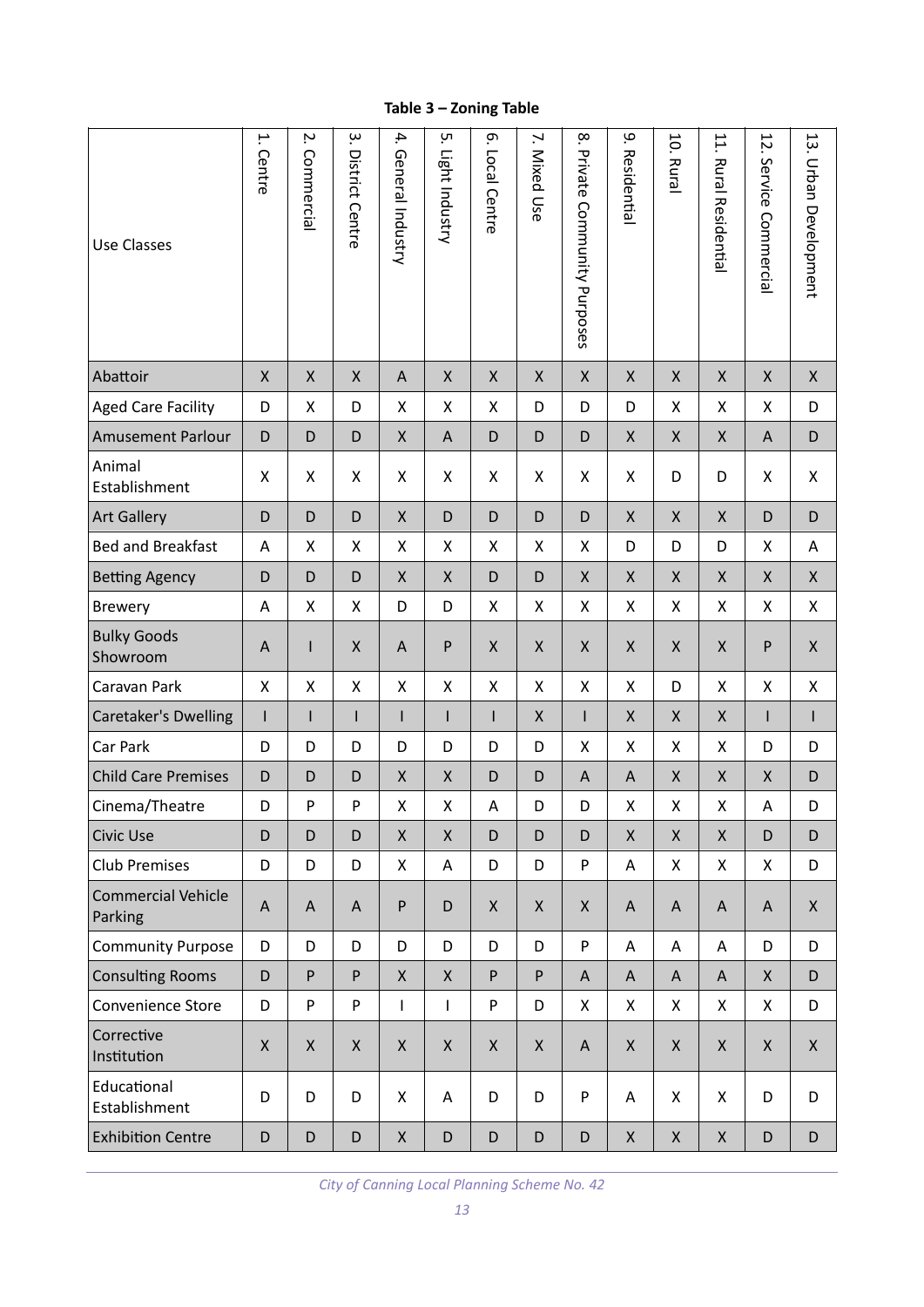| <b>Use Classes</b>               | ۳.<br>Centre       | Ν.<br>Commercial | $\dot{\mathsf{c}}$<br>District Centre | 4.<br>General Industry | ŗл<br>Light Industry | <u>ღ</u><br>Local Centre | Ν.<br>Mixed Use | $\infty$<br>Private Community Purposes | مِ<br>Residential  | 10.<br><b>Rural</b> | 11.<br><b>Rural Residentia</b> | 12.<br>Service<br>Commercial | 13. Urban Development     |
|----------------------------------|--------------------|------------------|---------------------------------------|------------------------|----------------------|--------------------------|-----------------|----------------------------------------|--------------------|---------------------|--------------------------------|------------------------------|---------------------------|
| Family Day Care                  | D                  | Χ                | D                                     | $\pmb{\mathsf{X}}$     | X                    | X                        | D               | $\pmb{\mathsf{X}}$                     | D                  | D                   | D                              | $\pmb{\mathsf{X}}$           | D                         |
| <b>Fast Food Outlet</b>          | D                  | $\mathsf{P}$     | D                                     | $\mathsf{X}$           | Χ                    | D                        | D               | $\mathsf{X}$                           | Χ                  | X                   | $\sf X$                        | A                            | D                         |
| <b>Fuel Depot</b>                | Χ                  | Χ                | X                                     | D                      | Α                    | X                        | X               | X                                      | Χ                  | X                   | X                              | X                            | X                         |
| <b>Funeral Parlour</b>           | Χ                  | A                | X                                     | X                      | A                    | X                        | X               | X                                      | Χ                  | X                   | X                              | D                            | X                         |
| Garden Centre                    | $\pmb{\mathsf{X}}$ | D                | X                                     | X                      | D                    | X                        | X               | X                                      | X                  | X                   | X                              | D                            | X                         |
| <b>Grouped Dwelling</b>          | D                  | X                | $\mathsf{X}$                          | X                      | Χ                    | $\pmb{\mathsf{X}}$       | X               | $\pmb{\mathsf{X}}$                     | D                  | X                   | $\pmb{\chi}$                   | $\pmb{\mathsf{X}}$           | D                         |
| Holiday<br>Accommodation         | D                  | Χ                | Α                                     | X                      | Χ                    | X                        | D               | X                                      | D                  | X                   | X                              | X                            | D                         |
| <b>Holiday House</b>             | D                  | Χ                | X                                     | X                      | Χ                    | X                        | X               | $\pmb{\times}$                         | D                  | D                   | D                              | $\pmb{\times}$               | D                         |
| <b>Home Business</b>             | A                  | Χ                | A                                     | Χ                      | Χ                    | X                        | Α               | X                                      | A                  | X                   | X                              | X                            | A                         |
| Home Business-<br>Rural          | $\sf X$            | X                | $\mathsf{X}$                          | X                      | Χ                    | Χ                        | X               | $\mathsf{X}$                           | Χ                  | D                   | D                              | $\pmb{\mathsf{X}}$           | $\mathsf{X}$              |
| Home Occupation                  | D                  | Χ                | D                                     | X                      | Χ                    | X                        | D               | X                                      | D                  | D                   | D                              | X                            | D                         |
| Home Office                      | P                  | Χ                | ${\sf P}$                             | X                      | Χ                    | Χ                        | $\mathsf{P}$    | $\mathsf{X}$                           | P                  | P                   | P                              | X                            | P                         |
| <b>Home Store</b>                | A                  | Χ                | X                                     | X                      | Χ                    | X                        | X               | X                                      | Α                  | Α                   | A                              | X                            | Α                         |
| Hospital                         | A                  | X                | $\mathsf A$                           | X                      | Χ                    | Χ                        | X               | $\overline{A}$                         | Χ                  | X                   | $\sf X$                        | $\pmb{\mathsf{X}}$           | $\boldsymbol{\mathsf{A}}$ |
| Hotel                            | D                  | A                | D                                     | Χ                      | Χ                    | Χ                        | Χ               | D                                      | X                  | Χ                   | Χ                              | $\pmb{\mathsf{X}}$           | D                         |
| Industry                         | Χ                  | X                | $\mathsf X$                           | P                      | X                    | $\pmb{\mathsf{X}}$       | $\mathsf X$     | $\pmb{\times}$                         | $\mathsf X$        | $\mathsf{X}$        | $\pmb{\mathsf{X}}$             | $\pmb{\times}$               | $\pmb{\mathsf{X}}$        |
| Industry - Cottage               | D                  | Χ                | D                                     | X                      | Χ                    | X                        | D               | $\pmb{\times}$                         | D                  | D                   | D                              | X                            | D                         |
| Industry - Extractive            | $\pmb{\mathsf{X}}$ | X                | $\pmb{\mathsf{X}}$                    | A                      | Χ                    | $\pmb{\mathsf{X}}$       | $\mathsf X$     | $\pmb{\mathsf{X}}$                     | $\pmb{\mathsf{X}}$ | $\mathsf A$         | $\mathsf X$                    | $\mathsf X$                  | $\mathsf{X}$              |
| Industry - Light                 | X                  | Χ                | X                                     | P                      | P                    | X                        | X               | X                                      | X                  | X                   | X                              | X                            | X                         |
| Industry - Primary<br>Production | Χ                  | X                | $\mathsf X$                           | D                      | Χ                    | $\pmb{\mathsf{X}}$       | $\sf X$         | $\pmb{\mathsf{X}}$                     | $\pmb{\mathsf{X}}$ | A                   | $\pmb{\mathsf{X}}$             | X                            | $\pmb{\mathsf{X}}$        |
| Liquor Store - Large             | Α                  | Α                | Α                                     | $\mathsf{X}$           | X                    | X                        | X               | $\pmb{\times}$                         | Χ                  | X                   | $\pmb{\mathsf{X}}$             | D                            | A                         |
| Liquor Store - Small             | D                  | D                | D                                     | $\mathsf{X}$           | $\mathsf{X}$         | D                        | D               | $\pmb{\mathsf{X}}$                     | $\pmb{\mathsf{X}}$ | $\mathsf{X}$        | $\pmb{\mathsf{X}}$             | D                            | D                         |
| Lunch Bar                        | D                  | ${\sf P}$        | D                                     | D                      | D                    | D                        | D               | X                                      | X                  | X                   | Χ                              | Α                            | D                         |
| Market                           | D                  | D                | D                                     | $\mathsf{X}$           | A                    | D                        | D               | $\pmb{\mathsf{X}}$                     | Χ                  | X                   | $\pmb{\mathsf{X}}$             | A                            | D                         |
| <b>Medical Centre</b>            | D                  | ${\sf P}$        | P                                     | X                      | X                    | P                        | ${\sf P}$       | D                                      | X                  | X                   | X                              | D                            | D                         |
| Motel                            | Χ                  | Χ                | $\mathsf{X}$                          | $\mathsf{X}$           | Χ                    | $\pmb{\mathsf{X}}$       | X               | A                                      | Χ                  | X                   | $\pmb{\mathsf{X}}$             | D                            | X                         |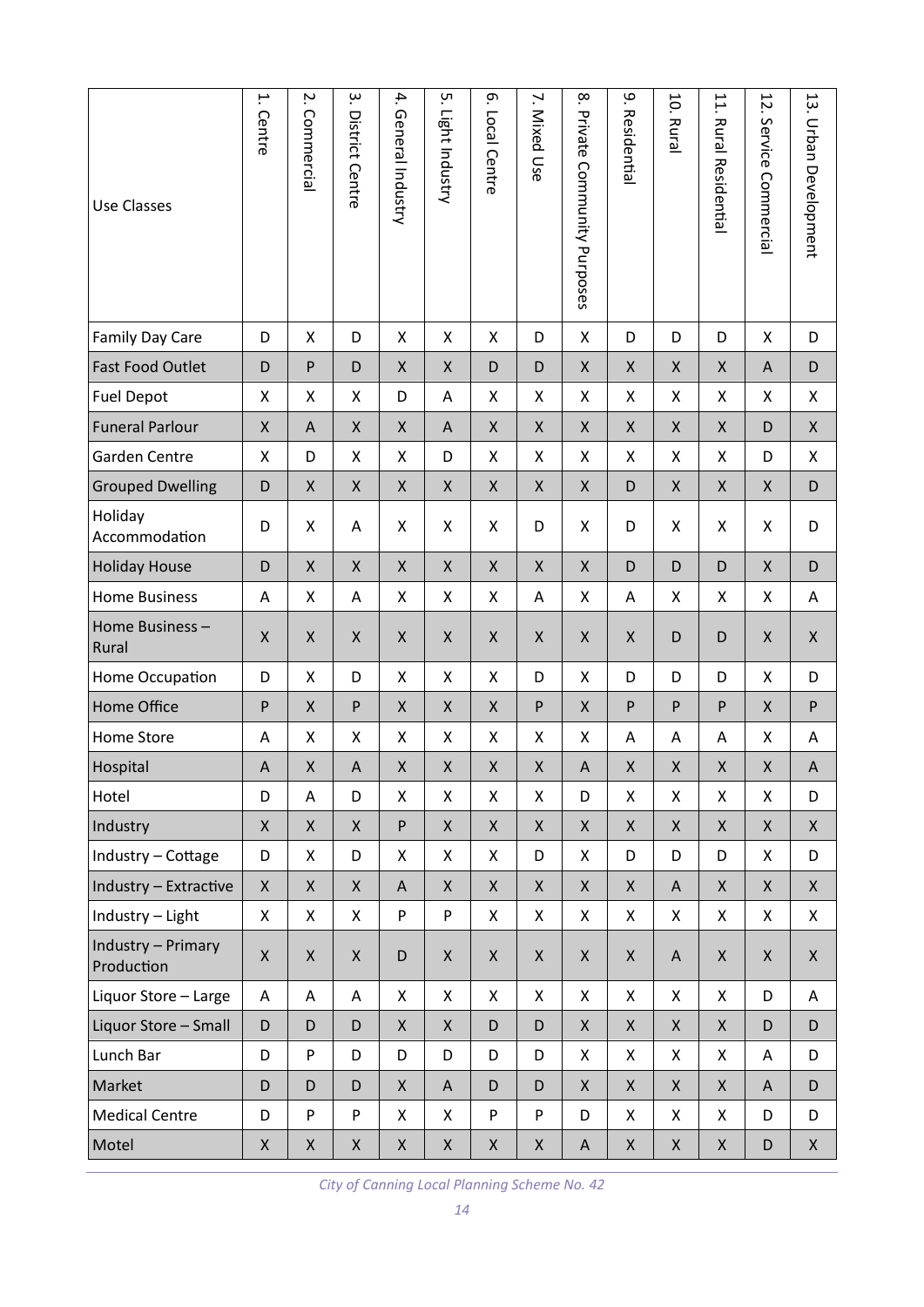| <b>Use Classes</b>                      | 1. Centre                 | ŗ.<br>Commercial | $\dot{\mathsf{m}}$<br>District Centre | 4.<br>General Industry | ŗч<br>Light Industry | <u>ო</u><br>Local Centre | 2.<br>Mixed Use | $\infty$<br>Private Community Purposes | مِ<br>Residential  | 10.<br>Rural              | 11.<br><b>Rural Residentia</b> | 12.<br>Service<br>Commercial | 13. Urban Development |
|-----------------------------------------|---------------------------|------------------|---------------------------------------|------------------------|----------------------|--------------------------|-----------------|----------------------------------------|--------------------|---------------------------|--------------------------------|------------------------------|-----------------------|
| Motor Vehicle, Boat<br>or Caravan Sales | Α                         | X                | D                                     | X                      | X                    | Χ                        | Χ               | $\pmb{\mathsf{X}}$                     | X                  | Χ                         | X                              | D                            | X                     |
| Motor Vehicle<br>Repair                 | A                         | Χ                | D                                     | D                      | D                    | D                        | X               | $\pmb{\mathsf{X}}$                     | X                  | X                         | X                              | D                            | A                     |
| Motor Vehicle Wash                      | A                         | X                | D                                     | D                      | D                    | D                        | X               | $\pmb{\mathsf{X}}$                     | $\pmb{\mathsf{X}}$ | X                         | X                              | D                            | A                     |
| <b>Multiple Dwelling</b>                | D                         | Χ                | D                                     | X                      | X                    | Χ                        | D               | $\pmb{\mathsf{X}}$                     | D                  | $\pmb{\mathsf{X}}$        | X                              | X                            | D                     |
| Nightclub                               | D                         | Α                | D                                     | X                      | Χ                    | Χ                        | A               | Χ                                      | X                  | Χ                         | X                              | X                            | D                     |
| Office                                  | D                         | ${\sf P}$        | ${\sf P}$                             | $\mathsf{I}$           | L                    | ${\sf P}$                | P               | $\mathsf{I}$                           | $\pmb{\mathsf{X}}$ | X                         | X                              | L                            | D                     |
| Park Home Park                          | X                         | X                | Χ                                     | X                      | X                    | Χ                        | X               | Χ                                      | X                  | A                         | Χ                              | X                            | X                     |
| Place of Worship                        | $\mathsf{A}$              | X                | X                                     | D                      | D                    | Χ                        | A               | D                                      | $\mathsf A$        | D                         | X                              | X                            | A                     |
| <b>Reception Centre</b>                 | D                         | D                | D                                     | X                      | X                    | A                        | Α               | D                                      | X                  | D                         | X                              | X                            | D                     |
| <b>Recreation - Private</b>             | D                         | D                | D                                     | A                      | A                    | D                        | A               | D                                      | X                  | Χ                         | Χ                              | D                            | D                     |
| Renewable Energy<br>Facility            | X                         | Χ                | X                                     | X                      | X                    | X                        | X               | X                                      | X                  | Α                         | X                              | X                            | X                     |
| Repurposed<br><b>Dwelling</b>           | D                         | X                | D                                     | $\sf X$                | $\pmb{\mathsf{X}}$   | $\pmb{\mathsf{X}}$       | D               | $\pmb{\mathsf{X}}$                     | D                  | D                         | D                              | $\pmb{\mathsf{X}}$           | D                     |
| <b>Residential Building</b>             | D                         | Χ                | D                                     | X                      | Χ                    | Χ                        | D               | Χ                                      | A                  | Α                         | A                              | Χ                            | D                     |
| <b>Resource Recovery</b><br>Centre      | $\mathsf X$               | X                | $\mathsf{X}$                          | D                      | $\pmb{\times}$       | $\pmb{\mathsf{X}}$       | X               | $\pmb{\mathsf{X}}$                     | $\mathsf X$        | $\pmb{\times}$            | $\mathsf{X}$                   | $\pmb{\mathsf{X}}$           | $\pmb{\mathsf{X}}$    |
| Restaurant / Cafe                       | D                         | D                | P                                     | X                      | $\pmb{\mathsf{X}}$   | P                        | D               | $\overline{1}$                         | $\pmb{\mathsf{X}}$ | $\pmb{\mathsf{X}}$        | X                              | $\boldsymbol{\mathsf{A}}$    | D                     |
| <b>Restricted Premises</b>              | A                         | $\mathsf{A}$     | A                                     | A                      | A                    | A                        | A               | $\pmb{\mathsf{X}}$                     | Χ                  | $\mathsf{X}$              | $\mathsf X$                    | A                            | A                     |
| Rural Pursuit /<br>Hobby Farm           | X                         | Χ                | X                                     | X                      | X                    | X                        | X               | X                                      | X                  | D                         | D                              | X                            | X                     |
| <b>Second Hand</b><br><b>Dwelling</b>   | $\pmb{\mathsf{X}}$        | X                | $\mathsf{X}$                          | $\mathsf{X}$           | $\mathsf{X}$         | $\pmb{\mathsf{X}}$       | X               | $\pmb{\mathsf{X}}$                     | A                  | $\boldsymbol{\mathsf{A}}$ | $\mathsf A$                    | $\pmb{\times}$               | $\mathsf{X}$          |
| Serviced Apartment                      | D                         | X                | D                                     | X                      | X                    | Χ                        | D               | D                                      | X                  | X                         | X                              | Χ                            | D                     |
| <b>Service Station</b>                  | $\boldsymbol{\mathsf{A}}$ | D                | D                                     | D                      | D                    | D                        | X               | $\pmb{\mathsf{X}}$                     | $\pmb{\mathsf{X}}$ | $\mathsf{X}$              | X                              | D                            | A                     |
| Shop                                    | D                         | P                | P                                     | $\mathsf{I}$           | L                    | P                        | P               | $\mathsf{I}$                           | $\pmb{\mathsf{X}}$ | X                         | X                              | $\mathsf{I}$                 | D                     |
| <b>Single House</b>                     | D                         | X                | $\pmb{\mathsf{X}}$                    | $\pmb{\mathsf{X}}$     | $\pmb{\mathsf{X}}$   | $\pmb{\mathsf{X}}$       | X               | $\pmb{\mathsf{X}}$                     | P                  | P                         | P                              | $\pmb{\mathsf{X}}$           | D                     |
| Small Bar                               | D                         | D                | D                                     | X                      | X                    | D                        | D               | Χ                                      | X                  | X                         | X                              | Α                            | D                     |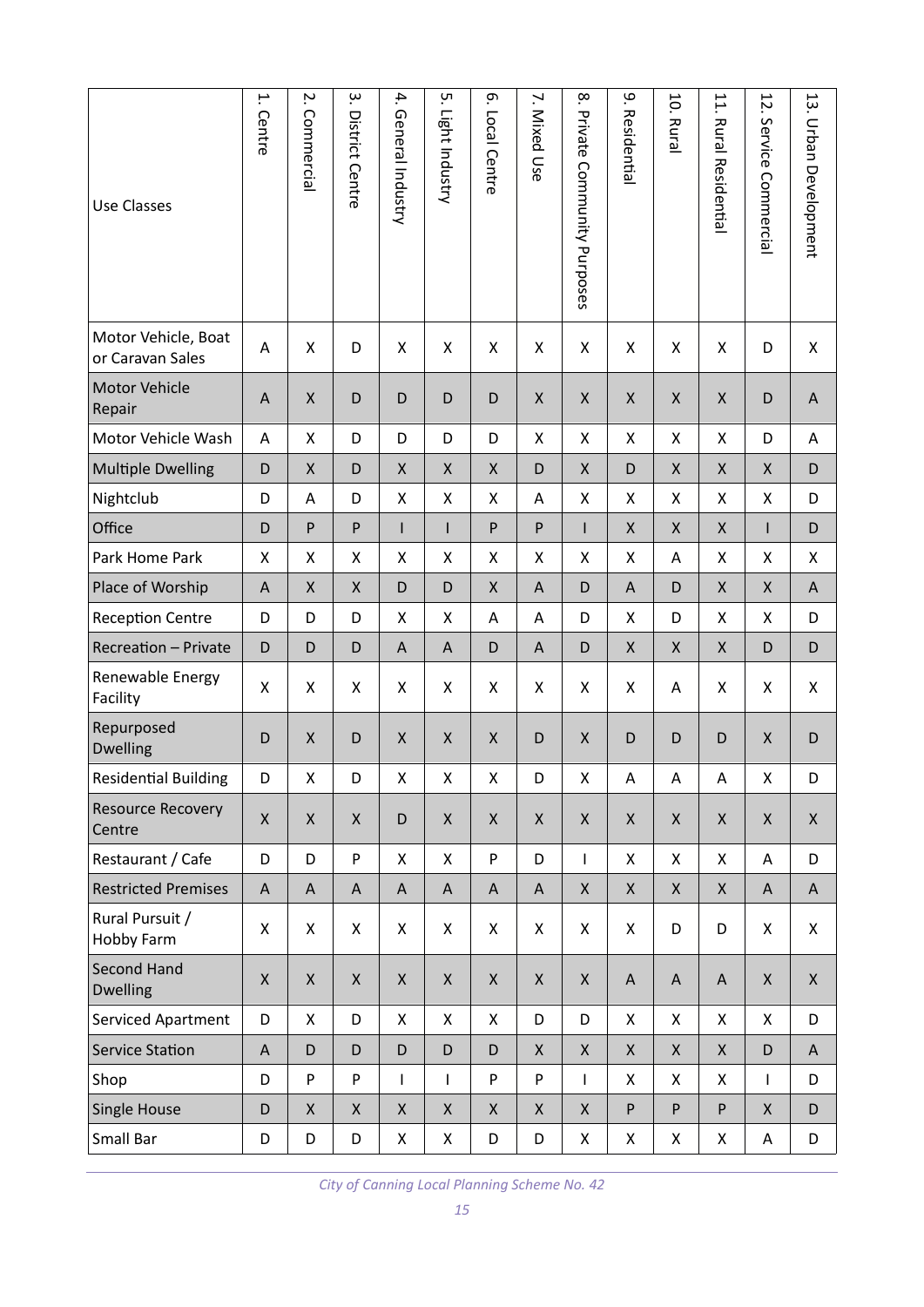| <b>Use Classes</b>                   | H.<br>Centre       | Z.<br>Commercial | $\dot{\mathsf{c}}$<br>District Centre | 4.<br>General Industry | ŗч<br>Light Industry | <u>ო</u><br>Local Centre | 7.<br>Mixed Use | $\infty$<br>Private Community Purposes | مِ<br>Residential  | 10.<br><b>Rural</b>       | 11.<br><b>Rural Residential</b> | 12.<br>Service<br>Commercial | 13.<br><b>Urban Development</b> |
|--------------------------------------|--------------------|------------------|---------------------------------------|------------------------|----------------------|--------------------------|-----------------|----------------------------------------|--------------------|---------------------------|---------------------------------|------------------------------|---------------------------------|
| Tavern                               | D                  | D                | D                                     | $\mathsf{X}$           | X                    | $\mathsf{X}$             | A               | $\mathsf{X}$                           | $\mathsf{x}$       | $\mathsf{X}$              | $\sf X$                         | A                            | D                               |
| Telecommunications<br>Infrastructure | Α                  | A                | Α                                     | A                      | Α                    | Α                        | Α               | Α                                      | A                  | Α                         | A                               | Α                            | A                               |
| <b>Tourist Development</b>           | D                  | D                | D                                     | $\mathsf{X}$           | X                    | X                        | D               | A                                      | $\mathsf{X}$       | $\mathsf{X}$              | X                               | D                            | D                               |
| <b>Trade Display</b>                 | D                  | D                | D                                     | D                      | D                    | $\pmb{\mathsf{X}}$       | D               | Χ                                      | $\pmb{\mathsf{X}}$ | $\mathsf X$               | X                               | D                            | D                               |
| <b>Trade Supplies</b>                | D                  | D                | A                                     | D                      | D                    | Χ                        | X               | X                                      | $\pmb{\mathsf{X}}$ | $\mathsf{X}$              | $\mathsf X$                     | D                            | D                               |
| <b>Transport Depot</b>               | X                  | Χ                | X                                     | P                      | D                    | Χ                        | X               | Χ                                      | X                  | $\boldsymbol{\mathsf{X}}$ | X                               | X                            | X                               |
| <b>Veterinary Centre</b>             | D                  | ${\sf P}$        | D                                     | $\mathsf{X}$           | D                    | D                        | D               | D                                      | A                  | D                         | $\overline{A}$                  | D                            | D                               |
| Warehouse /<br>Storage               | T                  | I                | T                                     | P                      | P                    | I                        | ı               | I                                      | $\pmb{\mathsf{X}}$ | $\overline{\phantom{a}}$  | X                               | ı                            | $\mathsf{I}$                    |
| <b>Waste Disposal</b><br>Facility    | $\mathsf{X}$       | $\mathsf{X}$     | $\mathsf{X}$                          | A                      | $\mathsf{X}$         | $\mathsf{X}$             | X               | $\mathsf X$                            | $\mathsf{X}$       | $\mathsf{X}$              | $\sf X$                         | $\mathsf{X}% _{0}$           | X                               |
| <b>Waste Storage</b><br>Facility     | X                  | Χ                | X                                     | A                      | X                    | X                        | Χ               | X                                      | $\pmb{\mathsf{X}}$ | X                         | X                               | X                            | Χ                               |
| Winery                               | $\pmb{\mathsf{X}}$ | X                | $\pmb{\mathsf{X}}$                    | $\pmb{\mathsf{X}}$     | $\pmb{\mathsf{X}}$   | $\pmb{\mathsf{X}}$       | X               | $\pmb{\mathsf{X}}$                     | $\pmb{\mathsf{X}}$ | D                         | $\mathsf X$                     | $\pmb{\mathsf{X}}$           | $\pmb{\mathsf{X}}$              |

# **3.3 INTERPRETING ZONING TABLE**

- <span id="page-22-0"></span>3.3.1 The permissibility of uses of land in the various zones in the Scheme area is determined by cross-reference between the list of use classes on the left hand side of the zoning table and the list of zones at the top of the zoning table.
- 3.3.2 The symbols used in the zoning table have the following meanings
	- P means that the use is permitted if it complies with any relevant development standards and requirements of this Scheme;
	- I means that the use is permitted if it is consequent on, or naturally attaching, appertaining or relating to the predominant use of land and it complies with any relevant development standards and requirements of this Scheme;
	- D means that the use is not permitted unless the local government has exercised its discretion by granting development approval;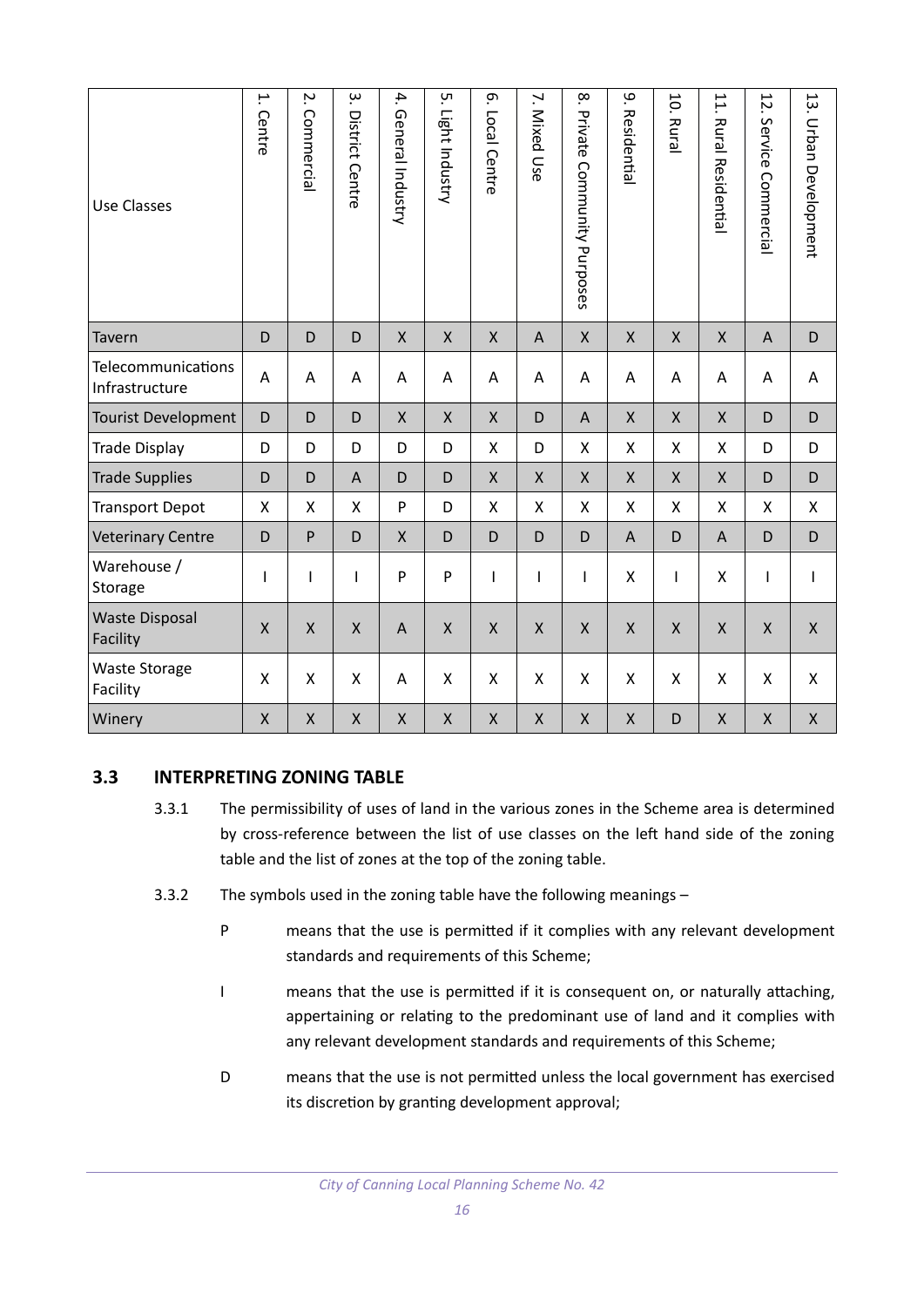- A means that the use is not permitted unless the local government has exercised its discretion by granting development approval after giving notice in accordance with clause 64 of the deemed provisions;
- X means that the use is not permitted by this Scheme.

*Note:*

- *1. The development approval of the local government may be required to carry out works on land in addition to any approval granted for the use of land. In normal circumstances one application is made for both the carrying out of works on, and the use of, land. For development on land that does not require development approval see clause 61 of the deemed provisions.*
- *2. In considering an application for development approval, the local government will have regard to clause 67 of the deemed provisions.*
- 3.3.3 A specific use class referred to in the zoning table is excluded from any other use class described in more general terms.
- 3.3.4 The local government may, in respect of a use that is not specifically referred to in the zoning table and that cannot reasonably be determined as falling within a use class referred to in the zoning table –
	- (a) determine that the use is consistent with the objectives of a particular zone and is therefore a use that may be permitted in the zone subject to conditions imposed by the local government; or
	- (b) determine that the use may be consistent with the objectives of a particular zone and give notice under clause 64 of the deemed provisions before considering an application for development approval for the use of the land; or
	- (c) determine that the use is not consistent with the objectives of a particular zone and is therefore not permitted in the zone.
- 3.3.5 If a use of land is identified in a zone as being a class P or class I use, the local government may not refuse an application for development approval for that use in that zone but may require works that are to be undertaken in connection with that use to have development approval.
- 3.3.6 If a use of land is identified in a zone as being a class X use, the local government must refuse an application for development approval for that use in that zone unless –
	- (a) the development approval application relates to land that is being used for a non-conforming use; and
	- (b) the local government considers that the proposed use of the land would be less detrimental than the non-conforming use.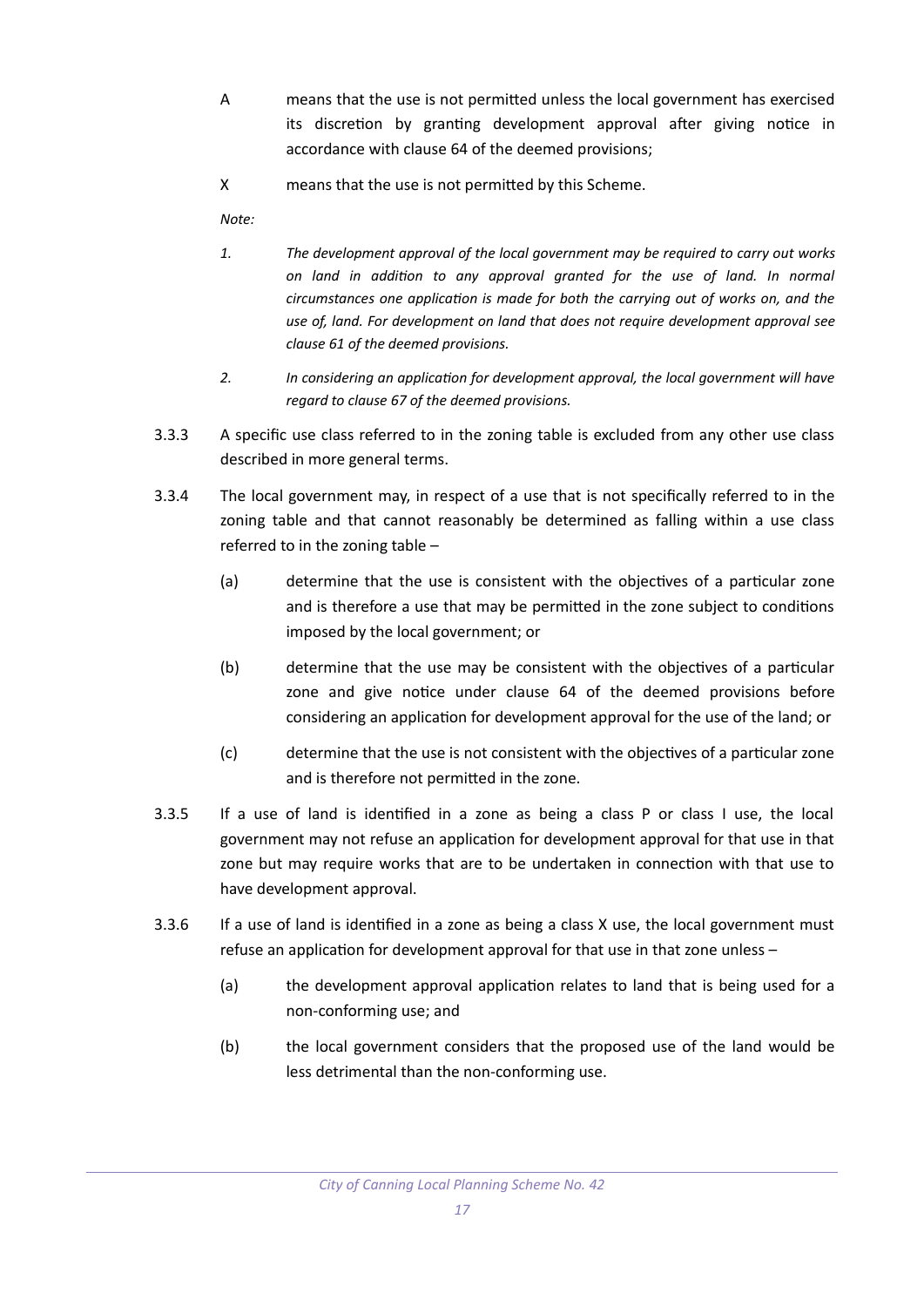- 3.3.7 If the zoning table does not identify any permissible uses for land in a zone the local government may, in considering an application for development approval for land within the zone, have due regard to any of the following plans that apply to the land –
	- (a) a structure plan;
	- (b) an activity centre plan;
	- (c) a local development plan.

#### **3.4 ADDITIONAL USES**

- <span id="page-24-3"></span>3.4.1 The Additional Uses table at **[Schedule B](#page-80-0)** of this Scheme sets out –
	- (a) classes of use for specified land that are additional to the classes of use that are permissible in the zone in which the land is located; and
	- (b) the conditions that apply to those additional uses.
- 3.4.2 Despite anything contained in the zoning table, land that is specified in **[Schedule B](#page-80-0)** may be used for the additional class of use set out in respect of that land subject to the conditions that apply to that use.

#### **3.5 RESTRICTED USES**

- <span id="page-24-2"></span>3.5.1 The Restricted Uses table at **[Schedule C](#page-84-0)** of this Scheme sets out –
	- (a) restricted classes of use for specified land that apply instead of the classes of use that are permissible in the zone in which the land is located; and
	- (b) the conditions that apply to that restricted use.
- 3.5.2 Despite anything contained in the zoning table, land that is specified in **[Schedule C](#page-84-0)** of this Scheme may be used only for the restricted class of use set out in respect of that land subject to the conditions that apply to that use.

#### **3.6 SPECIAL USE ZONES**

<span id="page-24-1"></span>There are no special use zones which apply to this Scheme.

#### **3.7 NON-CONFORMING USES**

- <span id="page-24-0"></span>3.7.1 Unless specifically provided, this Scheme does not prevent –
	- (a) the continued use of any land, or any structure or building on land, for the purpose for which it was being lawfully used immediately before the commencement of this Scheme; or
	- (b) the carrying out of development on land if  $-$ 
		- (i) before the commencement of this Scheme, the development was lawfully approved; and
		- (ii) the approval has not expired or been cancelled.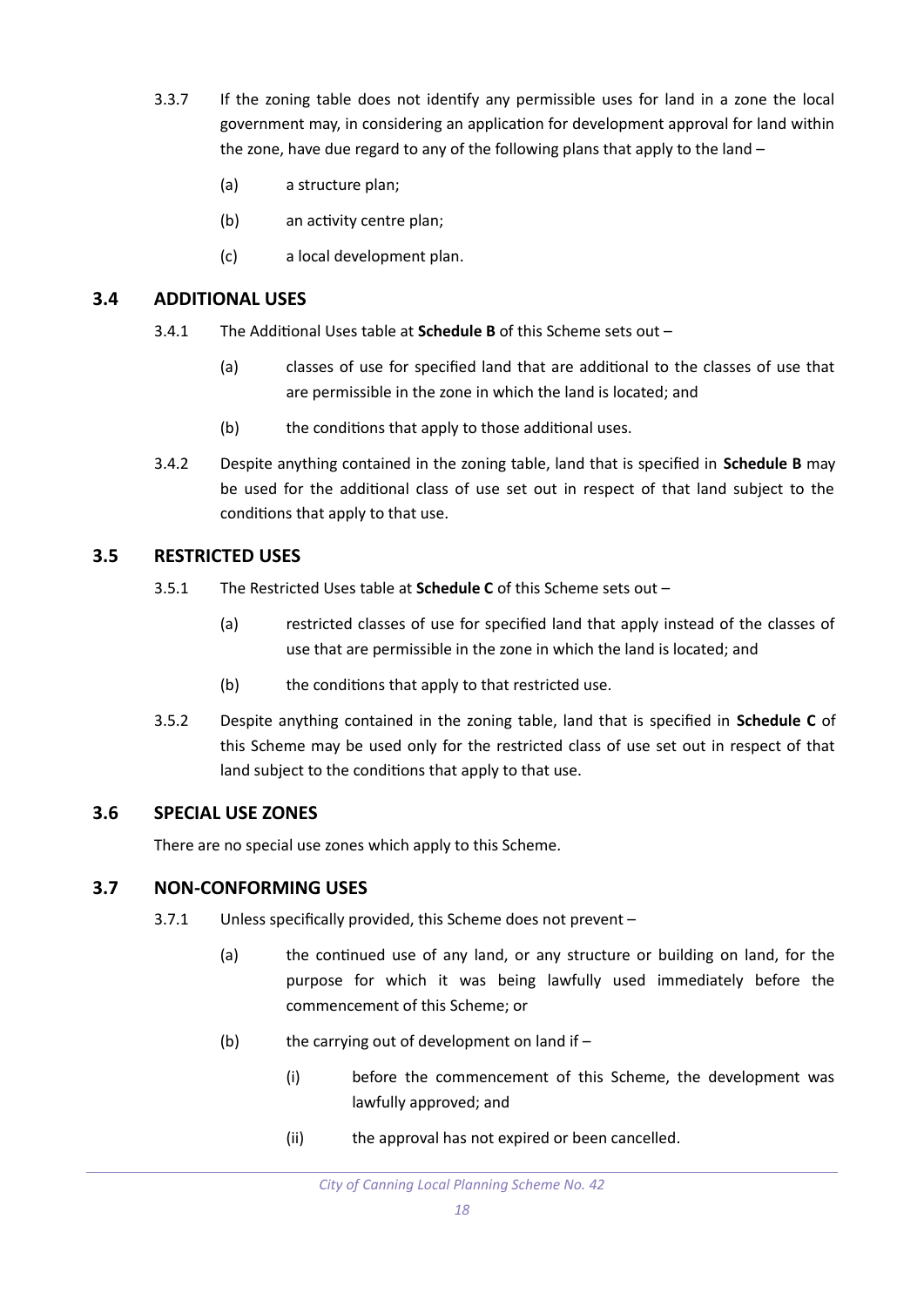- 3.7.2 Subclause 3.7.1 does not apply if
	- (a) the non-conforming use of the land is discontinued; and
	- (b) a period of 6 months, or a longer period approved by the local government, has elapsed since the discontinuance of the non-conforming use.
- 3.7.3 Subclause 3.7.1 does not apply in respect of a non-conforming use of land if, under Part 11 of the Act, the local government –
	- (a) purchases the land; or
	- (b) pays compensation to the owner of the land in relation to the non-conforming use.

#### **3.8 CHANGES TO NON-CONFORMING USE**

- <span id="page-25-1"></span>3.8.1 A person must not, without development approval –
	- (a) alter or extend a non-conforming use of land; or
	- (b) erect, alter or extend a building used for, or in conjunction with, a nonconforming use; or
	- (c) repair, rebuild, alter or extend a building used for a non-conforming use that is destroyed to the extent of 75% or more of its value; or
	- (d) change the use of land from a non-conforming use to another use that is not permitted by the Scheme.
- 3.8.2 An application for development approval for the purposes of this clause must be advertised in accordance with clause 64 of the deemed provisions.
- 3.8.3 A local government may only grant development approval for a change of use of land referred to in subclause 3.8.1(d) if, in the opinion of the local government, the proposed use –
	- (a) is less detrimental to the amenity of the locality than the existing nonconforming use; and
	- (b) is closer to the intended purpose of the zone in which the land is situated.

#### **3.9 REGISTER OF NON-CONFORMING USES**

- <span id="page-25-0"></span>3.9.1 The local government may prepare a register of land within the Scheme area that is being used for a non-conforming use.
- 3.9.2 A register prepared by the local government must set out the following
	- (a) a description of each area of land that is being used for a non-conforming use;
	- (b) a description of any building on the land;
	- (c) a description of the non-conforming use;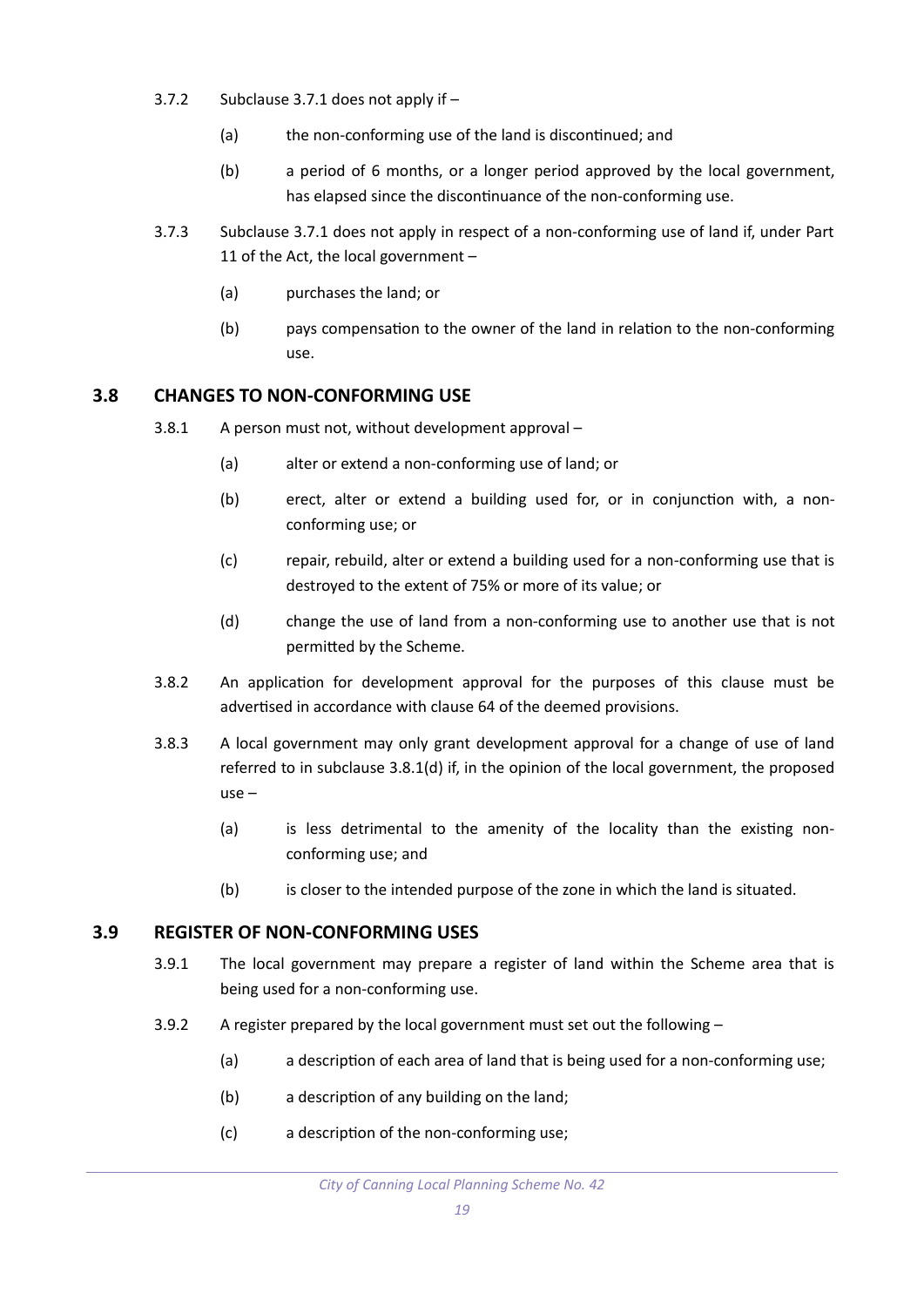- (d) the date on which any discontinuance of the non-conforming use is noted.
- 3.9.3 If the local government prepares a register under subclause 3.9.1 the local government
	- (a) must ensure that the register is kept up to date; and
	- (b) must make a copy of the register available for public inspection during business hours at the offices of the local government; and
	- (c) may publish a copy of the register on the website of the local government.
- 3.9.4 An entry in the register in relation to land that is being used for a non-conforming use is evidence of the matters set out in the entry, unless the contrary is proved.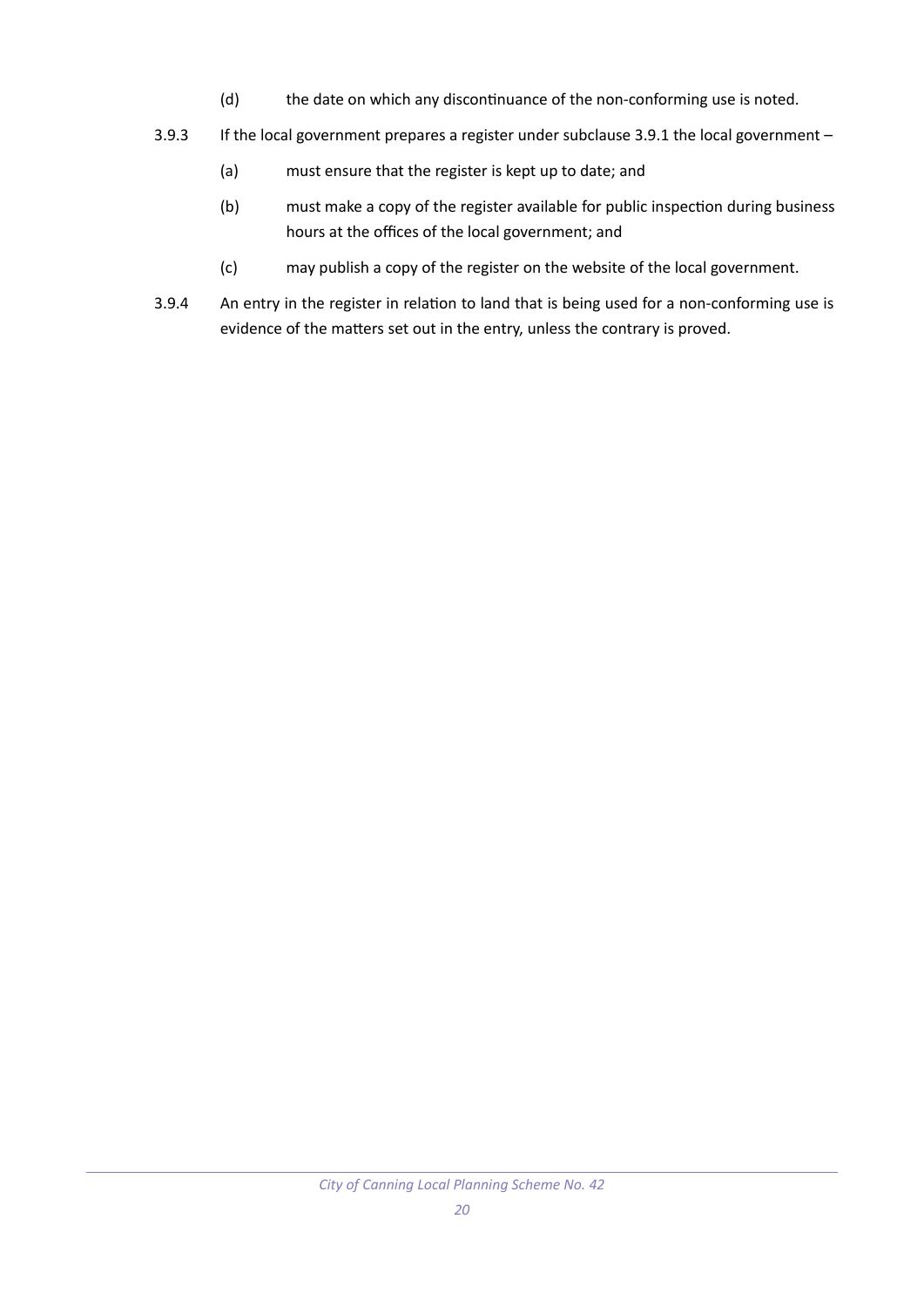*Page left blank intentionally.*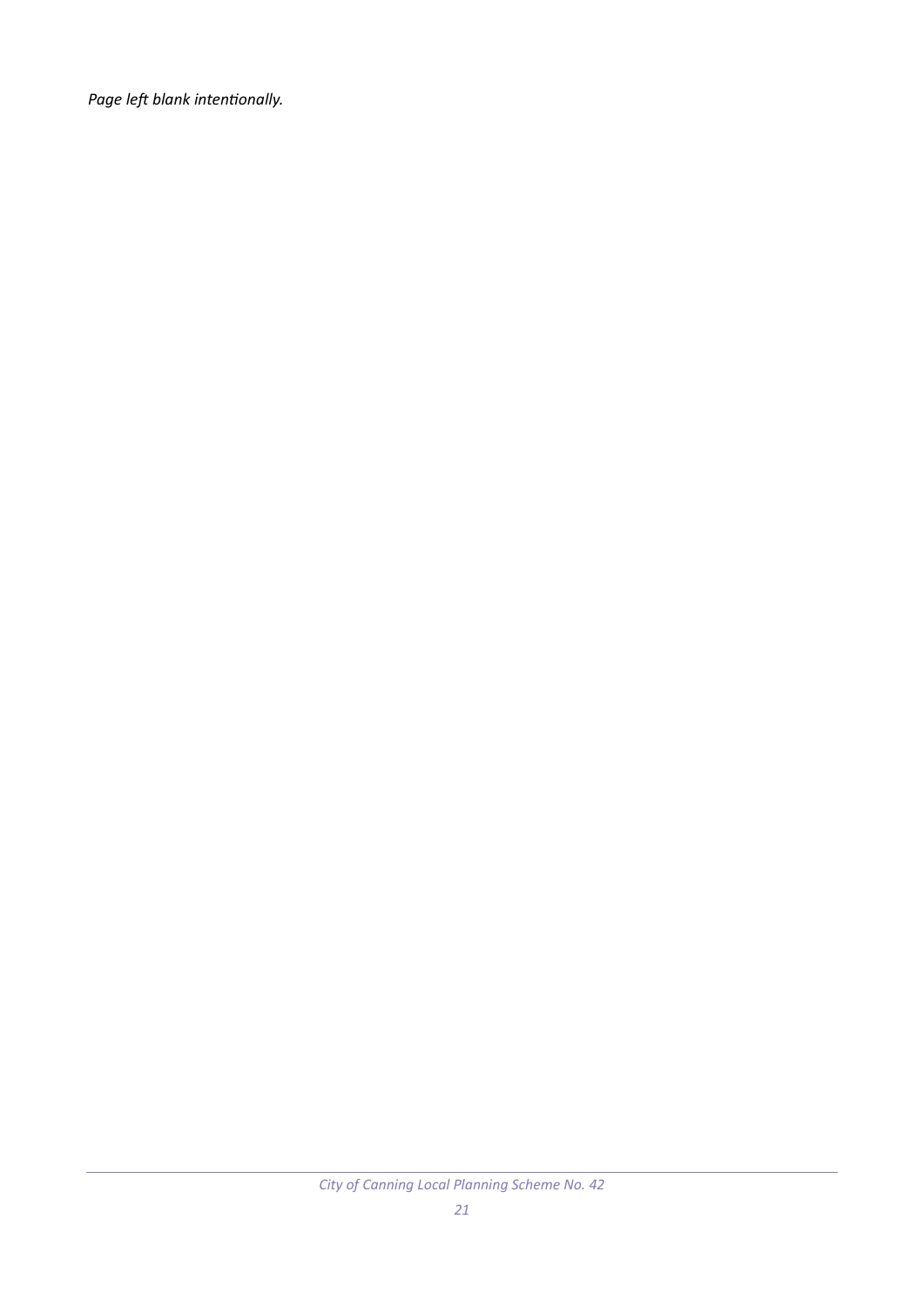# <span id="page-28-4"></span>**PART 4 – GENERAL DEVELOPMENT REQUIREMENTS**

#### **4.1 R-CODES**

- <span id="page-28-3"></span>4.1.1 The R-Codes, modified as set out in clause 4.2, are to be read as part of this Scheme.
- 4.1.2 The local government
	- (a) must make a copy of the R-Codes available for public inspection during business hours at the offices of the local government; and
	- (b) may publish a copy of the R Codes on the website of the local government.
- 4.1.3 The coding of land for the purposes of the R-Codes is shown by the coding number superimposed on a particular area contained within the boundaries of the area shown on the Scheme Map.
- 4.1.4 The R-Codes apply to an area if the area has a coding number superimposed on it in accordance with subclause 4.1.3.

#### **4.2 MODIFICATION OF R-CODES**

<span id="page-28-2"></span>There are no modifications to the R-Codes.

#### **4.3 STATE PLANNING POLICY 3.6 TO BE READ AS PART OF SCHEME**

- <span id="page-28-1"></span>4.3.1 State Planning Policy 3.6 – Development Contributions for Infrastructure, modified as set out in clause 4.4, is to be read as part of this Scheme.
- 4.3.2 The local government
	- (a) must make a copy of State Planning Policy 3.6 available for public inspection during business hours at the offices of the local government; and
	- (b) may publish a copy of State Planning Policy 3.6 on the website of the local government.

# **4.4 MODIFICATION OF STATE PLANNING POLICY 3.6**

<span id="page-28-0"></span>There are no modifications to State Planning Policy 3.6.

#### **4.5 OTHER STATE PLANNING POLICIES TO BE READ AS PART OF SCHEME**

<span id="page-28-6"></span>There are no other State planning policies that are to be read as part of the Scheme.

#### **4.6 MODIFICATION OF STATE PLANNING POLICIES**

<span id="page-28-5"></span>There are no modifications to a State planning policy that, under clause 4.5 is to be read as part of the Scheme.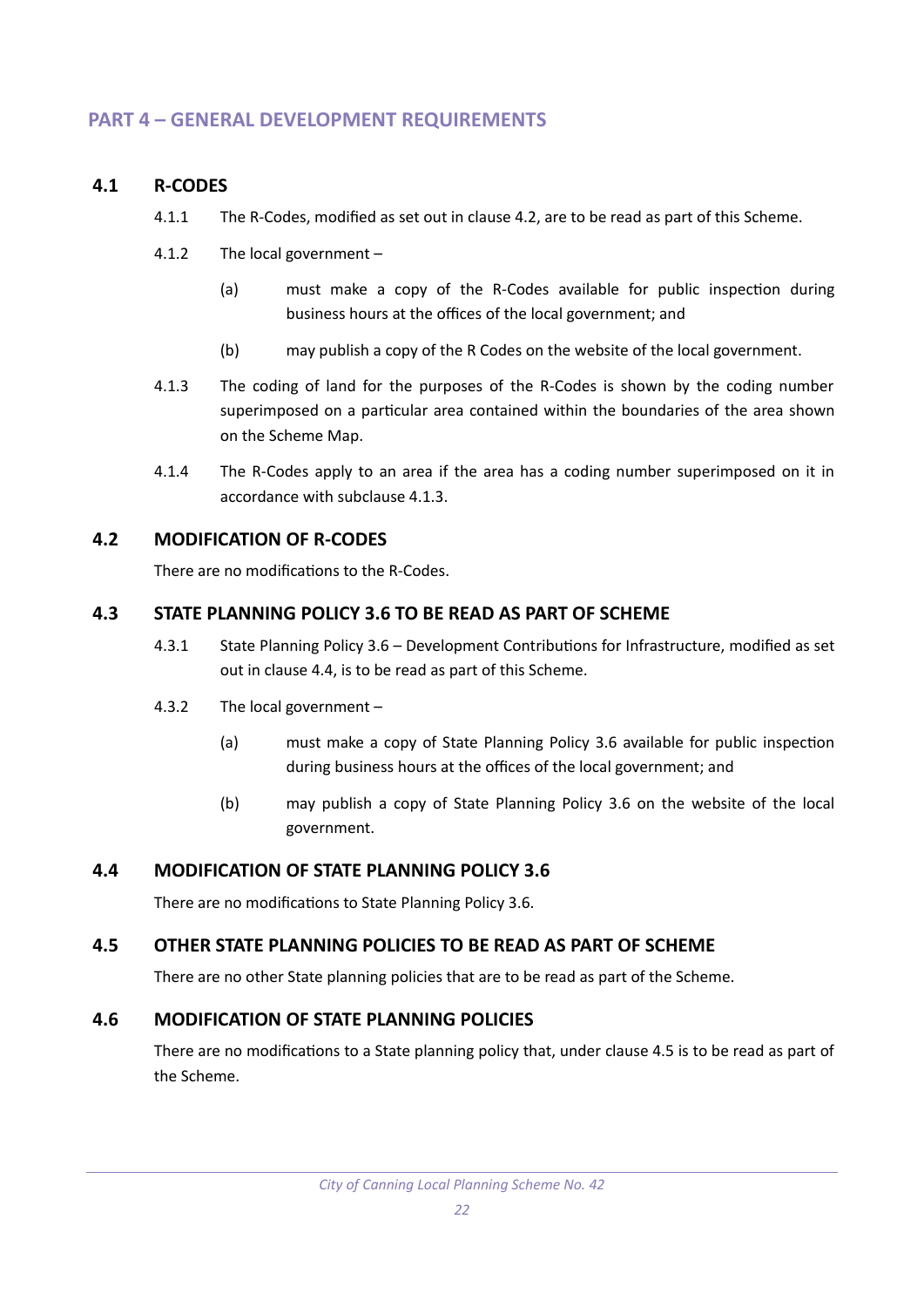# **4.7 ENVIRONMENTAL CONDITIONS**

<span id="page-29-5"></span>There are no environmental conditions imposed under the *Environmental Protection Act 1986* that apply to this Scheme.

#### **4.8 SETBACKS TO ROADS TO BE WIDENED**

<span id="page-29-4"></span>Where a proposed development has frontage to a road reserved under the Metropolitan Region Scheme that is proposed to be widened, any proposed building shall be setback from the road as if the road had been already widened, unless otherwise approved by the local government or Western Australian Planning Commission.

#### **4.9 ACCESS TO PRIMARY AND OTHER REGIONAL ROADS**

<span id="page-29-3"></span>Where a site abuts a Primary or Other Regional Road under the Metropolitan Region Scheme, the number of crossovers for any development is to be minimised, having regard to the relevant policy of the Western Australian Planning Commission and/or local government.

#### **4.10 CAR PARKING**

#### <span id="page-29-2"></span> **4.10.1 General Requirements**

- <span id="page-29-1"></span>(a) All developments are to provide car parking at a rate in accordance with the requirements detailed in **[Table 4](#page-32-0)**.
- (b) Notwithstanding subclause 4.10.1(a) if a change of use application in the Centre zone results in a car parking requirement that is less than the number of parking spaces on the site, the excess car parking spaces may be retained for use on the site.
- (c) The number of car parking spaces required in **[Table 4](#page-32-0)** shall be rounded to the nearest whole number.
- (d) If the number of parking spaces for a land use is not specified in **[Table 4](#page-32-0)**, the local government shall determine the appropriate number of car parking spaces.
- (e) All car parking is to be provided on the same site as the development unless otherwise approved by the local government.
- (f) Land set aside for car parking is to be used only for the parking of cars used by employees or visitors to the site, unless otherwise approved by the local government.

#### **4.10.2 Cash in Lieu**

- <span id="page-29-0"></span>(a) In the event that a development does not provide the number of car parking spaces required in **[Table 4](#page-32-0)**, the local government may consider cash in lieu for the car parking shortfall.
- (b) The moneys received by the local government under the provisions of this subclause shall be paid into a trust fund and used for –
	- (i) the acquisition and/or development of a public car park in the locality; or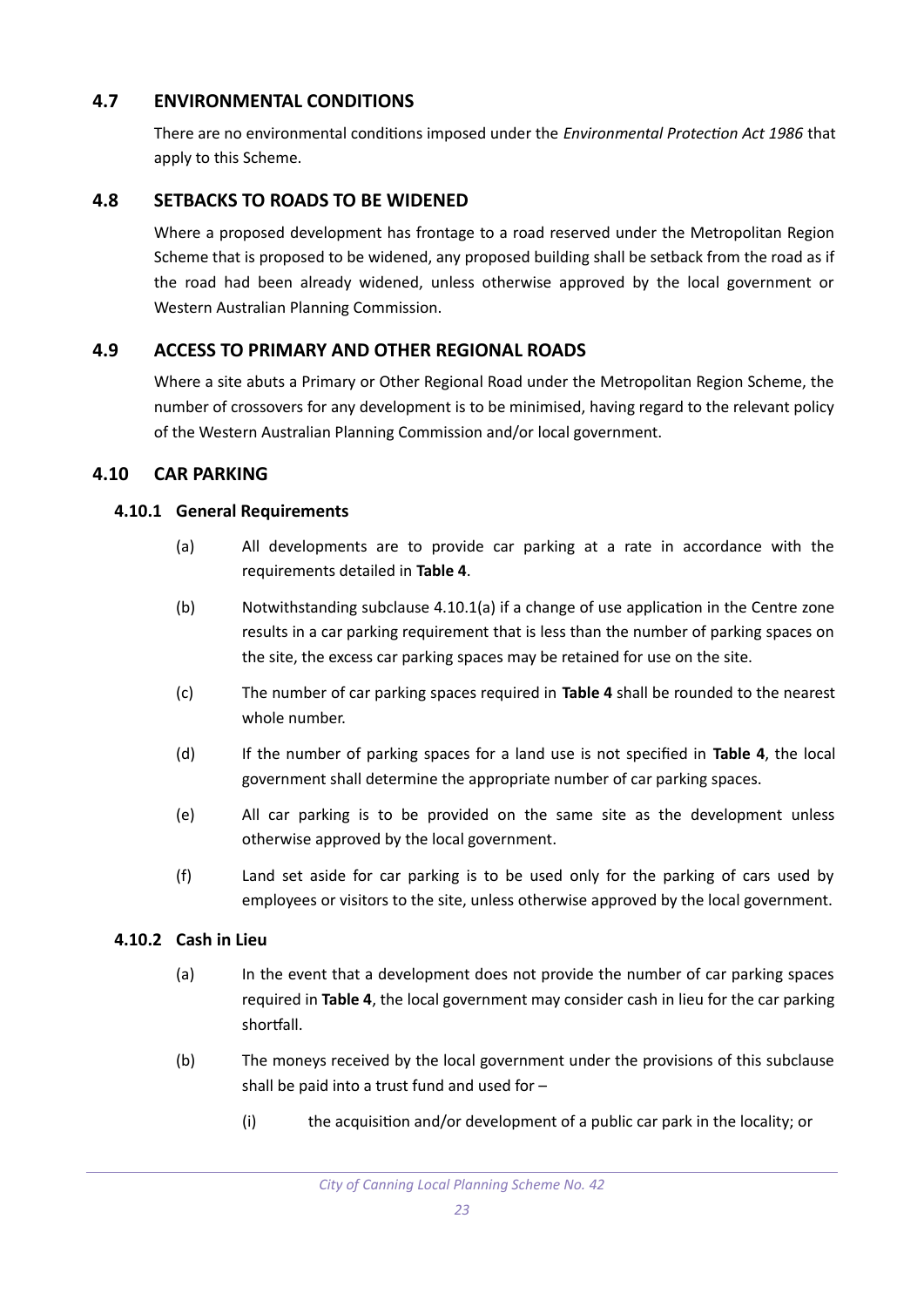- (ii) the construction of car parking bay embayments directly adjoining the site; or
- (iii) investment in infrastructure that will improve access to, or reduce demand for, car parking in the vicinity of the development.
- (c) Prior to accepting cash in lieu of car parking, the local government shall prepare and adopt a policy that details how the costs will be calculated and how the moneys will be used.

#### **4.10.3 Reciprocal Parking**

- <span id="page-30-1"></span>(a) If there is a deficiency in the number of parking spaces provided to serve a building or land use, the local government may permit the sharing of parking spaces of an adjoining building or site subject to there being different peak hours of the land uses.
- (b) The local government may require reciprocal access for any buildings or land uses subject to subclause 4.10.3(a), when in the opinion of the local government the reciprocal access will improve design or amenity.
- (c) The applicant of any development subject to subclause 4.10.3(a) shall provide evidence –
	- (i) that no substantial conflict will exist in the peak hours of operation of the buildings or land uses for which the reciprocal parking is proposed; and
	- (ii) that the parking spaces credited from one building or land use to another is not in excess of that required by the first building or land use to operate at peak hours.
- (d) The local government may require a legal agreement to be prepared by a solicitor detailing the relevant reciprocal parking arrangement and access. The terms within the legal agreement are to be to the satisfaction of the local government.
- (e) Any costs associated with a legal agreement subject to subclause 4.10.3(d) are to be borne by the person seeking to take advantage of the reciprocal parking arrangement.

#### **4.11 SERVICE ACCESS**

- <span id="page-30-0"></span>4.11.1 Provision shall be made for service access for the purposes of loading and unloading to the rear or side of any non-residential development, where available.
- 4.11.2 The local government may waive the requirements of subclause 4.11.1 where it can be demonstrated that the development will not require loading and unloading facilities.
- 4.11.3 Any service access provided pursuant to subclause 4.11.1 is to comply with the following requirements –
	- (a) the access way and loading areas shall be designed to allow service vehicles to manoeuvre and return to street or right of way in forward gear;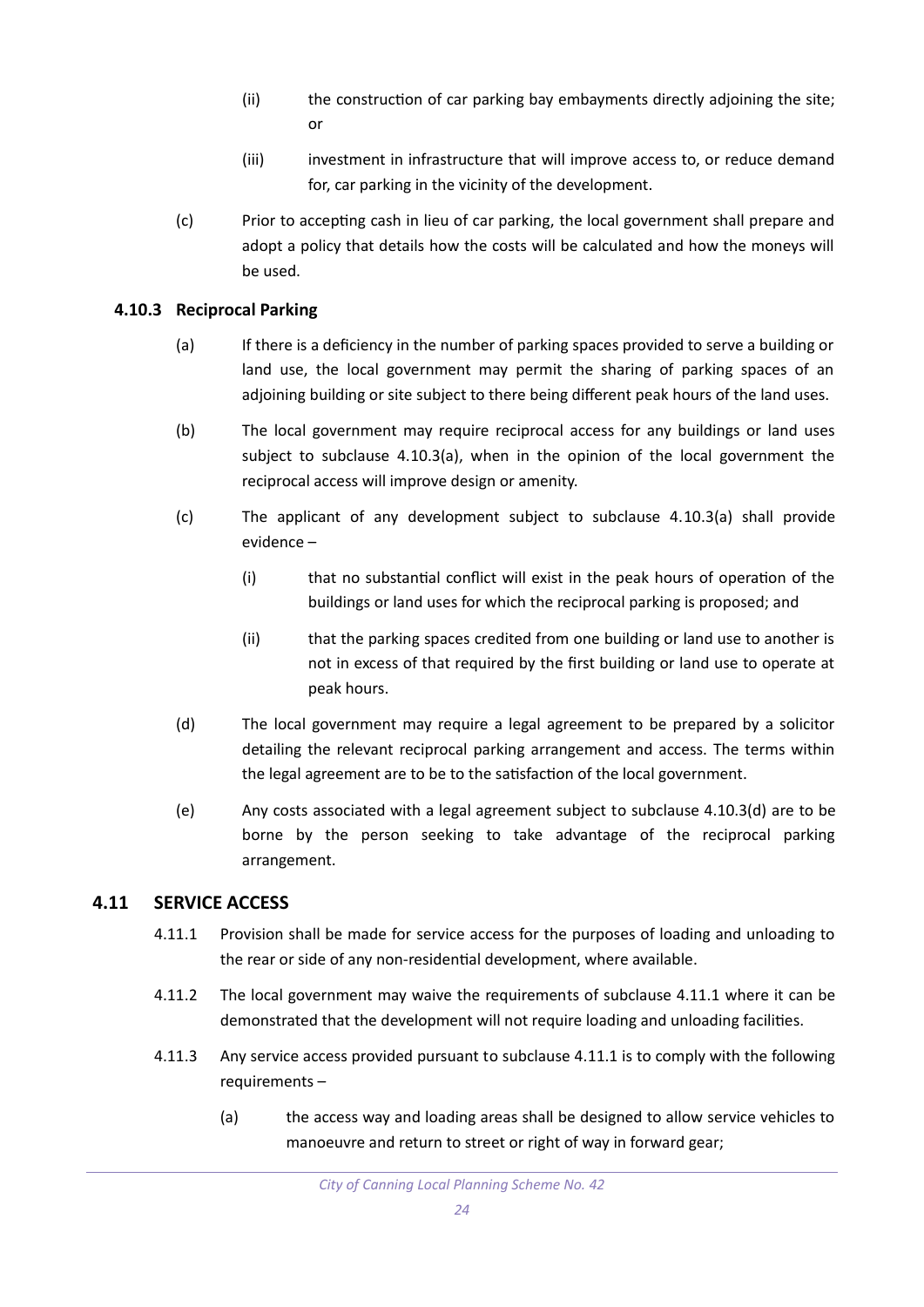- (b) vehicles loading or unloading are to do so within the lot/s boundary and are not to do so from a public street or right of way; and
- (c) access ways shall be designed to segregate service vehicles from parking areas and access ways provided for customer parking to the satisfaction of the local government.

### **4.12 BICYCLE PARKING AND END OF TRIP FACILITIES**

#### <span id="page-31-4"></span> **4.12.1 Bicycle Parking**

- <span id="page-31-3"></span>(a) Bicycle parking shall be provided for all developments in accordance with the rates set out in **[Table 4](#page-32-0)**.
- (b) The number of bicycle parking spaces required in **[Table 4](#page-32-0)** shall be rounded up to the nearest whole number.
- (c) Bicycle parking spaces required under the provisions of paragraph 4.12.1(a) shall be sheltered by a water impermeable roof structure.
- (d) If the number of bicycle parking spaces for a land use is not specified in **[Table 4](#page-32-0)**, the local government shall determine the appropriate number of bicycle parking spaces.

#### **4.12.2 End of Trip Facilities**

- <span id="page-31-2"></span>(a) Provision shall be made for 1 male and 1 female shower (or 1 unisex) per 8 bicycle parking spaces or part thereof, excluding bicycle parking spaces required for visitors, up to a maximum of 6 male and 6 female showers (or 6 unisex).
- (b) Lockers shall be provided and maintained for all developments at a rate of 1 locker per bicycle parking space required for employees.
- (c) Where bicycle parking rates in **[Table 4](#page-32-0)** do not provide a split between employees and visitors, the bicycle parking rate shall be allocated to employees for the purposes of calculating the number of showers and lockers.

#### **4.12.3 Unit of Measurement**

<span id="page-31-1"></span>When the unit of measurement is based on the number of employees, the shift or employment period during which the greatest number of employees are present on the lot shall be used in the calculation.

#### **4.13 PARKING AND ACCESS DESIGN REQUIREMENTS**

<span id="page-31-0"></span>All car parking, bicycle parking, accessways and unloading and loading areas are to be designed in accordance with the relevant part of AS 2890.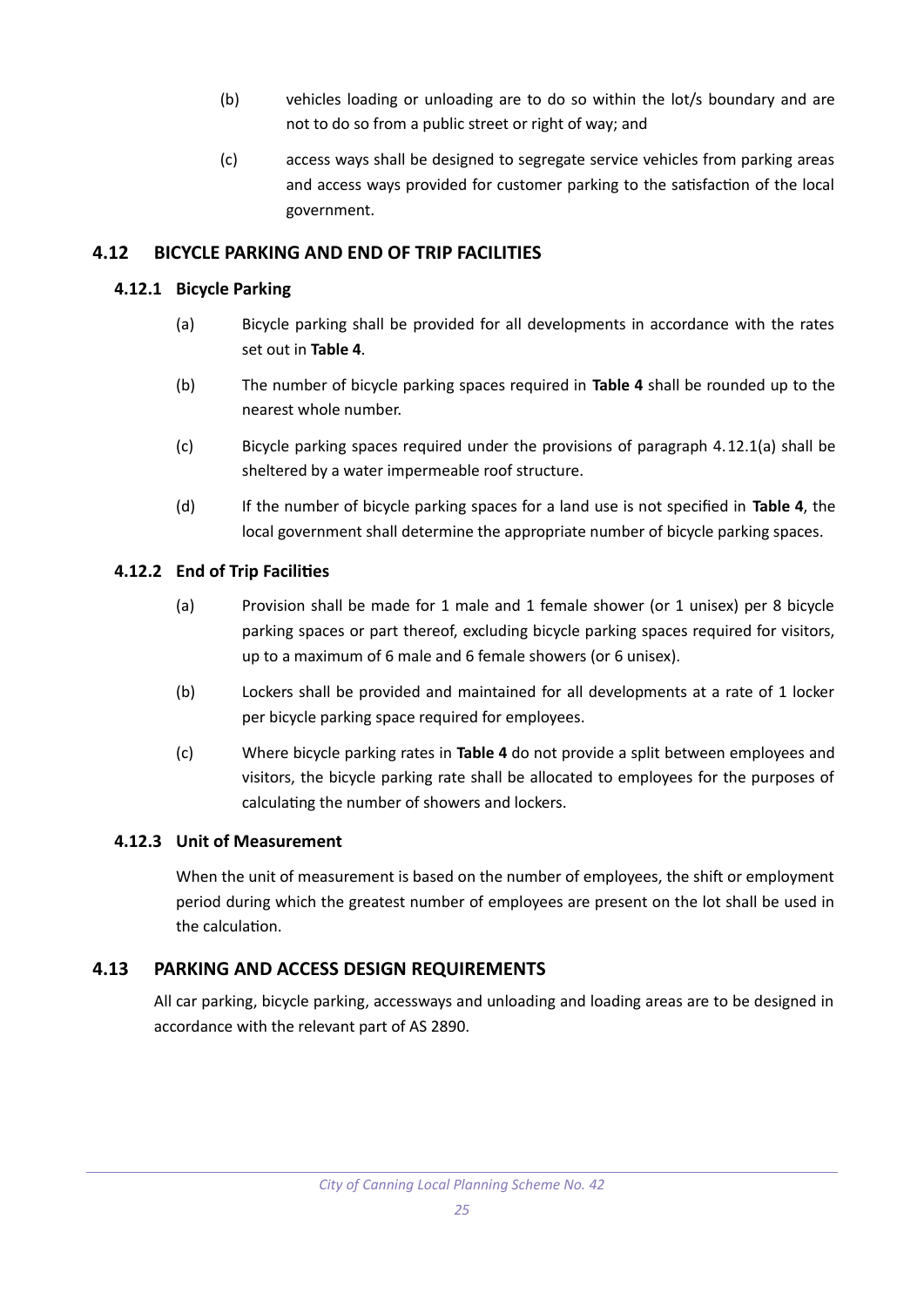<span id="page-32-0"></span>

|  | Table 4 - Land Use Parking Requirements |
|--|-----------------------------------------|
|--|-----------------------------------------|

|                                      |                                                                                                                                                                     | <b>Car Parking</b>                                                | <b>Bicycle Parking</b><br>(Minimum)                                                           |  |
|--------------------------------------|---------------------------------------------------------------------------------------------------------------------------------------------------------------------|-------------------------------------------------------------------|-----------------------------------------------------------------------------------------------|--|
| <b>Land Use</b>                      | Centre Zone                                                                                                                                                         | <b>Other Zones</b><br>(Minimum)                                   |                                                                                               |  |
| Abattoir                             | $N/A$ .                                                                                                                                                             | 1 space per 100m <sup>2</sup> NLA.                                | 0.2 spaces per 100m <sup>2</sup> NLA.                                                         |  |
| <b>Aged Care Facility</b>            | 1 space per unit.                                                                                                                                                   | 1 space per unit.                                                 | 0.5 spaces per $100m^2$ NLA (0.4 spaces<br>for visitors $+0.1$ spaces for employees).         |  |
| Aged or Dependent Persons' Dwellings | As per R-Codes.                                                                                                                                                     | As per R-Codes.                                                   | As per R-Codes.                                                                               |  |
| <b>Amusement Parlour</b>             | Minimum: 1 space per 16 persons the<br>building is designed to accommodate.<br>Maximum: 1 space per 8 persons the<br>building is designed to accommodate.           | 1 space per 4 persons the building<br>is designed to accommodate. | 0.5 spaces per 100m <sup>2</sup> NLA (0.4 spaces<br>for visitors + 0.1 spaces for employees). |  |
| <b>Ancillary Dwelling</b>            | As per R-Codes.                                                                                                                                                     | As per R-Codes.                                                   | As per R-Codes.                                                                               |  |
| Animal Establishment                 | $N/A$ .                                                                                                                                                             | 1 space per employee on the premises<br>at any one time.          | $N/A$ .                                                                                       |  |
| <b>Art Gallery</b>                   | Minimum: 1 space per 100m <sup>2</sup> NLA.<br>Maximum: 1 space per 50m <sup>2</sup> NLA.                                                                           | 1 space per 25m <sup>2</sup> NLA.                                 | 0.5 spaces per $100m^2$ NLA (0.4 spaces<br>for visitors + 0.1 spaces for employees).          |  |
| <b>Bed and Breakfast</b>             | Minimum: 0.5 spaces per bedroom in<br>addition to the residential<br>requirement.<br>Maximum: 1 space per bedroom in<br>addition to the residential<br>requirement. |                                                                   | $N/A$ .                                                                                       |  |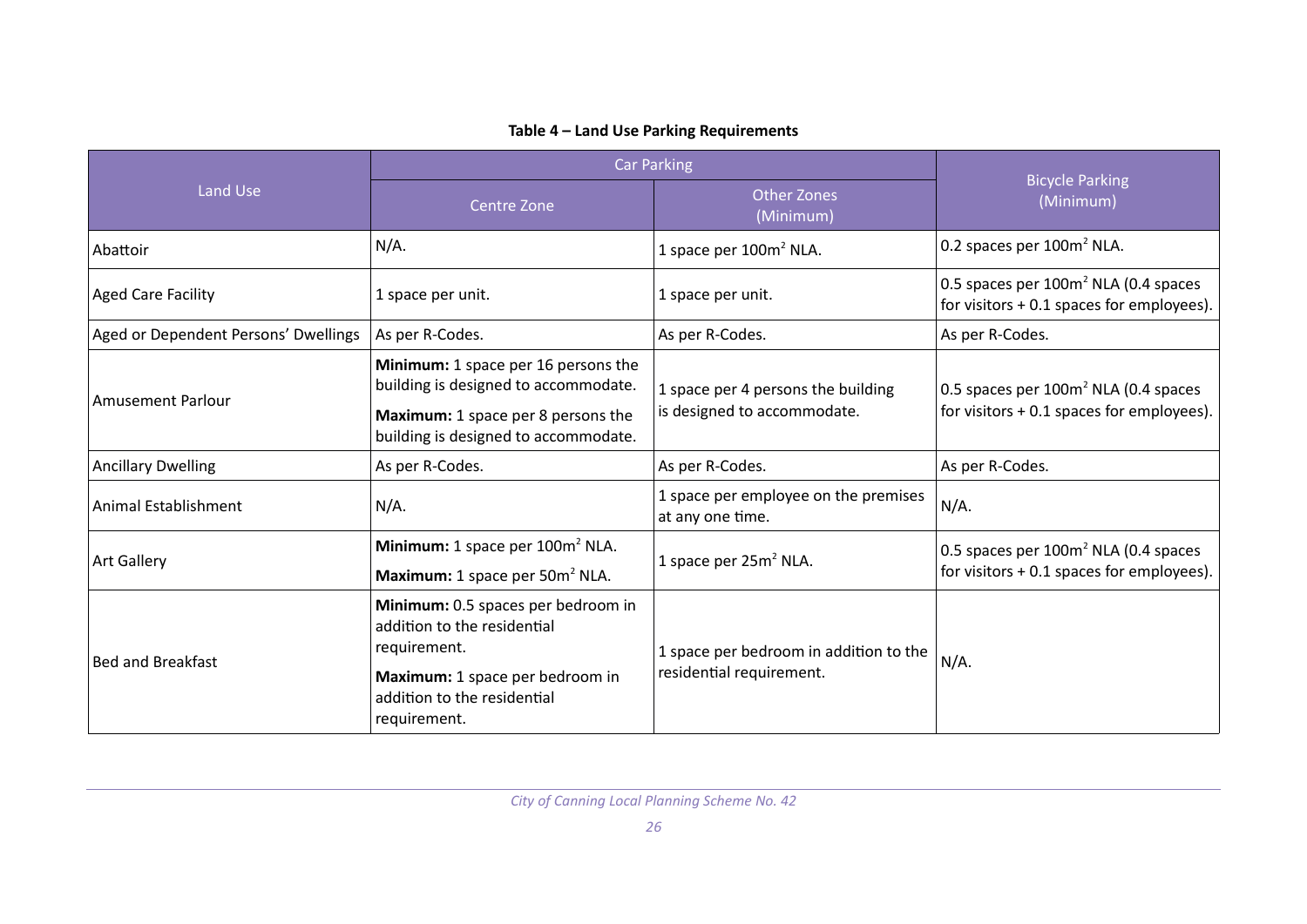|                             | <b>Car Parking</b>                                                                                                                                        | <b>Bicycle Parking</b>                                                                                               |                                                                                                   |  |
|-----------------------------|-----------------------------------------------------------------------------------------------------------------------------------------------------------|----------------------------------------------------------------------------------------------------------------------|---------------------------------------------------------------------------------------------------|--|
| Land Use                    | Centre Zone                                                                                                                                               | <b>Other Zones</b><br>(Minimum)                                                                                      | (Minimum)                                                                                         |  |
| <b>Betting Agency</b>       | Minimum: 1 space per 20m <sup>2</sup> NLA.<br>Maximum: 1 space per 40m <sup>2</sup> NLA.                                                                  | 1 space per 20m <sup>2</sup> NLA.                                                                                    | 0.5 spaces per $100m^2$ NLA (0.4 spaces<br>for visitors $+0.1$ spaces for employees).             |  |
| <b>Brewery</b>              | $N/A$ .                                                                                                                                                   | 1 space per 100m <sup>2</sup> NLA.                                                                                   | 0.2 spaces per 100m <sup>2</sup> NLA.                                                             |  |
| <b>Bulky Goods Showroom</b> | Minimum: 1 space per 100m <sup>2</sup> NLA.<br>Maximum: 1 space per 50m <sup>2</sup> NLA.                                                                 | 1 space per $40m^2$ of areas open to the<br>public. Storage areas to be calculated<br>at the warehouse/storage rate. | 0.2 spaces per 100m <sup>2</sup> NLA.                                                             |  |
| Caravan Park                | $N/A$ .                                                                                                                                                   | $N/A$ .                                                                                                              | $N/A$ .                                                                                           |  |
| Caretaker's Dwelling        | $N/A$ .                                                                                                                                                   | $N/A$ .                                                                                                              | $N/A$ .                                                                                           |  |
| Car Park                    | $N/A$ .                                                                                                                                                   | $N/A$ .                                                                                                              | $N/A$ .                                                                                           |  |
| <b>Child Care Premises</b>  | Minimum: 0.5 space per employee $+1$<br>space per 40 children.<br>Maximum: 1 space per employee $+1$<br>space per 20 children.                            | 1 space per employee + 1 space per 10<br>children.                                                                   | 0.5 spaces per 100m <sup>2</sup> NLA (0.4 spaces<br>for visitors $+0.1$ spaces for employees).    |  |
| Cinema/Theatre              | Minimum: 1 space per 16 persons the<br>building is designed to accommodate.<br>Maximum: 1 space per 8 persons the<br>building is designed to accommodate. | 1 space per 5 seats.                                                                                                 | 0.5 spaces per $100m^2$ NLA (0.4 spaces<br>for visitors $+0.1$ spaces for employees).             |  |
| Civic Use                   | <b>Minimum:</b> 1 space per $50m^2$ NLA.<br>Maximum: 1 space per 25m <sup>2</sup> NLA.                                                                    | 1 space per 25m <sup>2</sup> NLA.                                                                                    | 0.5 spaces per 100m <sup>2</sup> NLA (0.4 spaces<br>for visitors + 0.1 spaces for employees). $ $ |  |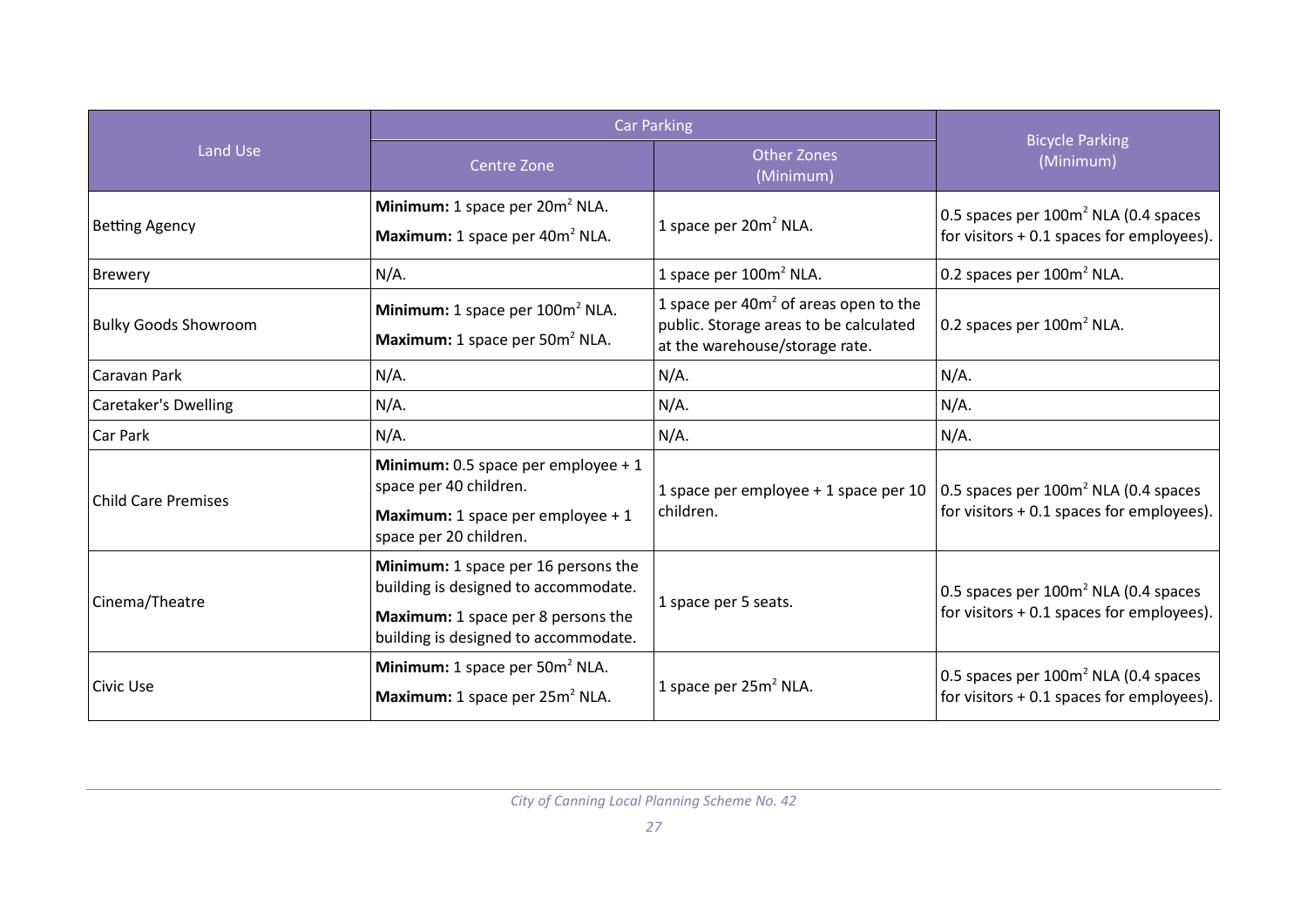| <b>Land Use</b>                   | <b>Car Parking</b>                                                                                                                                     |                                                                                                                         |                                                                                               |
|-----------------------------------|--------------------------------------------------------------------------------------------------------------------------------------------------------|-------------------------------------------------------------------------------------------------------------------------|-----------------------------------------------------------------------------------------------|
|                                   | Centre Zone                                                                                                                                            | <b>Other Zones</b><br>(Minimum)                                                                                         | <b>Bicycle Parking</b><br>(Minimum)                                                           |
| <b>Club Premises</b>              | <b>Minimum:</b> 1 space per $8m^2$ of eating,<br>drinking or lounge area.<br><b>Maximum:</b> 1 space per $4m^2$ of eating,<br>drinking or lounge area. | 1 space per 4 persons the building is<br>designed to accommodate.                                                       | 0.5 spaces per 100m <sup>2</sup> NLA (0.4 spaces<br>for visitors + 0.1 spaces for employees). |
| <b>Commercial Vehicle Parking</b> | $N/A$ .                                                                                                                                                | $N/A$ .                                                                                                                 | $N/A$ .                                                                                       |
| <b>Community Purpose</b>          | Minimum: 1 space per 100m <sup>2</sup> NLA.<br>Maximum: 1 space per 50m <sup>2</sup> NLA.                                                              | 1 space per 25m <sup>2</sup> NLA.                                                                                       | 0.5 spaces per 100m <sup>2</sup> NLA (0.4 spaces<br>for visitors + 0.1 spaces for employees). |
| <b>Consulting Rooms</b>           |                                                                                                                                                        | 5 spaces for the first practitioner $+4$<br>spaces for the second practitioner.                                         | <b>Centre Zone</b>                                                                            |
|                                   | Minimum: 1 space per 40m <sup>2</sup> NLA.                                                                                                             |                                                                                                                         | 0.6 spaces per $100m^2$ NLA (0.5 spaces<br>for employees + 0.1 spaces for visitors).          |
|                                   | Maximum: 1 space per 20m <sup>2</sup> NLA.                                                                                                             |                                                                                                                         | <b>Other Zones</b>                                                                            |
|                                   |                                                                                                                                                        |                                                                                                                         | 0.4 spaces per $100m^2$ NLA (0.3 spaces<br>for employees + 0.1 spaces for visitors).          |
| <b>Convenience Store</b>          | Minimum: 2.1 spaces per 100m <sup>2</sup> NLA.                                                                                                         | 1 space per 20m <sup>2</sup> NLA.                                                                                       | 0.5 spaces per 100m <sup>2</sup> NLA (0.4 spaces                                              |
|                                   | Maximum: 4.2 spaces per 100m <sup>2</sup> NLA.                                                                                                         |                                                                                                                         | for visitors + 0.1 spaces for employees).                                                     |
| Corrective Institution            | $N/A$ .                                                                                                                                                | 1 space per employee on site at any<br>one time and parking for visitors to be<br>negotiated with the local government. | 0.5 spaces per $100m^2$ (0.4 spaces for<br>visitors + 0.1 spaces for employees).              |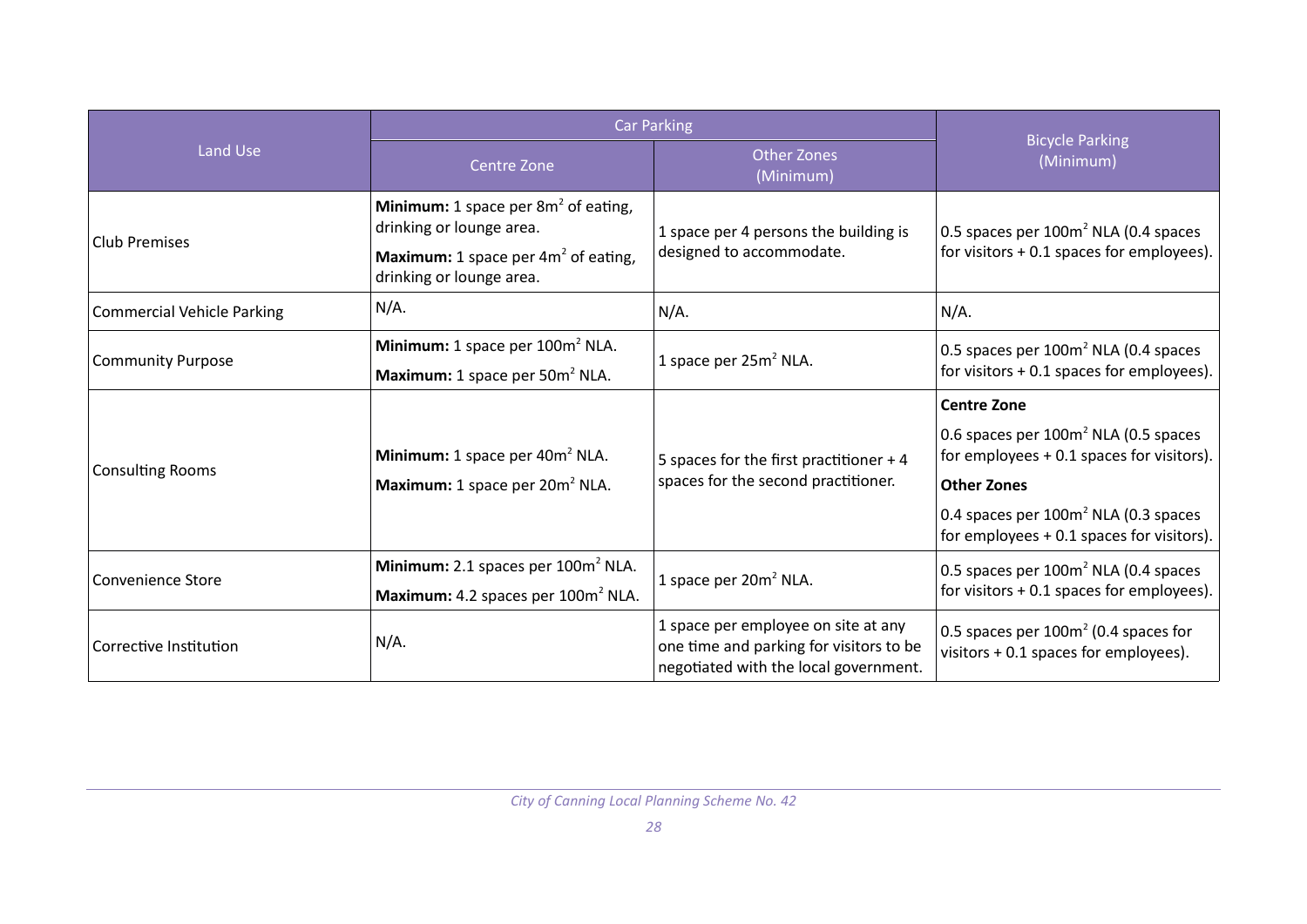| Land Use                         | <b>Car Parking</b>                                                                                                                                                                                                     |                                                                                                                                                                                                                                                                                 |                                                                                                                                                                             |
|----------------------------------|------------------------------------------------------------------------------------------------------------------------------------------------------------------------------------------------------------------------|---------------------------------------------------------------------------------------------------------------------------------------------------------------------------------------------------------------------------------------------------------------------------------|-----------------------------------------------------------------------------------------------------------------------------------------------------------------------------|
|                                  | Centre Zone                                                                                                                                                                                                            | <b>Other Zones</b><br>(Minimum)                                                                                                                                                                                                                                                 | <b>Bicycle Parking</b><br>(Minimum)                                                                                                                                         |
| <b>Educational Establishment</b> | Minimum: 0.3 spaces per employee +<br>parking for students to be negotiated<br>with the local government.<br>Maximum: 0.6 spaces per employee +<br>parking for students to be negotiated<br>with the local government. | <b>Primary and Secondary</b><br>1 space per employee on site at any<br>one time + 1 space per 10 students.<br><b>Tertiary</b><br>1 space per 5 employees and students.                                                                                                          | <b>Primary and secondary</b><br>0.5 spaces per student + 0.1 spaces per<br>employee on premises.<br><b>Tertiary</b><br>0.15 spaces per student and employee<br>on premises. |
| <b>Exhibition Centre</b>         | Minimum: 1 space per 100m <sup>2</sup> NLA.<br>Maximum: 1 space per 50m <sup>2</sup> NLA.                                                                                                                              | 1 space per 4 persons the building is<br>designed to accommodate.                                                                                                                                                                                                               | 0.5 spaces per $100m^2$ (0.4 spaces for<br>visitors + 0.1 spaces for employees).                                                                                            |
| Family Day Care                  | A paved pick-up area to the satisfaction<br>of the local government in addition to<br>residential requirements.                                                                                                        | A paved pick-up area to the satisfaction<br>of the local government in addition to<br>residential requirements.                                                                                                                                                                 | $N/A$ .                                                                                                                                                                     |
| Fast Food Outlet                 | Minimum: 1 space per 100m <sup>2</sup> NLA (car<br>queuing areas can be calculated as<br>parking spaces).<br>Maximum: 1 space per 50m <sup>2</sup> NLA (car<br>queuing areas can be calculated as<br>parking spaces).  | 1 space per 15m <sup>2</sup> NLA (car queuing<br>areas can be calculated as parking<br>spaces), unless part of a shopping<br>centre in excess of 1,500m <sup>2</sup> NLA with a<br>shared car parking area, in which case<br>the parking standards for a 'Shop' shall<br>apply. | 0.5 spaces per 100m <sup>2</sup> NLA (0.4 spaces<br>for visitors $+0.1$ spaces for employees).                                                                              |
| <b>Fuel Depot</b>                | $N/A$ .                                                                                                                                                                                                                | $N/A$ .                                                                                                                                                                                                                                                                         | $N/A$ .                                                                                                                                                                     |
| <b>Funeral Parlour</b>           | $N/A$ .                                                                                                                                                                                                                | 1 space per employee on site at any<br>one time + parking for visitors to be<br>negotiated with the local government.                                                                                                                                                           | $N/A$ .                                                                                                                                                                     |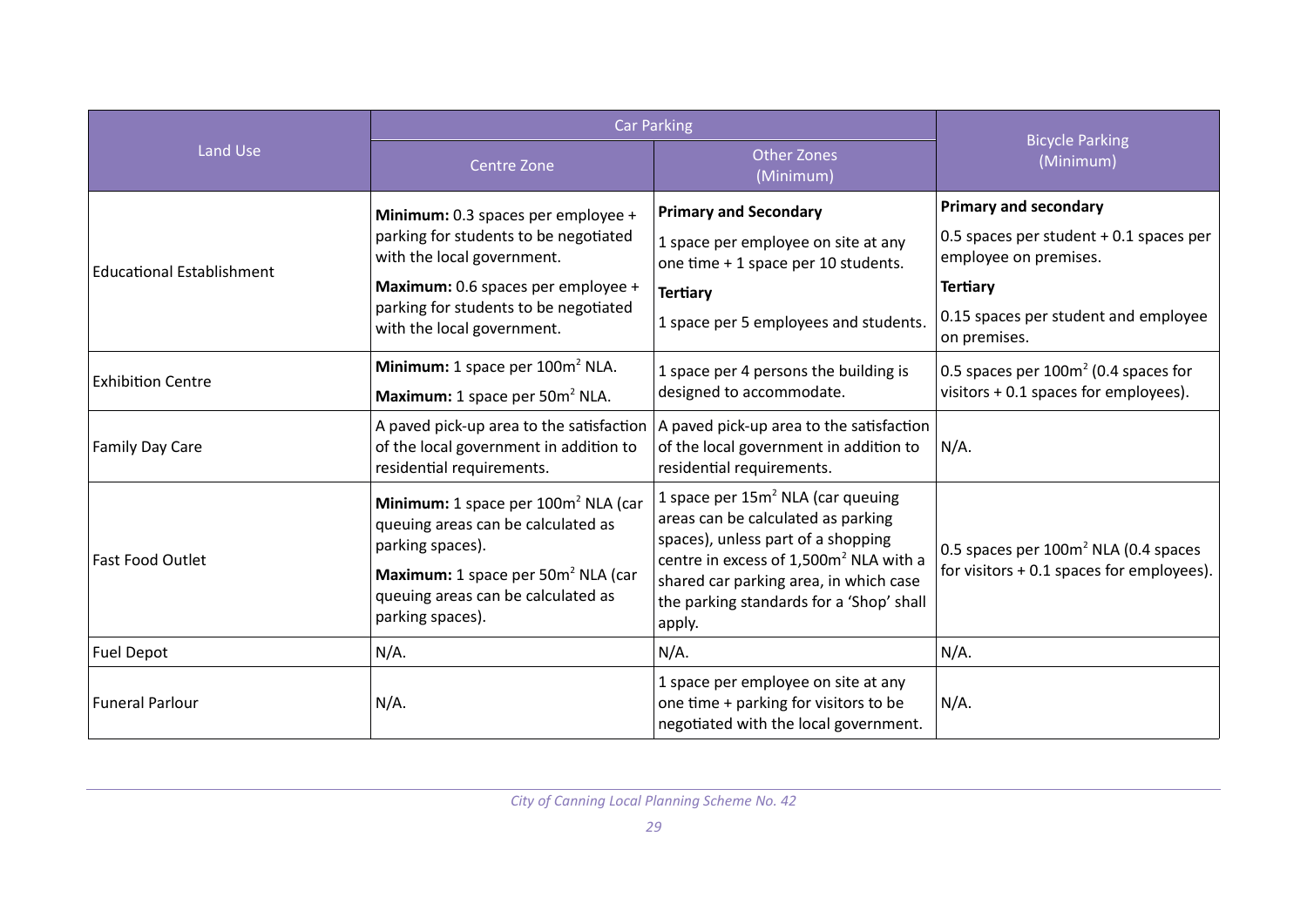|                              | <b>Car Parking</b>                                                                                                                                |                                                                              |                                       |
|------------------------------|---------------------------------------------------------------------------------------------------------------------------------------------------|------------------------------------------------------------------------------|---------------------------------------|
| Land Use                     | Centre Zone                                                                                                                                       | <b>Other Zones</b><br>(Minimum)                                              | <b>Bicycle Parking</b><br>(Minimum)   |
| Garden Centre                | Minimum: 1 space per 200m <sup>2</sup> NLA.<br>Maximum: 1 space per 100m <sup>2</sup> NLA.                                                        | 1 space per 50m <sup>2</sup> NLA.                                            | 0.2 spaces per 100m <sup>2</sup> NLA. |
| <b>Grouped Dwelling</b>      | As per R-Codes.                                                                                                                                   | As per R-Codes.                                                              | As per R-Codes.                       |
| <b>Holiday Accommodation</b> | Minimum: 1 space for the first<br>bedroom + 0.5 spaces for every<br>additional bedroom.                                                           | 1 space for the first 2 bedrooms $+1$<br>space for every additional bedroom. | $N/A$ .                               |
|                              | Maximum: 1 space for the first 2<br>bedrooms + 1 space for every<br>additional bedroom.                                                           |                                                                              |                                       |
| <b>Holiday House</b>         | Minimum: 1 space for the first<br>bedroom + 0.5 spaces for every<br>additional bedroom.                                                           | 1 space for the first 2 bedrooms + 1                                         | $N/A$ .                               |
|                              | Maximum: 1 space for the first 2<br>bedrooms + 1 space for every<br>additional bedroom.                                                           | space for every additional bedroom.                                          |                                       |
| <b>Home Business</b>         | Minimum: 0.5 spaces per employee in<br>addition to the residential<br>requirement. Visitor parking to be<br>negotiated with the local government. | 1 space per employee in addition to<br>the residential requirement. Visitor  | $N/A$ .                               |
|                              | Maximum: 1 space per employee in<br>addition to the residential<br>requirement. Visitor parking to be<br>negotiated with the local government.    | parking to be negotiated with the local<br>government.                       |                                       |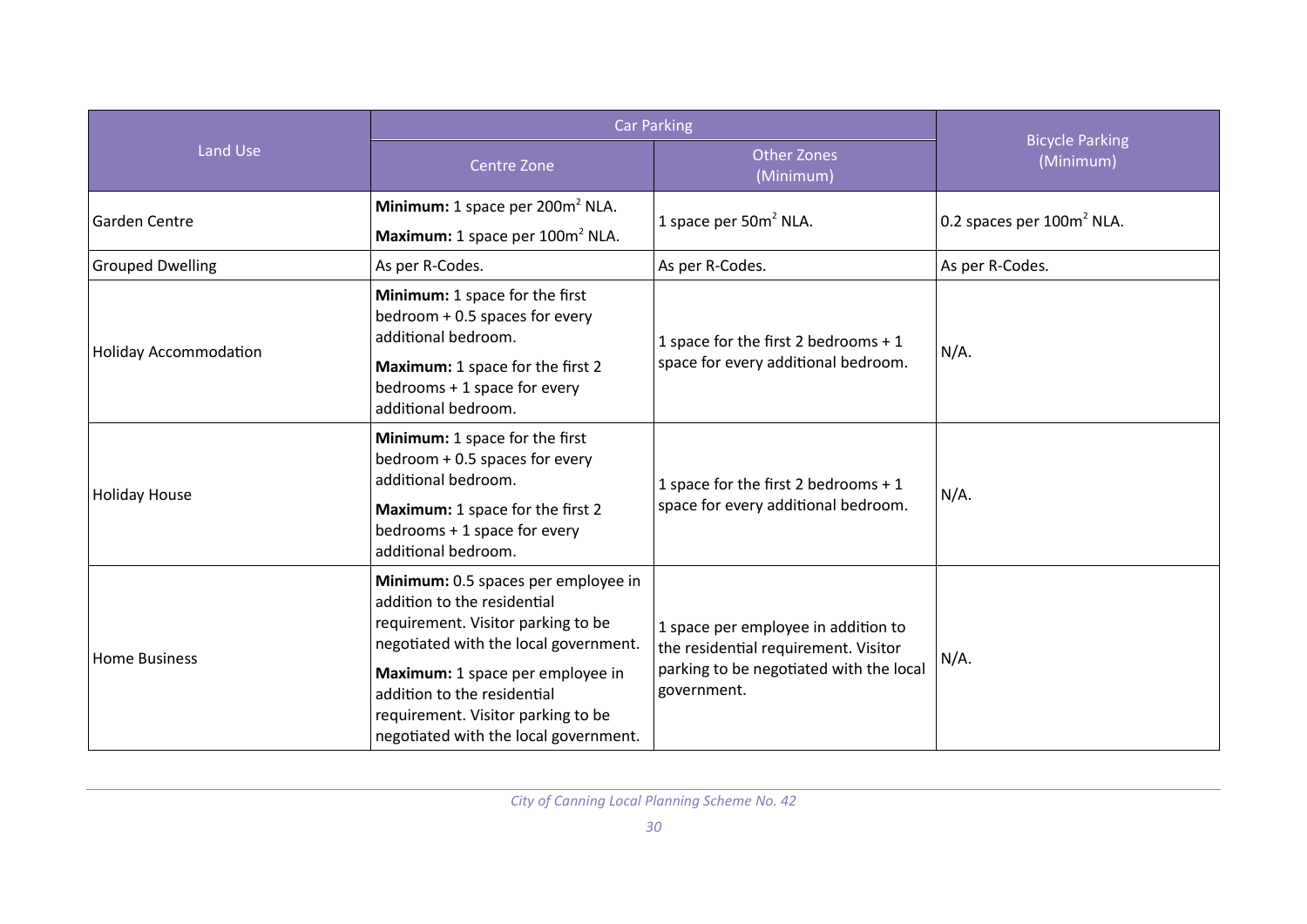|                       | <b>Car Parking</b>                                                                                         |                                                                                         |                                                                                                                                                                                                                                     |
|-----------------------|------------------------------------------------------------------------------------------------------------|-----------------------------------------------------------------------------------------|-------------------------------------------------------------------------------------------------------------------------------------------------------------------------------------------------------------------------------------|
| Land Use              | Centre Zone                                                                                                | <b>Other Zones</b><br>(Minimum)                                                         | <b>Bicycle Parking</b><br>(Minimum)                                                                                                                                                                                                 |
| Home Business - Rural | $N/A$ .                                                                                                    | $N/A$ .                                                                                 | $N/A$ .                                                                                                                                                                                                                             |
| Home Occupation       | As per definition in Part 6.                                                                               | As per definition in Part 6.                                                            | $N/A$ .                                                                                                                                                                                                                             |
| Home Office           | As per definition in Part 6.                                                                               | As per definition in Part 6.                                                            | $N/A$ .                                                                                                                                                                                                                             |
| Home Store            | Extra parking in addition to the<br>residential requirement to be<br>negotiated with the local government. | 5 spaces in addition to the residential<br>requirement.                                 | 1 space in addition to the residential<br>requirement for visitors.                                                                                                                                                                 |
| Hospital              | Minimum: 1 space per 100m <sup>2</sup> NLA.<br>Maximum: 1 space per 50m <sup>2</sup> NLA.                  | 1 space per 4 patient beds $+$ 1 space for<br>each employee on duty at any one<br>time. | <b>Centre Zone</b><br>0.6 spaces per $100m^2$ NLA (0.5 spaces<br>for employees $+$ 0.1 spaces for visitors).<br><b>Other Zones</b><br>0.4 spaces per 100m <sup>2</sup> NLA (0.3 spaces<br>for employees + 0.1 spaces for visitors). |
| Hotel                 | Minimum: 1 space per 8 rooms.<br>Maximum: 1 space per 4 rooms.                                             | 1 space per 4 rooms.                                                                    | <b>Centre Zone</b><br>0.6 spaces per 100m <sup>2</sup> NLA (0.5 spaces<br>for employees $+0.1$ spaces for guests).<br><b>Other Zones</b><br>0.4 spaces per $100m^2$ NLA (0.3 spaces<br>for employees $+0.1$ spaces for guests).     |
| Industry              | $N/A$ .                                                                                                    | 1 space per $100m^2$ NLA.                                                               | 0.2 spaces per 100m <sup>2</sup> NLA.                                                                                                                                                                                               |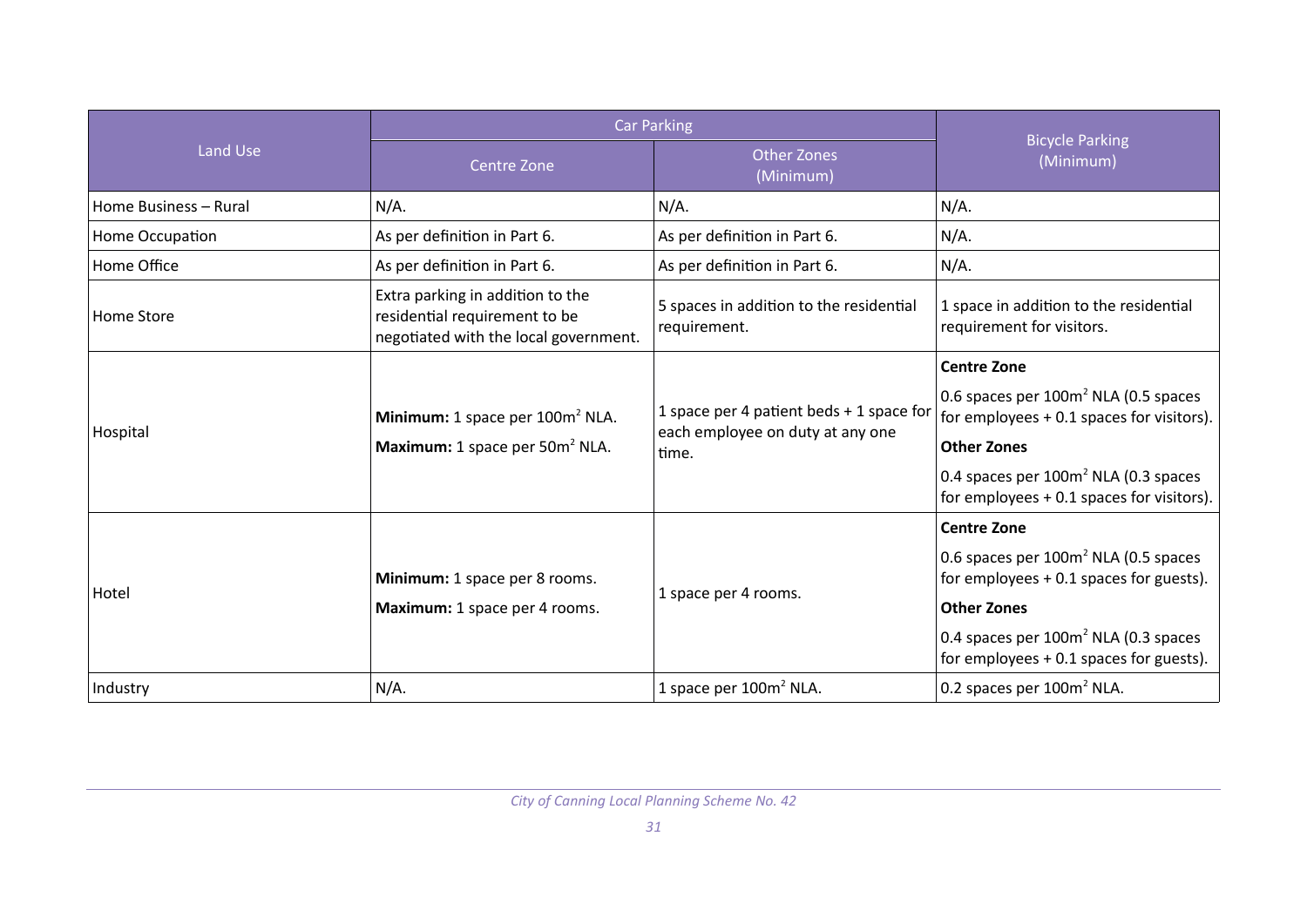|                               | <b>Car Parking</b>                                                                                                                                      |                                                                                                                                                                                                                |                                                                                               |
|-------------------------------|---------------------------------------------------------------------------------------------------------------------------------------------------------|----------------------------------------------------------------------------------------------------------------------------------------------------------------------------------------------------------------|-----------------------------------------------------------------------------------------------|
| Land Use                      | Centre Zone                                                                                                                                             | <b>Other Zones</b><br>(Minimum)                                                                                                                                                                                | <b>Bicycle Parking</b><br>(Minimum)                                                           |
| Industry - Cottage            | Minimum: 0.5 spaces per employee in<br>addition to residential requirement.<br>Maximum: 1 space per employee in<br>addition to residential requirement. | 1 space per employee in addition to<br>the residential requirement.                                                                                                                                            | $N/A$ .                                                                                       |
| Industry - Extractive         | $N/A$ .                                                                                                                                                 | 1 space per 100m <sup>2</sup> NLA.                                                                                                                                                                             | 0.2 spaces per 100m <sup>2</sup> NLA.                                                         |
| Industry - Light              | $N/A$ .                                                                                                                                                 | 1 space per 100m <sup>2</sup> NLA.                                                                                                                                                                             | 0.2 spaces per 100m <sup>2</sup> NLA.                                                         |
| Industry - Primary Production | $N/A$ .                                                                                                                                                 | $N/A$ .                                                                                                                                                                                                        | $N/A$ .                                                                                       |
| Liquor Store - Large          | Minimum: 2.1 spaces per 100m <sup>2</sup> NLA.<br>Maximum: 4.2 spaces per 100m <sup>2</sup> NLA.                                                        | 1 space per 20m <sup>2</sup> NLA.                                                                                                                                                                              | 0.5 spaces per $100m^2$ NLA (0.4 spaces<br>for visitors + 0.1 spaces for employees).          |
| Liquor Store - Small          | Minimum: 2.1 spaces per 100m <sup>2</sup> NLA.<br>Maximum: 4.2 spaces per 100m <sup>2</sup> NLA.                                                        | 1 space per 20m <sup>2</sup> NLA.                                                                                                                                                                              | 0.5 spaces per 100m <sup>2</sup> NLA (0.4 spaces<br>for visitors + 0.1 spaces for employees). |
| Lunch Bar                     | Minimum: 1 space per 100m <sup>2</sup> NLA.<br>Maximum: 1 space per 50m <sup>2</sup> NLA.                                                               | 1 space per 15m <sup>2</sup> NLA unless part of a<br>shopping centre in excess of 1,500m <sup>2</sup><br>NLA with a shared car parking area, in<br>which case the parking standards for a<br>Shop shall apply. | 0.5 spaces per 100m <sup>2</sup> NLA (0.4 spaces<br>for visitors + 0.1 spaces for employees). |
| Market                        | <b>Minimum:</b> 2.1 spaces per $100m^2$ NLA.<br>Maximum: 4.2 spaces per 100m <sup>2</sup> NLA.                                                          | 3 spaces per stall or 1 space per $10m2$<br>whichever is the greater.                                                                                                                                          | 0.5 spaces per 100m <sup>2</sup> NLA (0.4 spaces<br>for visitors + 0.1 spaces for employees). |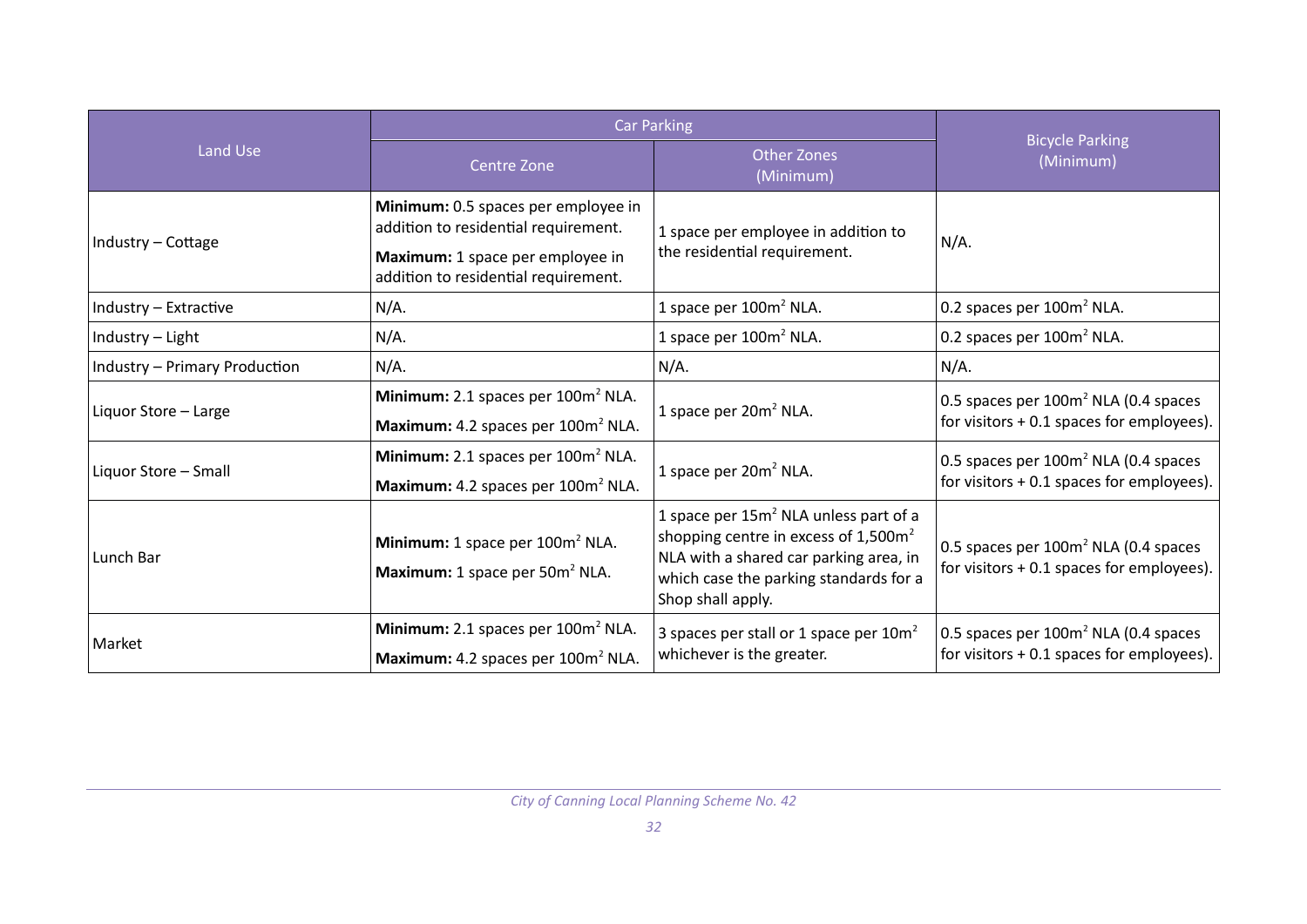|                                      | <b>Car Parking</b>                                                                                                                                     |                                                                                                                 |                                                                                                                                                                                                                                             |
|--------------------------------------|--------------------------------------------------------------------------------------------------------------------------------------------------------|-----------------------------------------------------------------------------------------------------------------|---------------------------------------------------------------------------------------------------------------------------------------------------------------------------------------------------------------------------------------------|
| Land Use                             | Centre Zone                                                                                                                                            | <b>Other Zones</b><br>(Minimum)                                                                                 | <b>Bicycle Parking</b><br>(Minimum)                                                                                                                                                                                                         |
| <b>Medical Centre</b>                | Minimum: 1 space per 40m <sup>2</sup> NLA.<br>Maximum: 1 space per 20m <sup>2</sup> NLA.                                                               | 6 spaces for the first practitioner $+4$<br>spaces for each subsequent<br>practitioner on site at any one time. | <b>Centre Zone</b><br>0.6 spaces per 100m <sup>2</sup> NLA (0.5 spaces<br>for employees + 0.1 spaces for visitors).<br><b>Other Zones</b><br>0.4 spaces per 100m <sup>2</sup> NLA (0.3 spaces<br>for employees $+0.1$ spaces for visitors). |
| Motel                                | $N/A$ .                                                                                                                                                | 1 space per unit + 1 space per $5m^2$<br>eating, drinking or lounge area.                                       | $N/A$ .                                                                                                                                                                                                                                     |
| Motor Vehicle, Boat or Caravan Sales | Minimum: 1 space per 200m <sup>2</sup> NLA.<br>Maximum: 1 space per 100m <sup>2</sup> NLA.                                                             | 1 space per 100m <sup>2</sup> NLA.                                                                              | 0.2 spaces per 100m <sup>2</sup> NLA.                                                                                                                                                                                                       |
| Motor Vehicle Repair                 | Minimum: 1 space per 200m <sup>2</sup> NLA.<br>Maximum: 1 space per 100m <sup>2</sup> NLA.                                                             | 1 space per 100m <sup>2</sup> NLA.                                                                              | $N/A$ .                                                                                                                                                                                                                                     |
| Motor Vehicle Wash                   | Parking to be negotiated with the local<br>government.                                                                                                 | Parking to be negotiated with the local<br>government.                                                          | $N/A$ .                                                                                                                                                                                                                                     |
| <b>Multiple Dwelling</b>             | As per R-Codes.                                                                                                                                        | As per R-Codes.                                                                                                 |                                                                                                                                                                                                                                             |
| Night Club                           | <b>Minimum:</b> 1 space per $8m^2$ of eating,<br>drinking or lounge area.<br><b>Maximum:</b> 1 space per $4m^2$ of eating,<br>drinking or lounge area. | 1 space per $4m2$ of eating, drinking or<br>lounge area.                                                        | $N/A$ .                                                                                                                                                                                                                                     |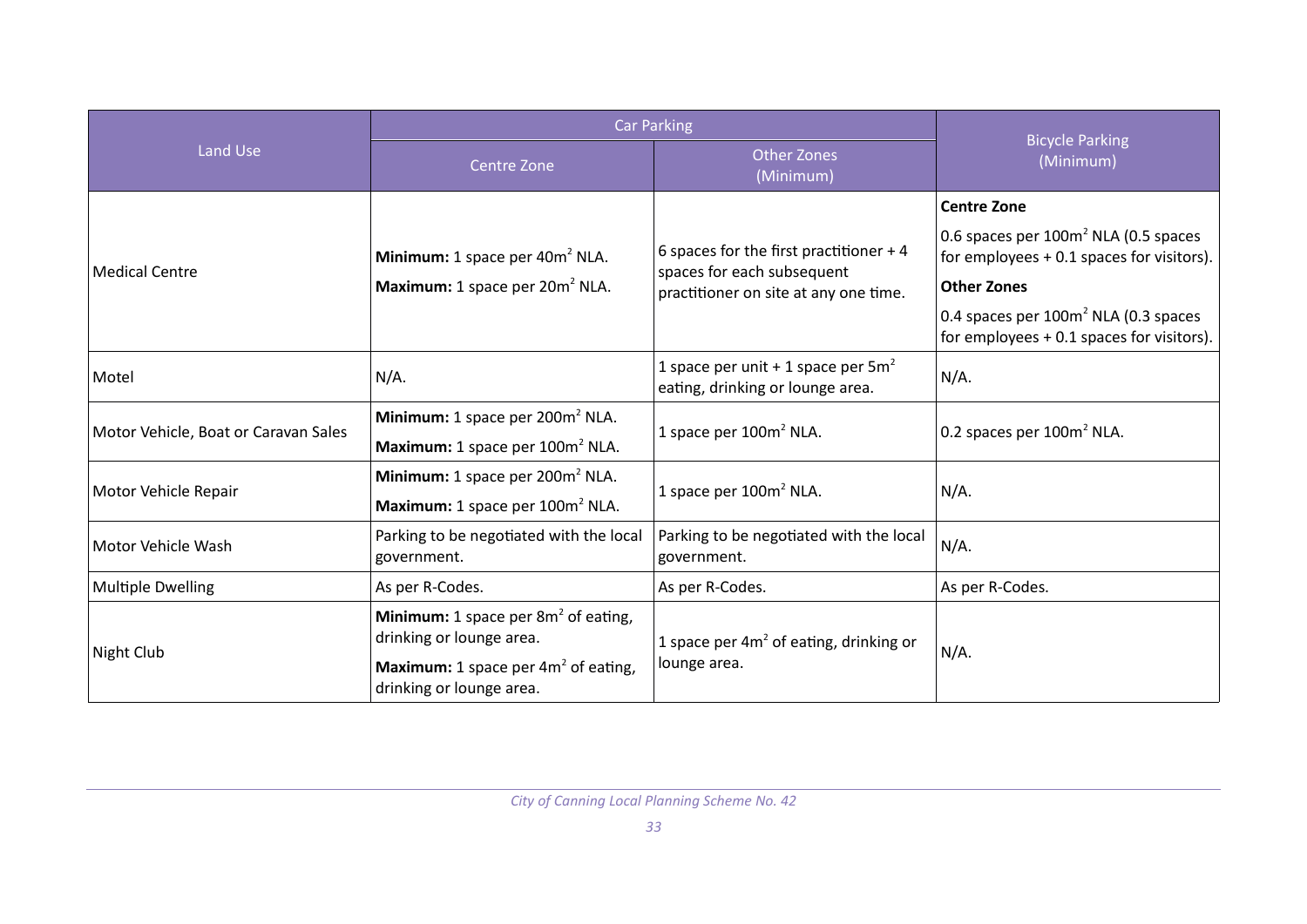|                            | <b>Car Parking</b>                                                                                                   |                                       |                                                                                        |
|----------------------------|----------------------------------------------------------------------------------------------------------------------|---------------------------------------|----------------------------------------------------------------------------------------|
| Land Use                   | Centre Zone                                                                                                          | <b>Other Zones</b><br>(Minimum)       | <b>Bicycle Parking</b><br>(Minimum)                                                    |
|                            |                                                                                                                      |                                       | <b>Centre Zone</b>                                                                     |
|                            | Minimum: 0.75 spaces per 100m <sup>2</sup> NLA.                                                                      |                                       | 0.6 spaces per $100m^2$ NLA (0.5 spaces<br>for employees $+$ 0.1 spaces for visitors). |
| Office                     | Maximum: 1.5 spaces per 100m <sup>2</sup> NLA.                                                                       | 1 space per 30m <sup>2</sup> NLA.     | <b>Other Zones</b>                                                                     |
|                            |                                                                                                                      |                                       | 0.4 spaces per $100m^2$ NLA (0.3 spaces<br>for employees $+0.1$ spaces for visitors).  |
| Park Home Park             | $N/A$ .                                                                                                              | $N/A$ .                               | $N/A$ .                                                                                |
| Place of Worship           | Minimum: 1 space per 100m <sup>2</sup> NLA.                                                                          | 1 space per 4 persons the building is | 0.5 spaces per 100m <sup>2</sup> NLA (0.4 spaces                                       |
|                            | Maximum: 1 space per 50m <sup>2</sup> NLA.                                                                           | designed to accommodate.              | for visitors + 0.1 spaces for employees).                                              |
| <b>Reception Centre</b>    | <b>Minimum:</b> 1 space per $8m^2$ seating<br>area or 1 space per 100m <sup>2</sup> NLA,<br>whichever is the lesser. | 1 space per $4m2$ seating area.       | $N/A$ .                                                                                |
|                            | <b>Maximum:</b> 1 space per $4m^2$ seating<br>area, or 1 space per 50m <sup>2</sup> NLA,<br>whichever is the lesser. |                                       |                                                                                        |
| Recreation - Private       | Minimum: 1 space per 16 persons the<br>building is designed to accommodate.                                          | 1 space per 4 persons the building is | 0.5 spaces per $100m^2$ NLA (0.4 spaces                                                |
|                            | Maximum: 1 space per 8 persons the<br>building is designed to accommodate.                                           | designed to accommodate.              | for visitors $+0.1$ spaces for employees).                                             |
| Renewable Energy Facility  | $N/A$ .                                                                                                              | $N/A$ .                               | $N/A$ .                                                                                |
| <b>Repurposed Dwelling</b> | As per R-Codes.                                                                                                      | As per R-Codes.                       | As per R-Codes.                                                                        |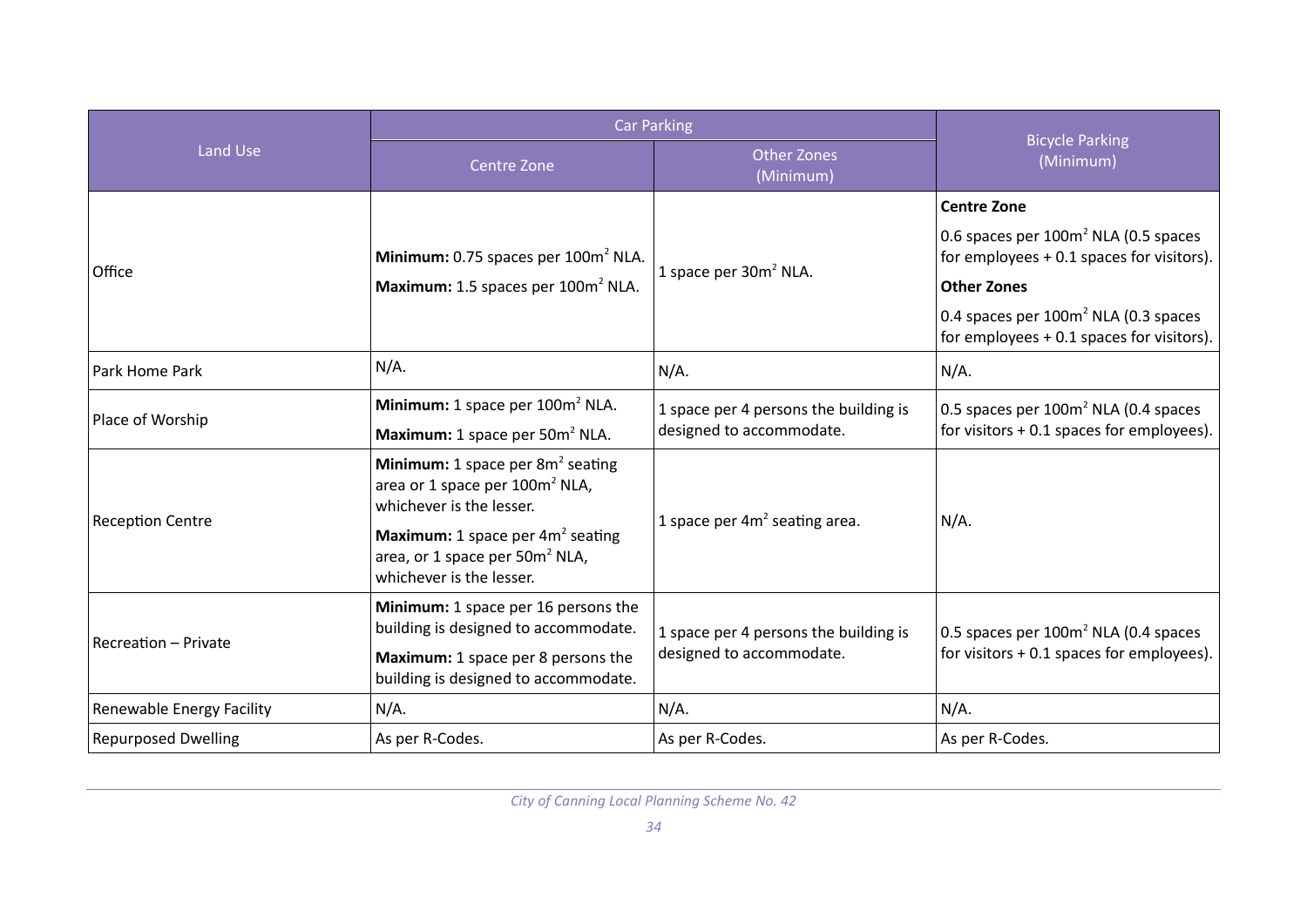|                                 | <b>Car Parking</b>                                                                               | <b>Bicycle Parking</b>                                                                                                                                                                                                                                                   |                                                                                                                                                                                                                                 |
|---------------------------------|--------------------------------------------------------------------------------------------------|--------------------------------------------------------------------------------------------------------------------------------------------------------------------------------------------------------------------------------------------------------------------------|---------------------------------------------------------------------------------------------------------------------------------------------------------------------------------------------------------------------------------|
| <b>Land Use</b>                 | Centre Zone                                                                                      | Other Zones<br>(Minimum)                                                                                                                                                                                                                                                 | (Minimum)                                                                                                                                                                                                                       |
| <b>Residential Building</b>     | Minimum: 0.25 spaces per bedroom.<br>Maximum: 0.5 spaces per bedroom.                            | 0.5 spaces per bedroom.                                                                                                                                                                                                                                                  | $N/A$ .                                                                                                                                                                                                                         |
| <b>Resource Recovery Centre</b> | $N/A$ .                                                                                          | 1 space per 100m <sup>2</sup> NLA.                                                                                                                                                                                                                                       | 0.2 spaces per 100m <sup>2</sup> NLA.                                                                                                                                                                                           |
| Restaurant/Cafe                 | Minimum: 1 space per 100m <sup>2</sup> NLA.<br>Maximum: 1 space per 50m <sup>2</sup> NLA.        | 1 space per 5 seats or 1 space per $5m^2$<br>of seating area, whichever is the<br>greater, unless part of a shopping<br>centre in excess of 1,500m <sup>2</sup> NLA with a<br>shared car parking area, in which case<br>the parking standards for a Shop shall<br>apply. | 0.5 spaces per $100m^2$ NLA (0.4 spaces<br>for visitors $+0.1$ spaces for employees).                                                                                                                                           |
| <b>Restricted Premises</b>      | Minimum: 2.1 spaces per 100m <sup>2</sup> NLA.<br>Maximum: 4.2 spaces per 100m <sup>2</sup> NLA. | 1 space per 20m <sup>2</sup> NLA.                                                                                                                                                                                                                                        | 0.5 spaces per 100m <sup>2</sup> NLA (0.4 spaces<br>for visitors $+0.1$ spaces for employees).                                                                                                                                  |
| Rural Pursuit/Hobby Farm        | $N/A$ .                                                                                          | $N/A$ .                                                                                                                                                                                                                                                                  | $N/A$ .                                                                                                                                                                                                                         |
| <b>Second Hand Dwelling</b>     | $N/A$ .                                                                                          | As per R-Codes.                                                                                                                                                                                                                                                          | As per R-Codes.                                                                                                                                                                                                                 |
| <b>Serviced Apartment</b>       | Minimum: 1 space per 2 units.<br>Maximum: 1 space per unit.                                      | 1 space per unit.                                                                                                                                                                                                                                                        | <b>Centre Zone</b><br>0.6 spaces per 100m <sup>2</sup> NLA (0.5 spaces<br>for employees $+0.1$ spaces for guests).<br><b>Other Zones</b><br>0.4 spaces per $100m^2$ NLA (0.3 spaces<br>for employees $+0.1$ spaces for guests). |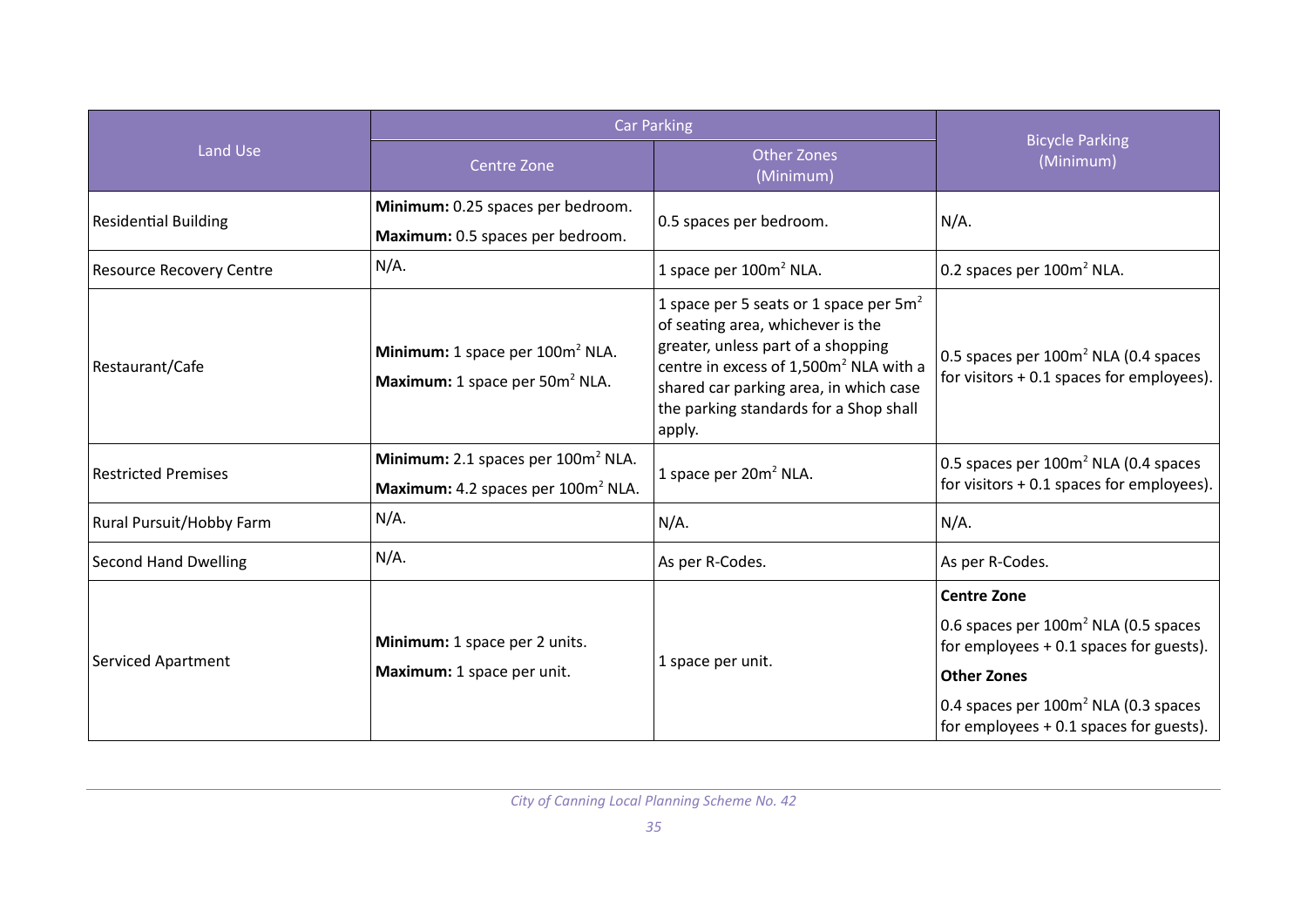|                                   | <b>Car Parking</b>                                                                                                                                       |                                                                                                                                     |                                                                                               |
|-----------------------------------|----------------------------------------------------------------------------------------------------------------------------------------------------------|-------------------------------------------------------------------------------------------------------------------------------------|-----------------------------------------------------------------------------------------------|
| Land Use                          | Centre Zone                                                                                                                                              | <b>Other Zones</b><br>(Minimum)                                                                                                     | <b>Bicycle Parking</b><br>(Minimum)                                                           |
| Service Station                   | Minimum: 0.5 spaces per working bay<br>+0.5 spaces per employee.<br>Maximum: 1 space per working bay + 1<br>space per employee.                          | 1 space per working bay + 1 space per<br>employee on site at any one time.                                                          | $N/A$ .                                                                                       |
| Shop                              | Minimum: 2.1 spaces per 100m <sup>2</sup> NLA.<br>Maximum: 4.2 spaces per 100m <sup>2</sup> NLA.                                                         | 0.5 spaces per 100m <sup>2</sup> NLA (0.4 spaces<br>1 space per 20m <sup>2</sup> NLA.<br>for visitors $+0.1$ spaces for employees). |                                                                                               |
| Single House                      | As per R-Codes.                                                                                                                                          | As per the R-Codes.                                                                                                                 | As per R-Codes.                                                                               |
| <b>Small Bar</b>                  | <b>Minimum:</b> 1 space per $8m^2$ of eating,<br>drinking or lounge area.<br>Maximum: 1 space per 4m <sup>2</sup> of eating,<br>drinking or lounge area. | 1 space per $4m^2$ of eating, drinking or<br>lounge area.                                                                           | 0.5 spaces per 100m <sup>2</sup> NLA (0.4 spaces<br>for visitors + 0.1 spaces for employees). |
| Tavern                            | Minimum: 1 space per 100m <sup>2</sup> NLA.<br>Maximum: 1 space per 50m <sup>2</sup> NLA.                                                                | 1 space per $4m2$ of eating, drinking or<br>lounge area.                                                                            | 0.5 spaces per $100m^2$ NLA (0.4 spaces<br>for visitors $+0.1$ spaces for employees).         |
| Telecommunications Infrastructure | $N/A$ .                                                                                                                                                  | $N/A$ .                                                                                                                             | $N/A$ .                                                                                       |
| <b>Tourist Development</b>        |                                                                                                                                                          | 1 space per 4 rooms.                                                                                                                | <b>Centre Zone</b>                                                                            |
|                                   | Minimum: 1 space per 8 rooms.                                                                                                                            |                                                                                                                                     | 0.6 spaces per $100m^2$ NLA (0.5 spaces<br>for employees $+0.1$ spaces for guests).           |
|                                   | Maximum: 1 space per 4 rooms.                                                                                                                            |                                                                                                                                     | <b>Other Zones</b>                                                                            |
|                                   |                                                                                                                                                          |                                                                                                                                     | 0.4 spaces per $100m^2$ NLA (0.3 spaces<br>for employees $+0.1$ spaces for guests).           |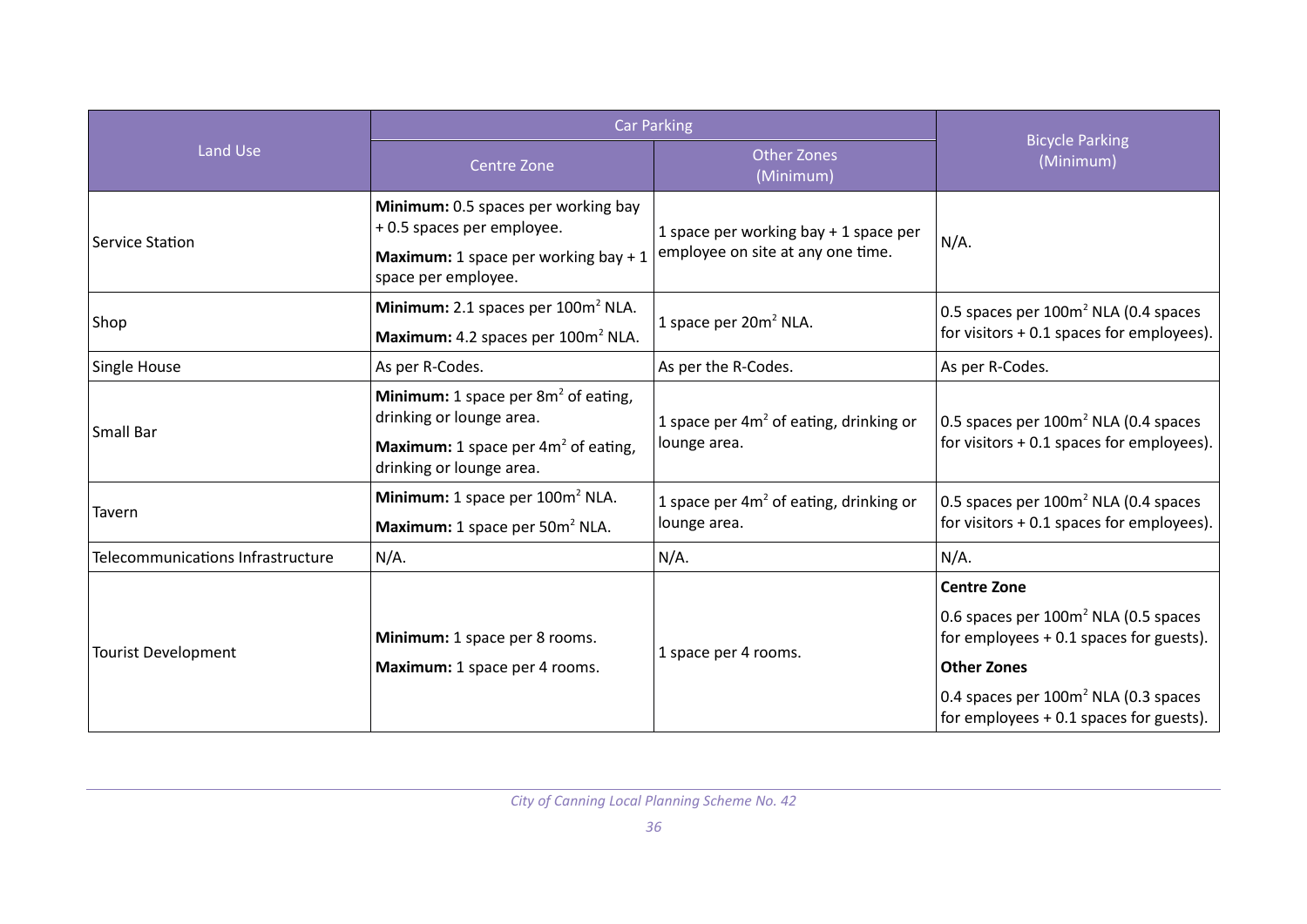|                                | <b>Car Parking</b>                                                                                                                                                                                                                                                                                     |                                                                                                                                                                                                                                  |                                                                                                                                                                                                                           |
|--------------------------------|--------------------------------------------------------------------------------------------------------------------------------------------------------------------------------------------------------------------------------------------------------------------------------------------------------|----------------------------------------------------------------------------------------------------------------------------------------------------------------------------------------------------------------------------------|---------------------------------------------------------------------------------------------------------------------------------------------------------------------------------------------------------------------------|
| Land Use                       | Centre Zone                                                                                                                                                                                                                                                                                            | <b>Other Zones</b><br>(Minimum)                                                                                                                                                                                                  | <b>Bicycle Parking</b><br>(Minimum)                                                                                                                                                                                       |
| <b>Trade Display</b>           | $N/A$ .                                                                                                                                                                                                                                                                                                | $N/A$ .                                                                                                                                                                                                                          | $N/A$ .                                                                                                                                                                                                                   |
| <b>Trade Supplies</b>          | Minimum: 1 space per 100m <sup>2</sup> NLA.<br>Maximum: 1 space per 50m <sup>2</sup> NLA.                                                                                                                                                                                                              | 1 space per $25m^2$ of NLA.                                                                                                                                                                                                      | 0.5 spaces per 100m <sup>2</sup> NLA (0.4 spaces<br>for visitors + 0.1 spaces for employees).                                                                                                                             |
| <b>Transport Depot</b>         | $N/A$ .                                                                                                                                                                                                                                                                                                | 1 space per 100m <sup>2</sup> NLA.                                                                                                                                                                                               | $N/A$ .                                                                                                                                                                                                                   |
| <b>Veterinary Centre</b>       | Minimum: 1 space per 40m <sup>2</sup> NLA.<br><b>Maximum:</b> 1 space per $20m^2$ NLA.                                                                                                                                                                                                                 | 6 spaces for 1 practitioner + 4 spaces<br>for each subsequent practitioner on<br>site at any one time.                                                                                                                           | <b>Centre Zone</b><br>0.6 spaces per $100m^2$ NLA (0.5 spaces<br>for employees $+0.1$ spaces for visitors).<br><b>Other Zones</b><br>0.4 spaces per $100m^2$ NLA (0.3 spaces<br>for employees + 0.1 spaces for visitors). |
| Warehouse/Storage              | Warehouse/Storage up to 5,000m <sup>2</sup><br>NLA.<br>Minimum: 1 space per 200m <sup>2</sup> NLA.<br>Maximum: 1 space per 100m <sup>2</sup> NLA.<br>Warehouse/Storage above 5,000m <sup>2</sup><br>NLA.<br>Minimum: 1 space per 400m <sup>2</sup> NLA.<br>Maximum: 1 space per 200m <sup>2</sup> NLA. | 1 space per 100m <sup>2</sup> NLA for<br>developments with<br>Warehouse/Storage area up to<br>5,000 $m^2$ NLA.<br>1 space per 200m <sup>2</sup> NLA for<br>developments with<br>Warehouse/Storage area above<br>5,000 $m^2$ NLA. | 0.2 spaces per 100m <sup>2</sup> NLA.                                                                                                                                                                                     |
| <b>Waste Disposal Facility</b> | $N/A$ .                                                                                                                                                                                                                                                                                                | 1 space per 100m <sup>2</sup> NLA.                                                                                                                                                                                               | $N/A$ .                                                                                                                                                                                                                   |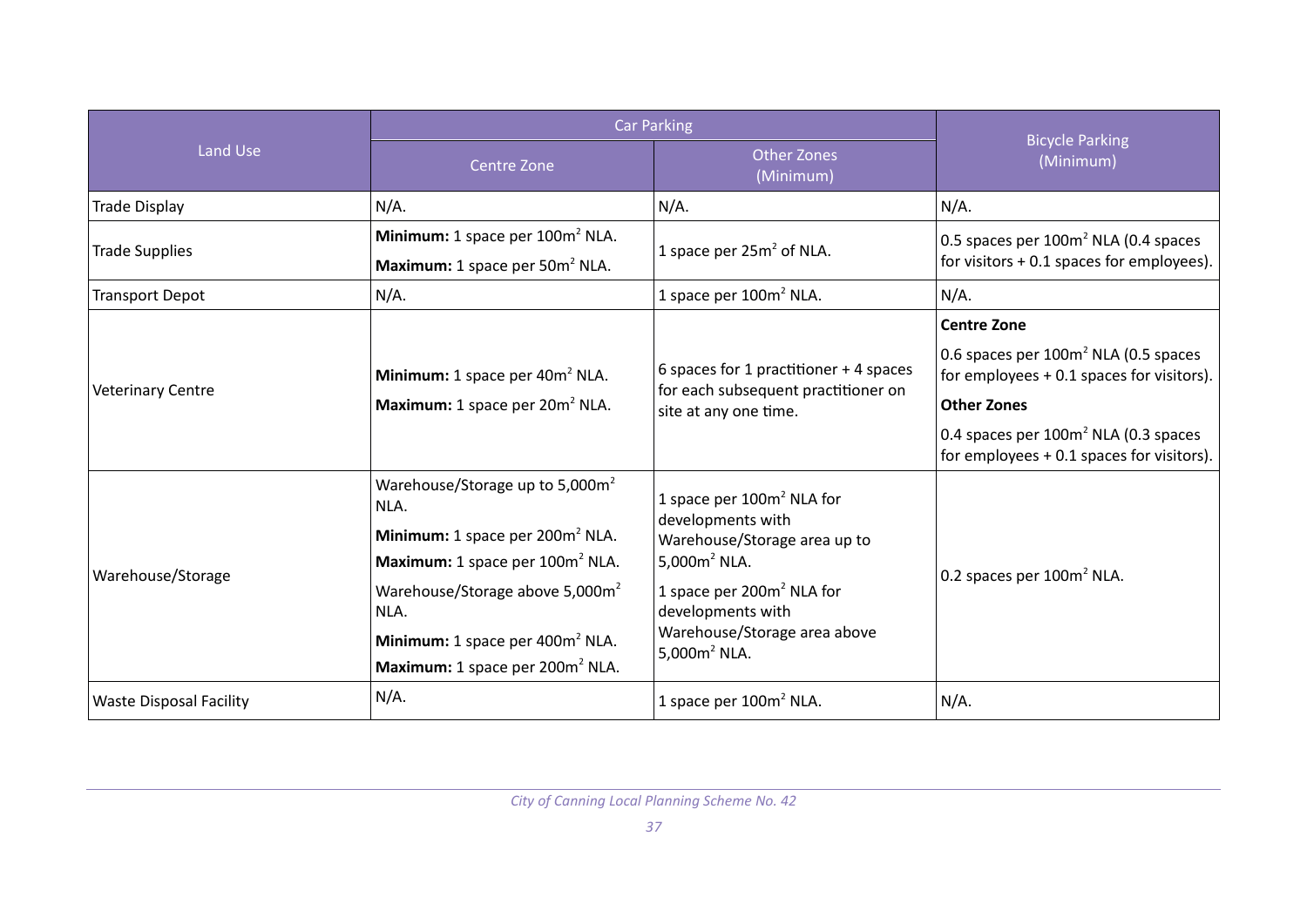|                               | Car Parking                                    |                             | <b>Bicycle Parking</b><br>(Minimum) |
|-------------------------------|------------------------------------------------|-----------------------------|-------------------------------------|
| Land Use                      | <b>Other Zones</b><br>Centre Zone<br>(Minimum) |                             |                                     |
| <b>Waste Storage Facility</b> | N/A.                                           | $1$ space per 100 $m2$ NLA. | <sup>∣</sup> N/A.                   |
| Winery                        | N/A.                                           | N/A.                        | N/A.                                |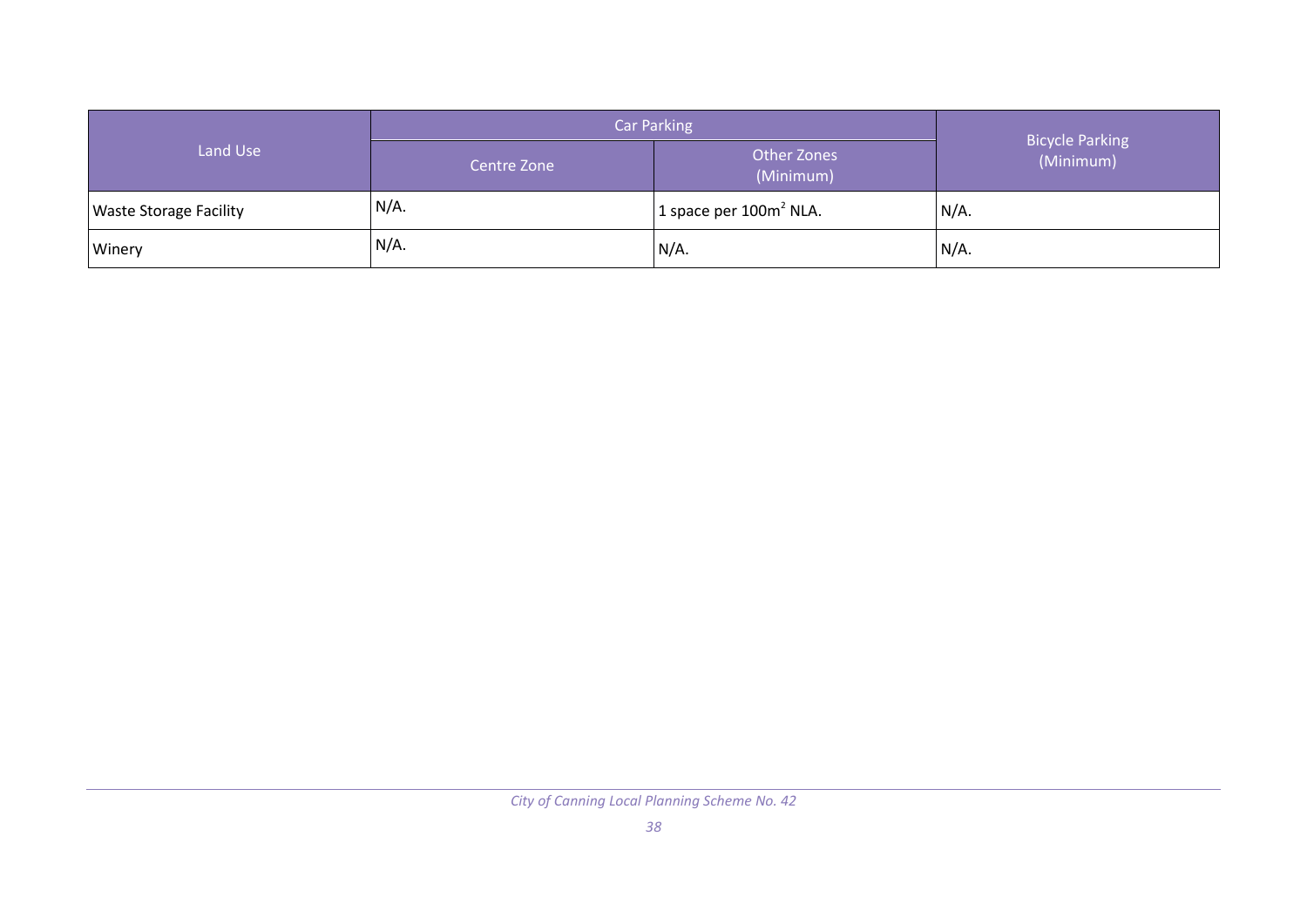# **4.14 ADAPTABLE BUILDINGS**

## **4.14.1 Application**

The provisions of this clause apply to the Centre, District Centre and Mixed Use zones.

# **4.14.2 Minimum Floor to Ceiling Height**

Where Holiday Accommodation, Multiple Dwelling or Serviced Apartment land uses are proposed on the ground floor of any development, a minimum 4 metres floor to ceiling height is to be provided.

# **4.15 HOME BASED BUSINESSES**

- 4.15.1 For the purposes of this clause, a home based business includes
	- (a) Home Occupation;
	- (b) Home Business;
	- (c) Family Day Care; and
	- (d) Industry Cottage.
- 4.15.2 The approval of a home based business shall be personal to the applicant and shall not be transferred or assigned to another person.
- 4.15.3 The approval shall not run with the land in respect of which it was granted.
- 4.15.4 The person to whom approval is granted by the local government to carry on a home based business shall not carry on that home based business on any other land.

# **4.16 RESIDENTIAL ZONE DEVELOPMENT REQUIREMENTS**

# **4.16.1 Application**

The provisions of this clause apply to the Residential zone.

# **4.16.2 General Requirements**

- (a) All development within the Residential zone is to comply with the requirements of the R-Codes.
- (b) Non-residential development within the Residential zone shall be of a scale and intensity of uses and buildings that are compatible with the proposed uses and buildings permitted under the maximum residential density in that locality, and be compatible with surrounding development in terms of streetscape.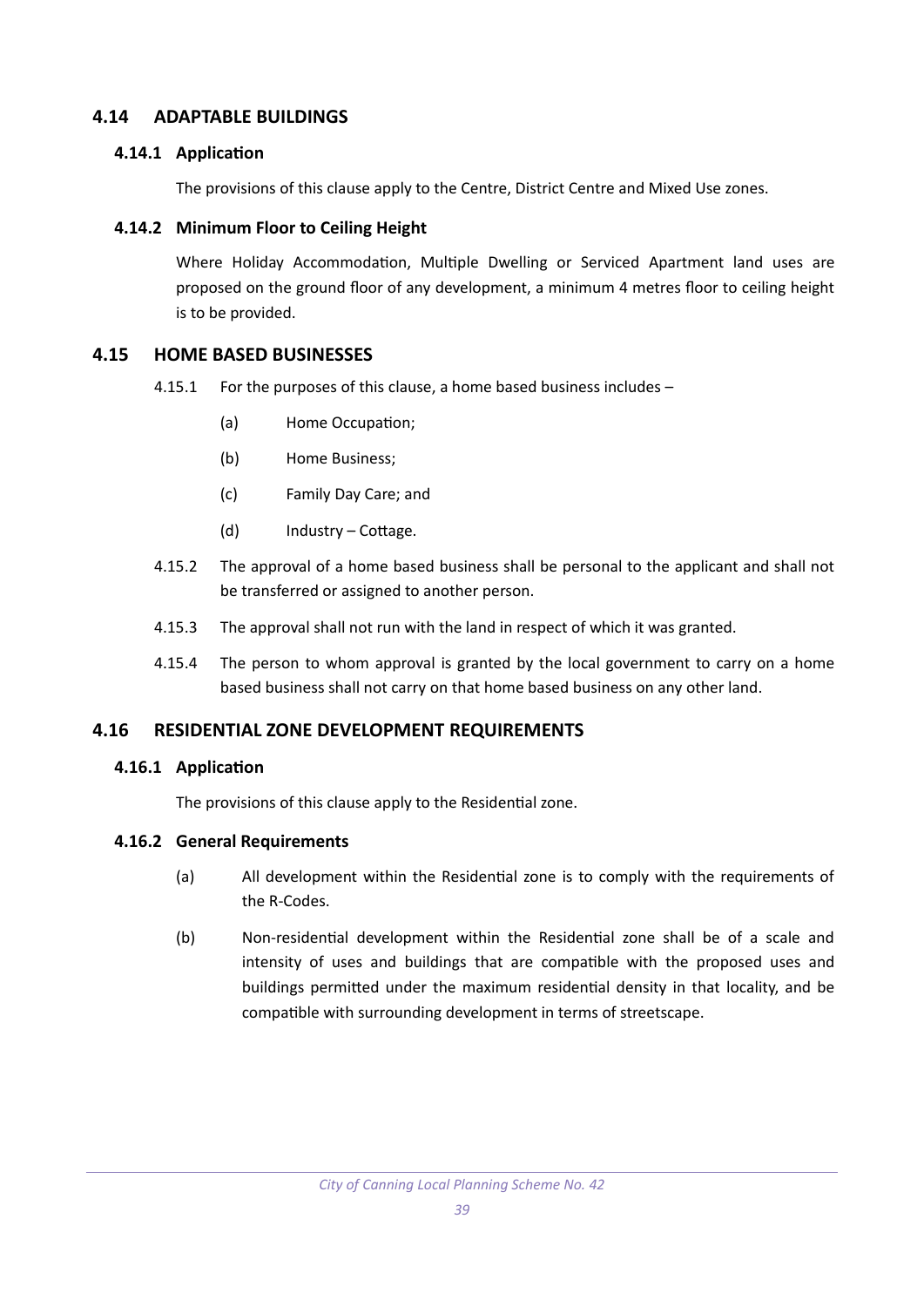# **4.16.3 Commercial Vehicle Parking in the Residential Zone**

- (a) A person may park a commercial vehicle in the Residential zone subject to the following provisions –
	- (i) the lot on which the vehicle is parked contains only a single house, ancillary dwelling and/or associated outbuildings;
	- (ii) notwithstanding paragraph 4.16.3(a)(i), the local government may permit the parking of a commercial vehicle on a grouped dwelling lot, if in the opinion of the local government, the parking of the commercial vehicle is unlikely to adversely affect the amenity of the surrounding area;
	- (iii) the commercial vehicle is to be parked entirely within the lot and located on a hardstand behind the front building line;
	- (iv) the commercial vehicle does not exceed 3 metres in height, 2.5 metres in width and 8 metres in length;
	- (v) any noise created by the commercial vehicle does not exceed the standards set out in the Environmental Protection (Noise) Regulations 1997;
	- (vi) only minor servicing or cleaning of the commercial vehicle is carried out behind the front building line;
	- (vii) storage of liquid fuels on the lot complies with the Dangerous Goods Safety Act 2004; and
	- (viii) the commercial vehicle is not carrying a refrigeration unit which operates on a continuous or intermittent basis.
- (b) The local government may consider variations to the requirements of paragraph 4.16.3(a) through a development approval provided the local government consults surrounding landowners and is satisfied that the variations will not adversely affect the amenity of the surrounding area.
- (c) A development approval granted under paragraph 4.16.3(b) does not run with the land in respect of which it is granted but is personal to the person to whom it was granted. The development approval shall not be transferred or assigned to another person.
- (d) A commercial vehicle is considered to be parked on a lot for the purposes of this subclause if it remains parked in aggregate for more than one hour in a twenty four hour period unless the commercial vehicle is associated with construction work on the lot.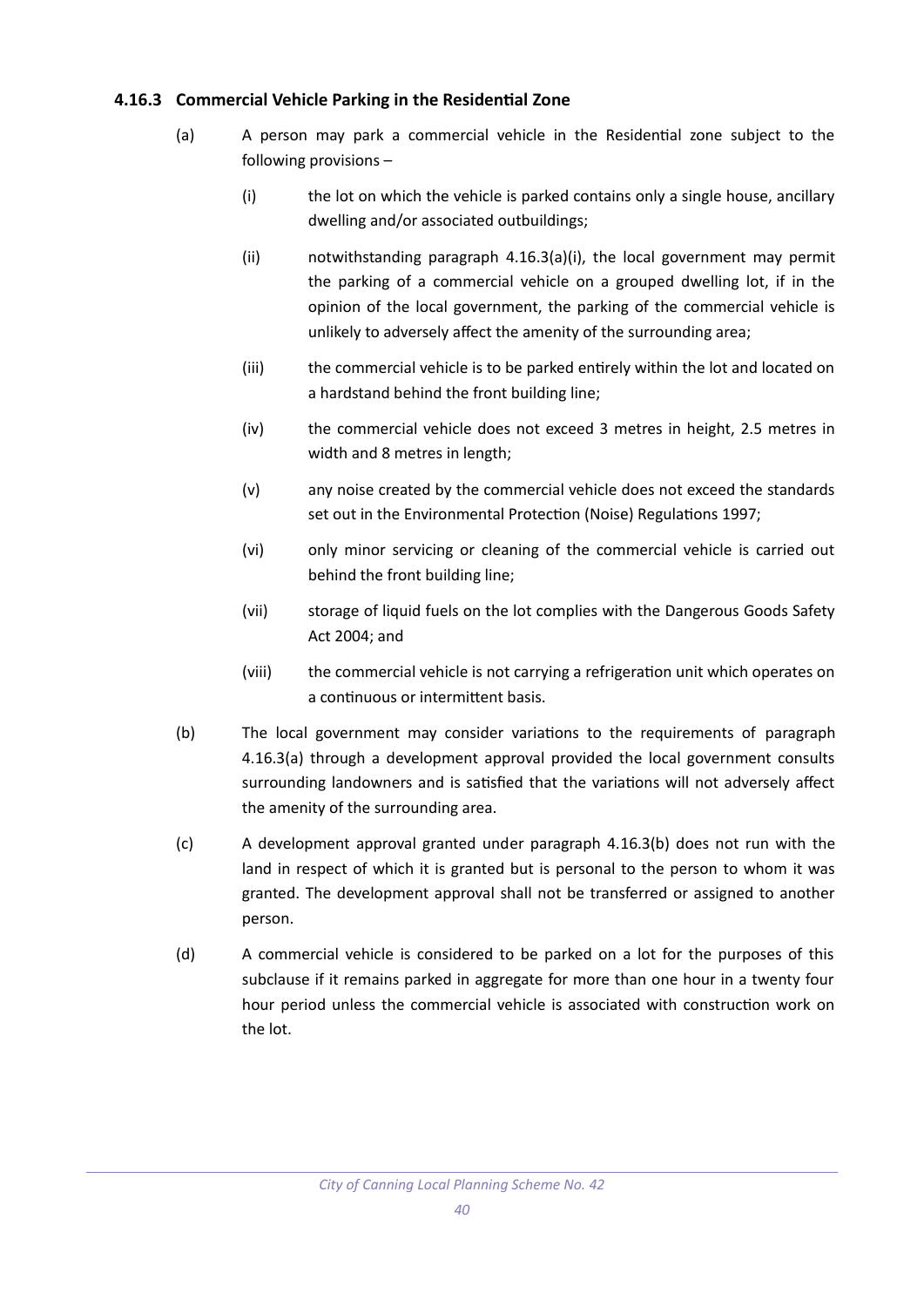# **4.17 INDUSTRIAL ZONES DEVELOPMENT REQUIREMENTS**

### **4.17.1 Application**

The provisions of this clause apply to the General Industry and Light Industry zones.

#### **4.17.2 Setbacks and Frontage**

(a) Setbacks and frontage in the General Industry and Light Industry zone shall meet the requirements set out in Table 5.

| Zone             | Frontage<br>(minimum) | <b>Primary Street</b><br><b>Setback</b><br>(minimum) | <b>Other Street</b><br>Setback<br>(minimum) | Rear & Side<br><b>Setback</b><br>(minimum) |
|------------------|-----------------------|------------------------------------------------------|---------------------------------------------|--------------------------------------------|
| General Industry | 28m                   | 15m                                                  | 7.5m                                        | 0m                                         |
| Light Industry   | N/A                   | 15m                                                  | 7.5m                                        | 0m                                         |

#### <span id="page-47-0"></span>**Table 5 – General and Light Industry Zones Setback Requirements**

*Note: Rear and side setbacks may be subject to requirements under the Building Code of Australia.*

- (b) The street setback requirements in **[Table 5](#page-47-0)** may be reduced by the local government subject to the following provisions –
	- (i) the reduced setback will not have any adverse impacts on the adjoining properties or the street appearance;
	- (ii) the proposed development will constitute a general improvement to the appearance of the street; and
	- (iii) the portion of the building encroaching into the street setback forms an integral part of the development.

#### **4.17.3 Use of Setbacks**

Land within the primary street and other street setback areas in a General Industry or Light Industry zone shall not be used for any purpose other than –

- (a) access;
- (b) car or bicycle parking;
- (c) landscaping;
- (d) loading and unloading;
- (e) Trade Display up to a maximum 20% of the setback area;
- (f) transformer compounds, water tanks and gas storage infrastructure; and
- (g) pergolas, carports, patios and cantilevered buildings.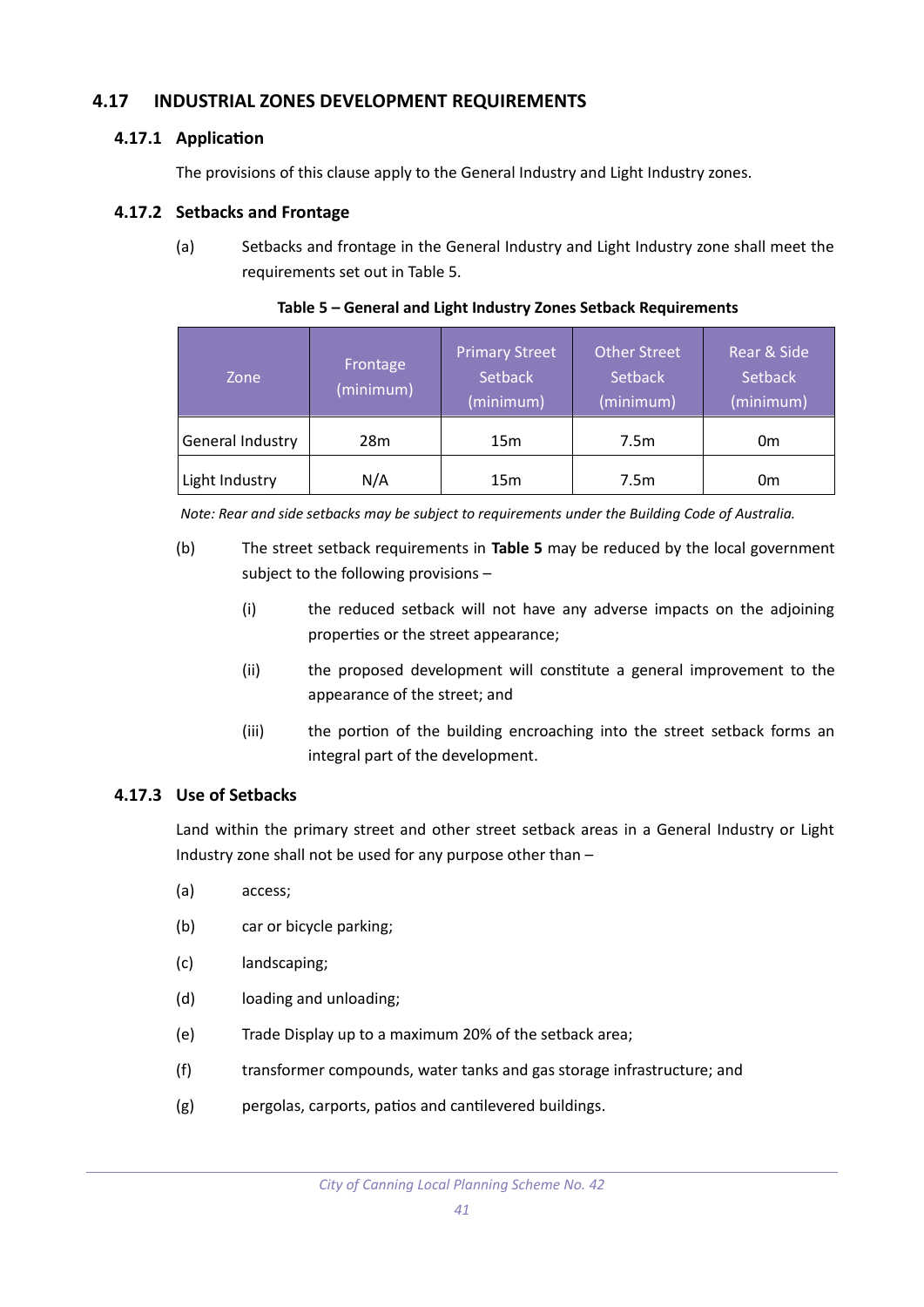# **4.17.4 Landscaping**

Any development in the industrial zones shall provide landscaping in accordance with the following provisions –

- (a) a minimum 2 metre width landscaping strip shall be provided along any boundary to a public street, except where a driveway and crossover is required;
- (b) trees are to be provided in accordance with any local planning policy relating to tree retention and/or planting;
- (c) landscaped areas shall be separated from car parking areas with kerbing at least 150mm higher than the car parking area, or other manner to protect the landscaping from damage, to the satisfaction of the local government; and
- (d) landscaped areas shall be planted in accordance with an approved plan prior to the occupation of the site, or such other time as agreed by the local government.

#### **4.17.5 Facades**

- (a) Each façade of a building shall be constructed of brick, stone, concrete or glass or a combination of those materials or similar materials as approved by the local government, and shall incorporate the following features –
	- (i) varied heights, materials, colours or textures; or
	- (ii) public artwork.
- (b) Any artwork on walls subject to paragraph 4.17.5(a) is to meet the requirements of any local planning policy relating to public art.
- (c) Panel filling of other materials to a design approved by the local government may be permitted on facades above a height of 2 metres from the ground level.

#### **4.17.6 Storage of Goods and Materials**

- (a) In any Industrial zone where the open storage of goods or materials is permitted and the goods and materials stored are, in the opinion of the local government, of an untidy nature and likely to have an adverse effect upon the general appearance of the area, the local government may require –
	- (i) the owner or occupier to restrict the height to which goods and materials may be stored; and
	- (ii) the screening of the open storage area by a visually impermeable fence and the planting of trees and/or shrubs as may be considered desirable.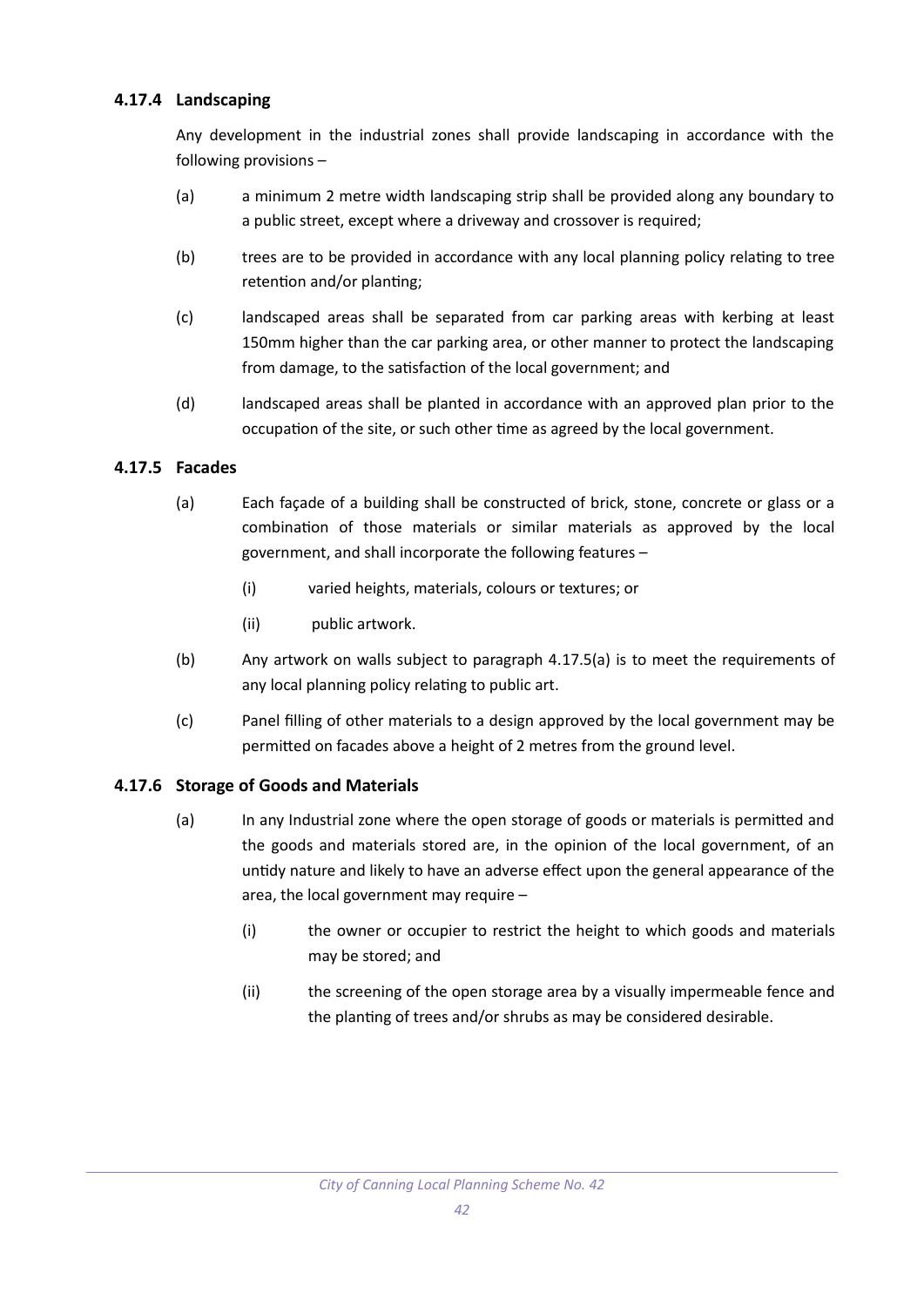- (b) The height to which storage is to be restricted, the height, design and specifications of the fence, distance from side or rear boundaries of the site, and the nature and extent of the planting shall be determined by the local government in respect of each case taking into consideration any matters it considers relevant including the physical characteristics and the zoning classification of surrounding land.
- (c) A front fence erected pursuant to this subclause shall not be erected in front of the setback line unless approved otherwise by the local government.

# **4.18 COMMERCIAL AND SERVICE COMMERCIAL ZONES DEVELOPMENT REQUIREMENTS**

# **4.18.1 Application**

The provisions of this clause apply to the Commercial and Service Commercial zones.

# **4.18.2 Setbacks**

(a) Setbacks in the Commercial and Service Commercial zones shall meet the requirements set out in **[Table 6](#page-49-0)**.

| Zone               | <b>Primary Street</b><br>Setback (minimum) | <b>Other Street Setback</b><br>(minimum) | Rear & Side Setback<br>(minimum) |
|--------------------|--------------------------------------------|------------------------------------------|----------------------------------|
| Commercial         | 15m                                        | 3m                                       | 0m                               |
| Service Commercial | 15m                                        | 3m                                       | 0m                               |

#### <span id="page-49-0"></span>**Table 6 – Commercial and Service Commercial Zones Setback Requirements**

*Note: Rear and side setbacks may be subject to requirements under the Building Code of Australia.*

- (b) The street setback requirements in **[Table 6](#page-49-0)** may be reduced by the local government subject to the following provisions –
	- (i) the reduced setback will not have any adverse impacts on the adjoining properties or the street appearance;
	- (ii) the proposed development will constitute a general improvement to the appearance of the street; and
	- (iii) the portion of the building encroaching into the street setback forms an integral part of the development.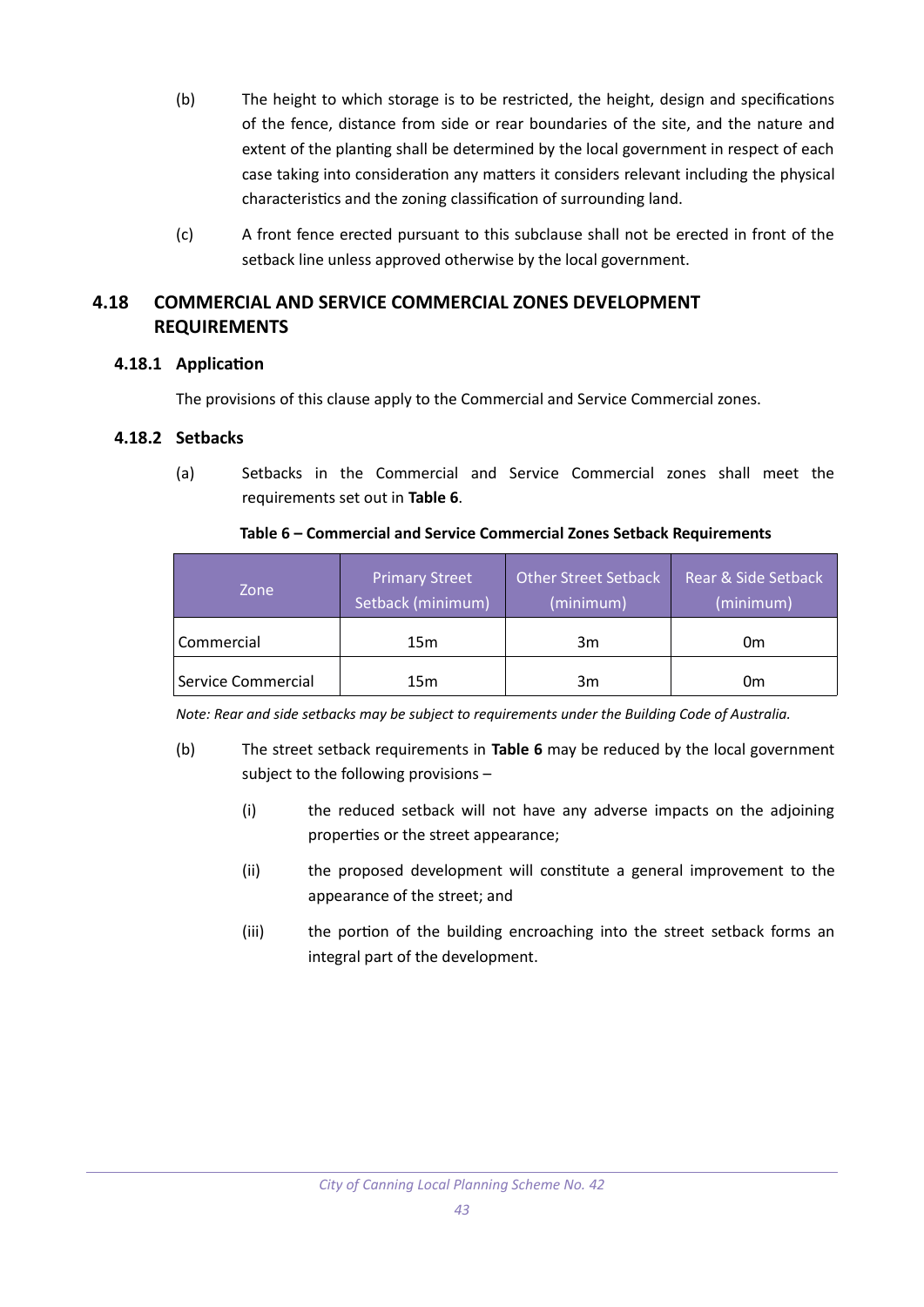#### **4.18.3 Use of Setbacks**

Land within the primary street and other street setback areas in a Commercial or Service Commercial zone shall not be used for any purpose other than –

- (a) access;
- (b) car or bicycle parking;
- (c) landscaping;
- (d) loading and unloading;
- (e) pergolas, carports, patios and cantilevered buildings.

#### **4.18.4 Landscaping**

Any development in the commercial zones shall provide landscaping in accordance with the following provisions –

- (a) a minimum 2 metre width landscaping strip shall be provided along any boundary to a public street, except where a driveway and crossover is required;
- (b) trees are to be provided in accordance with any local planning policy relating to tree retention and/or planting;
- (c) landscaped areas shall be separated from car parking areas with kerbing at least 150mm higher than the car parking area, or other manner to protect the landscaping from damage, to the satisfaction of the local government; and
- (d) landscaped areas shall be planted in accordance with an approved plan prior to the occupation of the site, or such other time as agreed by the local government.

# **4.18.5 Facades**

- (a) Each façade of a building shall be constructed of brick, stone, concrete or glass or a combination of those materials or similar materials as approved by the local government, and shall incorporate the following features –
	- (i) varied heights, materials, colours or textures; or
	- (ii) public artwork.
- (b) Any artwork on walls subject to paragraph 4.18.5(a) is to meet the requirements of any local planning policy relating to public art.
- (c) Facades facing regional or local reserves as detailed in **[Table 1](#page-11-0)** are to incorporate clear openings to a minimum of 50% of the façade.
- (d) Panel filling of other materials to a design approved by the local government may be permitted on facades above a height of 2 metres from the ground level.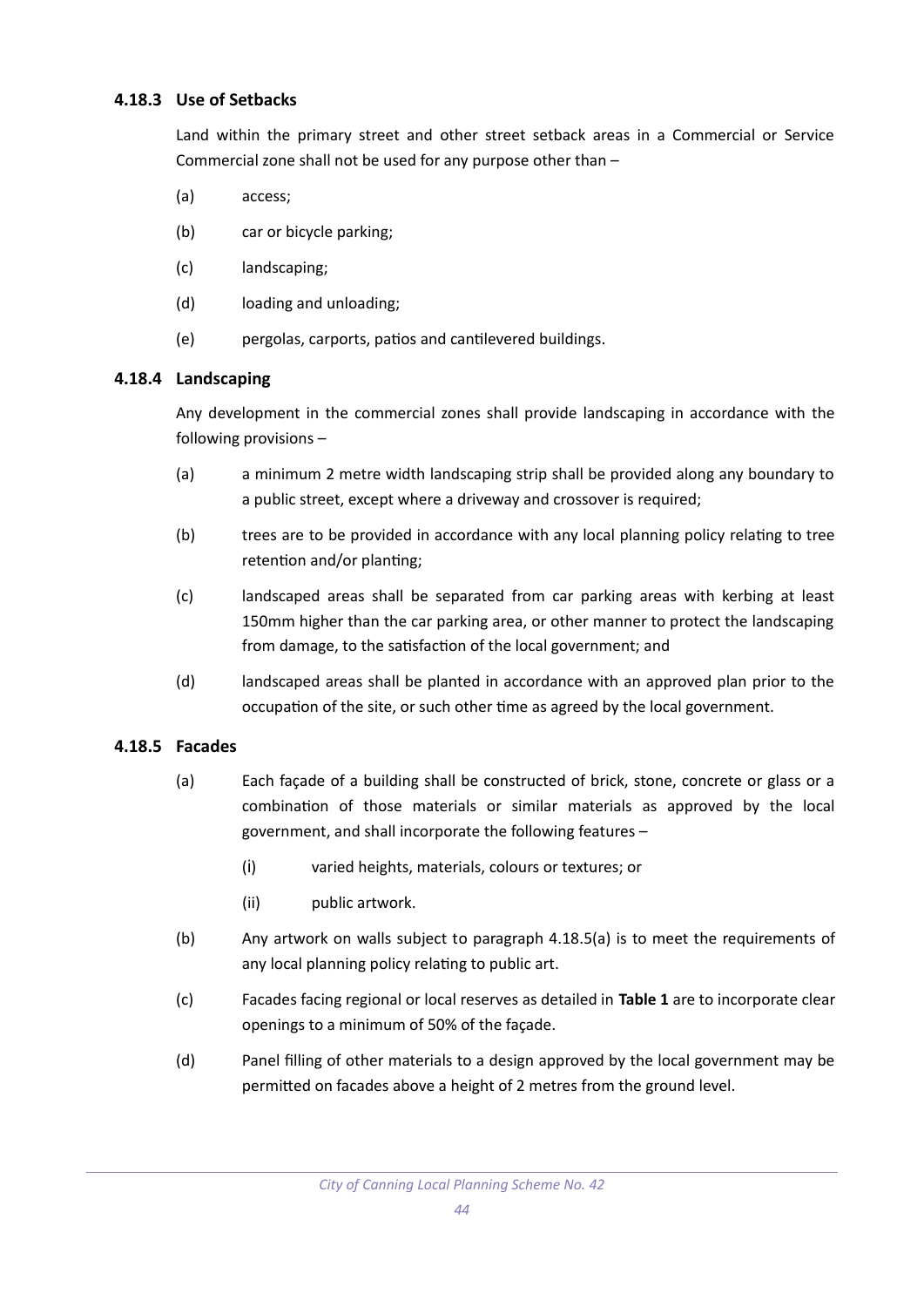# **4.19 MIXED USE ZONE DEVELOPMENT REQUIREMENTS**

#### **4.19.1 Application**

The provisions of this clause apply to the Mixed Use zone.

#### **4.19.2 Density**

The maximum residential density for developments in the Mixed Use zone shall be in accordance with the R-Code value shown on the Scheme map for the lot.

#### **4.19.3 Setbacks**

Setbacks for developments in the Mixed Use zone shall be in accordance with **[Table 7](#page-51-0)**.

| <b>Boundary</b>          | <b>Setback Requirement</b> |
|--------------------------|----------------------------|
| Primary Street (Minimum) | Nil.                       |
| Primary Street (Maximum) | 2m.                        |
| Other Street (Minimum)   | Nil.                       |
| Other Street (Maximum)   | 2m.                        |
| Side                     | As per R-Codes.            |
| Rear / Other             | As per R-Codes             |

<span id="page-51-0"></span>**Table 7 – Mixed Use Zone Setback Requirements**

# **4.19.4 Building Height**

The height of the ground floor of buildings within the Mixed Use zone shall be a minimum of 4 metres measured floor to ceiling, and the remaining wall and building height shall be in accordance with the R-Code requirements for the density assigned on the Scheme map in addition to the ground floor height.

# **4.19.5 Land Use Mix**

Non-residential floor space in a mixed use development is to occupy a minimum of 20% and a maximum of 60% of the development floor space.

# **4.19.6 Deep Soil Zones**

- (a) A minimum of 12% of the land area is to be made available for a deep soil zone where larger trees can be planted.
- (b) Trees are to be provided in accordance with any local planning policy relating to tree retention and/or planting.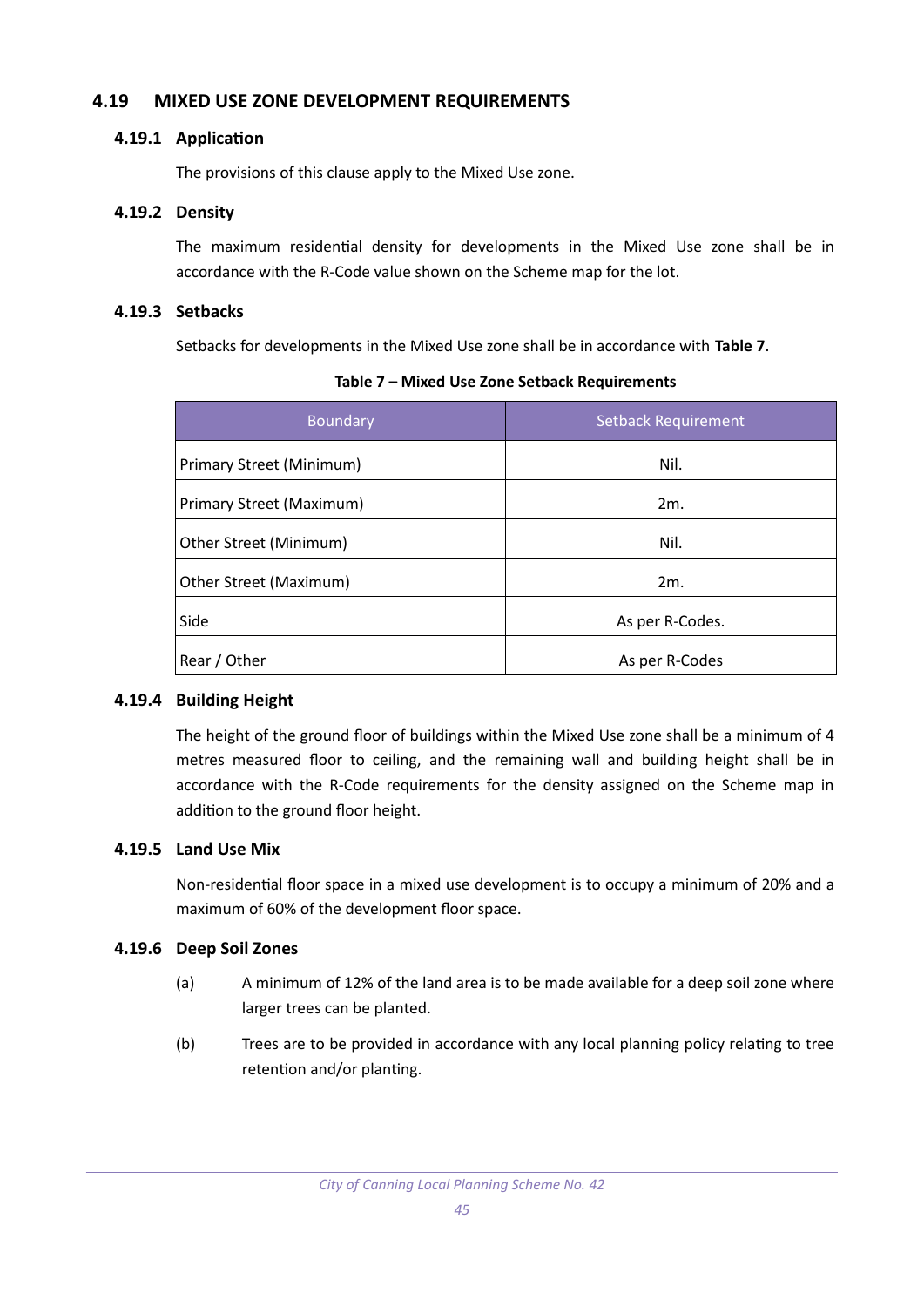# **4.19.7 Parking Location and Signage**

- (a) Parking areas shall be located behind the building line (except disabled parking) and screened from view from the street.
- (b) Car parking spaces shall be clearly signposted differentiating between the residential car parking and non-residential car parking spaces.

#### **4.19.8 Streetscape and Facades**

- (a) Awnings shall be provided above all entrances and exits of a building and public footpaths that abut a building.
- (b) Entrances to buildings shall be from the primary street to which the building faces, unless otherwise approved by the local government.
- (c) Non-residential facades abutting public streets and public open spaces of any development in the mixed use zones are to incorporate a minimum 75% visually permeable glazing.
- (d) On all levels above the ground floor, facades shall be articulated to break-up straight plain walls through the use of at least four of the following –
	- (i) openings;
	- (ii) protruding balconies;
	- (iii) awnings over windows;
	- (iv) use of different colours and textures; and
	- (v) indentations and extrusions with details to break the building into individual elements.

#### **4.19.9 Blank Walls**

- (a) Exposed blank walls visible from regional or local reserves as detailed in **[Table 1](#page-11-0)** are to incorporate one of the following features –
	- (i) varied heights, materials, colours or textures; or
	- (ii) public artwork.
- (b) Any artwork on walls subject to paragraph 4.19.9(a) is to meet the requirements of any local planning policy relating to public art.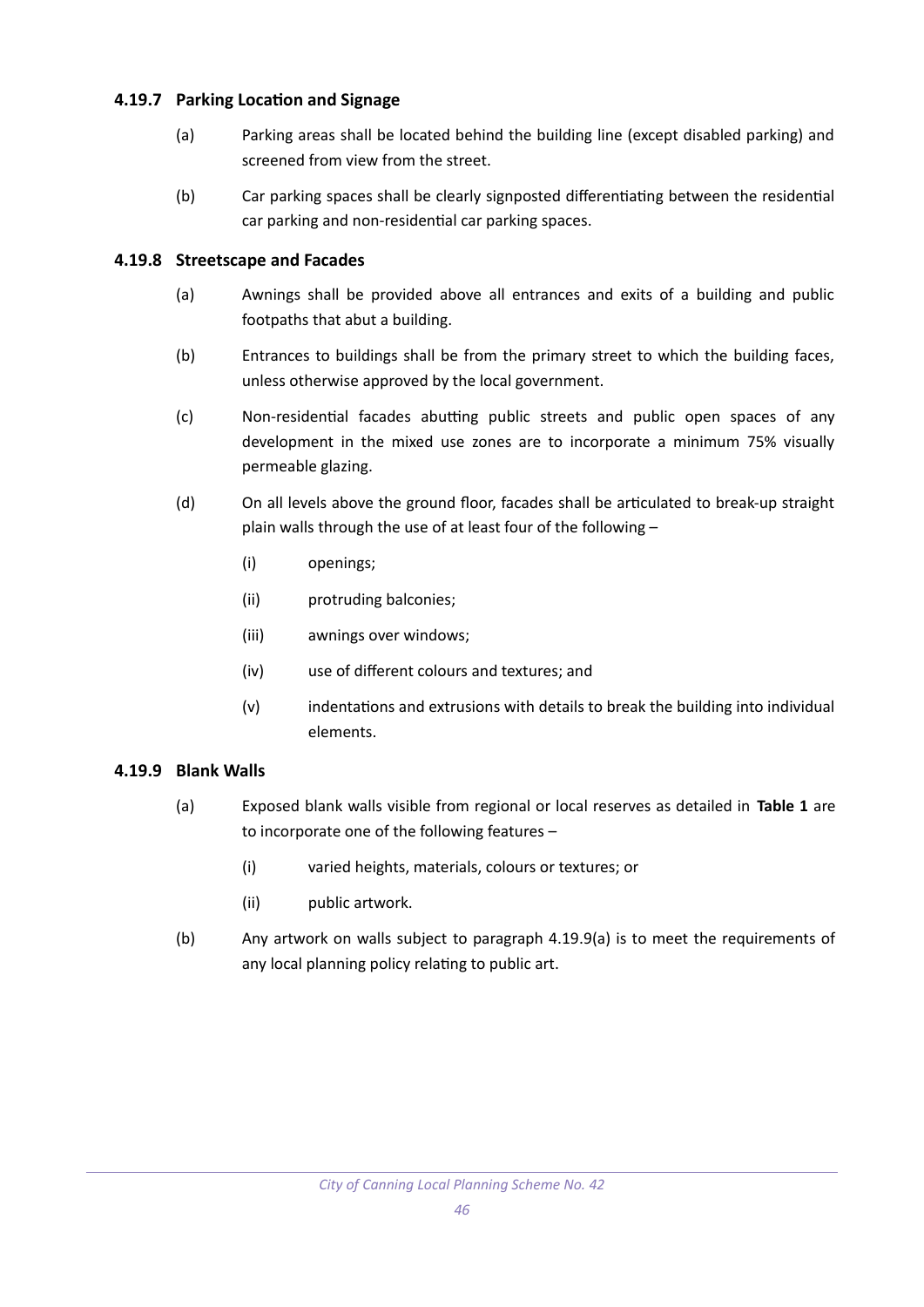# **4.20 RURAL AND RURAL RESIDENTIAL ZONES DEVELOPMENT REQUIREMENTS**

## **4.20.1 Application**

The provisions of this clause apply to the Rural and Rural Residential zones.

#### **4.20.2 Setbacks and Density**

- (a) All development within the Rural and Rural Residential zones shall comply with the requirements of **[Table 8](#page-53-0)**.
- (b) The local government may require greater setback distances than those required in **[Table 8](#page-53-0)**, to preserve indigenous vegetation on a lot.

#### Zone Lot Size (minimum) Front Setback (minimum) Side Setback (minimum) Rear Setback (minimum) Rural Residential  $\vert$  10,000m<sup>2</sup> 15m 5m 7.5m Rural 20,000m<sup>2</sup> 15m | 5m | 7.5m

#### <span id="page-53-0"></span>**Table 8 – Rural and Rural Residential Zones Setback and Density Requirements**

(c) The front setback requirement may be averaged as provided for under the R-Codes.

#### **4.20.3 Character**

Except with the approval of the local government, no boundary fence within a Rural Residential zone shall be constructed of the following materials –

- (a) fibre cement sheeting;
- (b) metal sheeting; or
- (c) wooden pickets.

# **4.20.4 Environment and Vegetation**

- (a) No animals are to be kept or grazed on a lot unless the local government is satisfied that the grazing or keeping of any animal will not result in the removal or damage of the vegetation and trees or result in soil erosion and dust pollution. As a condition of approval the local government may require the animals to be stabled or corralled.
- (b) No indigenous vegetation or trees shall be destroyed or cleared unless
	- (i) approved by the local government; and
	- (ii) such vegetation or trees are dead or diseased; or
	- (iii) the clearing is required for the purpose of a fire break, dwelling, outbuilding, fence and/or house driveways.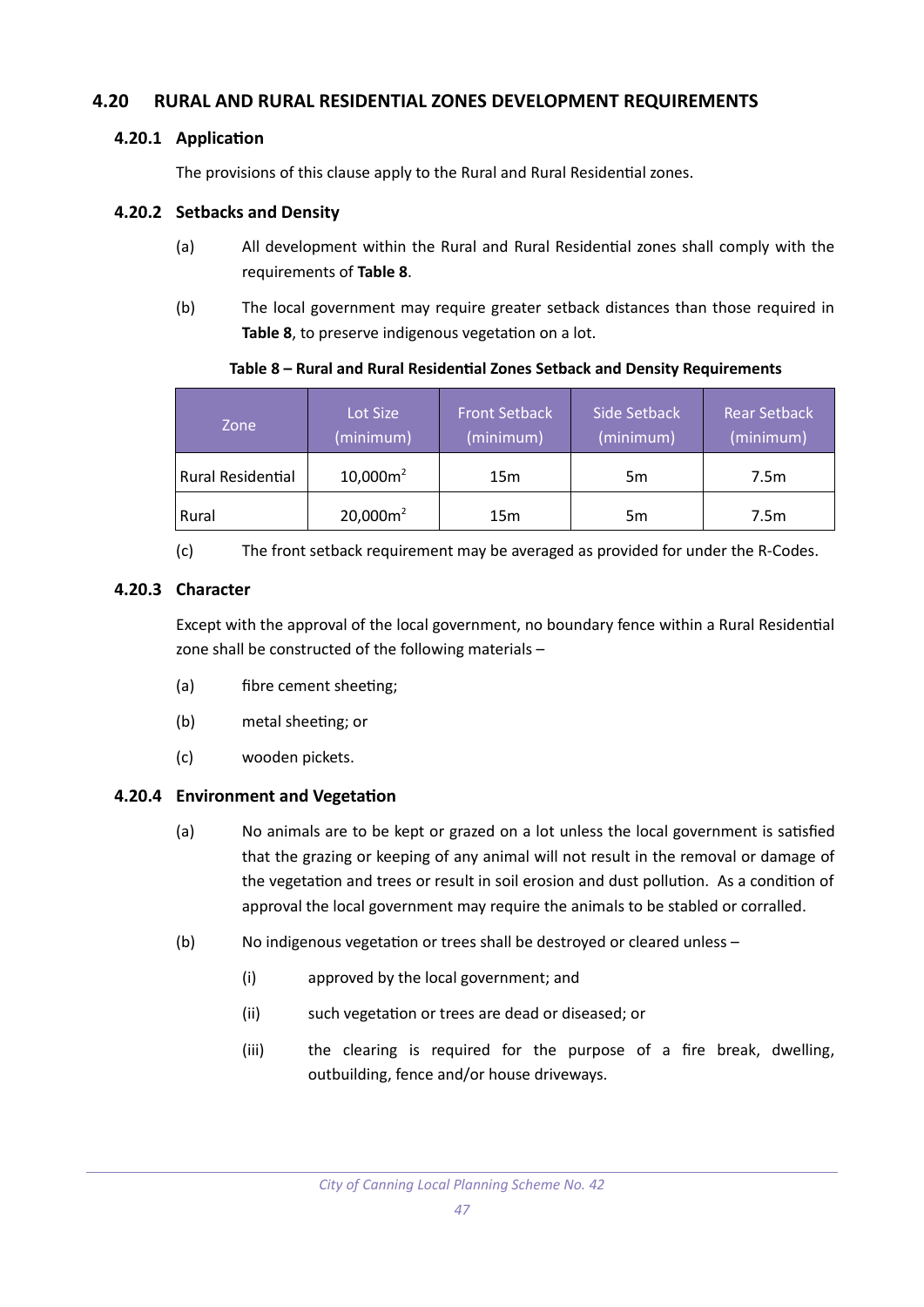- (c) The local government may direct the landowner(s) to plant on a lot indigenous and native trees and shrubs of a species and at a density, distribution and at a time to be determined by the local government to control soil erosion.
- (d) The landowner(s) of a lot shall be responsible for the maintenance and the replacement, if and where necessary, of trees and vegetation on the lot to the satisfaction of the local government.

# **4.20.5 Commercial Vehicle Parking**

- (a) A person may park a commercial vehicle in the Rural zones subject to the following provisions –
	- (i) the commercial vehicle is to be parked entirely within the lot and located on a hardstand behind the front building line;
	- (ii) the commercial vehicle does not exceed 3 metres in height, 2.5 metres in width and 8 metres in length;
	- (iii) any noise created by the commercial vehicle does not exceed the standards set out in the Environmental Protection (Noise) Regulations 1997;
	- (iv) only minor servicing or cleaning of the commercial vehicle is carried out behind the front building line;
	- (v) storage of liquid fuels on the lot complies with the Dangerous Goods Safety Act 2004; and
	- (vi) the commercial vehicle is not carrying a refrigeration unit which operates on a continuous or intermittent basis.
- (b) The local government may consider variations to the requirements of paragraph 4.20.5(a) through a development approval provided the local government consults surrounding landowners and is satisfied that the variations will not adversely affect the amenity of the surrounding area.
- (c) A development approval granted under paragraph 4.20.5(b) does not run with the land in respect of which it is granted but is personal to the person to whom it was granted. The development approval shall not be transferred or assigned to another person.
- (d) A commercial vehicle is considered to be parked on a lot for the purposes of this subclause if it remains parked in aggregate for more than one hour in a twenty four hour period unless the commercial vehicle is associated with construction work on the lot.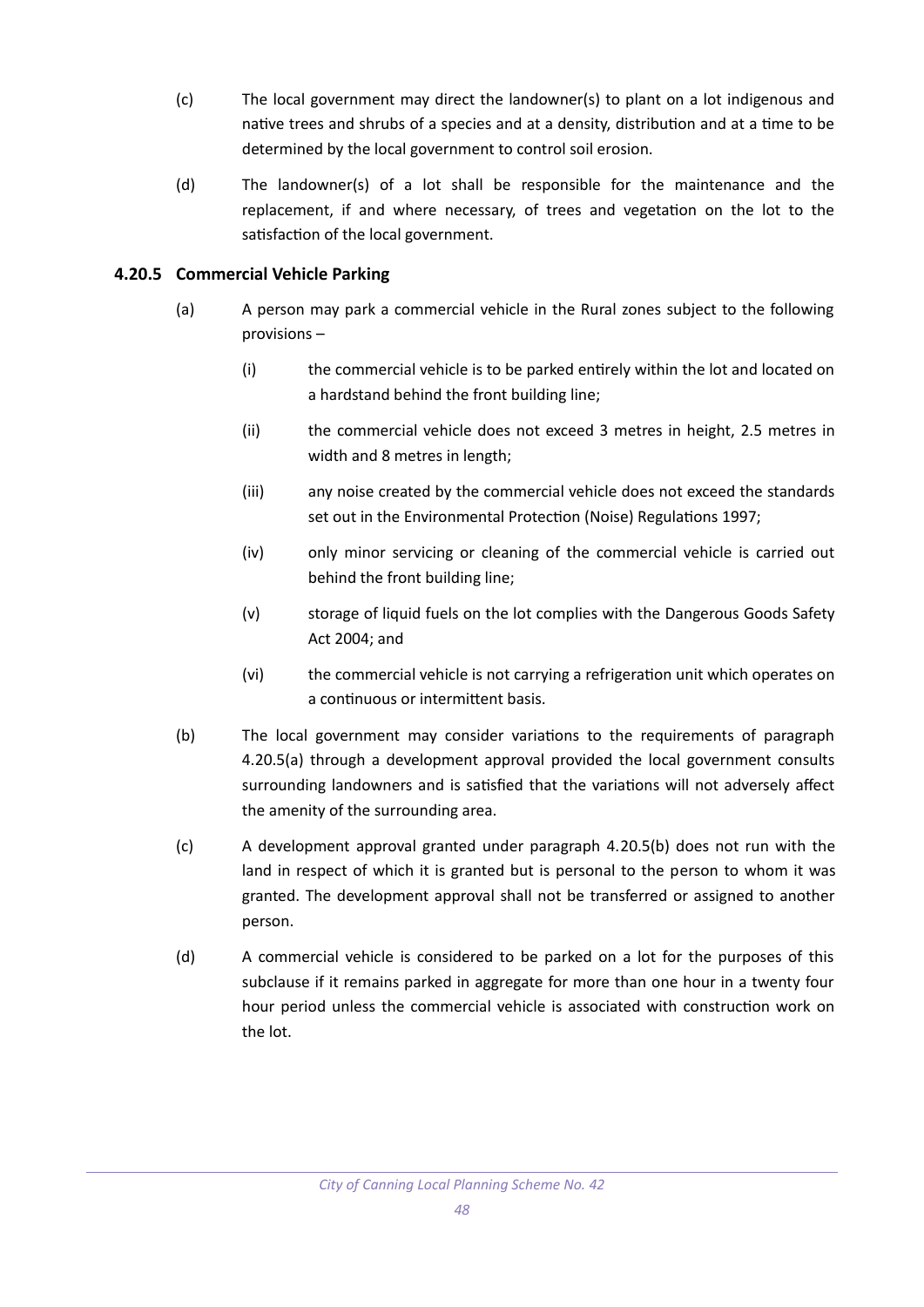# **4.21 PRIVATE COMMUNITY PURPOSES ZONE DEVELOPMENT REQUIREMENTS**

### **4.21.1 Application**

The provisions of this clause apply to the Private Community Purposes zone.

## **4.21.2 Setbacks**

Setbacks for development in the Private Community Purposes zone shall be compatible with the setbacks of the surrounding properties.

#### **4.21.3 Bulk and Scale**

The bulk, scale and height of development in the Private Community Purposes zone shall be compatible with the bulk, scale and character of the surrounding properties.

#### **4.21.4 Landscaping**

- (a) Soft landscaping shall cover a minimum of 25% of any street setback area with a minimum width of 2 metres along any street boundary except where a crossover is present or required.
- (b) Trees are to be provided in accordance with any local planning policy relating to tree retention and/or planting.
- (c) Landscaped areas shall be separated from car parking areas with kerbing at least 150mm higher than the car parking area, or other manner to protect the landscaping from damage, to the satisfaction of the local government.
- (d) Landscaped areas shall be planted in accordance with an approved plan prior to the occupation of the site, or such other time as agreed by the local government.

# **4.21.5 Facades**

- (a) Each façade of a building shall be constructed of brick, stone, concrete or glass or a combination of those materials or similar materials as approved by the local government.
- (b) Facades facing regional or local reserves as detailed in **[Table 1](#page-11-0)** are to incorporate clear openings to a minimum of 25% of the façade.
- (c) Panel filling of other materials to a design approved by the local government may be permitted on facades above a height of 2 metres from the ground level.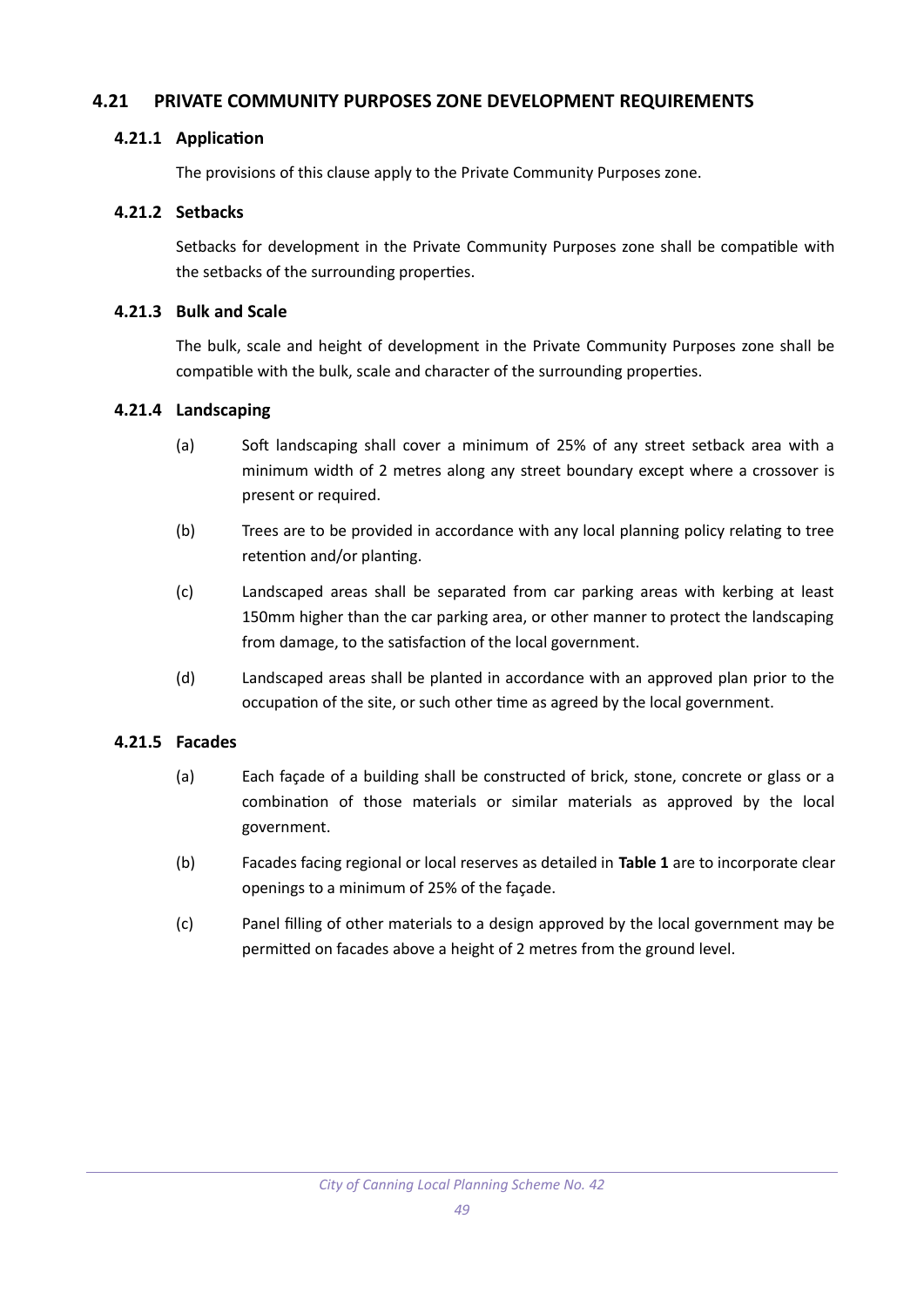# **4.22 DISTRICT CENTRE AND LOCAL CENTRE ZONES DEVELOPMENT REQUIREMENTS**

# **4.22.1 Application**

The provisions of this clause apply to the District and Local Centre zones.

#### **4.22.2 Density**

The maximum residential density for developments in the District Centre zone shall be in accordance with the R-Code value shown on the Scheme map for the lot.

#### **4.22.3 Setbacks**

(a) Setbacks in the District and Local Centre zones shall meet the requirements set out in **[Table 9](#page-56-0)**.

| Zone                   | <b>Primary Street</b><br>Setback (minimum) | <b>Secondary Street</b><br>Setback (minimum) | Rear & Side Setback<br>(minimum) |
|------------------------|--------------------------------------------|----------------------------------------------|----------------------------------|
| <b>District Centre</b> | 12m                                        | 3m                                           | 0m                               |
| Local Centre           | 12m                                        | 3m                                           | Jm                               |

#### <span id="page-56-0"></span>**Table 9 – District and Local Centre Zones Setback Requirements**

*Note: Rear and side setbacks may be subject to requirements under the Building Code of Australia.*

- (b) The setback requirements in **[Table 9](#page-56-0)** may be reduced by the local government subject to the following provisions –
	- (i) the reduced setback will not have any adverse impacts on the adjoining properties or the street appearance;
	- (ii) the proposed development will constitute a general improvement to the appearance of the street; and
	- (iii) the portion of the building encroaching into the setback forms an integral part of the development.

#### **4.22.4 Landscaping**

- (a) Soft landscaping shall cover a minimum of 25% of any street setback area with a minimum width of 2 metres along any street boundary except where a crossover is present or required.
- (b) Trees are to be provided in accordance with any local planning policy relating to tree retention and/or planting.
- (c) Landscaped areas shall be separated from car parking areas with kerbing at least 150mm higher than the car parking area, or other manner to protect the landscaping from damage, to the satisfaction of the local government.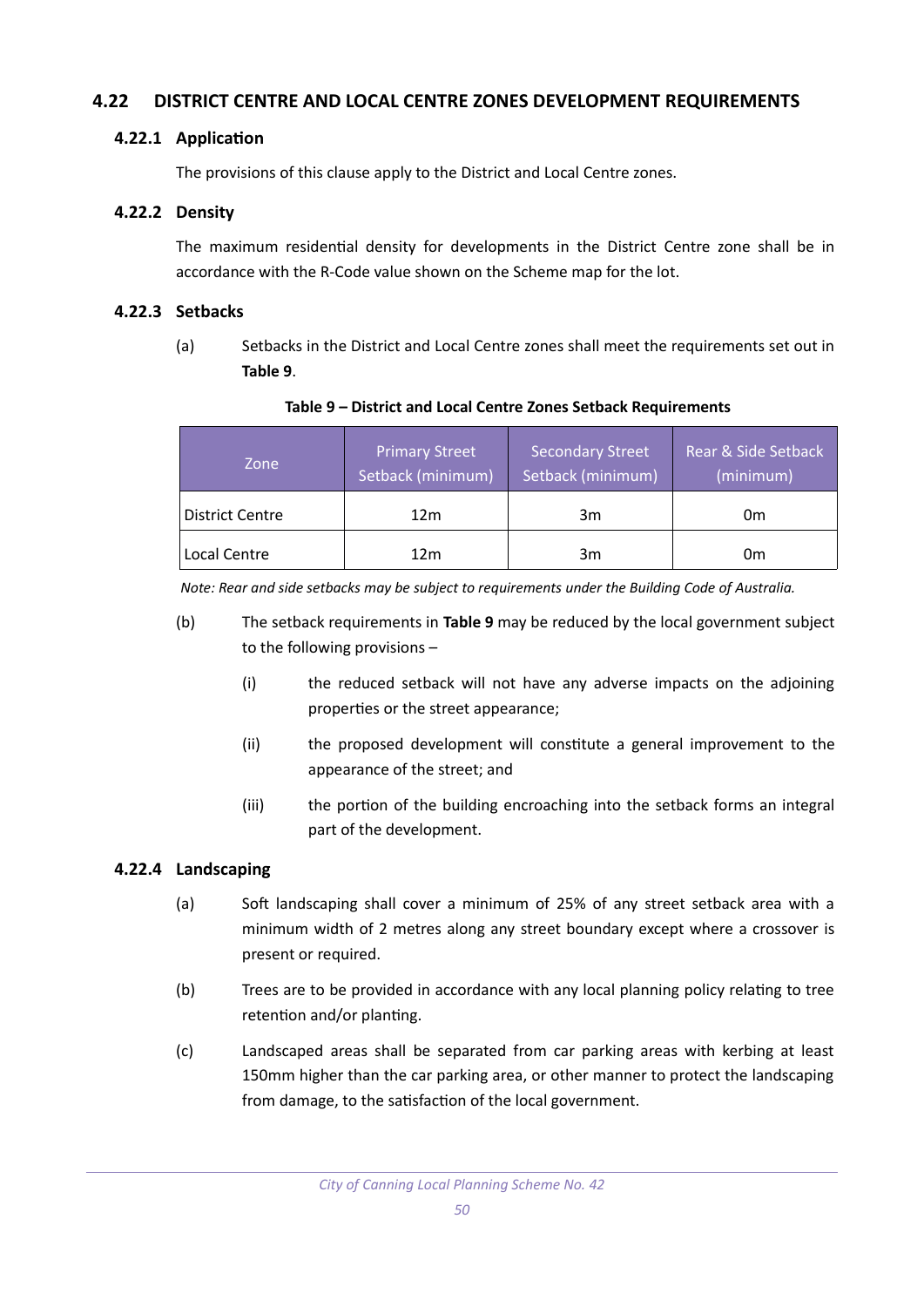(d) Landscaped areas shall be planted in accordance with an approved plan prior to the occupation of the site, or such other time as agreed by the local government.

# **4.22.5 Facades**

- (a) Each façade of a building shall be constructed of brick, stone, concrete or glass or a combination of those materials or similar materials as approved by the local government, and shall incorporate the following features –
	- (i) varied heights, materials, colours or textures; or
	- (ii) public artwork.
- (b) Any artwork on walls subject to paragraph 4.22.5(a) is to meet the requirements of any local planning policy relating to public art.
- (c) Facades facing regional or local reserves as detailed in **[Table 1](#page-11-0)** are to incorporate clear openings to a minimum of 50% of the façade.
- (d) Panel filling of other materials to a design approved by the local government may be permitted on facades above a height of 2 metres from the ground level.

# **4.23 SCHEME TO PREVAIL**

To the extent that a requirement referred to in clauses 4.8 to 4.22 are inconsistent with a requirement in the R-Codes, an activity centre plan, structure plan, a local development plan or a State or local planning policy the requirements referred to in clauses 4.8 to 4.22 prevail.

# **4.24 VARIATIONS TO SITE AND DEVELOPMENT REQUIREMENTS**

4.24.1 In this clause –

Additional site and development requirement means a requirement set out in clauses 4.8 to 4.22.

- 4.24.2 The local government may approve an application for development approval that does not comply with an additional site and development requirement.
- 4.24.3 An approval under subclause 4.24.2 may be unconditional or subject to any conditions the local government considers appropriate.
- 4.24.4 If the local government is of the opinion that the non-compliance with an additional site and development requirement will mean that the development is likely to adversely affect any owners or occupiers in the general locality or in an area adjoining the site of the development the local government must –
	- (a) consult the affected owners or occupiers by following one or more of the provisions for advertising applications for development approval under clause 64 of the deemed provisions; and
	- (b) have regard to any expressed views prior to making its determination to grant development approval under this clause.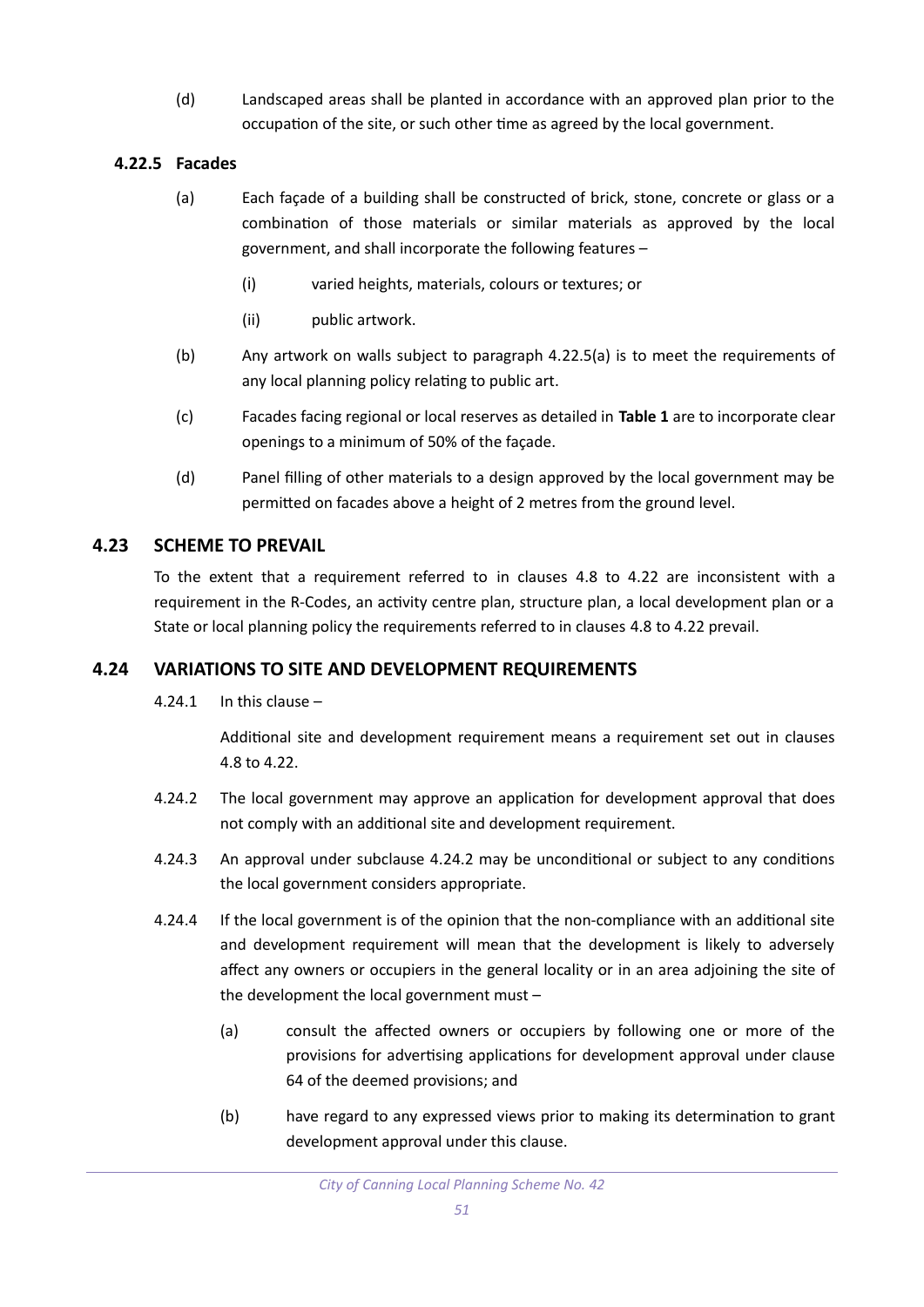- 4.24.5 The local government may only approve an application for development approval under this clause if the local government is satisfied that –
	- (a) approval of the proposed development would be appropriate having regard to the matters that the local government is to have regard to in considering an application for development approval as set out in clause 67 of the deemed provisions; and
	- (b) the non-compliance with the additional site and development requirement will not have a significant adverse effect on the occupiers or users of the development, the inhabitants of the locality or the likely future development of the locality.

# **4.25 RESTRICTIVE COVENANTS**

- 4.25.1 A restrictive covenant affecting land in the Scheme area that would have the effect of limiting the number of residential dwellings which may be constructed on the land is extinguished or varied to the extent that the number of residential dwellings that may be constructed is less than the number that could be constructed on the land under this Scheme.
- 4.25.2 If subclause 4.25.1 operates to extinguish or vary a restrictive covenant
	- (a) development approval is required to construct a residential dwelling that would result in the number of residential dwellings on the land exceeding the number that would have been allowed under the restrictive covenant; and
	- (b) the local government must not grant development approval for the construction of the residential dwelling unless it gives notice of the application for development approval in accordance with clause 64 of the deemed provisions.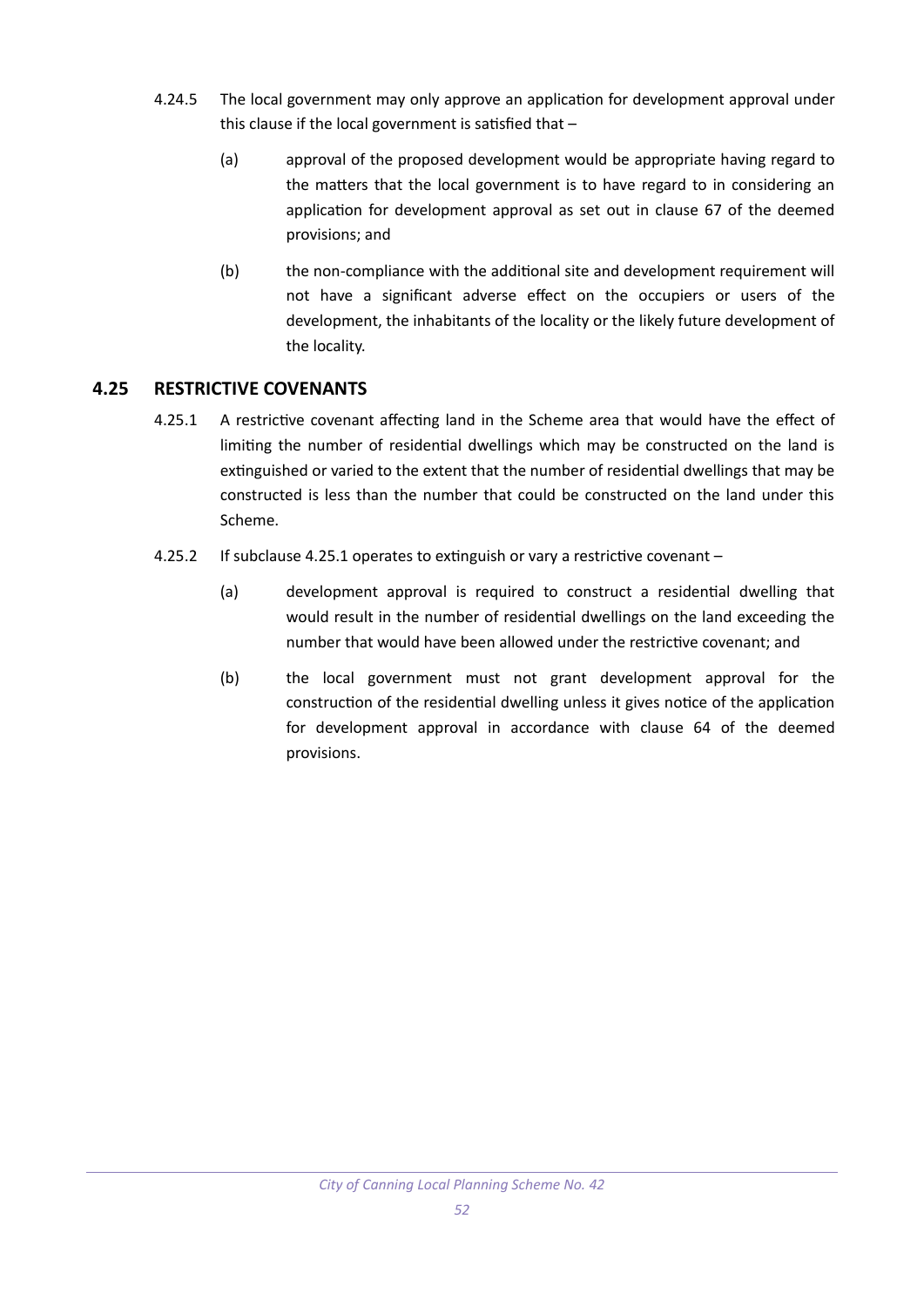# **PART 5 – SPECIAL CONTROL AREAS**

# **5.1 SPECIAL CONTROL AREAS**

- 5.1.1 Special control areas are marked on the Scheme Map according to the legend on the Scheme Map.
- 5.1.2 The purpose, objectives and additional provisions that apply to each special control area is set out in **[Table 10](#page-60-0)**.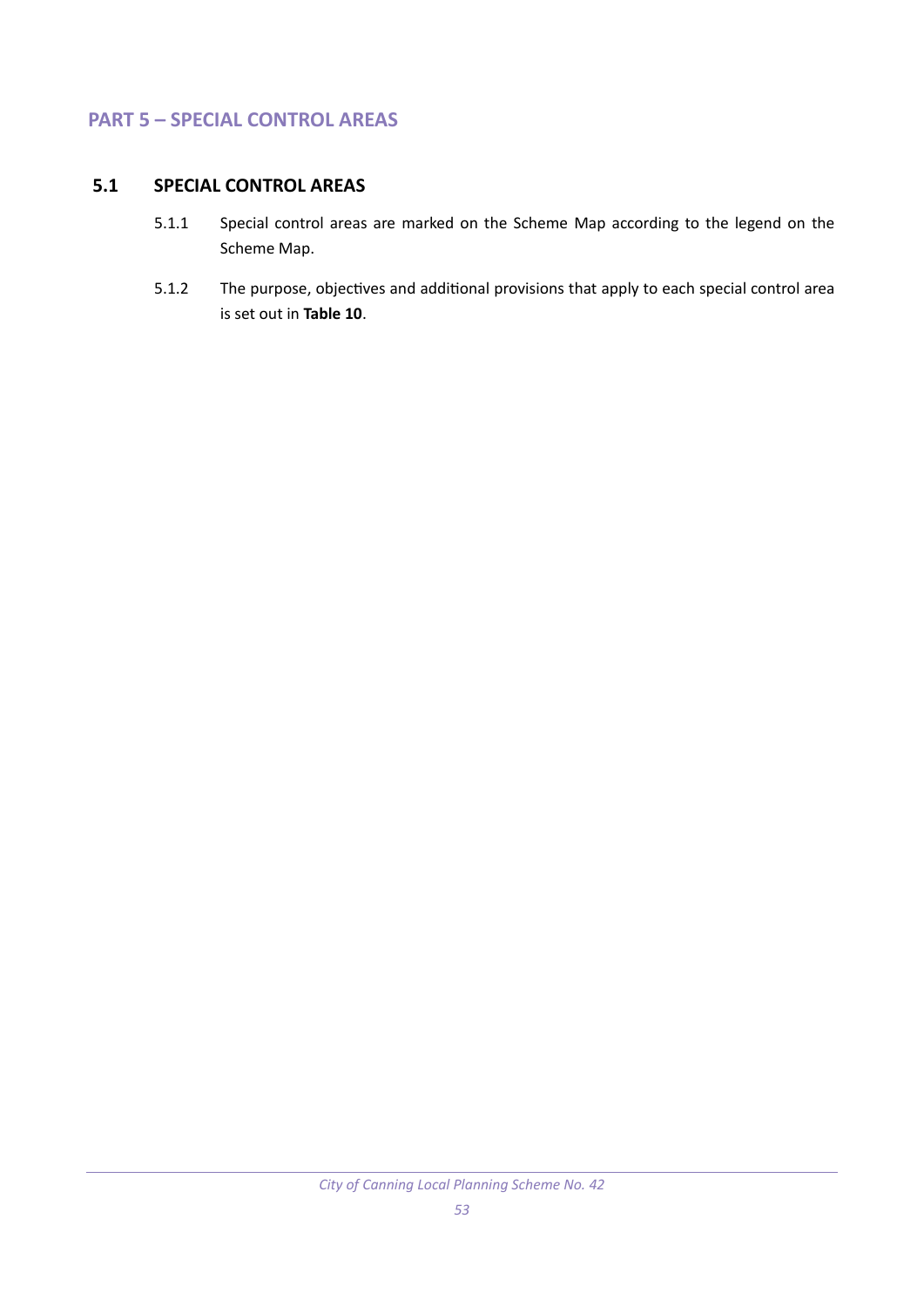| Name of area                                                   | Purpose                                                                                                                       | Objectives                                                                                                                                                                                                                                                                                                                                                                                                                                                                                                                                                                                                       | <b>Additional provisions</b>                                                                                                                                                                                                                                                                                                                                                                                                                                                                                                                                                                                                                                                                                                                                                                                                                                                                                                                                                                            |
|----------------------------------------------------------------|-------------------------------------------------------------------------------------------------------------------------------|------------------------------------------------------------------------------------------------------------------------------------------------------------------------------------------------------------------------------------------------------------------------------------------------------------------------------------------------------------------------------------------------------------------------------------------------------------------------------------------------------------------------------------------------------------------------------------------------------------------|---------------------------------------------------------------------------------------------------------------------------------------------------------------------------------------------------------------------------------------------------------------------------------------------------------------------------------------------------------------------------------------------------------------------------------------------------------------------------------------------------------------------------------------------------------------------------------------------------------------------------------------------------------------------------------------------------------------------------------------------------------------------------------------------------------------------------------------------------------------------------------------------------------------------------------------------------------------------------------------------------------|
| SCA 1 - Perth Airport<br><b>Buffer Special Control</b><br>Area | To support the implementation<br>of State Planning Policy No. 5.1<br>- Land Use Planning in the<br>Vicinity of Perth Airport. | To promote the long term viability of<br>the Perth Airport so as to enable its on-<br>going development and operation.<br>To prevent unreasonable encroachment<br>of incompatible (noise sensitive) land<br>uses and those activities affected or<br>potentially impacted upon by aircraft<br>noise.<br>To provide for appropriately designed<br>and constructed development of low to<br>medium density residential uses within<br>suitable locations within the Special<br>Control Area.<br>To minimise the impact of aircraft noise<br>on existing and future communities<br>within the Special Control Area. | The development of a single house between the 20 and 25<br>ANEF Contours of the Perth Airport Buffer Special Control Area<br>requires development approval if no notification relating to<br>aircraft noise is on the land title.<br>The development of a single house above the 25 ANEF<br>Contour of the Perth Airport Buffer Special Control Area<br>requires development approval.<br>Development applications for residential development above<br>the 25 ANEF contour must be accompanied by a statement or<br>report which demonstrates that the development achieves all<br>of the relevant policy measures under the State Planning Policy<br>No. 5.1 - Land Use Planning in the Vicinity of Perth Airport.<br>Applications for development approval in the Perth Airport<br>Buffer Special Control Area may be referred to the Perth<br>Airport Pty. Ltd. for comment and advice in accordance with<br>State Planning Policy No. 5.1 - Land Use Planning in the<br>Vicinity of Perth Airport. |

# <span id="page-60-0"></span>**Table 10 – Special Control Areas in Scheme Area**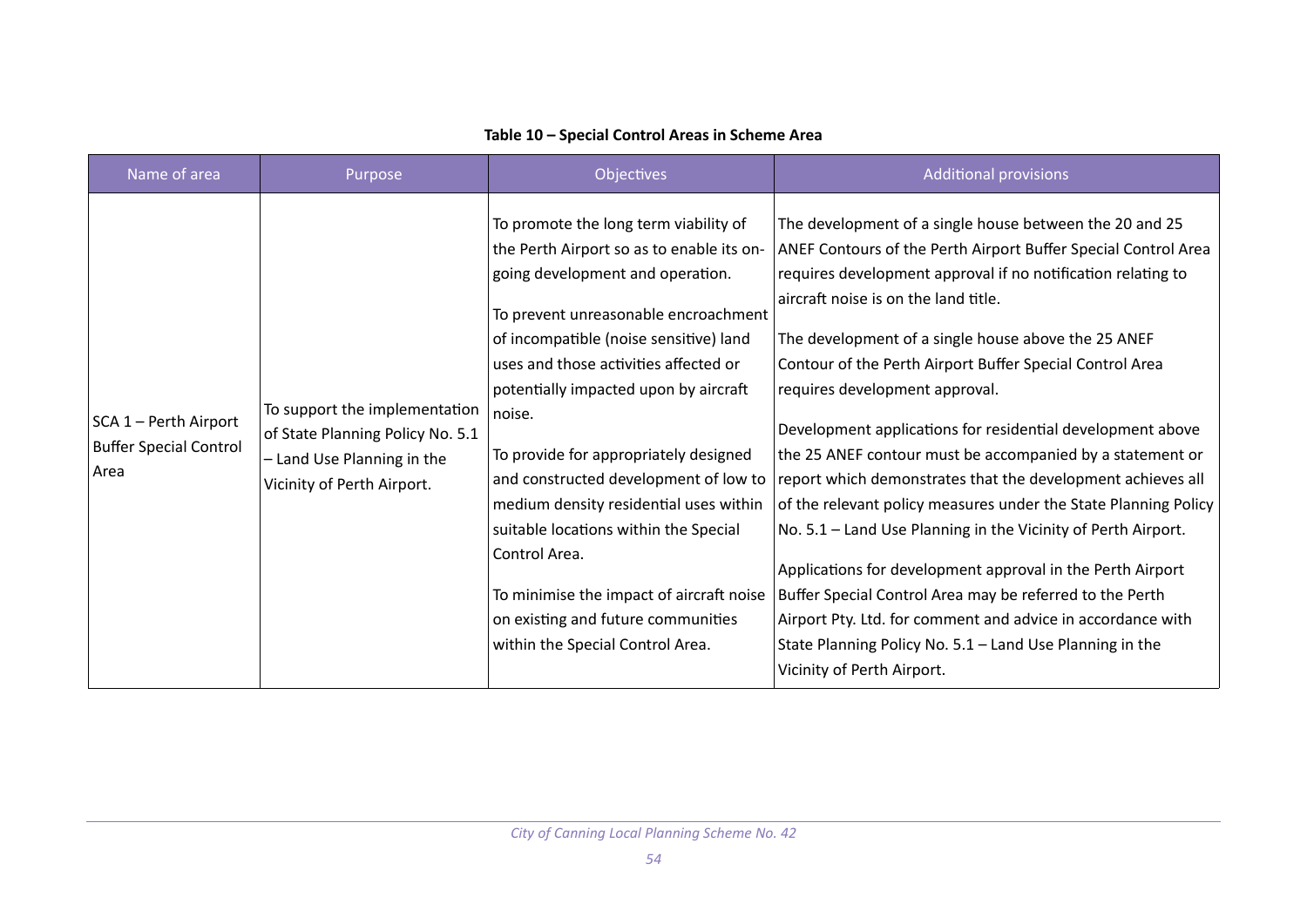| Name of area                                                          | Purpose                                                                                                                                       | Objectives                                                                                                                                                                                                                                                                                                                                                                                                                                                                                                                                                                                                         | <b>Additional provisions</b>                                                                                                                                                                                                                                                                                                                                                                                                                                                                                                                                                                                                                                                                                                                                                                                                                                                                                                                                                                                                                          |
|-----------------------------------------------------------------------|-----------------------------------------------------------------------------------------------------------------------------------------------|--------------------------------------------------------------------------------------------------------------------------------------------------------------------------------------------------------------------------------------------------------------------------------------------------------------------------------------------------------------------------------------------------------------------------------------------------------------------------------------------------------------------------------------------------------------------------------------------------------------------|-------------------------------------------------------------------------------------------------------------------------------------------------------------------------------------------------------------------------------------------------------------------------------------------------------------------------------------------------------------------------------------------------------------------------------------------------------------------------------------------------------------------------------------------------------------------------------------------------------------------------------------------------------------------------------------------------------------------------------------------------------------------------------------------------------------------------------------------------------------------------------------------------------------------------------------------------------------------------------------------------------------------------------------------------------|
| SCA 2-Jandakot<br>Airport Buffer Special<br>Control Area              | To support the implementation<br>of State Planning Policy No. 5.3<br>- Land Use Planning in the<br>Vicinity of Jandakot Airport.              | To promote the long term viability of<br>the Jandakot Airport so as to enable its<br>on-going development and operation.<br>To prevent unreasonable encroachment<br>of incompatible (noise sensitive) land<br>uses and those activities affected or<br>potentially impacted upon by aircraft<br>noise.<br>To provide for appropriately designed<br>and constructed development of low to<br>medium density residential uses within<br>suitable locations within the Special<br>Control Area.<br>To minimise the impact of aircraft noise<br>on existing and future communities<br>within the Special Control Area. | The development of a single house between the 20 and 25<br>ANEF Contours or within the Frame Area of the Jandakot<br>Airport Buffer Special Control Area requires development<br>approval if no notification relating to aircraft noise is on the<br>land title.<br>The development of a single house above the 25 ANEF<br>Contour of the Jandakot Airport Buffer Special Control Area<br>requires development approval.<br>Development applications for residential development above<br>the 25 ANEF contour must be accompanied by a statement or<br>report which demonstrates that the development achieves all<br>of the relevant policy measures under the State Planning Policy<br>No. 5.3 - Land Use Planning in the Vicinity of Jandakot Airport.<br>Applications for development approval in the Jandakot Airport<br>Buffer Special Control Area may be referred to the operators of<br>Jandakot Airport for comment and advice in accordance with<br>State Planning Policy No. 5.3 - Land Use Planning in the<br>Vicinity of Perth Airport. |
| SCA 3 - Former Town<br>Planning Scheme No.<br>29 Special Control Area | The Special Control Area is<br>created to obtain all financial<br>contributions associated with<br>the former Town Planning<br>Scheme No. 29. | To secure the remaining financial<br>contributions from the former Town<br>Planning Scheme No. 29.                                                                                                                                                                                                                                                                                                                                                                                                                                                                                                                 | Properties that have not provided financial contributions<br>detailed in the former Town Planning Scheme No. 29 are<br>required to provide financial contributions in accordance with<br>the requirements set out in Schedule D of the Scheme.                                                                                                                                                                                                                                                                                                                                                                                                                                                                                                                                                                                                                                                                                                                                                                                                        |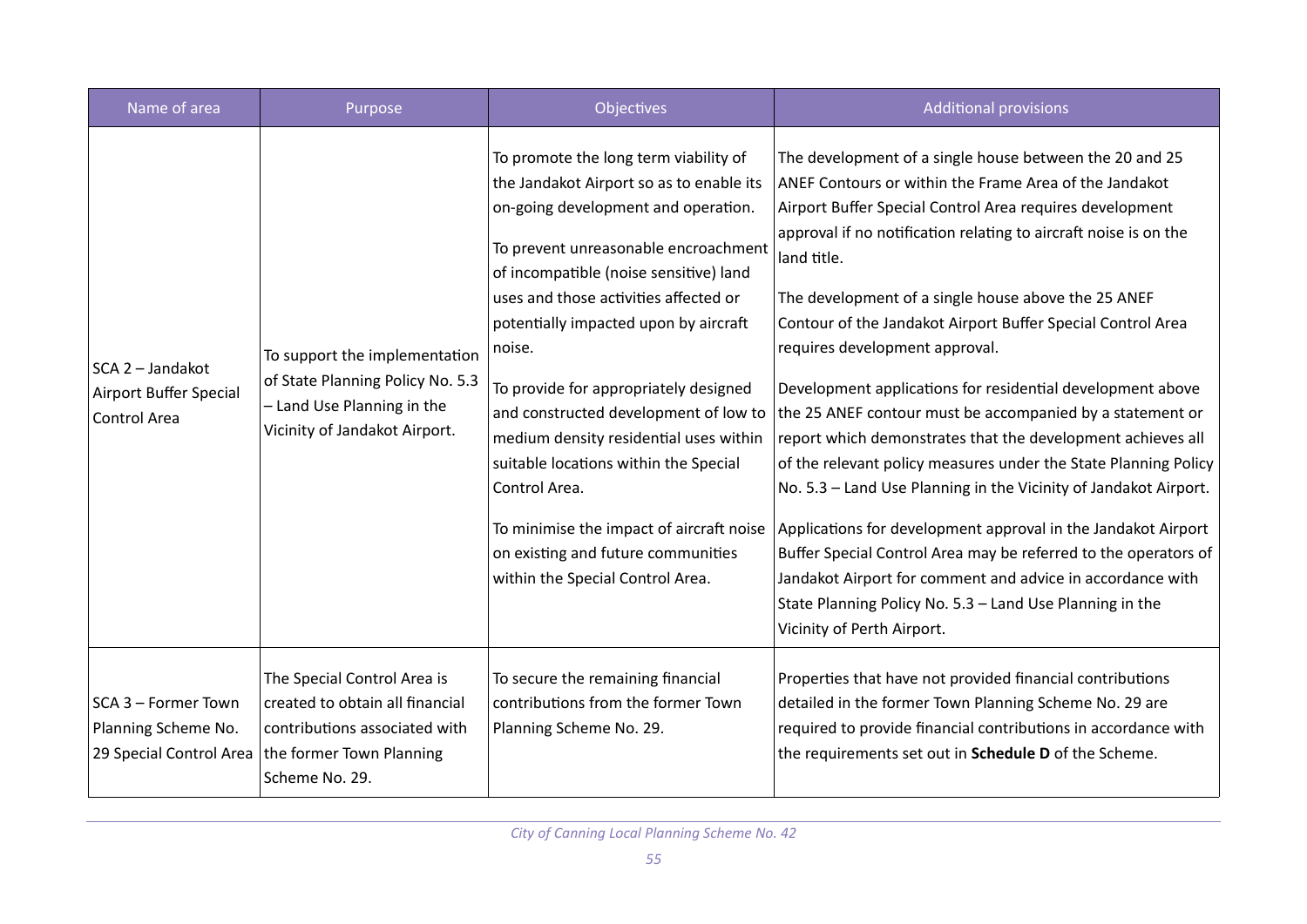*Page left blank intentionally.*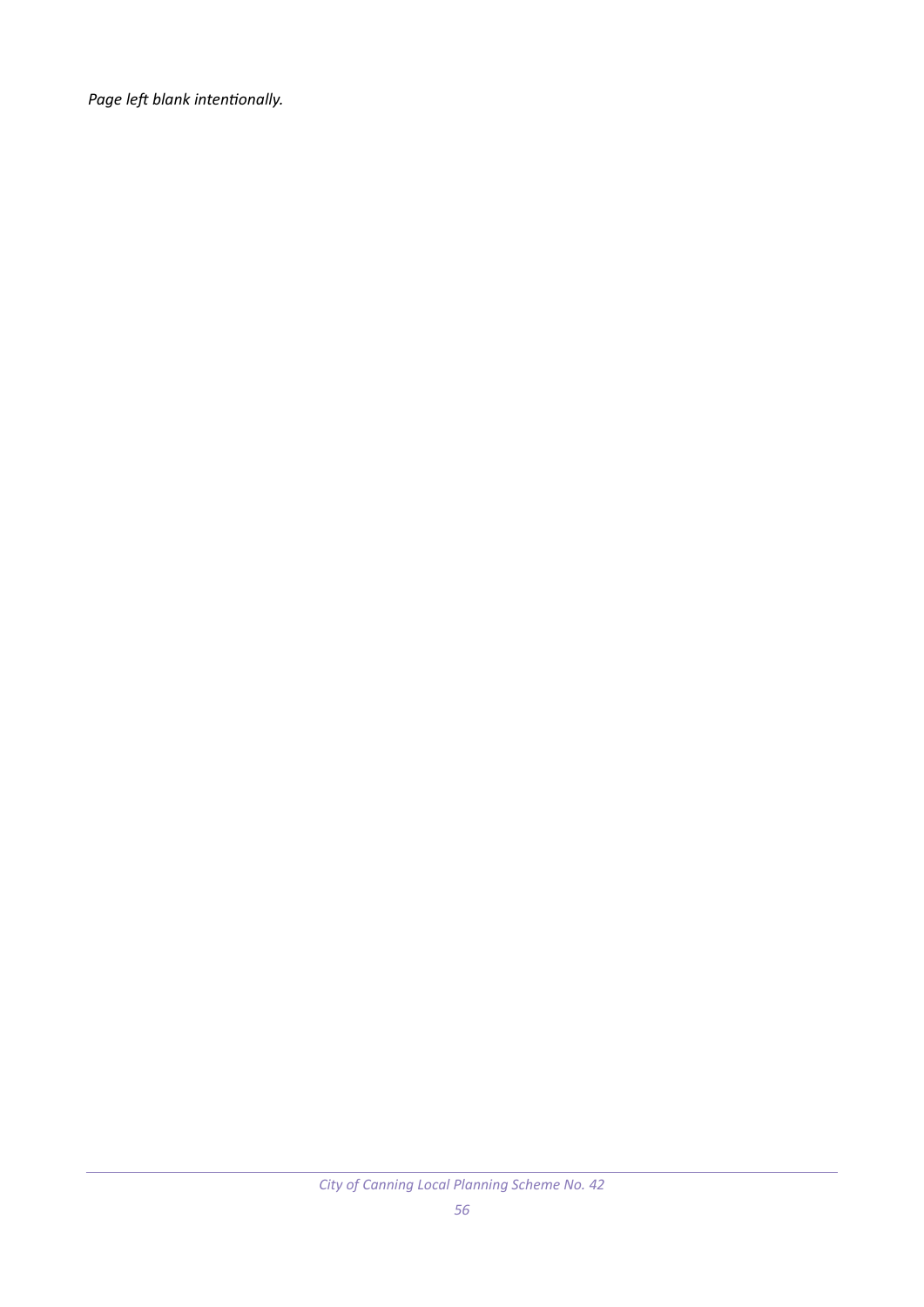# **PART 6 – TERMS REFERRED TO IN THE SCHEME**

Division 1 – General definitions used in Scheme

## **6.1 TERMS USED**

6.1.1 If a word or expression used in this Scheme is listed in this clause, its meaning is as follows –

*building envelope* means the area of land within which all buildings and effluent disposal facilities on a lot must be contained;

*building height*, in relation to a building –

- (a) if the building is used for residential purposes, has the meaning given in the R Codes; or
- (b) if the building is used for purposes other than residential purposes, means the maximum vertical distance between the natural ground level and the finished roof height directly above, excluding minor projections as that term is defined in the R Codes;

*cabin* means a dwelling forming part of a tourist development or caravan park that is –

- (a) an individual unit other than a chalet; and
- (b) designed to provide short term accommodation for guests;

*chalet* means a dwelling forming part of a tourist development or caravan park that is -

- (a) a self-contained unit that includes cooking facilities, bathroom facilities and separate living and sleeping areas; and
- (b) designed to provide short term accommodation for guests;

*commencement day* means the day this Scheme comes into effect under section 87(4) of the *Act*;

*commercial vehicle* means a vehicle, whether licenced or not, that has a gross vehicle mass of greater than 4.5 tonnes including –

- (a) a utility, van, truck, tractor, bus or earthmoving equipment; and
- (b) a vehicle that is, or is designed to be an attachment to a vehicle referred to in paragraph (a);

*floor area* has meaning given in the Building Code;

*frontage*, in relation to a building –

(a) if the building is used for residential purposes, has the meaning given in the R Codes; or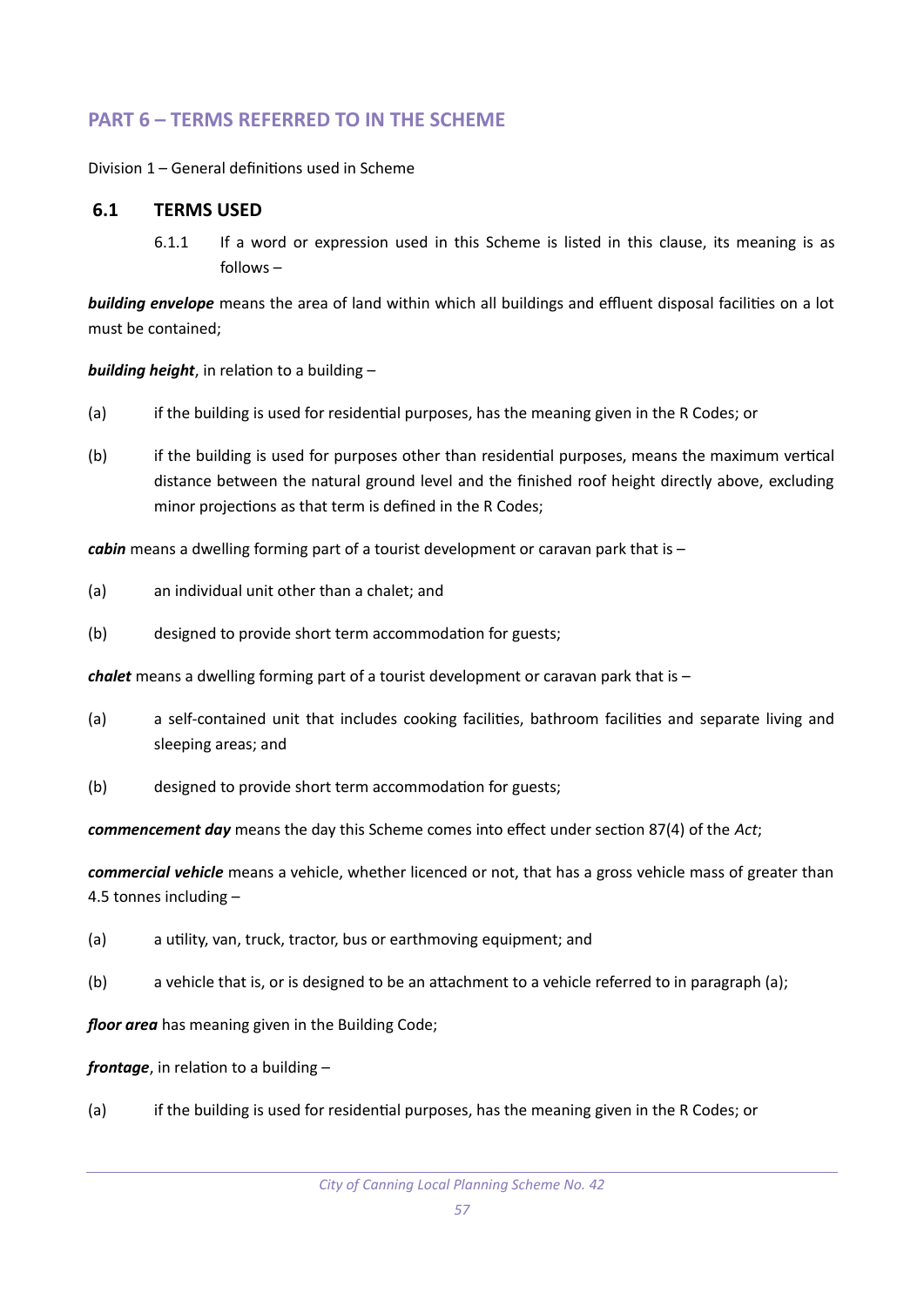(b) if the building is used for purposes other than residential purposes, means the line where a road reserve and the front of a lot meet and, if a lot abuts 2 or more road reserves, the one to which the building or proposed building faces;

*incidental use* means a use of premises which is consequent on, or naturally attaching, appertaining or relating to, the predominant use;

*minerals* has the meaning given in the *Mining Act 1978* section 8(1);

*net lettable area or nla* means the area of all floors within the internal finished surfaces of permanent walls but does not include the following areas –

- (a) stairs, toilets, cleaner's cupboards, lift shafts and motor rooms, escalators, tea rooms and plant rooms, and other service areas;
- (b) lobbies between lifts facing other lifts serving the same floor;
- (c) areas set aside as public space or thoroughfares and not for the exclusive use of occupiers of the floor or building;
- (d) areas set aside for the provision of facilities or services to the floor or building where those facilities are not for the exclusive use of occupiers of the floor or building;

*non-conforming use* has the meaning given in the *Planning and Development Act 2005 section 172*;

*plot ratio* means the ratio of the floor area of a building to an area of land within the boundaries of the lot or lots on which the building is located;

*precinct* means a definable area where particular planning policies, guidelines or standards apply;

*predominant use* means the primary use of premises to which all other uses carried out on the premises are incidental;

*retail* means the sale or hire of goods or services to the public;

*short-term accommodation* means temporary accommodation provided either continuously or from time to time with no guest accommodated for periods totalling more than 3 months in any 12 month period;

*wall height*, in relation to a wall of a building —

- (a) if the building is used for residential purposes, has the meaning given in the R-Codes; or
- (b) if the building is used for purposes other than residential purposes, means the vertical distance from the natural ground level of the boundary of the property that is closest to the wall to the point where the wall meets the roof or parapet;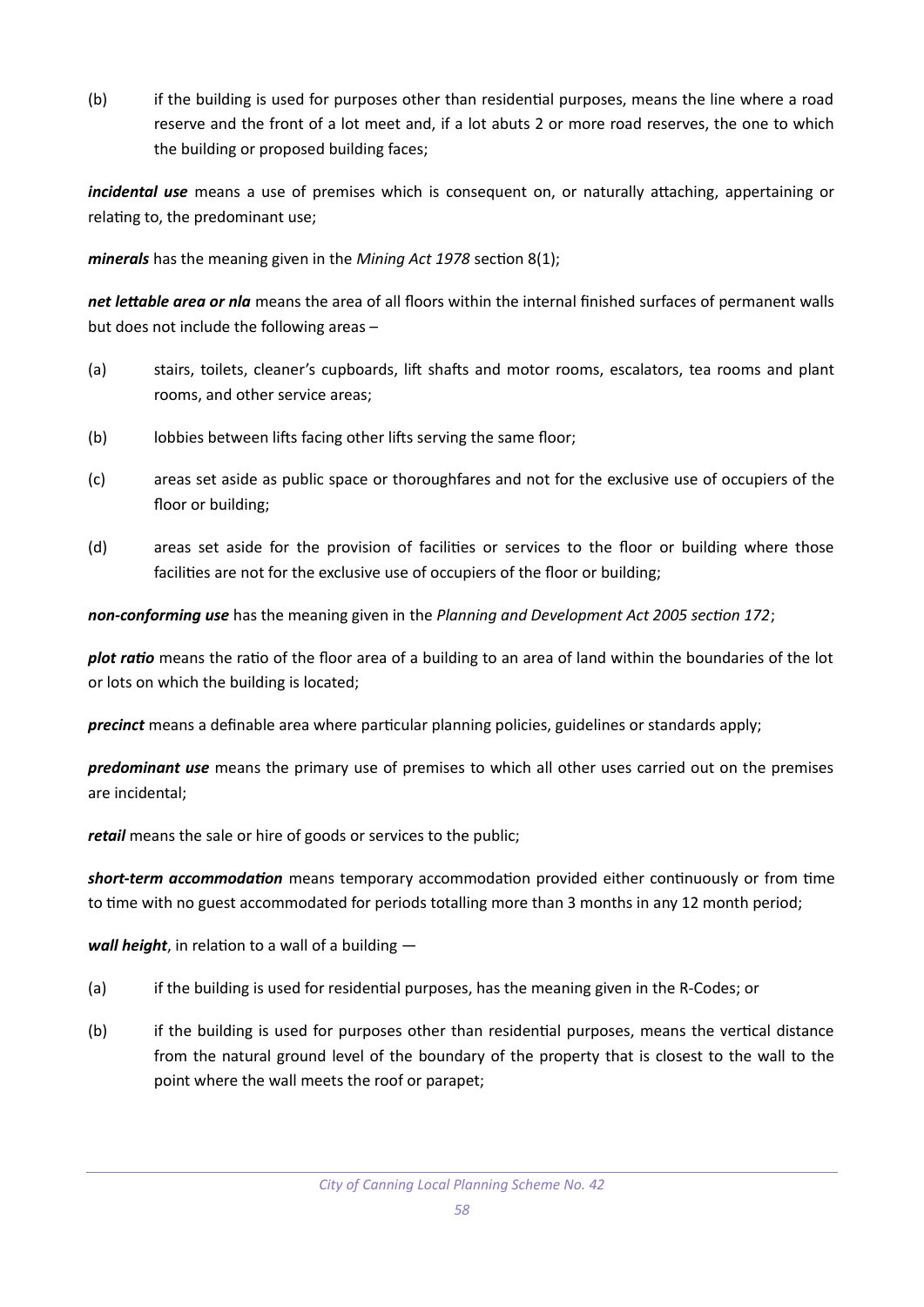*wholesale* means the sale of goods or materials to be sold by others;

- 6.1.2 A word or expression that is not defined in this Scheme
	- (a) has the meaning it has in the *Planning and Development Act 2005*; or
	- (b) if it is not defined in that *Act* has the same meaning as it has in the R-Codes.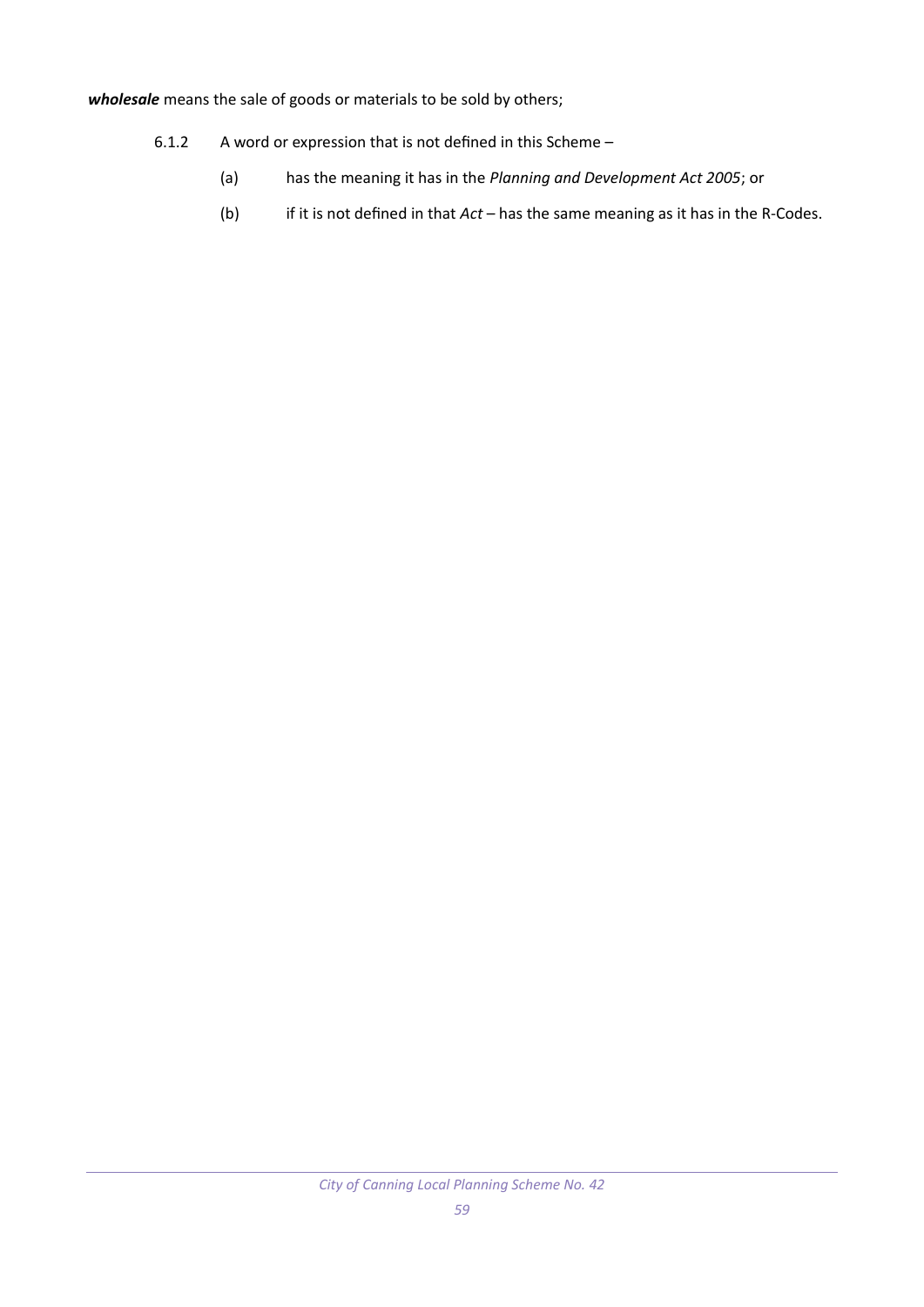Division 2 – Land use terms used in Scheme

# **6.2 LAND USE TERMS USED**

If this Scheme refers to a category of land use that is listed in this provision, the meaning of that land use is as follows –

*abattoir* means premises used commercially for the slaughtering of animals for the purposes of consumption as food products;

aged care facility means a premises used to provide accommodation and personal or nursing care for the aged and may include recreational, health or laundry facilities and services for residents of the facility;

*amusement parlour* means premises –

- (a) that are open to the public; and
- (b) that are used predominantly for amusement by means of amusement machines including computers; and
- (c) where there are 2 or more amusement machines;

*animal establishment* means premises used for the breeding, boarding, training or caring of animals for commercial purposes but does not include animal husbandry – intensive or veterinary centre;

*art gallery* means premises –

- (a) that are open to the public; and
- (b) where artworks are displayed for viewing or sale;

*bed and breakfast* means a dwelling –

- (a) used by a resident of the dwelling to provide short term accommodation, including breakfast, on a commercial basis for not more than 4 adult persons or one family; and
- (b) containing not more than 2 guest bedrooms;

*betting agency* means an office or totalisator agency established under the *Racing and Wagering Western Australia Act 2003*;

*brewery* means premises the subject of a producer's licence authorising the production of beer, cider or spirits granted under the *Liquor Control Act 1988*;

#### *bulky goods showroom* means premises –

(a) used to sell by retail any of the goods and accessories of the following types that are principally used for domestic purposes –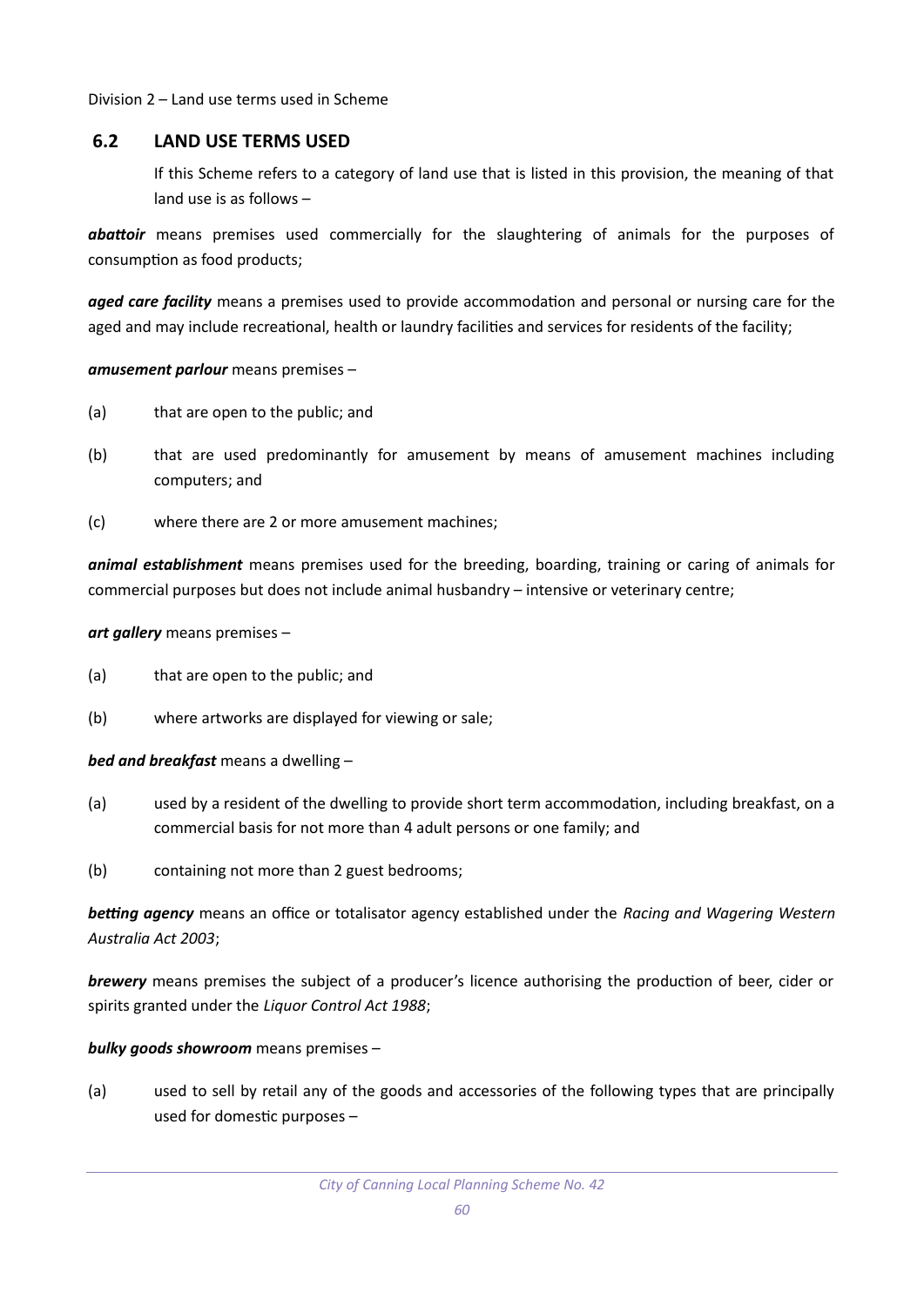- (i) automotive parts and accessories;
- (ii) camping, outdoor and recreation goods;
- (iii) electric light fittings;
- (iv) animal supplies including equestrian and pet goods;
- (v) floor and window coverings;
- (vi) furniture, bedding, furnishings, fabrics, manchester and homewares;
- (vii) household appliances, electrical goods and home entertainment goods;
- (viii) party supplies;
- (ix) office equipment and supplies;
- (x) babies' and childrens' goods, including play equipment and accessories;
- (xi) sporting, cycling, leisure, fitness goods and accessories;
- (xii) swimming pools;
- or
- (b) used to sell by retail goods and accessories by retail if
	- (i) a large area is required for the handling, display or storage of the goods; or
	- (ii) vehicular access is required to the premises for the purpose of collection of purchased goods;

*caravan park* means premises that are a caravan park as defined in the *Caravan Parks and Camping Grounds Act 1995* section 5(1);

*caretaker's dwelling* means a dwelling on the same site as a building, operation or plant used for industry, and occupied by a supervisor of that building, operation or plant;

*car park* means premises used primarily for parking vehicles whether open to the public or not but does not include –

- (a) any part of a public road used for parking or for a taxi rank; or
- (b) any premises in which cars are displayed for sale;

*child care premises* means premises where –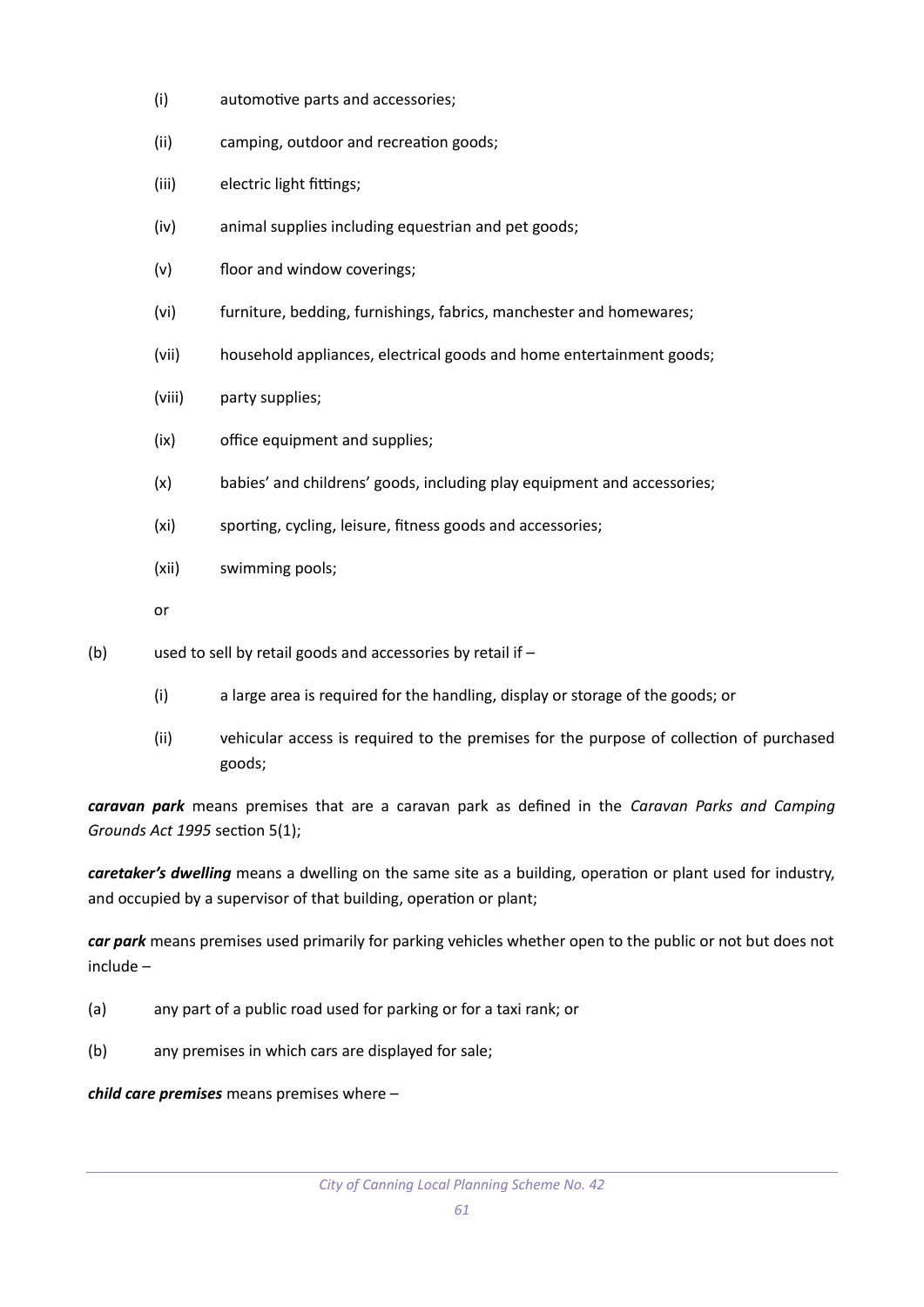- (a) an education and care service as defined in the *Education and Care Services National Law (Western Australia)* section 5(1), other than a family day care service as defined in that section, is provided; or
- (b) a child care service as defined in the *Child Care Services Act 2007* section 4 is provided;

*cinema/theatre* means premises where the public may view a motion picture or theatrical production;

*civic use* means premises used by a government department, an instrumentality of the State or the local government for administrative, recreational or other purposes;

*club premises* means premises used by a legally constituted club or association or other body of persons united by a common interest;

*commercial vehicle parking* means premises used for parking of one or 2 commercial vehicles but does not include –

- (a) any part of a public road used for parking or for a taxi rank; or
- (b) parking of commercial vehicles incidental to the predominant use of the land;

*community purpose* means premises designed or adapted primarily for the provision of educational, social or recreational facilities or services by organisations involved in activities for community benefit;

*consulting rooms* means premises used by no more than 2 health practitioners at the same time for the investigation or treatment of human injuries or ailments and for general outpatient care;

*convenience store* means premises –

- (a) used for the retail sale of convenience goods commonly sold in supermarkets, delicatessens or newsagents; and
- (b) operated during hours which include, but may extend beyond, normal trading hours; and
- (c) the floor area of which does not exceed  $300m^2$  net lettable area;

*corrective institution* means premises used to hold and reform persons committed to it by a court, such as a prison or other type of detention facility;

*educational establishment* means premises used for the purposes of providing education including premises used for a school, higher education institution, business college, academy or other educational institution;

*exhibition centre* means premises used for the display, or display and sale, of materials of an artistic, cultural or historical nature including a museum;

*family day care* means premises where a family day care service as defined in the *Education and Care Services National Law (Western Australia)* is provided;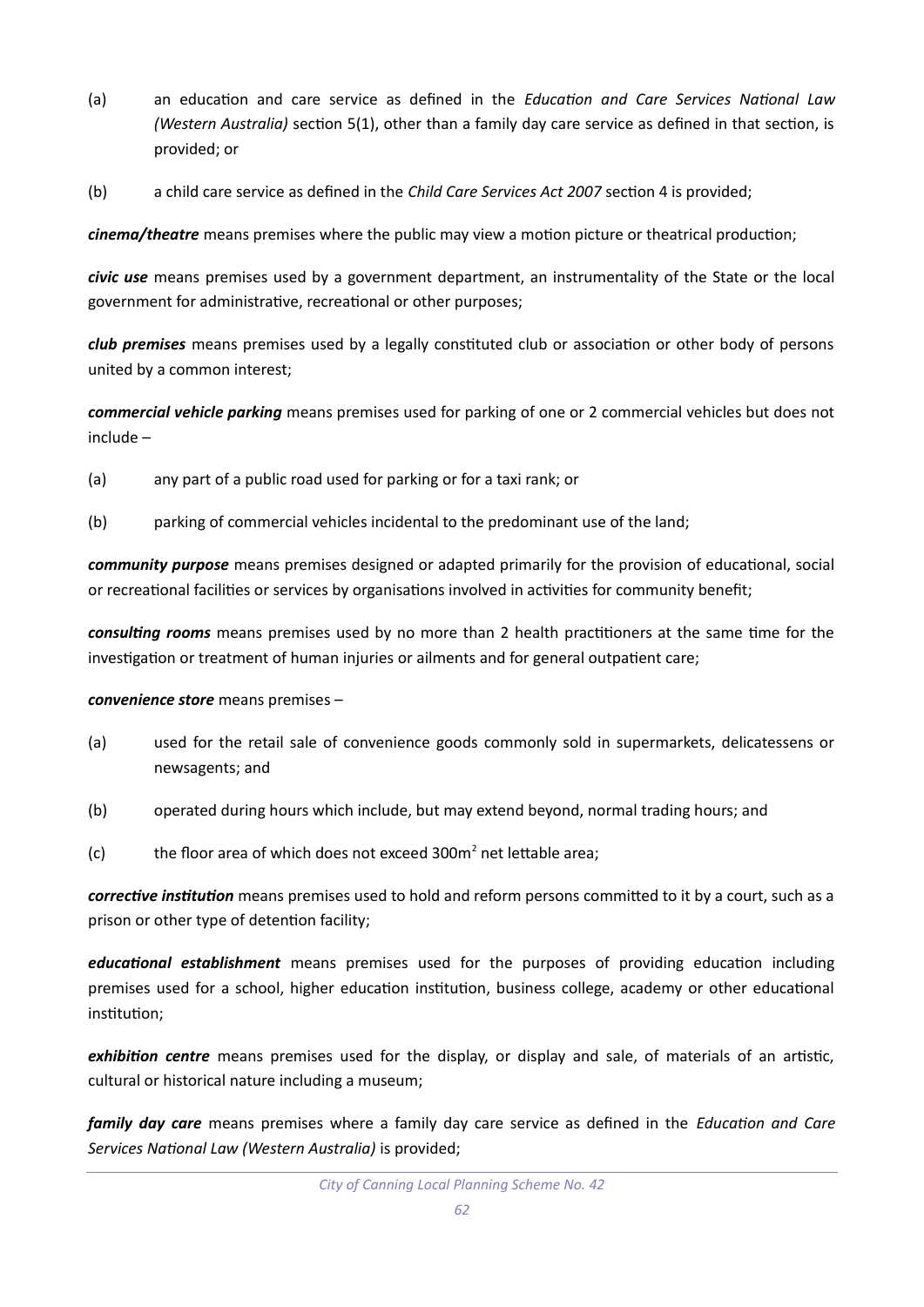*fast food outlet* means premises, including premises with a facility for drive through service, used for the preparation, sale and serving of food to customers in a form ready to be eaten –

- (a) without further preparation; and
- (b) primarily off the premises;

*freeway service centre* means premises that has direct access to a freeway and which provides all the following services or facilities and may provide other associated facilities or services but does not provide bulk fuel services –

- (a) service station facilities;
- (b) emergency breakdown repair for vehicles;
- (c) charging points for electric vehicles;
- (d) facilities for cyclists;
- (e) restaurant, cafe or fast food services, excluding the sale or consumption of alcohol under the *Liquor Licensing Act 1988*;
- (f) take away food retailing, without a drive-through facility;
- (g) public ablution facilities, including provision for disabled access and infant changing rooms;
- (h) parking for passenger and freight vehicles;
- (i) outdoor rest stop facilities such as picnic tables and shade areas; and
- (j) dump points for the disposal of black and/or grey water from recreational vehicles;

*fuel depot* means premises used for the storage and sale in bulk of solid or liquid or gaseous fuel but does not include premises used –

- (a) as a service station; or
- (b) for the sale of fuel by retail into a vehicle for use by the vehicle;

*funeral parlour* means premises used –

- (a) to prepare and store bodies for burial or cremation;
- (b) to conduct funeral services;

*garden centre* means premises used for the propagation, rearing and sale of plants, and the storage and sale of products associated with horticulture and gardens;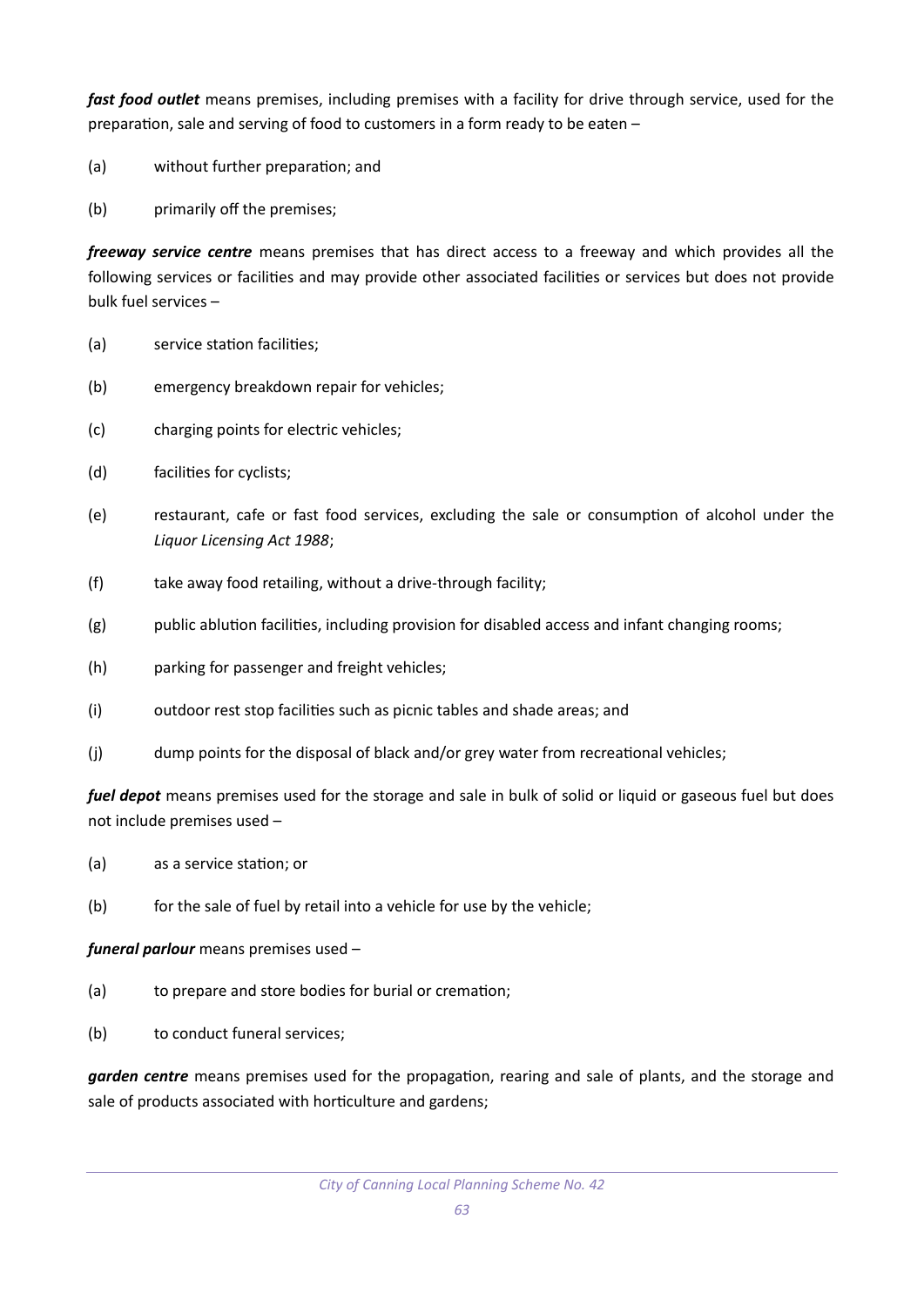*holiday accommodation* means 2 or more dwellings on one lot used to provide short term accommodation for persons other than the owner of the lot;

*holiday house* means a single dwelling on one lot used to provide short term accommodation but does not include a bed and breakfast;

*home business* means a dwelling or land around a dwelling used by an occupier of the dwelling to carry out a business, service or profession if the carrying out of the business, service or profession –

- (a) does not involve employing more than 2 people who are not members of the occupier's household; and
- (b) will not cause injury to or adversely affect the amenity of the neighbourhood; and
- (c) does not occupy an area greater than  $50m^2$ ; and
- (d) does not involve the retail sale, display or hire of any goods unless the sale, display or hire is done only by means of the Internet; and
- (e) does not result in traffic difficulties as a result of the inadequacy of parking or an increase in traffic volumes in the neighbourhood; and
- (f) does not involve the presence, use or calling of a vehicle of more than 4.5 tonnes tare weight; and
- (g) does not involve the use of an essential service that is greater than the use normally required in the zone in which the dwelling is located;

*home business – rural* means a dwelling or land around a dwelling used by an occupier of the dwelling to carry out a business, service or occupation if the carrying out of the business, service or occupation –

- (a) does not involve employing more than 2 people who are not members of the occupier's household; and
- (b) will not cause injury to or adversely affect the amenity of the neighbourhood; and
- (c) does not occupy an area greater than 200 $m^2$ ; and
- (d) does not involve the retail sale, display or hire of any goods unless the sale, display or hire is done only be means of the Internet; and
- (e) does not result in traffic difficulties as a result of the inadequacy of parking or an increase in traffic volumes in the neighbourhood; and
- (f) does not involve the presence, use or calling of more than 3 vehicles at any one time or of a vehicle of more than 30 tonnes gross weight;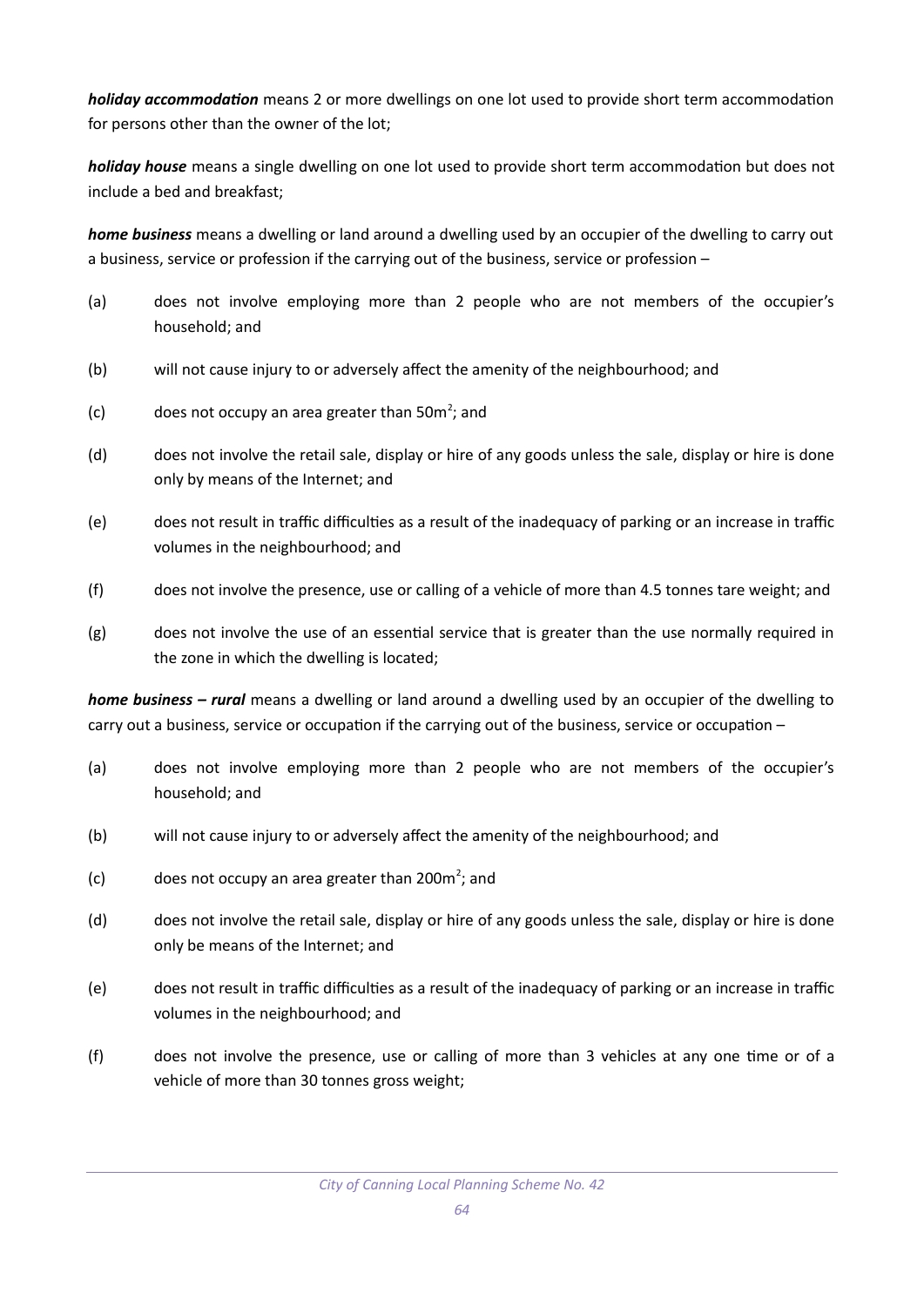*home occupation* means a dwelling or land around a dwelling used by an occupier of the dwelling to carry out an occupation if the carrying out of the occupation that –

- (a) does not involve employing a person who is not a member of the occupier's household; and
- (b) will not cause injury to or adversely affect the amenity of the neighbourhood; and
- (c) does not occupy an area greater than  $20m^2$ ; and
- (d) does not involve the display on the premises of a sign with an area exceeding 0.2m<sup>2</sup>; and
- (e) does not involve the retail sale, display or hire of any goods unless the sale, display or hire is done only by means of the Internet; and
- (f) does not
	- (i) require a greater number of parking spaces than normally required for a single dwelling; or
	- (ii) result in an increase in traffic volume in the neighbourhood;

and

- (g) does not involve the presence, use or calling of a vehicle of more than 4.5 tonnes tare weight; and
- (h) does not include provision for the fuelling, repair or maintenance of motor vehicles; and
- (i) does not involve the use of an essential service that is greater than the use normally required in the zone in which the dwelling is located;

*home office* means a dwelling used by an occupier of the dwelling to carry out a home occupation if the carrying out of the occupation –

- (a) is solely within the dwelling; and
- (b) does not entail clients or customers travelling to and from the dwelling; and
- (c) does not involve the display of a sign on the premises; and
- (d) does not require any change to the external appearance of the dwelling;

*home store* means a shop attached to a dwelling that –

- (a) has a net lettable area not exceeding  $100m^2$ ; and
- (b) is operated by a person residing in the dwelling;

*hospital* means premises that are a hospital within the meaning given in the *Health Services Act 2016 section 8(4)*;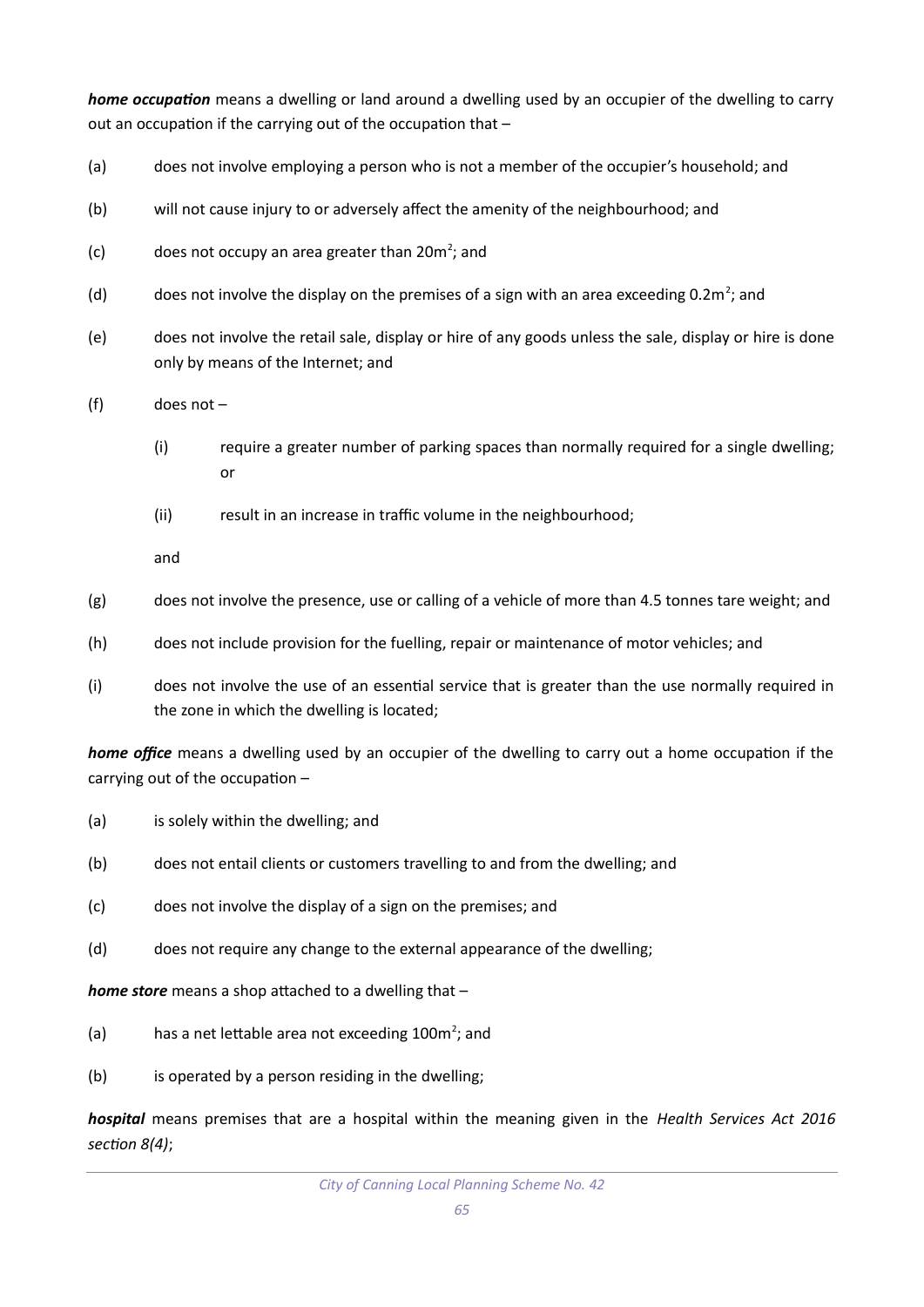*hotel* means premises the subject of a hotel licence other than a small bar or tavern licence granted under the *Liquor Control Act 1988* including any betting agency on the premises;

*industry* means premises used for the manufacture, dismantling, processing, assembly, treating, testing, servicing, maintenance or repairing of goods, products, articles, materials or substances and includes facilities on the premises for any of the following purposes –

- (a) the storage of goods;
- (b) the work of administration or accounting;
- (c) the selling of goods by wholesale or retail;
- (d) the provision of amenities for employees:
- (e) incidental purposes;

*industry – cottage* means a trade or light industry producing arts and crafts goods which does not fall within the definition of a home occupation and which –

- (a) does not cause injury to or adversely affect the amenity of the neighbourhood;
- (b) where operated in a residential zone, does not employ any person other than a member of the occupier's household;
- (c) is conducted in an out-building which is compatible with the principal uses to which land in the zone in which it is located may be put;
- (d) does not occupy an area in excess of 50 square metres; and
- (e) does not display a sign exceeding 0.2 square metres in area;

*industry – extractive* means premises, other than premises used for mining operations, that are used for the extraction of basic raw materials including by means of ripping, blasting or dredging and may include facilities for any of the following purposes –

- (a) the processing of raw materials including crushing, screening, washing, blending or grading;
- (b) activities associated with the extraction of basic raw materials including wastewater treatment, storage, rehabilitation, loading, transportation, maintenance and administration;

*industry – light* means premises used for an industry where impacts on the amenity of the area in which the premises is located can be mitigated, avoided or managed;

## *industry – primary production* means premises used –

(a) to carry out a primary production business as that term is defined in the *Income Tax Assessment Act 1997 (Commonwealth)* section 995-1; or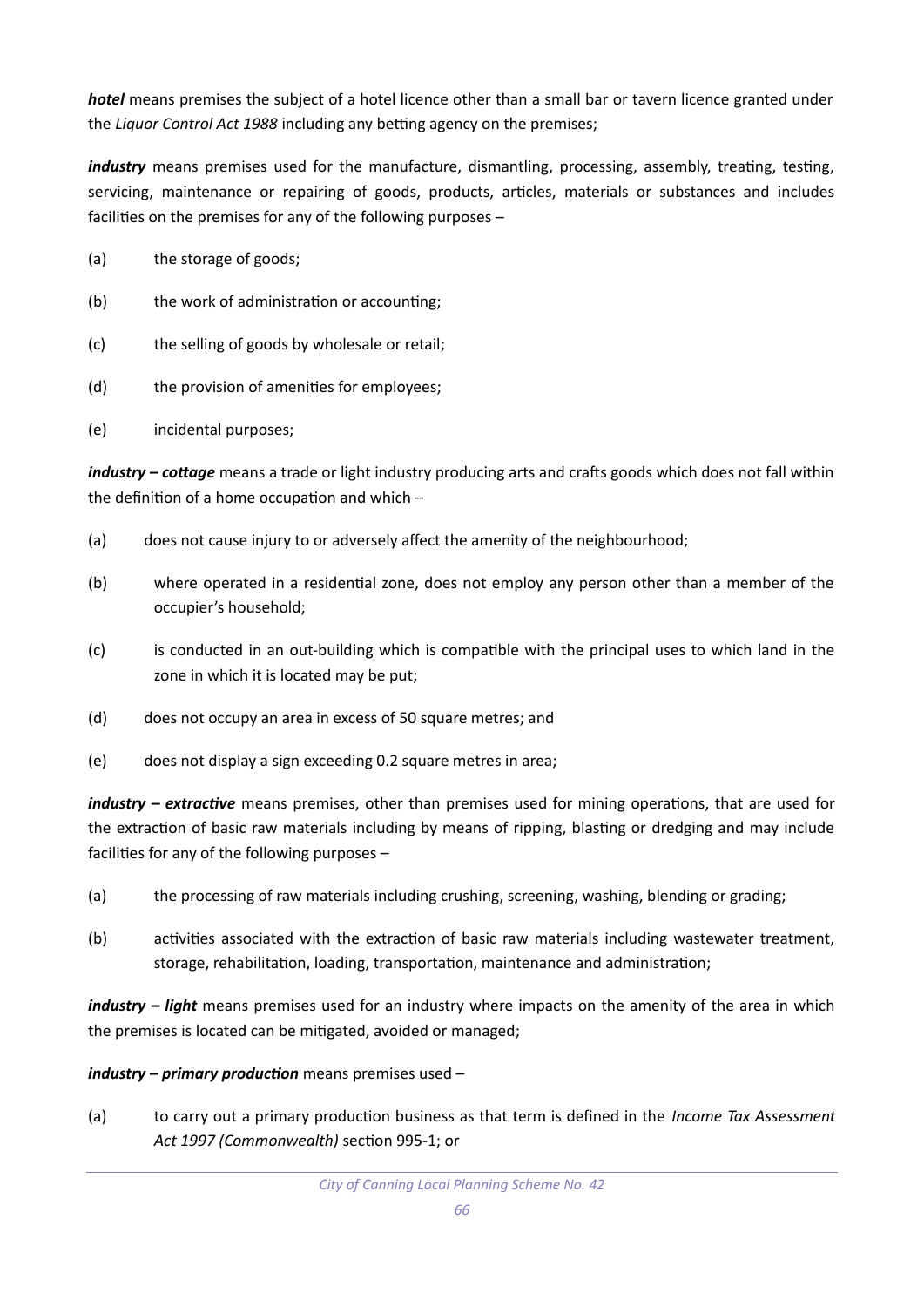(b) for a workshop servicing plant or equipment used in primary production businesses;

*liquor store – large* means premises the subject of a liquor store licence granted under the *Liquor Control* Act 1988 with a net lettable area of more than 300m<sup>2</sup>;

*liquor store – small* means premises the subject of a liquor store licence granted under the *Liquor Control* Act 1988 with a net lettable area of not more than 300m<sup>2</sup>;

*lunch bar* means premises or part of premises used for the sale of takeaway food (in a form ready to be consumed without further preparation) within industrial or commercial areas;

*market* means premises used for the display and sale of goods from stalls by independent vendors;

*medical centre* means premises other than a hospital used by 3 or more health practitioners at the same time for the investigation or treatment of human injuries or ailments and for general outpatient care;

*motel* means premises, which may be licensed under the *Liquor Control Act 1988* –

- (a) used to accommodate guests in a manner similar to a hotel; and
- (b) with specific provision for the accommodation of guests with motor vehicles;

*motor vehicle, boat or caravan sales* means premises used to sell or hire motor vehicles, boats or caravans;

*motor vehicle repair* means premises used for or in connection with –

- (a) electrical and mechanical repairs, or overhauls, to vehicles other than panel beating, spray painting or chassis reshaping of vehicles; or
- (b) repairs to tyres other than recapping or re-treading of tyres;

*motor vehicle wash* means premises primarily used to wash motor vehicles;

*nightclub* means premises the subject of a nightclub licence granted under the *Liquor Control Act 1988*;

*office* means premises used for administration, clerical, technical, professional or similar business activities;

*park home park* means premises used as a park home park as defined in the *Caravan Parks and Camping Grounds Regulations 1997* Schedule 8;

*place of worship* means premises used for religious activities such as a chapel, church, mosque, synagogue or temple;

*reception centre* means premises used for hosted functions on formal or ceremonial occasions;

*recreation – private* means premises that are –

(a) used for indoor or outdoor leisure, recreation or sport; and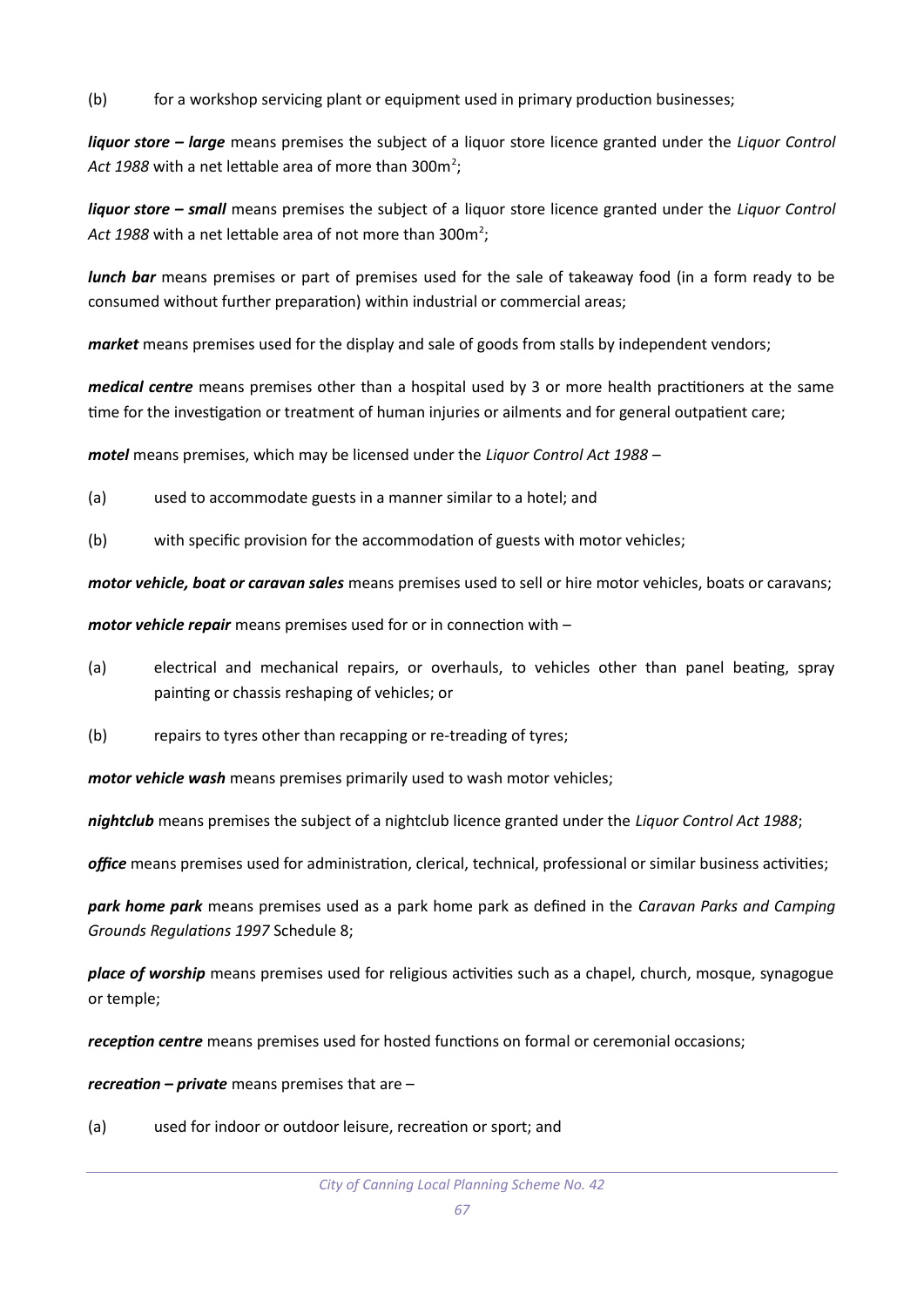(b) not usually open to the public without charge;

*renewable energy facility* means premises used to generate energy from a renewable energy source and includes any building or other structure used in, or in connection with, the generation of energy by a renewable resource. It does not include solar panels or a wind turbine located on a lot with a single house where the energy produced only supplies that house or private rural use or anemometers.

*repurposed dwelling* means a building or structure not previously used as a single house which has been repurposed for use as a dwelling;

*resource recovery centre* means premises other than a waste disposal facility used for the recovery of resources from waste;

*restaurant/café* means premises primarily used for the preparation, sale and serving of food and drinks for consumption on the premises by customers for whom seating is provided, including premises that are licenced under the *Liquor Control Act 1988*;

*restricted premises* means premises used for the sale by retail or wholesale, or the offer for hire, loan or exchange, or the exhibition, display or delivery of –

- (a) publications that are classified as restricted under the *Classification (Publications, Films and Computer Games) Act 1995 (Commonwealth)*; or
- (b) materials, compounds, preparations or articles which are used or intended to be used primarily in or in connection with any form of sexual behaviour or activity; or
- (c) smoking-related implements;

*rural pursuit/hobby farm* means any premises, other than premises used for agriculture – extensive or agriculture – intensive, that are used by an occupier of the premises to carry out any of the following activities if carrying out of the activity does not involve permanently employing a person who is not a member of the occupier's household –

- (a) the rearing, agistment, stabling or training of animals;
- (b) the keeping of bees;
- (c) the sale of produce grown solely on the premises;

*second hand dwelling* means a dwelling that has been in a different location, and has been dismantled and transported to another location, but does not include a modular home or transportable dwelling;

*serviced apartment* means a group of units or apartments providing –

- (a) self-contained short stay accommodation for guests; and
- (b) any associated reception or recreational facilities;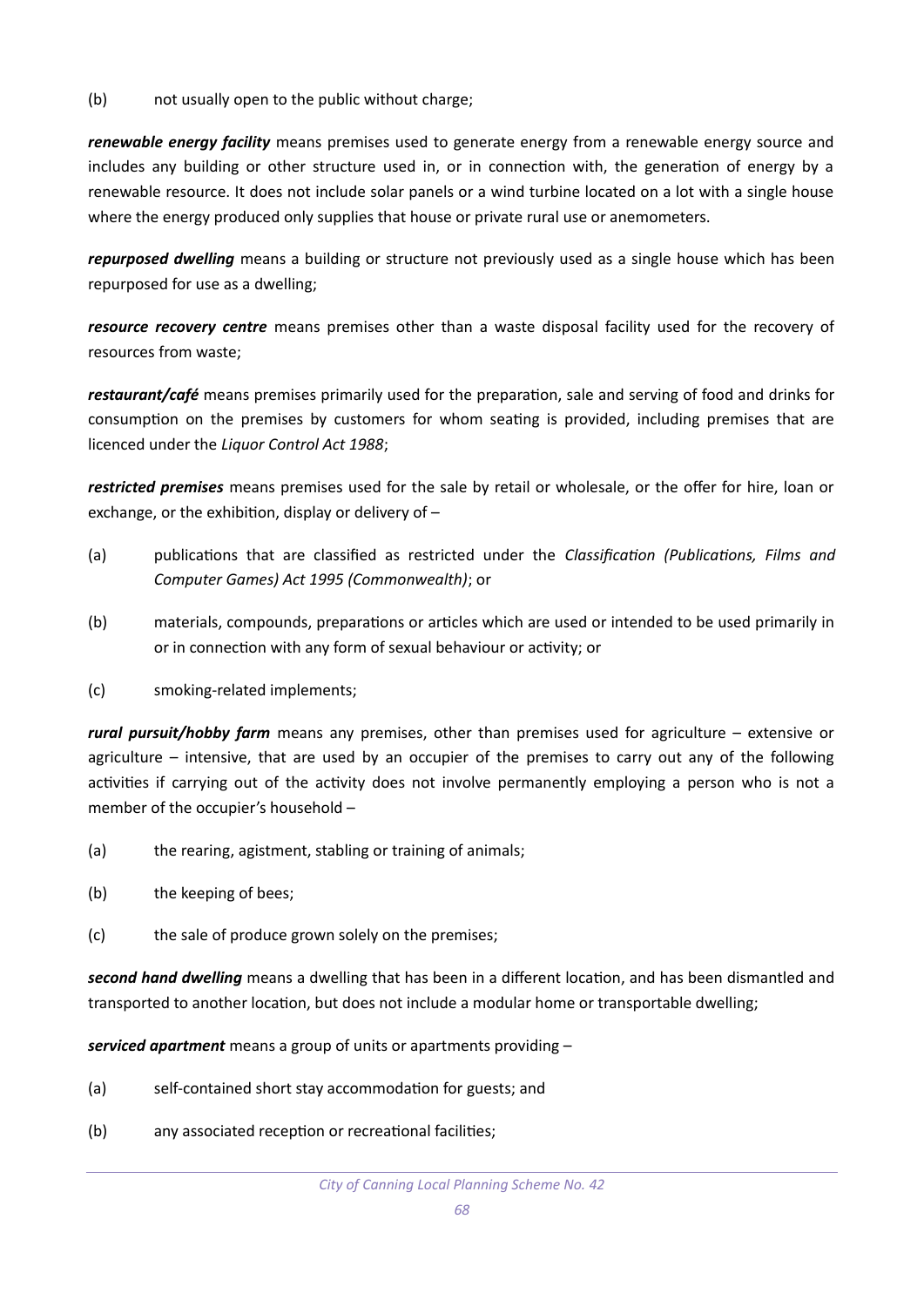*service station* means premises other than premises used for a transport depot, panel beating, spray painting, major repairs or wrecking, that are used for –

- (a) the retail sale of petroleum products, motor vehicle accessories and goods of an incidental or convenience nature; and/or
- (b) the carrying out of greasing, tyre repairs and minor mechanical repairs to motor vehicles;

*shop* means premises other than a bulky goods showroom, a liquor store – large or a liquor store – small used to sell goods by retail, to hire goods, or to provide services of a personal nature, including hairdressing or beauty therapy services;

*small bar* means premises the subject of a small bar licence granted under the *Liquor Control Act 1988*;

*tavern* means premises the subject of a tavern licence granted under the *Liquor Control Act 1988*;

*telecommunications infrastructure* means premises used to accommodate the infrastructure used by or in connection with a telecommunications network including any line, equipment, apparatus, tower, antenna, tunnel, duct, hole, pit or other structure related to the network;

*tourist development* means a building, or a group of buildings forming a complex, other than a bed and breakfast, a caravan park or holiday accommodation, used to provide –

- (a) short term accommodation for guests; and
- (b) onsite facilities for the use of guests; and
- (c) facilities for the management of the development;

*trade display* means premises used for the display of trade goods and equipment for the purpose of advertisement;

*trade supplies* means premises used to sell by wholesale or retail, or to hire, assemble or manufacture any materials, tools, equipment, machinery or other goods used for the following purposes including goods which may be assembled or manufactured off the premises –

- (a) automotive repairs and servicing;
- (b) building including repair and maintenance:
- (c) industry;
- (d) landscape gardening;
- (e) provision of medical services;
- (f) primary production;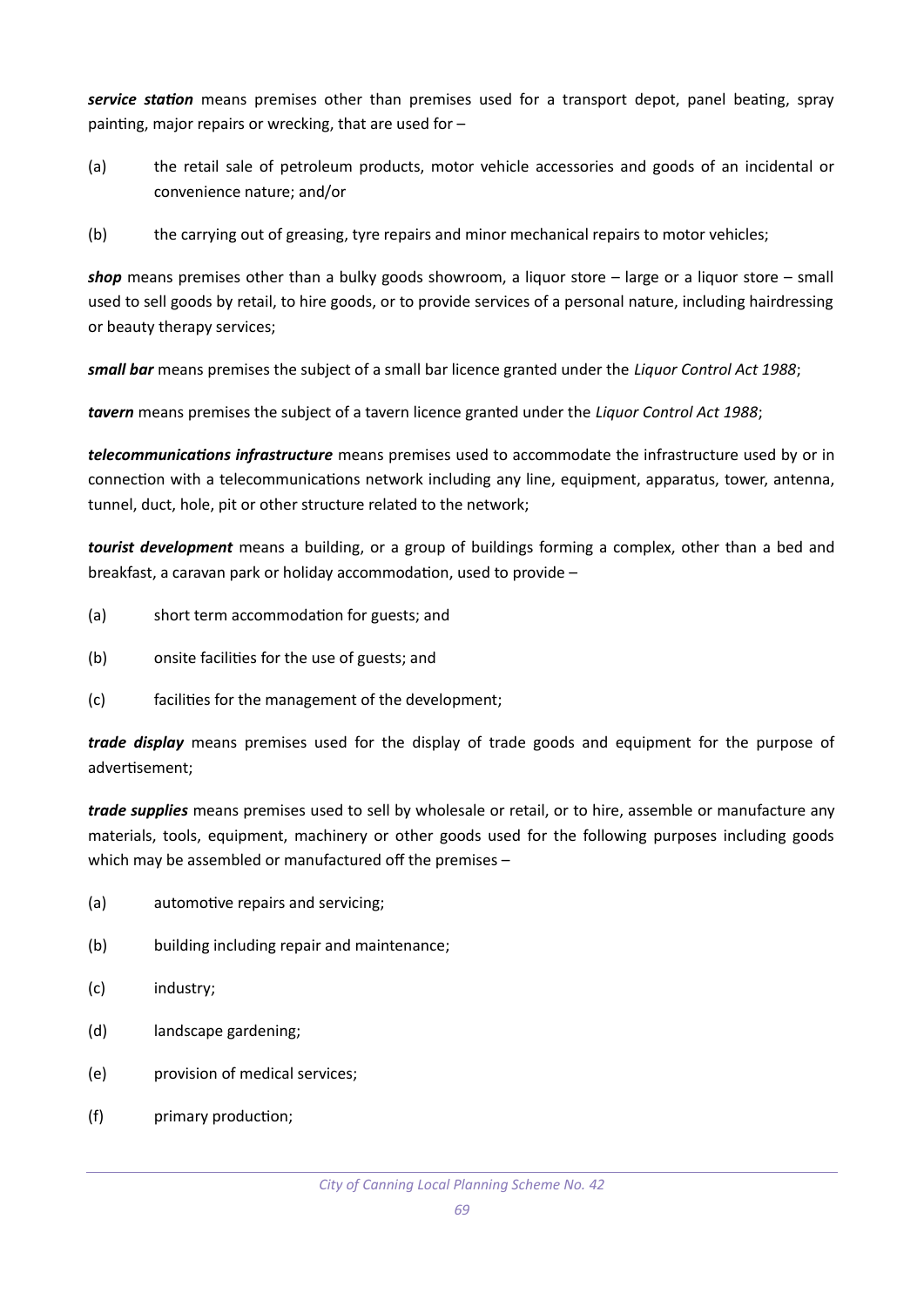(g) use by government departments or agencies, including local government;

*transport depot* means premises used primarily for the parking or garaging of 3 or more commercial vehicles including –

- (a) any ancillary maintenance or refuelling of those vehicles; and
- (b) any ancillary storage of goods brought to the premises by those vehicles; and
- (c) the transfer of goods or persons from one vehicle to another;

*veterinary centre* means premises used to diagnose animal diseases or disorders, to surgically or medically treat animals, or for the prevention of animal diseases or disorders;

*warehouse/storage* means premises including indoor or outdoor facilities used for –

- (a) the storage of goods, equipment, plant or materials; or
- (b) the display or sale by wholesale of goods;

## *waste disposal facility* means premises used –

- (a) for the disposal of waste by landfill; or
- (b) the incineration of hazardous, clinical or biomedical waste;

*waste storage facility* means premises used to collect, consolidate, temporarily store or sort waste before transfer to a waste disposal facility or a resource recovery facility on a commercial scale;

*winery* means premises used for the production of viticultural produce and associated sale of the produce;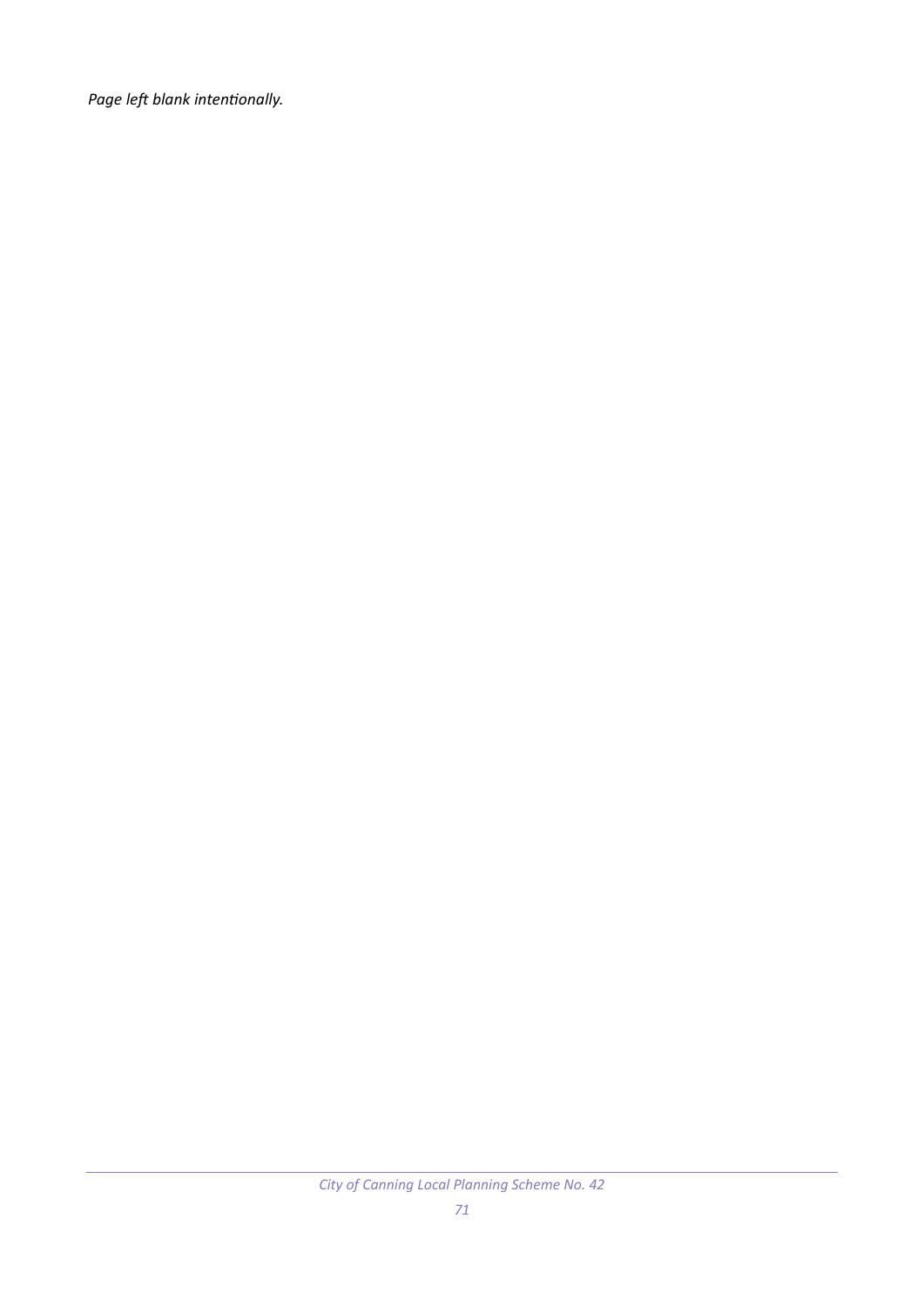## **Schedule A – Supplementary Provisions to the Deemed Provisions**

These provisions are to be read in conjunction with the deemed provisions (Schedule 2) contained in the *Planning and Development (Local Planning Schemes) Regulations 2015*;

Clause 13A Significant Tree Register –

- (1) The local government must establish and maintain a significant tree register to identify trees within the scheme area that are worthy of preservation.
- (2) The significant tree register
	- (a) must set out a description of each tree, its location and the reason for its entry in the significant tree register; and
	- (b) must be available, with the scheme documents, for public inspection during business hours at the offices of the local government; and
	- (c) may be published on the website of the local government.
- (3) The local government must not enter a tree in, or remove a tree from, the significant tree register or modify the entry of a tree in the significant tree register unless the local government –
	- (a) notifies in writing each owner and occupier of the land which contains the tree and provides each of them with a description of the tree and the reason for its proposed entry; and
	- (b) invites each owner and occupier to make submissions on the proposal within 21 days of the day on which the notice is served or within a longer period specified in the notice; and
	- (c) carries out any other consultation the local government considers appropriate; and
	- (d) following any consultation and consideration of the submissions made on the proposal, resolves that the tree be entered into the significant tree register with or without modifications, or that the tree be removed from the significant tree register.
- (4) If the local government enters a tree in the significant tree register or modifies an entry of a tree in the significant tree register, the local government must give notice of the entry or modification to each owner and occupier of the land which contains the tree.
- (5) The local government may require assessment or certification by an aboriculturist to be carried out prior to the determination of an application for development approval for land which contains a tree identified on the significant tree register.
- Clause 61(1)(k) The removal of a tree unless it is identified on the significant tree register, or is required to be retained as a condition of development approval.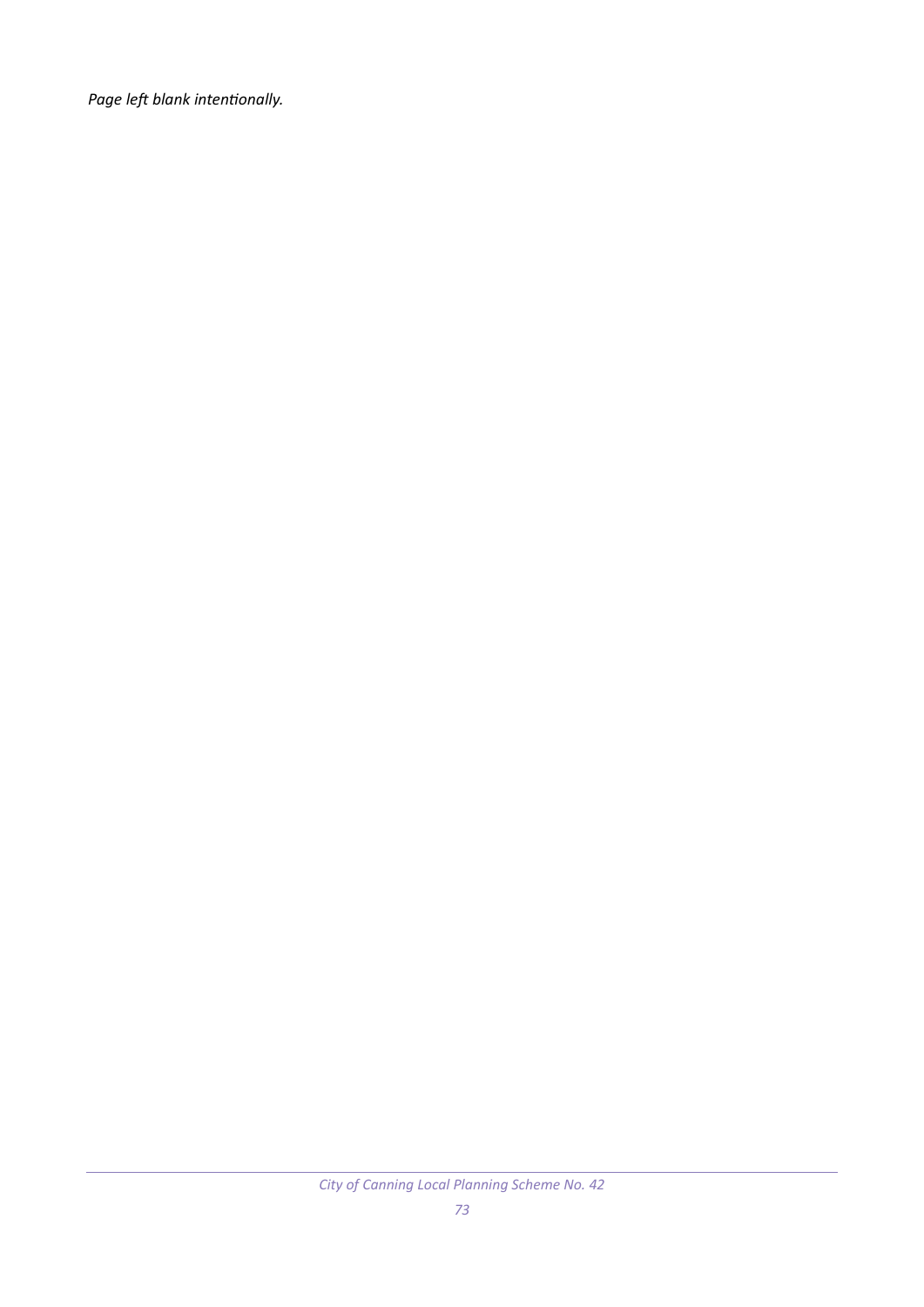# **Schedule B – Additional Uses**

| No.            | Description of land                                                                                                    | <b>Additional use</b>                                                                                                                                                                                          | Conditions                                                                                                                               |
|----------------|------------------------------------------------------------------------------------------------------------------------|----------------------------------------------------------------------------------------------------------------------------------------------------------------------------------------------------------------|------------------------------------------------------------------------------------------------------------------------------------------|
| $\mathbf{1}$   | 4 Castlereagh Close (Lot<br>37), Willetton.                                                                            | Medical Centre.                                                                                                                                                                                                |                                                                                                                                          |
| $\overline{2}$ | 339 Wharf Street (Lot<br>20), Queens Park.                                                                             | Medical Centre.                                                                                                                                                                                                | Maximum of 6<br>practitioners on site at<br>any one time.                                                                                |
| 3              | Portion of 280 Bannister<br>Road (Lot 1002), Canning<br>Vale.                                                          | Bulky Goods Showroom,<br>Club Premises, Fast Food<br>Outlet, Garden Centre,<br>Lunch Bar, Market,<br>Medical Centre, Motor<br>Vehicle, Boat or Caravan<br>Sales, Office,<br>Restaurant/Café, Shop &<br>Tavern. | Tavern floorspace limited<br>to a maximum of $900m^2$<br>GFA.<br>Total floorspace limited<br>to a maximum of<br>7,000m <sup>2</sup> GFA. |
| 4              | 87-91 Catalano Circuit<br>(Lot 3), 257 Bannister<br>Road (Lot 1) & 259-261<br>Bannister Road (Lot 2),<br>Canning Vale. | Office 'P' use<br>Industry - Light 'P' use<br>Shop 'A' use as defined in<br>clause 3.3.2 of the<br>Scheme.                                                                                                     |                                                                                                                                          |
| 5              | 23-29 Kewdale Road (Lot<br>57), Welshpool.                                                                             | Restaurant/Café, Fast<br>Food Outlet &<br>Convenience Store.                                                                                                                                                   |                                                                                                                                          |
| 6              | 230 Treasure Road (Lot<br>16), Queens Park.                                                                            | Caravan Park.                                                                                                                                                                                                  |                                                                                                                                          |
| $\overline{7}$ | 2/627 Metcalfe Road (Lot<br>91), Lynwood.                                                                              | Medical Centre.                                                                                                                                                                                                | Maximum of 4<br>practitioners on site at<br>any one time.                                                                                |
| 8              | 1120-1124 Albany<br>Highway (Lot 77),<br>Bentley.                                                                      | Hotel.                                                                                                                                                                                                         |                                                                                                                                          |
| 9              | 1098-1100 Albany<br>Highway (Lot 70 & 51), St<br>James.                                                                | Medical Centre & Shop.                                                                                                                                                                                         | Shop floorspace limited<br>to a maximum of $130m^2$<br>GFA.                                                                              |
| 10             | 58 Burrendah Boulevard<br>(Lot 108), Willetton.                                                                        | Medical Centre.                                                                                                                                                                                                | Maximum of 3<br>practitioners on site at<br>any one time.                                                                                |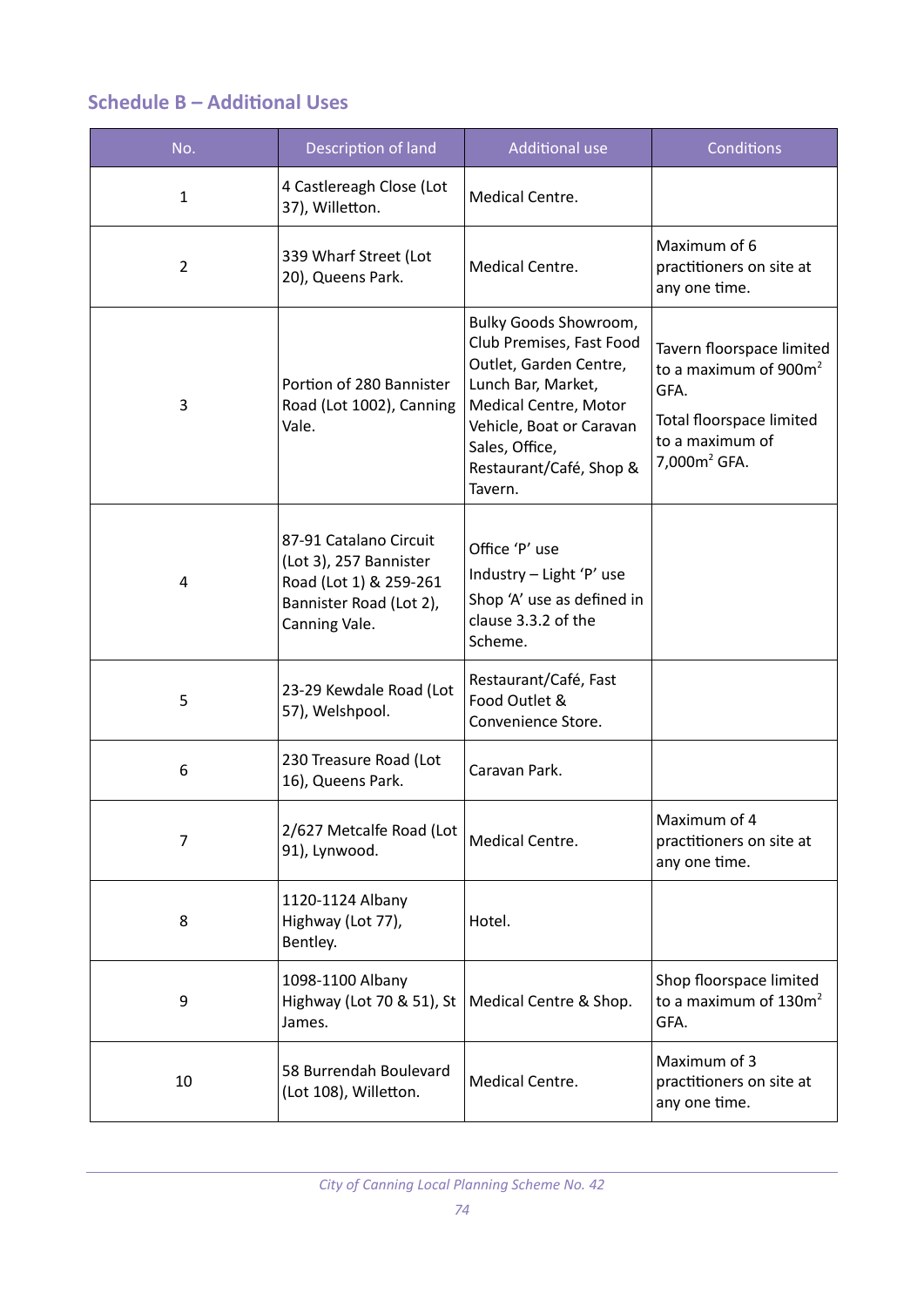| No. | Description of land                                                                        | <b>Additional use</b>                                                  | <b>Conditions</b>                                                                                                        |
|-----|--------------------------------------------------------------------------------------------|------------------------------------------------------------------------|--------------------------------------------------------------------------------------------------------------------------|
| 11  | 36 & 38 Granville Way<br>(Lot 501 & 101),<br>Willetton.                                    | Medical Centre & Shop.                                                 | Maximum of 14<br>practitioners on site at<br>any one time.<br>Shop floorspace limited<br>to a maximum of $80m^2$<br>GFA. |
| 12  | 1128-1132 Albany<br>Highway (Lot 503),<br>Bentley.                                         | Convenience Store.                                                     |                                                                                                                          |
| 13  | 25 Mills Street (Lot 500),<br>Cannington.                                                  | Medical Centre.                                                        |                                                                                                                          |
| 14  | 138-144 Pilbara Street<br>(Lot 8), Welshpool.                                              | Office.                                                                | Office floorspace limited<br>to a maximum of<br>$2,450m2$ GFA.                                                           |
| 15  | Portion of 271 Treasure<br>Road (Lot 151),<br>Welshpool                                    | Office, Exhibition Centre<br>Reception Centre & Club<br>Premises.      | Total floorspace limited<br>to a maximum of<br>$1,330m2$ GFA.                                                            |
| 16  | Catalano Circuit, Canning<br>Vale                                                          | Motor Vehicle, Boat or<br>Caravan Sales, Market &<br>Fast Food Outlet. | Total floorspace limited<br>to a maximum of<br>3,000 $m2$ GFA.                                                           |
| 17  | 6-8 Aveley Street (Lot<br>500), Willetton.                                                 | Office.                                                                | Office floorspace limited<br>to a maximum of $500m^2$<br>NLA.                                                            |
| 18  | 38 Vahland Ave (Lot 57)<br>& 211 & 213 Corinthian<br>Road East (Lot 55 & 56),<br>Riverton. | Medical Centre.                                                        | Maximum of 7<br>practitioners on site at<br>any one time.                                                                |
| 19  | 7 Herald Avenue (Lot<br>194), Willetton.                                                   | Medical Centre.                                                        | Maximum of 4<br>practitioners on site at<br>any one time.                                                                |
| 20  | 81-85 Catalano Circuit<br>(Lot 31), Canning Vale.                                          | Place of Worship.                                                      | Place of Worship<br>floorspace limited to a<br>maximum of 500m <sup>2</sup> NLA.                                         |
| 21  | Portion of 59-87 Pilbara<br>Street (Lot 3), Welshpool.                                     | Office.                                                                | Office floorspace limited<br>to a maximum of<br>$3,145m2$ GFA.                                                           |
| 22  | 2 Granite Place (Lot 20),<br>Welshpool.                                                    | Fast Food Outlet.                                                      |                                                                                                                          |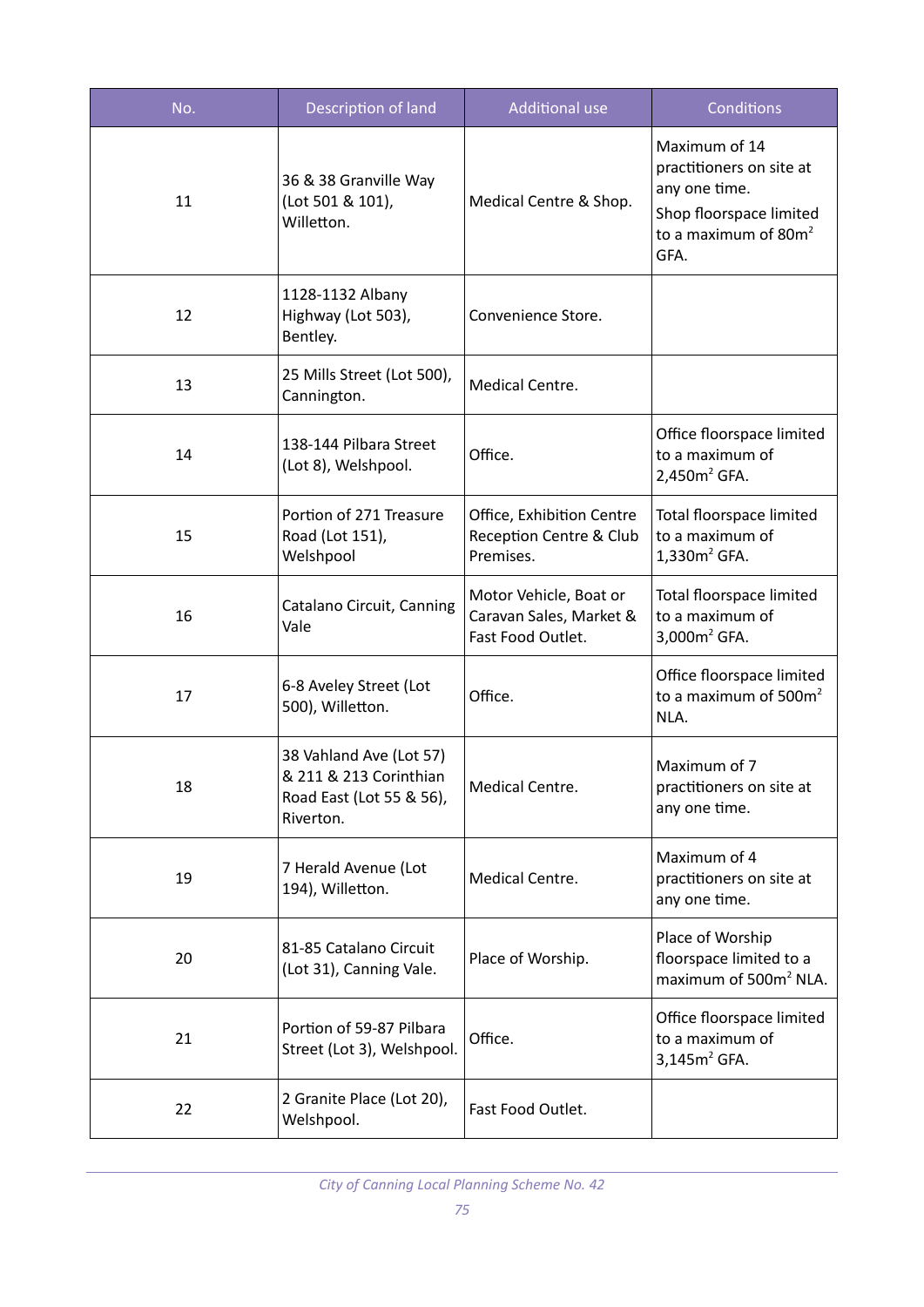| No. | Description of land                                                                                                                           | <b>Additional use</b>                                                                   | Conditions                                                                                                                                                                                                                                                               |
|-----|-----------------------------------------------------------------------------------------------------------------------------------------------|-----------------------------------------------------------------------------------------|--------------------------------------------------------------------------------------------------------------------------------------------------------------------------------------------------------------------------------------------------------------------------|
| 23  | 206 & 208 High Road (Lot<br>4 & 5), Riverton.                                                                                                 | Medical Centre & Office.                                                                | Maximum of 6<br>practitioners on site at<br>any one time.                                                                                                                                                                                                                |
| 24  | 29 Augusta Street, (Lot<br>62), Willetton.                                                                                                    | Office.                                                                                 | Office floorspace limited<br>to a maximum of $100m^2$<br>GFA.                                                                                                                                                                                                            |
| 25  | 202 High Road (Lot 218),<br>Riverton.                                                                                                         | Consulting Rooms &<br>Office.                                                           |                                                                                                                                                                                                                                                                          |
| 26  | 1 Wilfred Road (Lot 11),<br>Canning Vale.                                                                                                     | Child Care Premises &<br>Office.                                                        | Office floorspace limited<br>to a maximum of $100m^2$<br>GFA.                                                                                                                                                                                                            |
| 27  | 1-31 & 33-37 Murray<br>Road (Lot 3359 & 1),<br>Welshpool                                                                                      | Convenience Store, Fast<br>Food Outlet & Office.                                        |                                                                                                                                                                                                                                                                          |
| 28  | All lots zoned Residential<br>with an R-Code of R2.5 in<br>the vicinity of Candeloro<br>Road, Battersea Road and<br>Crufts Way, Canning Vale. | Animal Establishment as<br>a 'D' use as defined in<br>clause 3.3.2 of the<br>Scheme.    | Development of an<br>animal establishment<br>shall not be permitted on<br>a lot unless there is an<br>existing dwelling or a<br>dwelling is developed<br>concurrently on the<br>same lot, such dwelling<br>being for the use of the<br>animal establishment<br>operator. |
| 29  | 64-66 Bannister Road<br>(Lot 303), Canning Vale.                                                                                              | Lunch Bar, Office & Shop<br>as 'D' uses as defined in<br>clause 3.3.2 of the<br>Scheme. |                                                                                                                                                                                                                                                                          |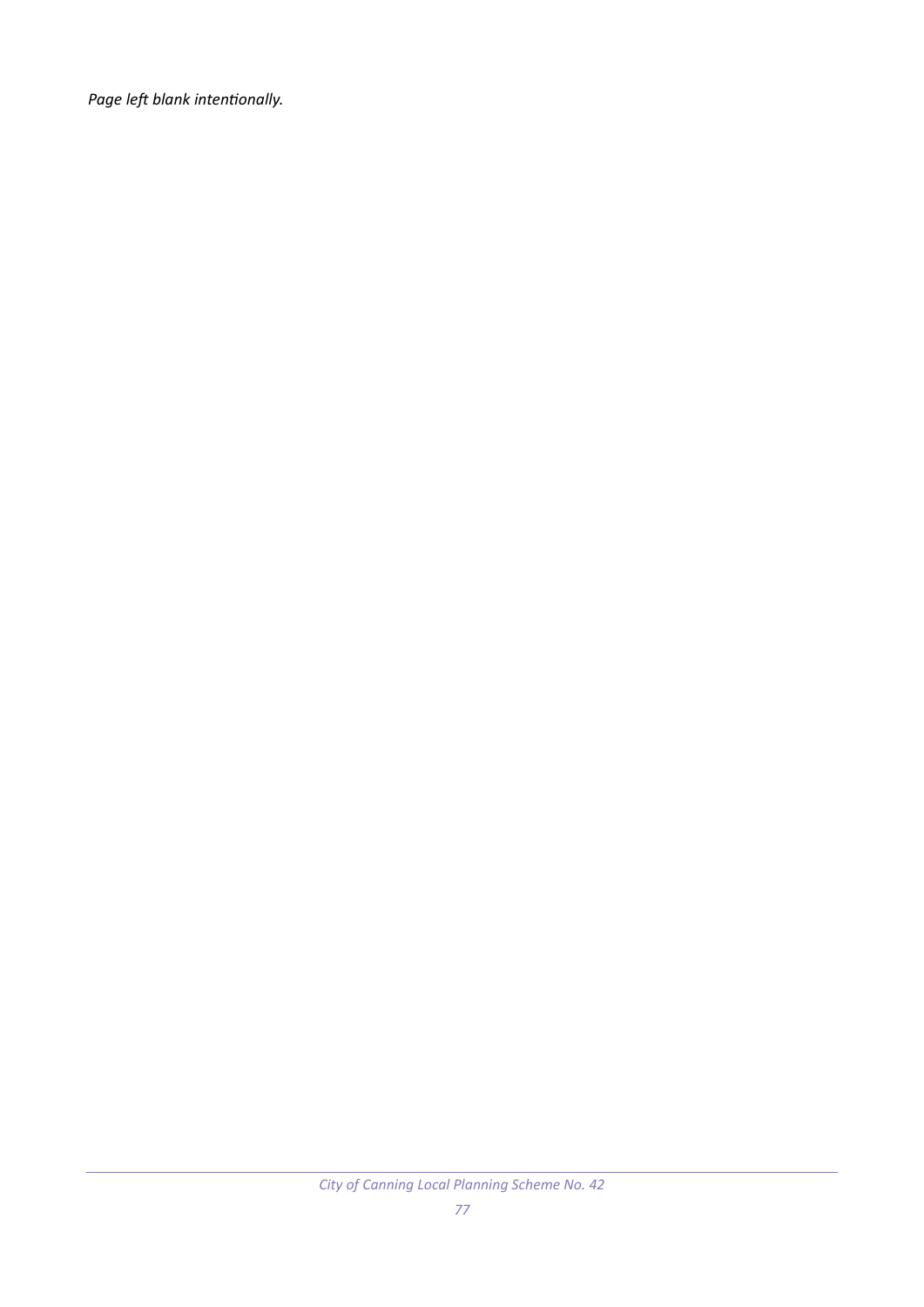## **Schedule C – Restricted Uses**

| No.            | <b>Description of Land</b>                                        | <b>Restricted Use</b>                                                                                                                                                                                                                                                                                                                                                         | Conditions                                                                                                                                                                                                                                                                                                                                                                                            |
|----------------|-------------------------------------------------------------------|-------------------------------------------------------------------------------------------------------------------------------------------------------------------------------------------------------------------------------------------------------------------------------------------------------------------------------------------------------------------------------|-------------------------------------------------------------------------------------------------------------------------------------------------------------------------------------------------------------------------------------------------------------------------------------------------------------------------------------------------------------------------------------------------------|
|                |                                                                   | Land use permissibility<br>within the R80 coded<br>areas is as follows:                                                                                                                                                                                                                                                                                                       |                                                                                                                                                                                                                                                                                                                                                                                                       |
| $\mathbf{1}$   | <b>Manning Road Corridor</b><br>as depicted on the<br>Scheme Map. | Multiple dwelling - 'D'<br>pursuant to clause 3.3.2.<br>Single house - 'X'<br>pursuant to clause 3.3.2.<br>Grouped dwelling - 'X'<br>pursuant to clause 3.3.2.<br>All other land uses $-$ in<br>accordance with Table 3,<br>unless otherwise<br>specified in Schedule B or<br>Schedule C.                                                                                     | Development adjacent to<br>Manning Road and Leach<br>Highway is to comply<br>with the requirements of<br>State Planning Policy No.<br>5.4 - Road and Rail<br><b>Transport Noise and</b><br>Freight Considerations in<br>Land Use Planning.                                                                                                                                                            |
| $\overline{2}$ | Albany Highway Corridor<br>as depicted on the<br>Scheme Map.      | Land use permissibility<br>within the R80 and R100<br>coded areas is as follows:<br>Multiple dwelling - 'D'<br>pursuant to clause 3.3.2.<br>Single house - 'X'<br>pursuant to clause 3.3.2.<br>Grouped dwelling - 'X'<br>pursuant to clause 3.3.2.<br>All other land uses $-$ in<br>accordance with Table 3,<br>unless otherwise<br>specified in Schedule B or<br>Schedule C. | Access requirements<br>should generally be in<br>accordance with the City<br>approved local planning<br>policy for Albany<br>Highway.<br>Development fronting<br>Albany Highway, Leach<br><b>Highway and Welshpool</b><br>Road is to comply with<br>the requirements of State<br>Planning Policy No. 5.4 -<br>Road and Rail Transport<br>Noise and Freight<br>Considerations in Land<br>Use Planning. |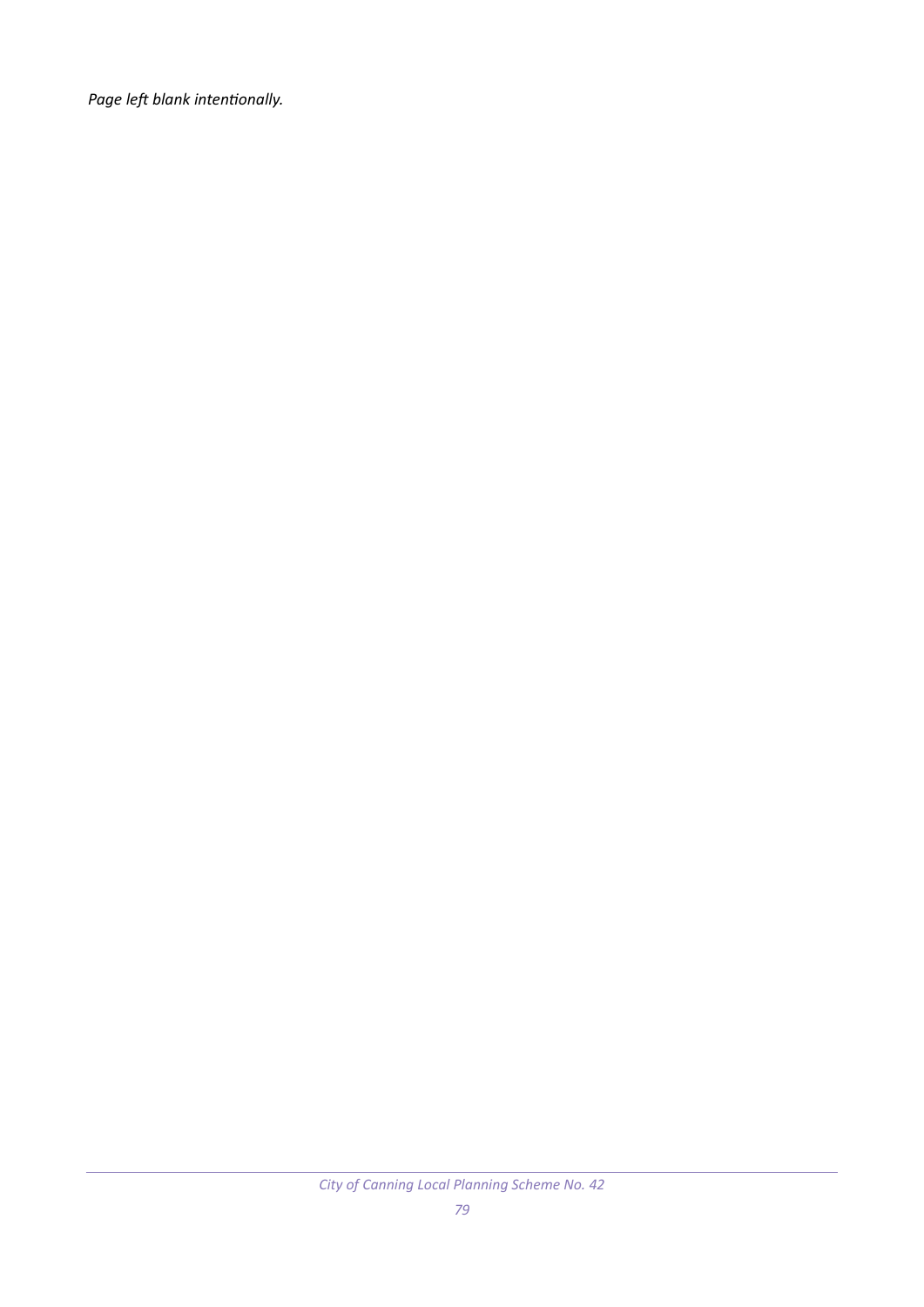## **Schedule D – Former Town Planning Scheme No. 29 Contribution Requirements**

*Note: Town Planning Scheme No. 29 – Burton Street Guided Development Scheme (TPS29) was Gazetted on 15 April 1977. TPS29 was applicable to an area bounded by Leach Highway, Manning Road and Albany Highway. All works for the scheme have been completed and there are only two lots that have not yet contributed to scheme costs, identified in SCA 3 – Former Town Planning Scheme No. 29 Special Control Area.*

#### **D.1 General**

- D1.1 The remaining objective of former Town Planning Scheme No. 29 is to facilitate and encourage the development of land within the Scheme Area.
- D1.2 The properties with outstanding contributions are identified in SCA 3 Former Town Planning Scheme No. 29 Special Control Area.
- D1.3 Contributions are required from these properties at subdivision or development stage (whichever comes first), consistent with the manner of dealing with outstanding contributions for the original Town Planning Scheme No. 29.
- D1.4 Unspent contributions remaining in trust funds will be used to fund infrastructure improvements within the former Town Planning Scheme No. 29 scheme area.

## **D.2 Sewerage Costs**

- D2.1 In this clause, unless the context requires otherwise, "sewerage costs" means the sum of:
	- (a) the total costs of all sewerage works carried out and of acquisition of land required for sewerage services paid or incurred by the local government less any portion thereof recouped from or paid or payable by the Water Corporation or government grant or subsidy;
	- (b) any payments made or agreed to be made by the local government to owners; and
	- (c) all interest on moneys borrowed by the local government for the purpose of carrying out the sewerage works or any of them or making payments to owners under subclause D2.5.
- D2.2 Subject to the provisions of this clause, the owners of the land within the original Town Planning Scheme No. 29 area shall pay the sewerage costs in the proportion that the area of each owner's land bears to the total area of land within the original Town Planning Scheme No. 29 area other than roads.
- D2.3 Each owner shall pay to the local government their proportion of the sewerage costs upon -
	- (a) being granted approval to commence development of their land; or
	- (b) the final approval of a subdivision of their land or of amalgamation of their land with another piece of land;

whichever first occurs.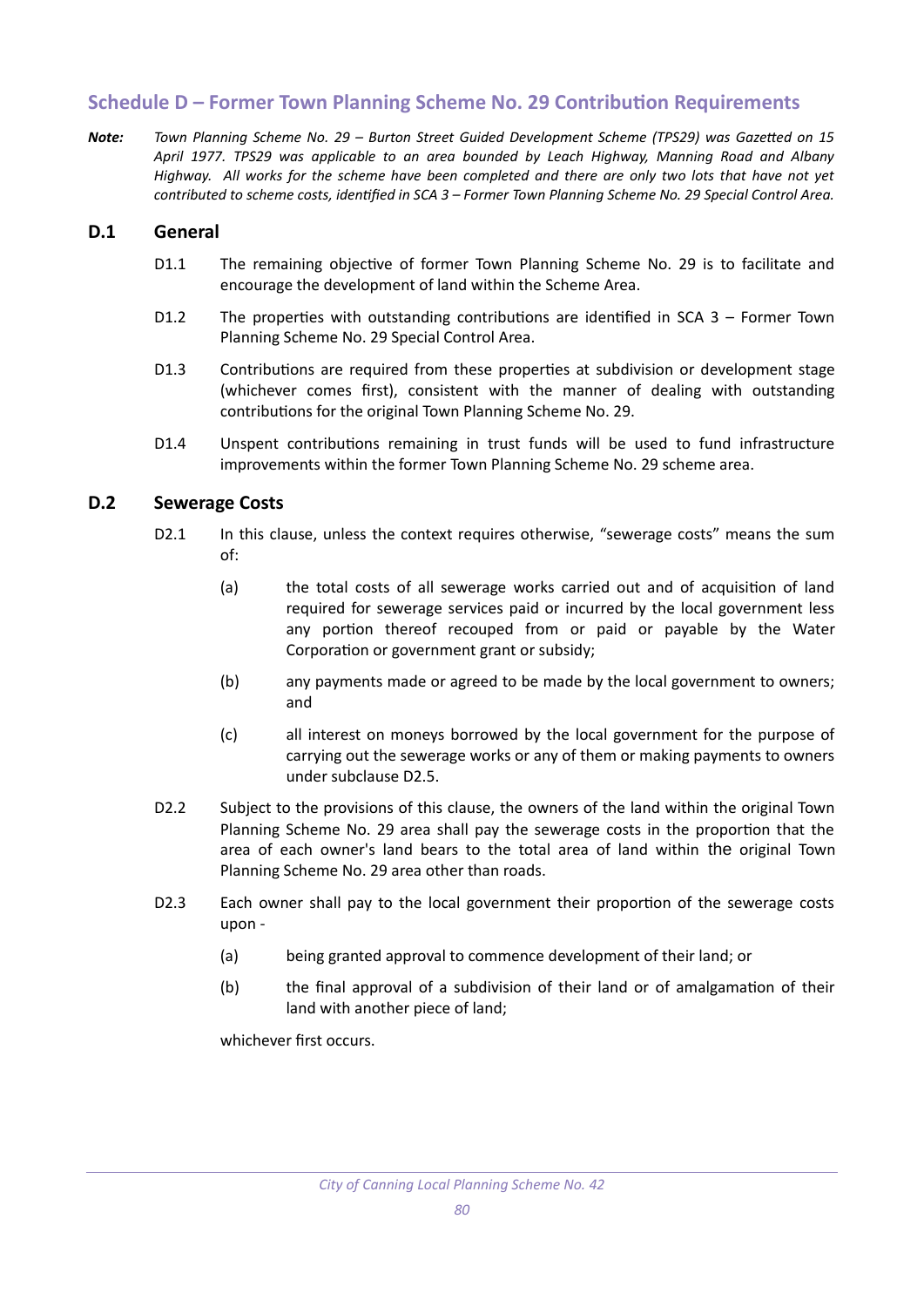- D2.4 Where local government is of the opinion that any one or more items of the sewerage costs relate exclusively to any part of the original Town Planning Scheme No. 29 area it may apportion that item or items among the owners of the land within that part in the proportion that the area of each owner's land bears to the total area of land within that part other than roads in addition to or in substitution for the method of apportionment provided for in subclause D2.2 hereof, as the case requires.
- D2.5 Where:
	- (a) an owner has, carried out or caused to be carried out any sewerage works within the original Town Planning Scheme No. 29 area at their own expense; and
	- (b) the local government is of the opinion that it is fair and reasonable that the cost of those works be apportioned under Clause D2 Sewerage Costs;

it may pay or enter into an agreement to pay that owner the proportion of the cost of those works (other than interest on moneys borrowed by the owner) which the local government considers should be paid by other owners of land within the original Town Planning Scheme No. 29 area.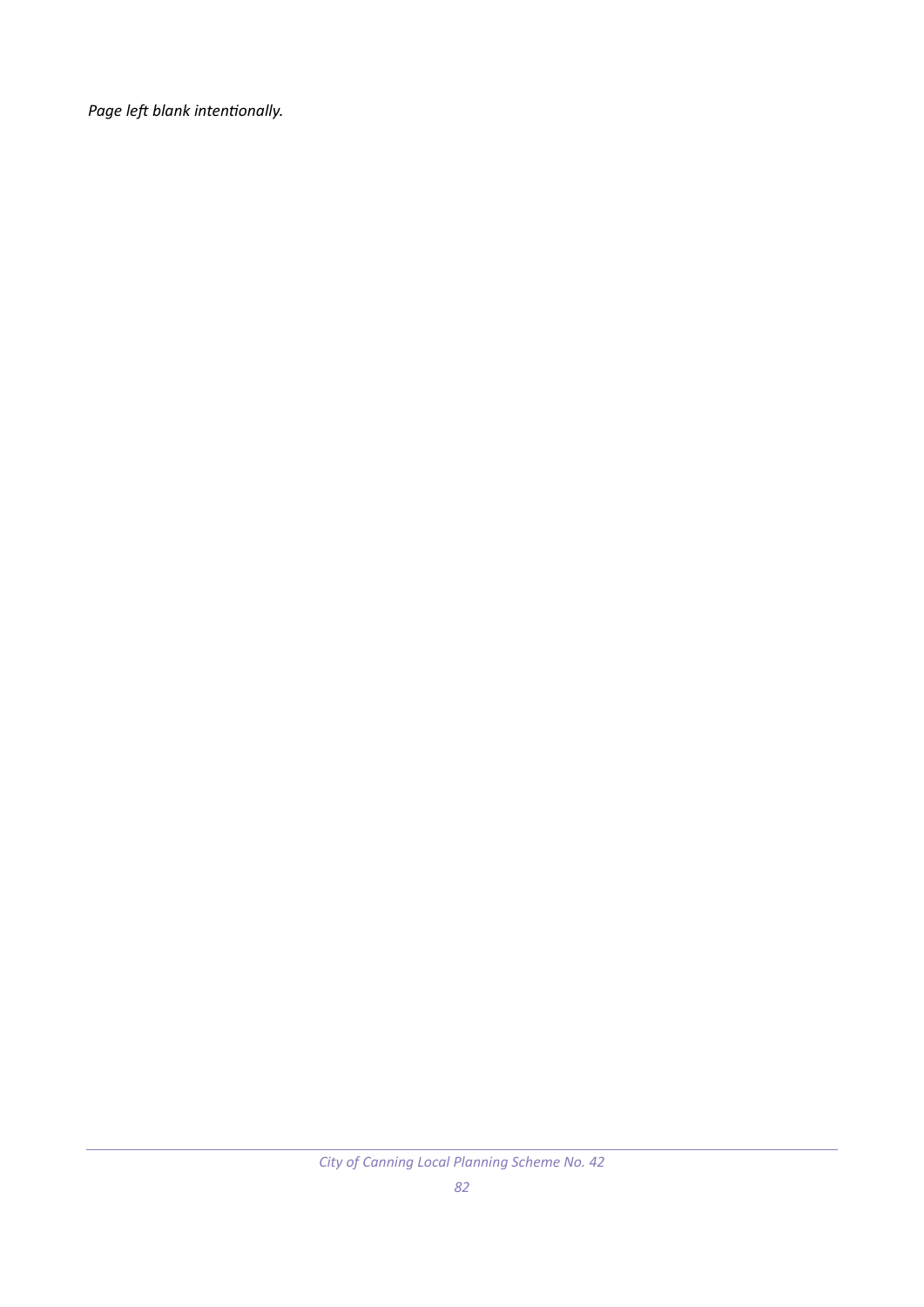### **COUNCIL RESOLUTION TO ADVERTISE LOCAL PLANNING SCHEME**

Adopted by resolution of the Council of the City of Canning at the Ordinary Meeting of Council held on the  $18^{th}$  of July 2017.

**CHIEF EXECUTIVE OFFICER**

**MAYOR**